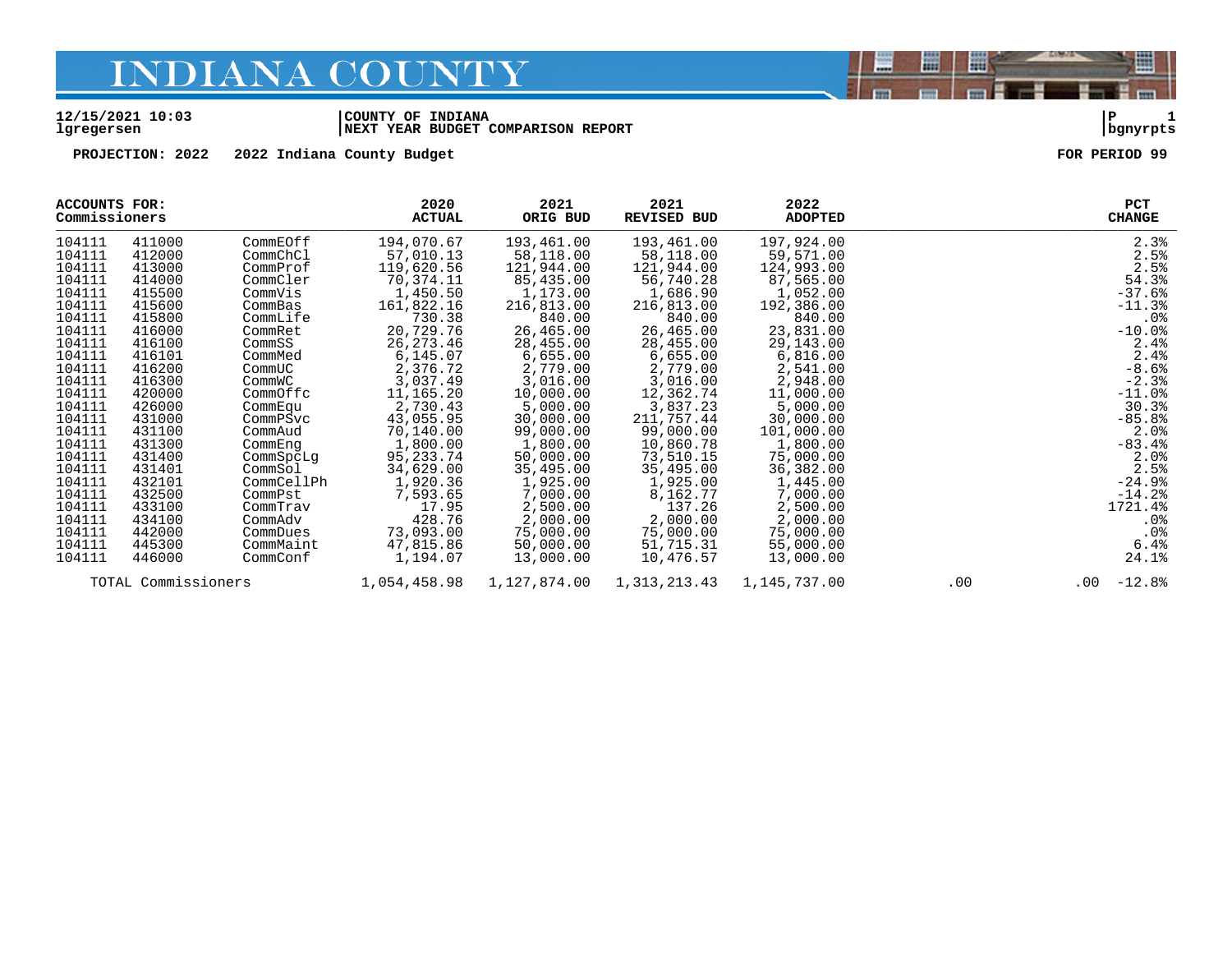**12/15/2021 10:03 |COUNTY OF INDIANA |P 2 lgregersen |NEXT YEAR BUDGET COMPARISON REPORT |bgnyrpts**

**PROJECTION: 2022 2022 Indiana County Budget FOR PERIOD 99**

| ACCOUNTS FOR:           |        |            | 2020          | 2021       | 2021        | 2022           |             | PCT           |
|-------------------------|--------|------------|---------------|------------|-------------|----------------|-------------|---------------|
| County Operations       |        |            | <b>ACTUAL</b> | ORIG BUD   | REVISED BUD | <b>ADOPTED</b> |             | <b>CHANGE</b> |
| 104112                  | 419200 | COpParking | .00           | 17,400.00  | 17,400.00   | 17,400.00      |             | .0%           |
| 104112                  | 445110 | COpLeasedV | .00           | 310,188.00 | 310,188.00  | 350,400.00     |             | 13.0%         |
| TOTAL County Operations |        | .00        | 327,588.00    | 327,588.00 | 367,800.00  | .00            | 12.3%<br>00 |               |

闇

圌

昌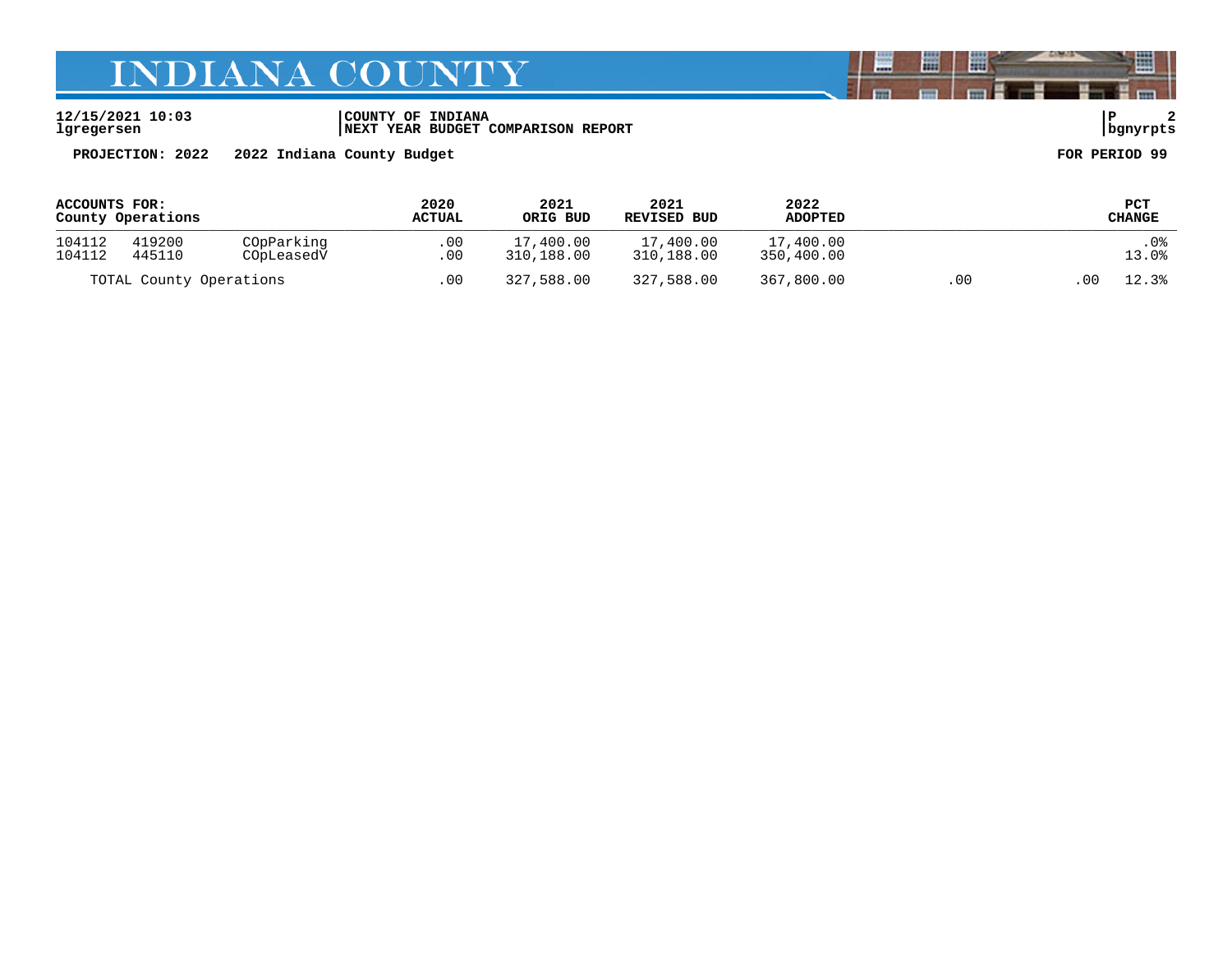#### **12/15/2021 10:03 |COUNTY OF INDIANA |P 3 lgregersen |NEXT YEAR BUDGET COMPARISON REPORT |bgnyrpts**

**PROJECTION: 2022 2022 Indiana County Budget FOR PERIOD 99**

| ACCOUNTS FOR:<br>Elections |                 |            | 2020<br><b>ACTUAL</b> | 2021<br>ORIG BUD | 2021<br><b>REVISED BUD</b> | 2022<br><b>ADOPTED</b> |     | <b>PCT</b><br><b>CHANGE</b> |
|----------------------------|-----------------|------------|-----------------------|------------------|----------------------------|------------------------|-----|-----------------------------|
| 104120                     | 411000          | ElectPollW | 111,357.05            | 105,000.00       | 105,000.00                 | 112,000.00             |     | 6.7%                        |
| 104120                     | 414100          | ElecClerPT | .00                   | 5,000.00         | 5,000.00                   | 5,000.00               |     | .0 <sub>8</sub>             |
| 104120                     | 416100          | ElectSS    | .00                   | 434.00           | 434.00                     | 434.00                 |     | .0 <sub>8</sub>             |
| 104120                     | 416101          | ElectMed   | .00                   | 102.00           | 102.00                     | 102.00                 |     | .0%                         |
| 104120                     | 416200          | ElectUC    | .00                   | 238.00           | 238.00                     | 238.00                 |     | .0%                         |
| 104120                     | 416300          | ElectWC    | .00                   | 15.00            | 15.00                      | 15.00                  |     | .0%                         |
| 104120                     | 420000          | ElectOffc  | 46,260.12             | 20,000.00        | 15,405.60                  | 24,000.00              |     | 55.8%                       |
| 104120                     | 423100          | ElectFuel  | 543.44                | 1,000.00         | 1,000.00                   | 1,000.00               |     | .0 <sub>8</sub>             |
| 104120                     | 433100          | ElectTrav  | 7,853.09              | 9,000.00         | 9,000.00                   | 9,000.00               |     | .0%                         |
| 104120                     | 434100          | ElectAdv   | 3,993.72              | 4,500.00         | 6,222.80                   | 4,500.00               |     | $-27.7%$                    |
| 104120                     | 434200          | ElectPrnt  | 34,045.71             | 30,000.00        | 30,000.00                  | 35,000.00              |     | 16.7%                       |
| 104120                     | 436100          | ElectElect | 232.12                | 250.00           | 250.00                     | 250.00                 |     | .0 <sub>8</sub>             |
| 104120                     | 437400          | ElectRep   | .00                   | 19,000.00        | 19,000.00                  | 10,000.00              |     | $-47.4%$                    |
| 104120                     | 438300          | ElectRent  | 12,182.77             | 12,000.00        | 13,275.00                  | 12,000.00              |     | $-9.6%$                     |
| 104120                     | 438400          | ElectRentM | 1,119.00              | 1,200.00         | 1,200.00                   | 1,200.00               |     | .0%                         |
| 104120                     | 445300          | ElectMaint | 56,787.50             | 65,000.00        | 65,000.00                  | 65,000.00              |     | $.0\%$                      |
| 104120                     | 446000          | ElectConf  | 558.91                | 2,500.00         | 2,500.00                   | 2,500.00               |     | .0%                         |
| 104120                     | 446100          | ElectTrain | 460.00                | 6,000.00         | 6,000.00                   | 6,000.00               |     | .0 <sub>8</sub>             |
|                            | TOTAL Elections |            | 275, 393.43           | 281,239.00       | 279,642.40                 | 288,239.00             | .00 | 3.1%<br>.00                 |



E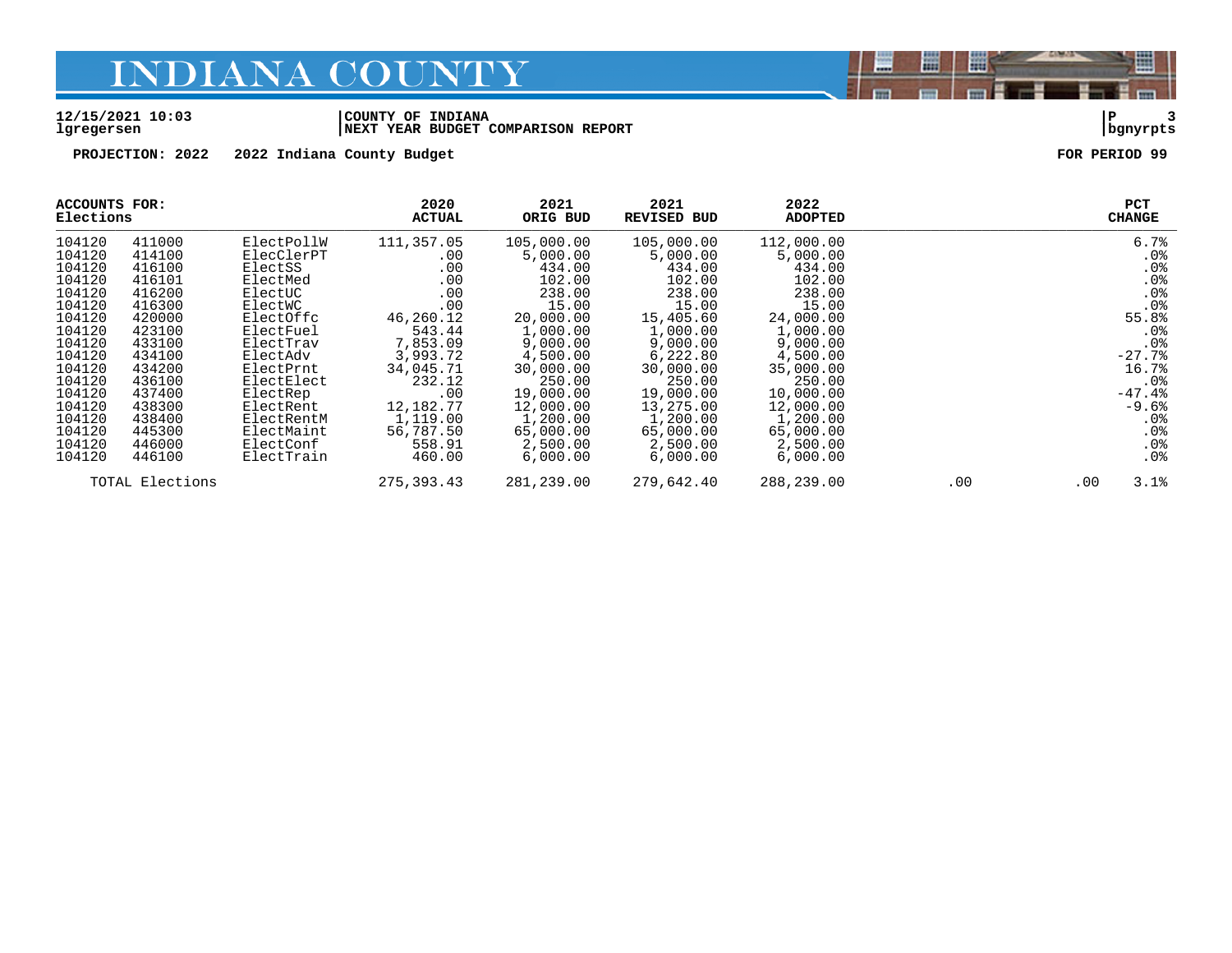#### **12/15/2021 10:03 |COUNTY OF INDIANA |P 4 lgregersen |NEXT YEAR BUDGET COMPARISON REPORT |bgnyrpts**

**PROJECTION: 2022 2022 Indiana County Budget FOR PERIOD 99**

|                          | ACCOUNTS FOR:<br>Voter Registration |            | 2020<br><b>ACTUAL</b> | 2021<br>ORIG BUD | 2021<br><b>REVISED BUD</b> | 2022<br><b>ADOPTED</b> |          |       | <b>PCT</b><br><b>CHANGE</b> |
|--------------------------|-------------------------------------|------------|-----------------------|------------------|----------------------------|------------------------|----------|-------|-----------------------------|
| 104121                   | 412000                              | VoterDirS  | 34,676.70             | 33,865.00        | 33,865.00                  | 37,385.00              |          |       | 10.4%                       |
| 104121                   | 414000                              | VoterCleri | 20,408.54             | 19,886.00        | 19,886.00                  | 20,389.00              |          |       | 2.5%                        |
| 104121                   | 414100                              | VoterClerP | 16,198.38             | 9,666.00         | 9,666.00                   | 20,163.00              |          |       | 108.6%                      |
| 104121                   | 415500                              | VoterVis   | 214.32                | 163.00           | 163.00                     | 163.00                 |          |       | .0 <sub>8</sub>             |
| 104121                   | 415600                              | VoterBas   | 27,427.20             | 29,085.00        | 29,085.00                  | 29,085.00              |          |       | .0 <sub>8</sub>             |
| 104121                   | 415800                              | VoterLife  | 142.08                | 151.00           | 151.00                     | 151.00                 |          |       | .0%                         |
| 104121                   | 416000                              | VoterRet   | 2,725.50              | 3,189.00         | 3,189.00                   | 3,014.00               |          |       | $-5.5%$                     |
| 104121                   | 416100                              | VoterSS    | 4,246.56              | 3,932.00         | 3,932.00                   | 4,832.00               |          |       | 22.9%                       |
| 104121                   | 416101                              | VoterMed   | 993.17                | 920.00           | 920.00                     | 1,130.00               |          |       | 22.8%                       |
| 104121                   | 416200                              | VoterUC    | 1,255.17              | 1,177.00         | 1,177.00                   | 1,458.00               |          |       | 23.9%                       |
| 104121                   | 416300                              | VoterWC    | 72.36                 | 51.00            | 51.00                      | 55.00                  |          |       | 7.8%                        |
| 104121                   | 420000                              | VoterOffcS | 4,096.82              | 6,500.00         | 6,500.00                   | 7,500.00               |          |       | 15.4%                       |
| 104121                   | 426000                              | VoterEqu   | .00                   | .00              | 3,480.92                   | 3,000.00               |          |       | $-13.8%$                    |
| 104121                   | 432500                              | VoterPst   | 22,467.95             | 12,000.00        | 12,000.00                  | 12,500.00              |          |       | 4.2%                        |
| 104121                   | 442000                              | VoterDues  | 408.00                | 200.00           | 200.00                     | 200.00                 |          |       | .0 <sub>8</sub>             |
| 104121                   | 445300                              | VoterMaint | .00                   | 150.00           | 150.00                     | 150.00                 |          |       | .0%                         |
| 104121                   | 446000                              | VoterConf  | .00                   | 100.00           | 100.00                     | 100.00                 |          |       | .0 <sub>8</sub>             |
| TOTAL Voter Registration |                                     | 135,332.75 | 121,035.00            | 124,515.92       | 141,275.00                 | .00                    | $.00 \,$ | 13.5% |                             |

闇

圌

E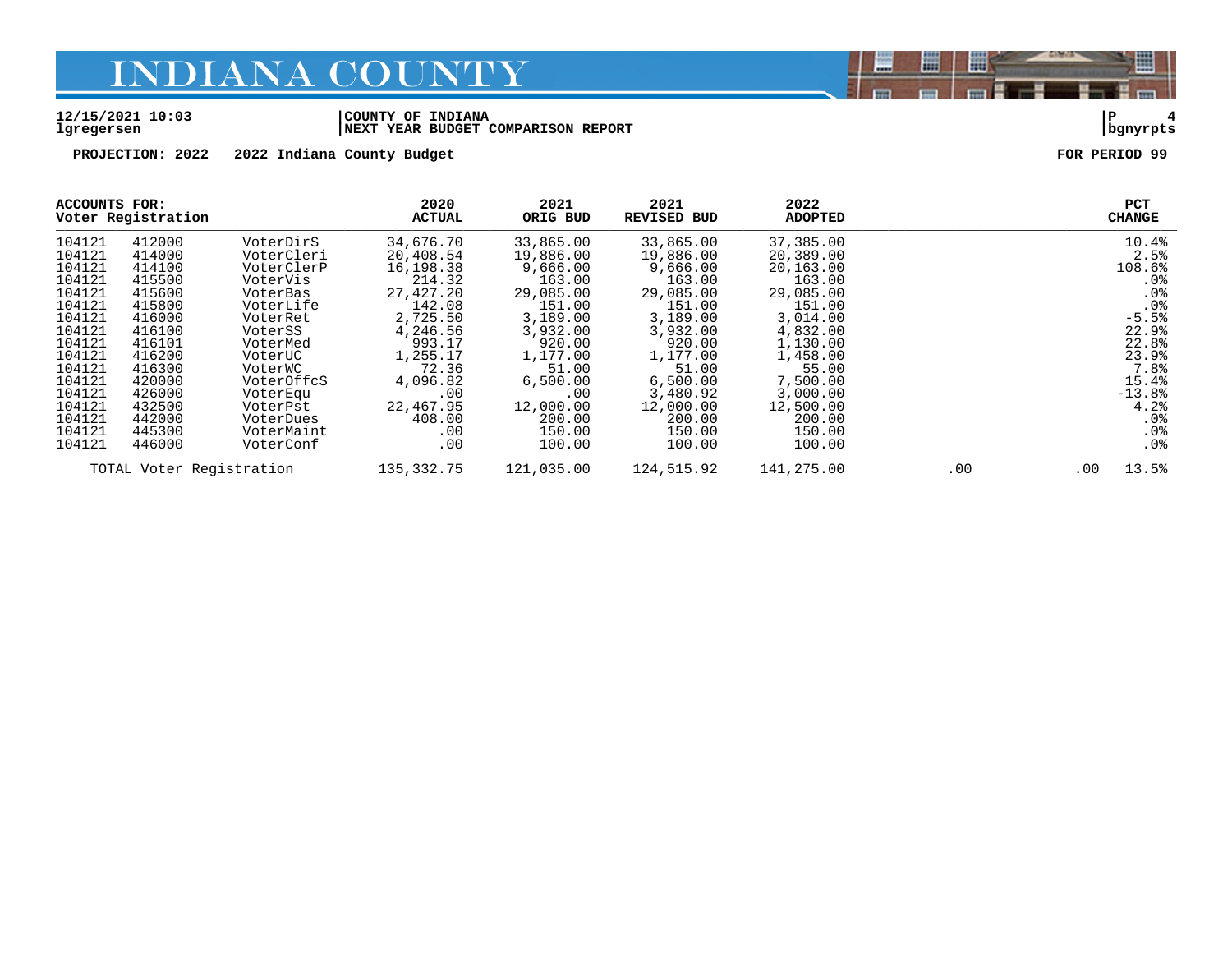#### **12/15/2021 10:03 |COUNTY OF INDIANA |P 5 lgregersen |NEXT YEAR BUDGET COMPARISON REPORT |bgnyrpts**

**PROJECTION: 2022 2022 Indiana County Budget FOR PERIOD 99**

| ACCOUNTS FOR:<br>Elected Auditors |                        | 2020<br><b>ACTUAL</b> | 2021<br>ORIG BUD | 2021<br><b>REVISED BUD</b> | 2022<br>ADOPTED |            | <b>PCT</b><br><b>CHANGE</b> |                     |
|-----------------------------------|------------------------|-----------------------|------------------|----------------------------|-----------------|------------|-----------------------------|---------------------|
| 104133                            | 411001                 | AuditCupp             | 30,541.68        | 31,342.00                  | 31,342.00       | 32,048.00  |                             | 2.3%                |
| 104133                            | 411002                 | AuditDunla            | 33,727.50        | 35,229.00                  | 35,229.00       | 32,048.00  |                             | $-9.0$              |
| 104133                            | 411003                 | AuditSmith            | 33,762.00        | 31,342.00                  | 31,342.00       | 32,048.00  |                             | 2.3%                |
| 104133                            | 415500                 | AuditVis              | 380.32           | 284.00                     | 284.00          | 284.00     |                             | $.0\%$              |
| 104133                            | 415600                 | AuditBas              | 48,987.18        | 50,189.00                  | 50,189.00       | 50,189.00  |                             | .0%                 |
| 104133                            | 415800                 | AuditLife             | 243.46           | 252.00                     | 252.00          | 252.00     |                             | .0%                 |
| 104133                            | 416000                 | AuditRet              | 4,832.06         | 5,809.00                   | 5,809.00        | 5,015.00   |                             | $-13.7%$            |
| 104133                            | 416100                 | AuditSS               | 5,794.82         | 6,071.00                   | 6,071.00        | 5,961.00   |                             | $-1.8%$             |
| 104133                            | 416101                 | AuditMed              | 1,355.27         | 1,420.00                   | 1,420.00        | 1,394.00   |                             | $-1.8%$             |
| 104133                            | 416300                 | AuditWC               | 1,408.27         | 1,398.00                   | 1,398.00        | 1,306.00   |                             | $-6.6%$             |
| 104133                            | 420000                 | AuditOffc             | 314.66           | 200.00                     | 2,300.00        | 400.00     |                             | $-82.6%$            |
| 104133                            | 426000                 | AuditEqu              | .00              | 250.00                     | 250.00          | 250.00     |                             | $.0\%$              |
| 104133                            | 431401                 | AuditSol              | 600.00           | 600.00                     | 600.00          | 600.00     |                             | $.0\%$              |
| 104133                            | 432500                 | AuditPst              | 28.40            | 10.00                      | 10.00           | 10.00      |                             | $.0\%$              |
| 104133                            | 433100                 | AuditTrav             | 119.60           | 400.00                     | 400.00          | 400.00     |                             | .0%                 |
| 104133                            | 434100                 | AuditAdv              | 148.00           | 200.00                     | 200.00          | 200.00     |                             | .0%                 |
| 104133                            | 437400                 | AuditRep              | .00              | .00                        | .00             | 150.00     |                             | .0%                 |
| 104133                            | 442000                 | AuditDues             | 500.00           | 530.00                     | 530.00          | 530.00     |                             | .0%                 |
| 104133                            | 446000                 | AuditConf             | .00              | 5,000.00                   | 2,900.00        | 5,000.00   |                             | 72.4%               |
|                                   | TOTAL Elected Auditors |                       | 162,743.22       | 170,526.00                 | 170,526.00      | 168,085.00 | .00                         | $-1.4%$<br>$.00 \,$ |

闇

圌

昌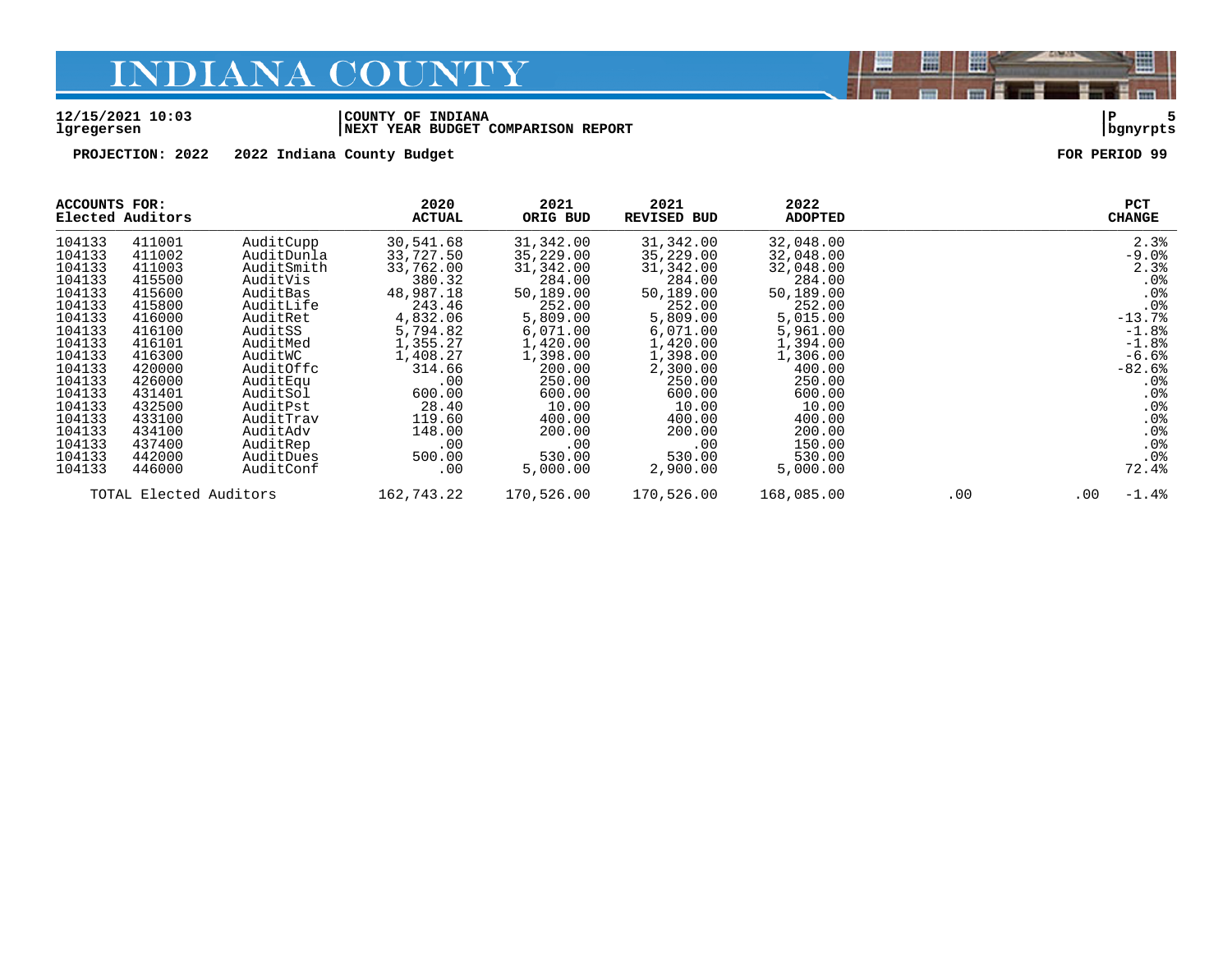#### **12/15/2021 10:03 |COUNTY OF INDIANA |P 6 lgregersen |NEXT YEAR BUDGET COMPARISON REPORT |bgnyrpts**

**PROJECTION: 2022 2022 Indiana County Budget FOR PERIOD 99**

|        | <b>ACCOUNTS FOR:</b><br>Tax Assessment |            | 2020<br><b>ACTUAL</b> | 2021<br>ORIG BUD | 2021<br>REVISED BUD | 2022<br><b>ADOPTED</b> |     | PCT<br><b>CHANGE</b> |
|--------|----------------------------------------|------------|-----------------------|------------------|---------------------|------------------------|-----|----------------------|
| 104136 | 412000                                 | AssmDirS   | 58,110.28             | 59,239.00        | 59,239.00           | 60,720.00              |     | 2.5%                 |
| 104136 | 413000                                 | AssmProf   | 38,881.49             | 39,637.00        | 39,637.00           | 40,628.00              |     | 2.5%                 |
| 104136 | 413100                                 | AssmProfPT | 3,015.00              | 4,945.00         | 4,945.00            | 4,646.00               |     | $-6.0%$              |
| 104136 | 414000                                 | AssmCler   | 196,123.07            | 222,603.00       | 222,603.00          | 192,795.00             |     | $-13.4%$             |
| 104136 | 415500                                 | AssmVis    | 796.80                | 605.00           | 605.00              | 605.00                 |     | $.0\%$               |
| 104136 | 415600                                 | AssmBas    | 118,860.44            | 126,044.00       | 126,044.00          | 132,404.00             |     | 5.0%                 |
| 104136 | 415601                                 | AssmOptO   | 3,000.00              | 3,000.00         | 3,000.00            | 1,500.00               |     | $-50.0%$             |
| 104136 | 415800                                 | AssmLife   | 678.72                | 722.00           | 722.00              | 655.00                 |     | $-9.3%$              |
| 104136 | 416000                                 | AssmRet    | 14,245.43             | 18,767.00        | 18,767.00           | 15,343.00              |     | $-18.2%$             |
| 104136 | 416100                                 | AssmSS     | 17,348.19             | 20,238.00        | 20,238.00           | 18,525.00              |     | $-8.5%$              |
| 104136 | 416101                                 | AssmMed    | 4,056.98              | 4,733.00         | 4,733.00            | 4,332.00               |     | $-8.5%$              |
| 104136 | 416200                                 | AssmUC     | 3,679.42              | 4,370.00         | 4,370.00            | 3,436.00               |     | $-21.4%$             |
| 104136 | 416300                                 | AssmWC     | 362.45                | 392.00           | 392.00              | 369.00                 |     | $-5.9%$              |
| 104136 | 420000                                 | AssmOffc   | 6,611.60              | 7,000.00         | 6,700.00            | 6,000.00               |     | $-10.4%$             |
| 104136 | 423100                                 | AssmVehF   | 1,464.54              | 1,500.00         | 4,200.00            | 3,000.00               |     | $-28.6%$             |
| 104136 | 431000                                 | AssmPSvc   | 3,495.00              | 14,000.00        | 14,000.00           | 14,000.00              |     | $.0\%$               |
| 104136 | 431007                                 | AssmtRecCo | 10,645.00             | 6,000.00         | 6,000.00            | 6,500.00               |     | 8.3%                 |
| 104136 | 431401                                 | AssmSol    | 2,000.00              | 2,000.00         | 2,000.00            | 2,000.00               |     | .0%                  |
| 104136 | 432101                                 | AssmCell   | 1,728.18              | 1,430.00         | 1,730.00            | 1,804.00               |     | 4.3%                 |
| 104136 | 432500                                 | AssmPst    | 2,656.17              | 2,100.00         | 2,100.00            | 2,100.00               |     | .0%                  |
| 104136 | 434100                                 | AssmAdv    | 329.80                | 200.00           | 500.00              | 200.00                 |     | $-60.0%$             |
| 104136 | 437500                                 | AssmVehRp  | 328.42                | 1,000.00         | 1,000.00            | 1,000.00               |     | .0%                  |
| 104136 | 442000                                 | AssmDues   | 300.00                | 1,625.00         | 1,625.00            | 1,625.00               |     | .0%                  |
| 104136 | 445300                                 | AssmMaint  | 64,190.35             | 69,770.00        | 68,470.00           | 69,770.00              |     | 1.9%                 |
| 104136 | 446000                                 | AssmConf   | 1,778.90              | 6,780.00         | 5,080.00            | 5,430.00               |     | 6.9%                 |
|        | TOTAL Tax Assessment                   |            | 554,686.23            | 618,700.00       | 618,700.00          | 589,387.00             | .00 | $-4.7%$<br>.00       |

圏

圌

E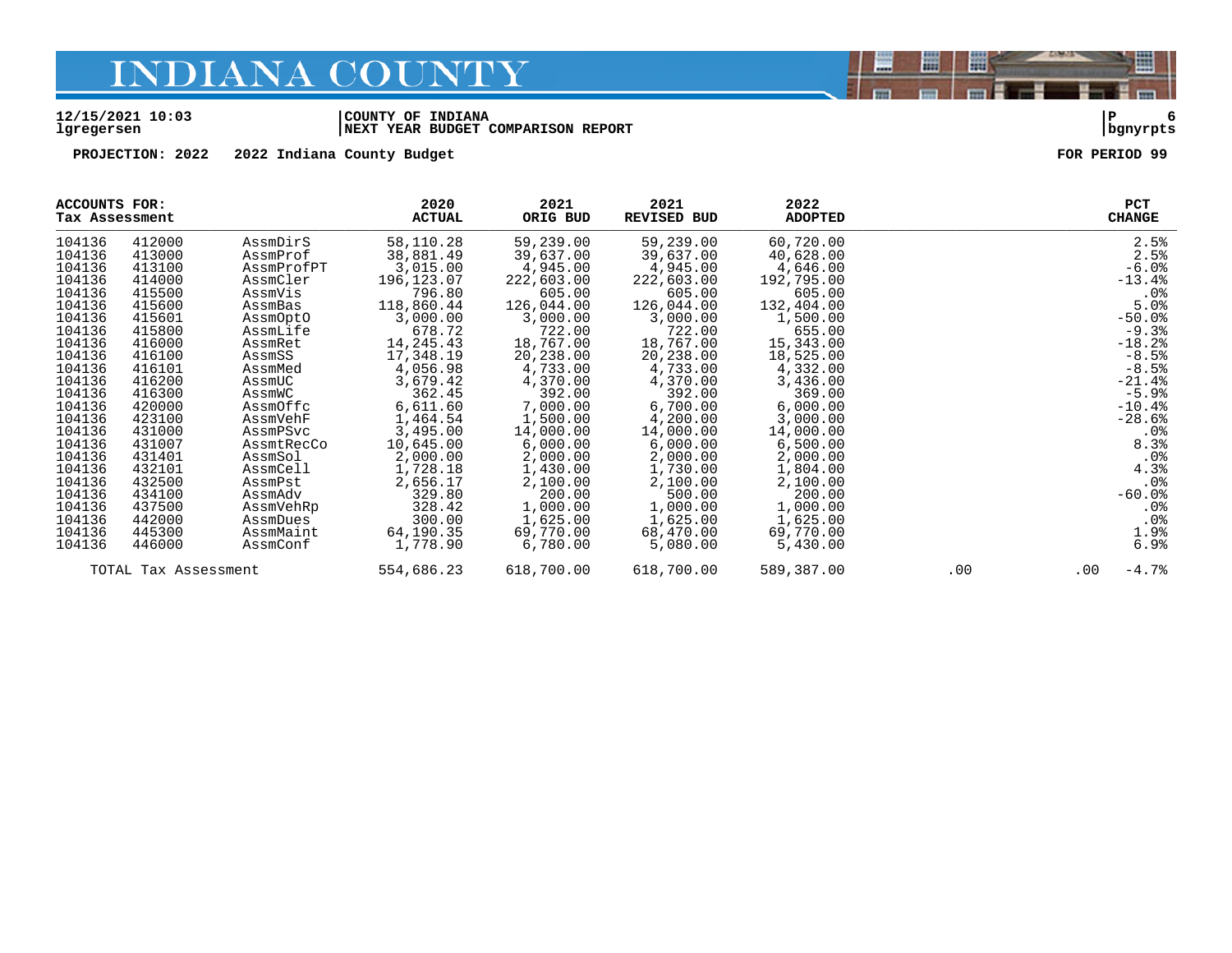#### **12/15/2021 10:03 |COUNTY OF INDIANA |P 7 lgregersen |NEXT YEAR BUDGET COMPARISON REPORT |bgnyrpts**

**PROJECTION: 2022 2022 Indiana County Budget FOR PERIOD 99**

| ACCOUNTS FOR:<br>Tax Collectors                          |                                                          |                                                                       | 2020<br>ACTUAL                                                           | 2021<br>ORIG BUD                                                          | 2021<br>REVISED BUD                                                       | 2022<br><b>ADOPTED</b>                                                    |     |        | <b>PCT</b><br>CHANGE                                                       |
|----------------------------------------------------------|----------------------------------------------------------|-----------------------------------------------------------------------|--------------------------------------------------------------------------|---------------------------------------------------------------------------|---------------------------------------------------------------------------|---------------------------------------------------------------------------|-----|--------|----------------------------------------------------------------------------|
| 104137<br>104137<br>104137<br>104137<br>104137<br>104137 | 411000<br>416100<br>416101<br>420000<br>432500<br>435300 | TxColEOff<br>TxColSS<br>TxColMed<br>TxColOffc<br>TxColPst<br>TxColBnd | 319,692.32<br>19,820.95<br>4,635.62<br>5,812.55<br>12,950.65<br>3,075.50 | 345,000.00<br>21,390.00<br>5.003.00<br>10,000.00<br>16,000.00<br>5,000.00 | 345,000.00<br>21,390.00<br>5,003.00<br>10,000.00<br>16,000.00<br>5,000.00 | 345,000.00<br>21,390.00<br>5,003.00<br>10,000.00<br>16,000.00<br>5,000.00 |     |        | .0 <sub>8</sub><br>.0%<br>.0 <sub>8</sub><br>.0%<br>.0%<br>.0 <sub>8</sub> |
| TOTAL Tax Collectors                                     |                                                          | 365,987.59                                                            | 402,393.00                                                               | 402,393.00                                                                | 402,393.00                                                                | .00                                                                       | .00 | $.0\%$ |                                                                            |

闇

圌

E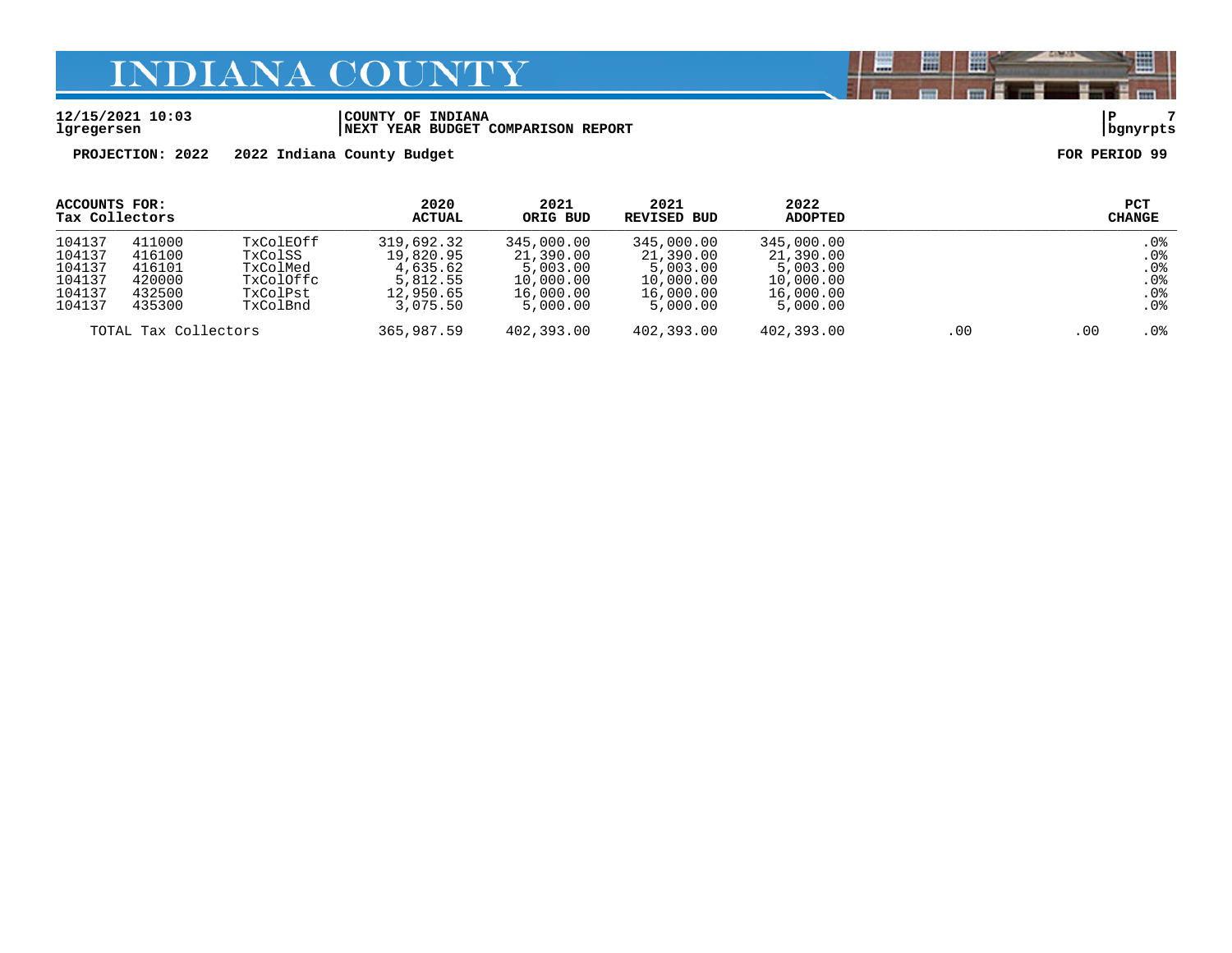#### **12/15/2021 10:03 |COUNTY OF INDIANA |P 8 lgregersen |NEXT YEAR BUDGET COMPARISON REPORT |bgnyrpts**

**PROJECTION: 2022 2022 Indiana County Budget FOR PERIOD 99**

| ACCOUNTS FOR: | Tax Claim Bureau       |            | 2020<br><b>ACTUAL</b> | 2021<br>ORIG BUD | 2021<br>REVISED BUD | 2022<br><b>ADOPTED</b> |     |     | <b>PCT</b><br><b>CHANGE</b> |
|---------------|------------------------|------------|-----------------------|------------------|---------------------|------------------------|-----|-----|-----------------------------|
| 104138        | 413000                 | TxClmProfS | 29,883.07             | 30,464.00        | 30,464.00           | 34,500.00              |     |     | 13.2%                       |
| 104138        | 414000                 | TxClmCler  | 39,578.24             | 43,618.00        | 43,618.00           | 44,709.00              |     |     | 2.5%                        |
| 104138        | 415500                 | TxClmVis   | 394.28                | 363.00           | 363.00              | 363.00                 |     |     | $.0\%$                      |
| 104138        | 415600                 | TxClmBas   | 56,499.14             | 66,921.00        | 66,921.00           | 66,921.00              |     |     | .0%                         |
| 104138        | 415800                 | TxClmLife  | 189.42                | 218.00           | 218.00              | 218.00                 |     |     | .0%                         |
| 104138        | 416000                 | TxClmRet   | 3,268.17              | 4,395.00         | 4,395.00            | 4,285.00               |     |     | $-2.5%$                     |
| 104138        | 416100                 | TxClmSS    | 3,930.84              | 4,593.00         | 4,593.00            | 5,094.00               |     |     | 10.9%                       |
| 104138        | 416101                 | TxClmMed   | 919.36                | 1,074.00         | 1,074.00            | 1,191.00               |     |     | 10.9%                       |
| 104138        | 416200                 | TxClmUC    | 1,168.72              | 1,191.00         | 1,191.00            | 1,089.00               |     |     | $-8.6%$                     |
| 104138        | 416300                 | TxClmWC    | 70.44                 | 71.00            | 71.00               | 79.00                  |     |     | 11.3%                       |
| 104138        | 418300                 | TxClmOT    | .00                   | .00              | .00                 | 2,944.00               |     |     | $.0\%$                      |
| 104138        | 420000                 | TxClmOffc  | 1,954.15              | 2,100.00         | 2,100.00            | 2,100.00               |     |     | $.0\%$                      |
| 104138        | 431000                 | TxClmPSvc  | 22,014.59             | 15,000.00        | 14,300.00           | 17,500.00              |     |     | 22.4%                       |
| 104138        | 431401                 | TCSolicito | 2,000.00              | 2,000.00         | 2,000.00            | 2,000.00               |     |     | $.0\%$                      |
| 104138        | 432500                 | TxClmPst   | 40,714.58             | 46,000.00        | 26,700.00           | 46,000.00              |     |     | 72.3%                       |
| 104138        | 434100                 | TxClmAdv   | 15,777.31             | 14,000.00        | 2,900.00            | 14,000.00              |     |     | 382.8%                      |
| 104138        | 441000                 | TxClmTxSal | 75,305.18             | 72,000.00        | 105,888.00          | 72,000.00              |     |     | $-32.0%$                    |
| 104138        | 442000                 | TxClmDues  | 125.00                | 200.00           | 125.00              | 200.00                 |     |     | $60.0$ $^{\circ}$           |
| 104138        | 445300                 | TxClmMaint | 7,847.00              | 9,800.00         | 7,237.00            | 9,800.00               |     |     | 35.4%                       |
| 104138        | 446000                 | TxClmConf  | .00                   | 500.00           | 350.00              | 500.00                 |     |     | 42.9%                       |
|               | TOTAL Tax Claim Bureau |            | 301,639.49            | 314,508.00       | 314,508.00          | 325,493.00             | .00 | .00 | 3.5%                        |

闇

圌

昌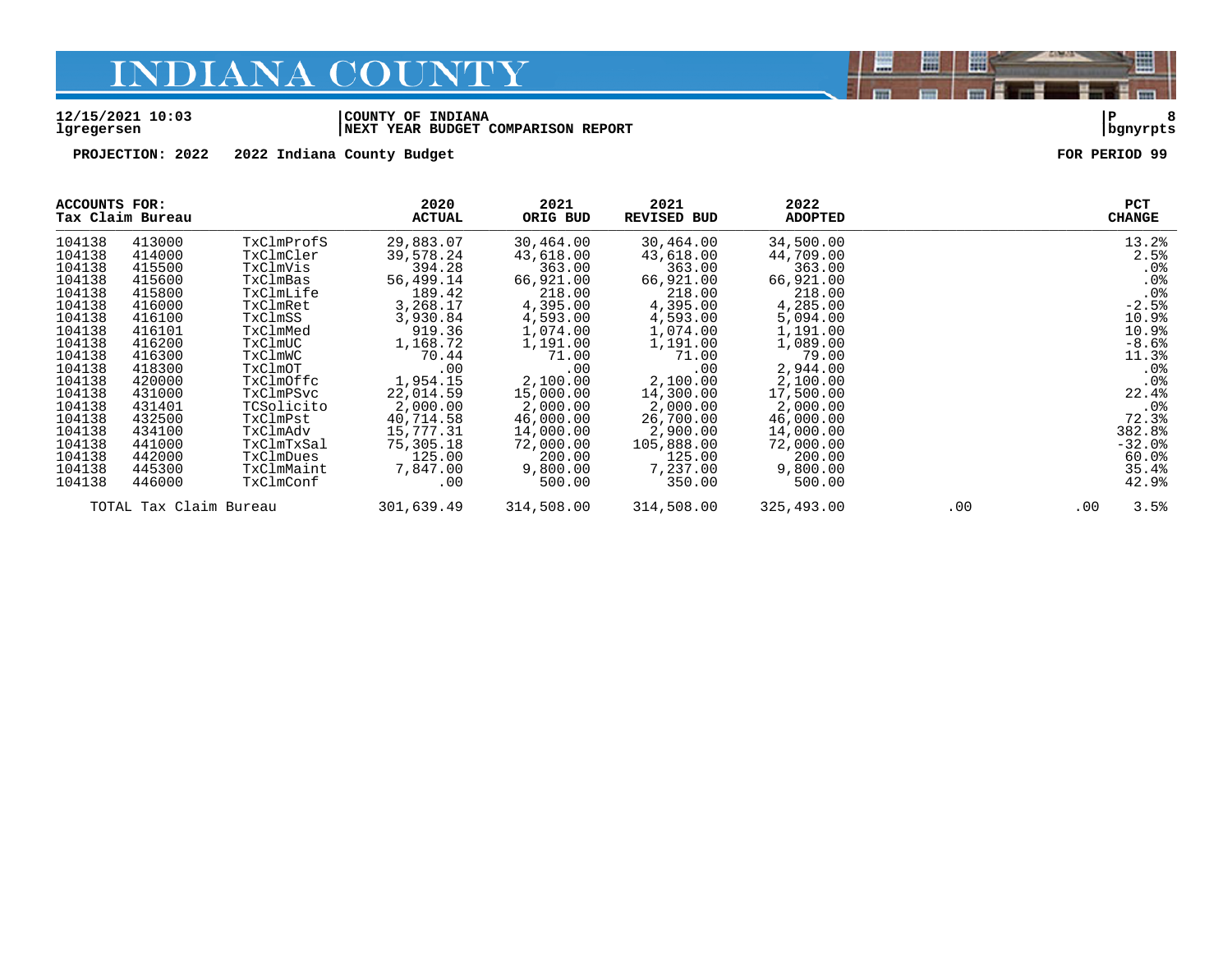#### **12/15/2021 10:03 |COUNTY OF INDIANA |P 9 lgregersen |NEXT YEAR BUDGET COMPARISON REPORT |bgnyrpts**

**PROJECTION: 2022 2022 Indiana County Budget FOR PERIOD 99**

| ACCOUNTS FOR:<br>Treasurer |                 |            | 2020<br><b>ACTUAL</b> | 2021<br>ORIG BUD | 2021<br><b>REVISED BUD</b> | 2022<br><b>ADOPTED</b> |     | <b>PCT</b><br><b>CHANGE</b> |
|----------------------------|-----------------|------------|-----------------------|------------------|----------------------------|------------------------|-----|-----------------------------|
| 104139                     | 411000          | TreasEOff  | 58,208.30             | 59,193.00        | 59,193.00                  | 60,524.00              |     | 2.2%                        |
| 104139                     | 414000          | TreasCler  | 89,780.92             | 99,050.00        | 98,548.02                  | 99,110.00              |     | .6%                         |
| 104139                     | 414100          | TreasClerP | 2,041.20              | 3,736.00         | 4,237.98                   | 3,828.00               |     | $-9.7%$                     |
| 104139                     | 415500          | TreasVis   | 692.40                | 526.00           | 526.00                     | 484.00                 |     | $-8.0$ .                    |
| 104139                     | 415600          | TreasBas   | 71,121.12             | 75,419.00        | 75,419.00                  | 73,116.00              |     | $-3.1$ $8$                  |
| 104139                     | 415601          | TreasOptO  | 1,500.00              | 1,500.00         | 1,500.00                   | 1,500.00               |     | .0%                         |
| 104139                     | 415800          | TreasLife  | 378.96                | 403.00           | 403.00                     | 403.00                 |     | .0 <sub>8</sub>             |
| 104139                     | 416000          | TreasRet   | 7,399.49              | 9,388.00         | 9,388.00                   | 8,327.00               |     | $-11.3%$                    |
| 104139                     | 416100          | TreasSS    | 8,976.37              | 10,043.00        | 10,043.00                  | 10,135.00              |     | .9%                         |
| 104139                     | 416101          | TreasMed   | 2,099.25              | 2,349.00         | 2,349.00                   | 2,370.00               |     | .9%                         |
| 104139                     | 416200          | TreasUC    | 1,469.59              | 1,736.00         | 1,836.00                   | 1,591.00               |     | $-13.3$                     |
| 104139                     | 416300          | TreasWC    | 930.37                | 943.00           | 943.00                     | 920.00                 |     | $-2.4%$                     |
| 104139                     | 420000          | TreasOffc  | 1,470.49              | 1,500.00         | 1,400.00                   | 1,400.00               |     | $.0\%$                      |
| 104139                     | 430001          | TreasBnkF  | .00                   | .00              | 100.00                     | 100.00                 |     | .0%                         |
| 104139                     | 431401          | TreasSol   | 1,000.00              | 1,000.00         | 1,000.00                   | 1,000.00               |     | $.0\%$                      |
| 104139                     | 432500          | TreasPst   | 641.90                | 1,000.00         | 1,000.00                   | 1,000.00               |     | $.0\%$                      |
| 104139                     | 433100          | TreasTrav  | 752.92                | 1,500.00         | 1,500.00                   | 1,500.00               |     | .0%                         |
| 104139                     | 442000          | TreasDues  | 690.53                | 725.00           | 725.00                     | 725.00                 |     | .0%                         |
| 104139                     | 445300          | TreasMaint | 320.62                | 250.00           | 350.00                     | 250.00                 |     | $-28.6%$                    |
| 104139                     | 446000          | TreasConf  | 1,700.00              | 2,300.00         | 2,100.00                   | 2,300.00               |     | 9.5%                        |
|                            | TOTAL Treasurer |            | 251,174.43            | 272,561.00       | 272,561.00                 | 270,583.00             | .00 | $-.7$ $%$<br>$.00 \,$       |

闇

圌

E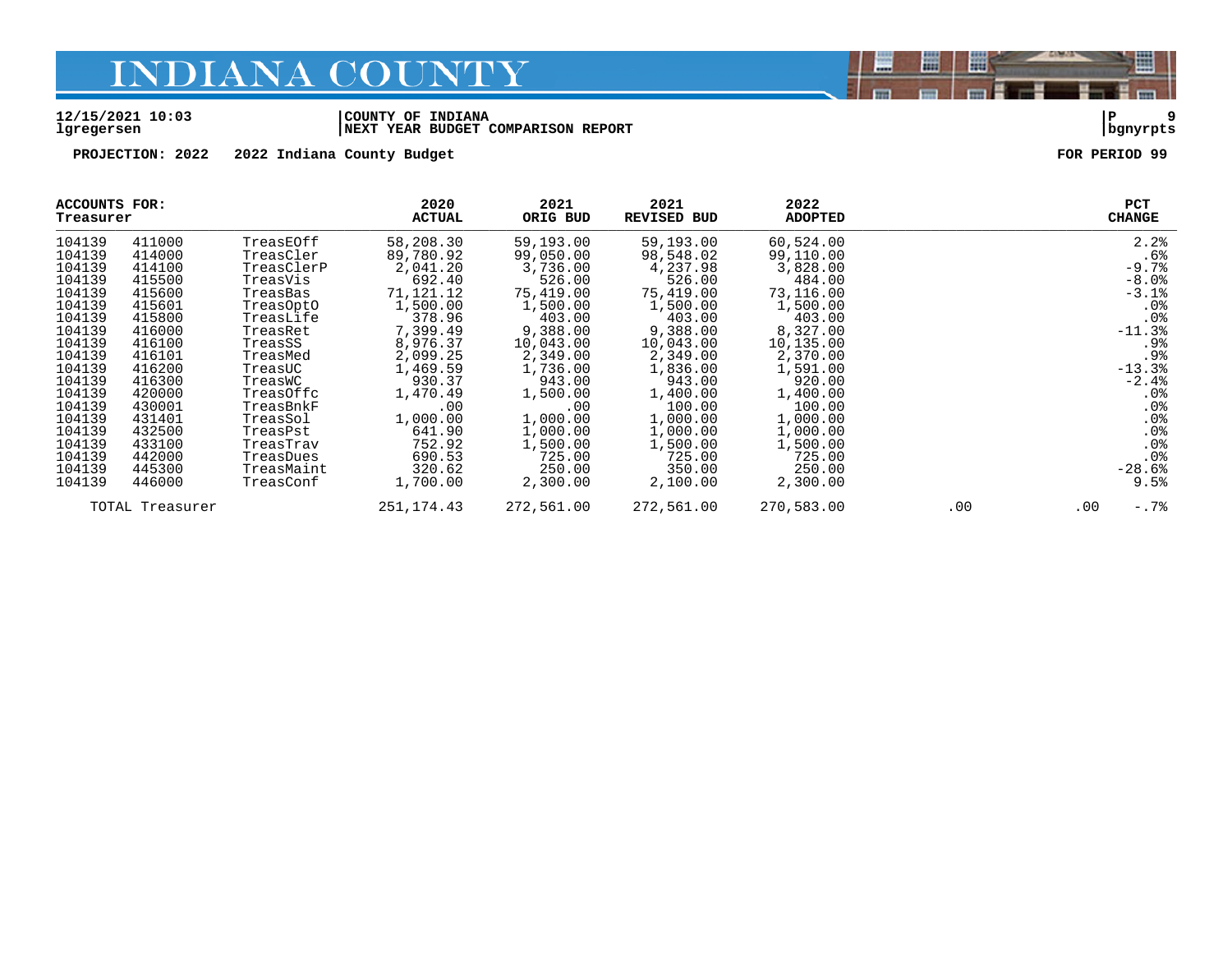**12/15/2021 10:03 |COUNTY OF INDIANA |P 10 lgregersen |NEXT YEAR BUDGET COMPARISON REPORT |bgnyrpts**

**PROJECTION: 2022 2022 Indiana County Budget FOR PERIOD 99**

| ACCOUNTS FOR:<br>Supply Room |                            |                                  | 2020<br><b>ACTUAL</b>       | 2021<br>ORIG BUD               | 2021<br><b>REVISED BUD</b>     | 2022<br><b>ADOPTED</b>         |      |                 | PCT<br><b>CHANGE</b> |
|------------------------------|----------------------------|----------------------------------|-----------------------------|--------------------------------|--------------------------------|--------------------------------|------|-----------------|----------------------|
| 104142<br>104142<br>104142   | 420000<br>432500<br>445100 | SuppOffc<br>SuppPst<br>SuppLsdEq | 2,563.41<br>.50<br>3,936.98 | 2,000.00<br>200.00<br>6,500.00 | 2,000.00<br>200.00<br>6.500.00 | 2,000.00<br>200.00<br>6,500.00 |      |                 | . 0%<br>.0%<br>.0%   |
| TOTAL Supply Room            |                            | 6,500.89                         | 8,700.00                    | 8,700.00                       | 8,700.00                       | .00                            | . 00 | .0 <sub>8</sub> |                      |

闇

圌

昌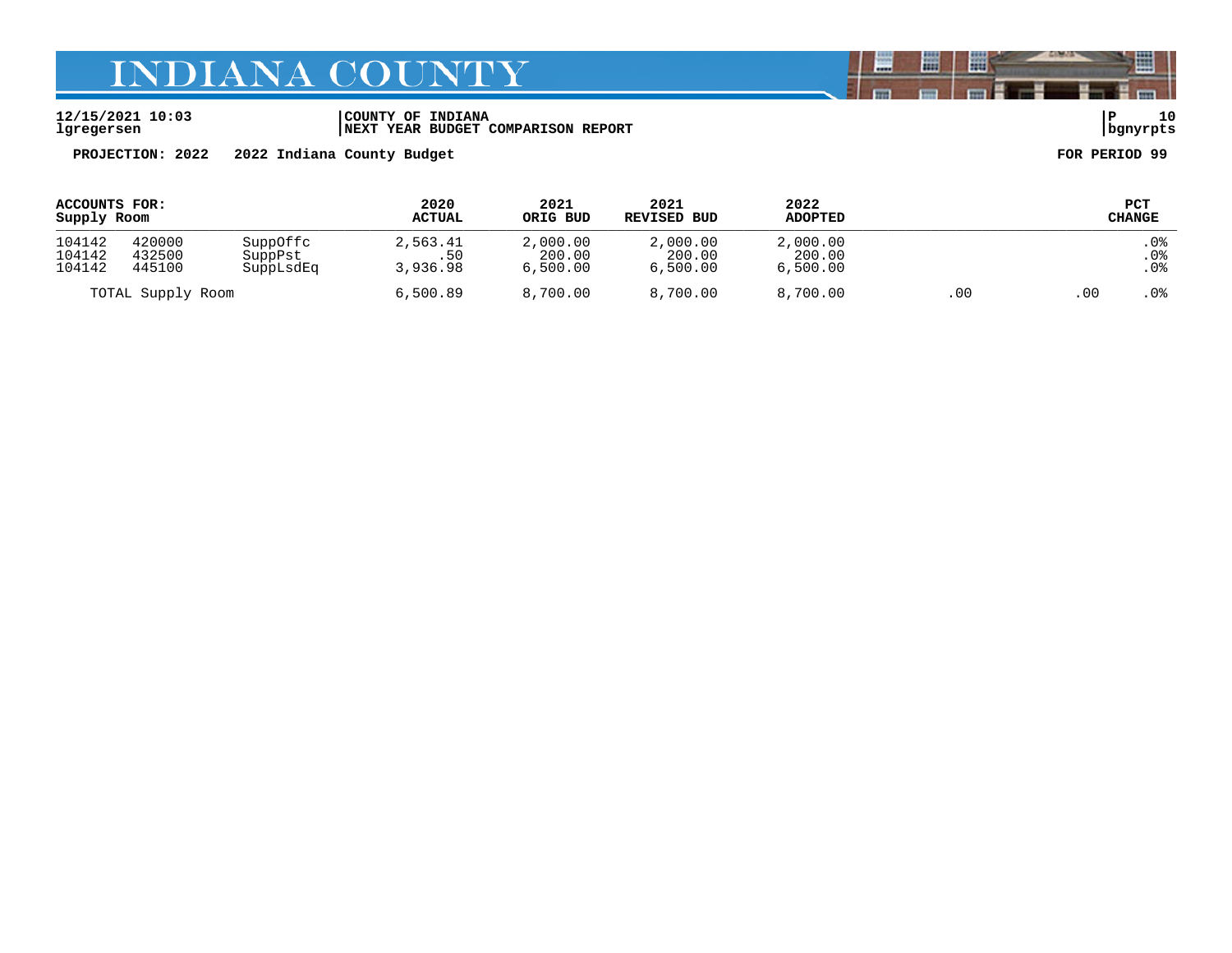#### **12/15/2021 10:03 |COUNTY OF INDIANA |P 11 lgregersen |NEXT YEAR BUDGET COMPARISON REPORT |bgnyrpts**

**PROJECTION: 2022 2022 Indiana County Budget FOR PERIOD 99**

| <b>ACCOUNTS FOR:</b><br>Public Defender |                       |           | 2020<br><b>ACTUAL</b> | 2021<br>ORIG BUD | 2021<br><b>REVISED BUD</b> | 2022<br><b>ADOPTED</b> |     |          | <b>PCT</b><br><b>CHANGE</b> |
|-----------------------------------------|-----------------------|-----------|-----------------------|------------------|----------------------------|------------------------|-----|----------|-----------------------------|
| 104152                                  | 412000                | PubDDir   | 63,962.10             | 46,125.00        | 46,125.00                  | 47,278.00              |     |          | 2.5%                        |
| 104152                                  | 413000                | PubDProf  | 124,642.98            | 169,976.00       | 169,976.00                 | 174,224.00             |     |          | 2.5%                        |
| 104152                                  | 414000                | PubDCler  | 57,506.31             | 63,725.00        | 63,725.00                  | 64,983.00              |     |          | 2.0%                        |
| 104152                                  | 415500                | PubDVis   | 645.48                | 726.00           | 726.00                     | 605.00                 |     |          | $-16.7%$                    |
| 104152                                  | 415600                | PubDBas   | 93,423.42             | 137,779.00       | 137,779.00                 | 113,352.00             |     |          | $-17.7%$                    |
| 104152                                  | 415601                | PubDOptO  | 2,625.00              | 3,000.00         | 3,000.00                   | 4,500.00               |     |          | 50.0%                       |
| 104152                                  | 415800                | PubDLife  | 494.72                | 638.00           | 638.00                     | 672.00                 |     |          | 5.3%                        |
| 104152                                  | 416000                | PubDRet   | 11,904.28             | 16,601.00        | 16,601.00                  | 14,944.00              |     |          | $-10.0$ %                   |
| 104152                                  | 416100                | PubDSS    | 14,809.85             | 17,349.00        | 17,349.00                  | 17,762.00              |     |          | 2.4%                        |
| 104152                                  | 416101                | PubDMed   | 3,463.90              | 4,057.00         | 4,057.00                   | 4,154.00               |     |          | 2.4%                        |
| 104152                                  | 416200                | PubDUC    | 3,134.66              | 3,176.00         | 3,176.00                   | 2,904.00               |     |          | $-8.6%$                     |
| 104152                                  | 416300                | PubDWC    | 252.03                | 267.00           | 267.00                     | 274.00                 |     |          | 2.6%                        |
| 104152                                  | 420000                | PubDOffc  | 2,402.46              | 2,500.00         | 2,500.00                   | 2,500.00               |     |          | $.0\%$                      |
| 104152                                  | 426000                | PubDEqu   | 2,331.88              | 1,700.00         | 1,700.00                   | 2,500.00               |     |          | 47.1%                       |
| 104152                                  | 431400                | PubDSpLql | 32,925.60             | 26,000.00        | 26,000.00                  | 35,000.00              |     |          | 34.6%                       |
| 104152                                  | 432101                | PubDCell  | .00                   | .00              | .00                        | 3,500.00               |     |          | $.0\%$                      |
| 104152                                  | 432500                | PubDPst   | 413.75                | 500.00           | 500.00                     | 500.00                 |     |          | $.0\%$                      |
| 104152                                  | 437400                | PubDRep   | 164.50                | 500.00           | 500.00                     | 500.00                 |     |          | .0%                         |
| 104152                                  | 442000                | PubDDues  | 7,125.61              | 7,500.00         | 7,500.00                   | 7,500.00               |     |          | .0%                         |
| 104152                                  | 445300                | PubDMaint | $.00 \,$              | 500.00           | 500.00                     | 500.00                 |     |          | .0%                         |
| 104152                                  | 446000                | PubDConf  | 1,628.98              | 7,000.00         | 7,000.00                   | 7,000.00               |     |          | $.0\%$                      |
|                                         | TOTAL Public Defender |           | 423,857.51            | 509,619.00       | 509,619.00                 | 505,152.00             | .00 | $.00 \,$ | $-.9%$                      |

闇

圌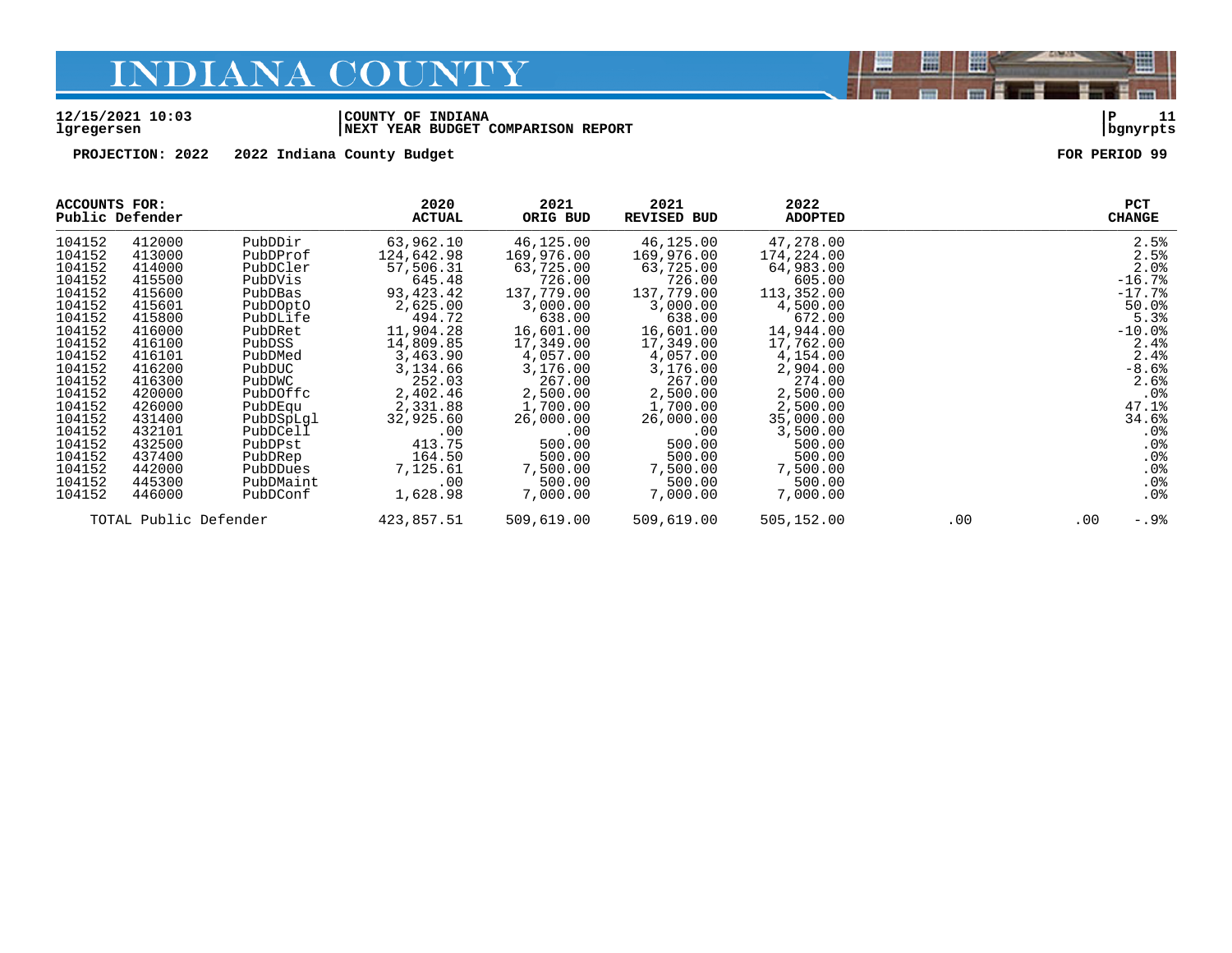#### **12/15/2021 10:03 |COUNTY OF INDIANA |P 12 lgregersen |NEXT YEAR BUDGET COMPARISON REPORT |bgnyrpts**

**PROJECTION: 2022 2022 Indiana County Budget FOR PERIOD 99**

| <b>ACCOUNTS FOR:</b> | Register and Recorder       |            | 2020<br><b>ACTUAL</b> | 2021<br>ORIG BUD | 2021<br>REVISED BUD | 2022<br><b>ADOPTED</b> |     |          | <b>PCT</b><br><b>CHANGE</b>                 |
|----------------------|-----------------------------|------------|-----------------------|------------------|---------------------|------------------------|-----|----------|---------------------------------------------|
| 104153               | 411000                      | RRecEOff   | 64,713.16             | 66,154.00        | 66,154.00           | 67,641.00              |     |          | 2.2%                                        |
| 104153               | 414000                      | RRecCler   | 87,030.96             | 116,165.00       | 115,887.22          | 116,250.00             |     |          | .3%                                         |
| 104153               | 414100                      | RRecClerPT | 7,548.10              | 9,953.00         | 10,230.78           | 10,199.00              |     |          | $-.3%$                                      |
| 104153               | 415500                      | RRecVis    | 390.64                | 368.00           | 368.00              | 489.00                 |     |          | 32.9%                                       |
| 104153               | 415600                      | RRecBas    | 43,419.66             | 61,403.00        | 61,403.00           | 89,010.00              |     |          | 45.0%                                       |
| 104153               | 415601                      | RRecOptO   | 1,500.00              | 1,500.00         | 1,500.00            | 1,500.00               |     |          | .0%                                         |
| 104153               | 415800                      | RRecLife   | 347.36                | 470.00           | 470.00              | 504.00                 |     |          | 7.2%                                        |
| 104153               | 416000                      | RRecRet    | 7,942.66              | 10,816.00        | 10,816.00           | 9,592.00               |     |          | $-11.3%$                                    |
| 104153               | 416100                      | RRecSS     | 9,708.56              | 11,921.00        | 11,921.00           | 12,034.00              |     |          | .9%                                         |
| 104153               | 416101                      | RRecMed    | 2,270.73              | 2,788.00         | 2,788.00            | 2,814.00               |     |          | .9%                                         |
| 104153               | 416200                      | RRecUC     | 1,767.82              | 2,379.00         | 2,379.00            | 2,178.00               |     |          | $-8.4%$                                     |
| 104153               | 416300                      | RRecWC     | 1,030.29              | 1,065.00         | 1,065.00            | 1,040.00               |     |          | $-2.3%$                                     |
| 104153               | 420000                      | RRecOffc   | 9,887.56              | 15,000.00        | 15,000.00           | 15,000.00              |     |          | $.0\%$                                      |
| 104153               | 426000                      | RRecEqu    | $.00 \ \rm$           | 1,000.00         | 1,000.00            | 1,000.00               |     |          | .0%                                         |
| 104153               | 431401                      | RRecSol    | 1,500.00              | 1,500.00         | 1,500.00            | 1,500.00               |     |          | $\begin{array}{c} 0\,8 \\ 0\,8 \end{array}$ |
| 104153               | 432500                      | RRecPst    | 3,965.65              | 7,000.00         | 7,000.00            | 7,000.00               |     |          |                                             |
| 104153               | 433100                      | RRecTrav   | .00                   | 200.00           | 200.00              | 200.00                 |     |          | .0%                                         |
| 104153               | 434100                      | RRecAdv    | 1,238.00              | 1,500.00         | 1,500.00            | 1,500.00               |     |          | .0%                                         |
| 104153               | 442000                      | RRecDues   | 1,250.00              | 1,400.00         | 1,400.00            | 1,400.00               |     |          | .0%                                         |
| 104153               | 445000                      | RRContSvc  | 23,094.95             | 27,000.00        | 27,000.00           | 27,000.00              |     |          | .0%                                         |
| 104153               | 445100                      | RRLsdEqu   | 900.00                | 3,600.00         | 3,600.00            | 3,600.00               |     |          | .0%                                         |
| 104153               | 445300                      | RRecMaint  | .00                   | 1,000.00         | 1,000.00            | 1,000.00               |     |          | .0%                                         |
| 104153               | 446000                      | RRecConf   | $.00 \,$              | 2,000.00         | 2,000.00            | 2,000.00               |     |          | .0 <sub>8</sub>                             |
|                      | TOTAL Register and Recorder |            | 269,506.10            | 346,182.00       | 346,182.00          | 374,451.00             | .00 | $.00 \,$ | 8.2%                                        |

闇

圌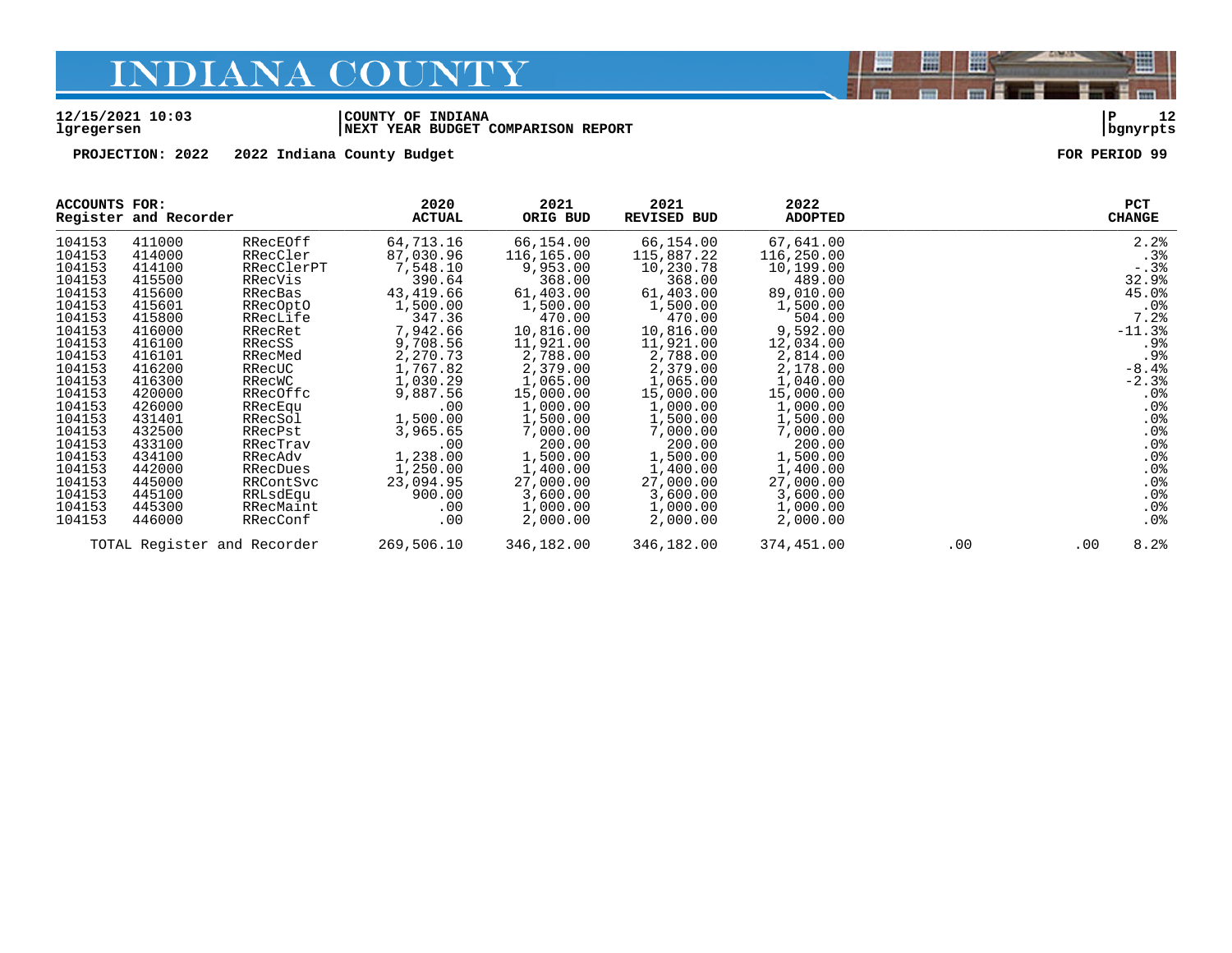#### **12/15/2021 10:03 |COUNTY OF INDIANA |P 13 lgregersen |NEXT YEAR BUDGET COMPARISON REPORT |bgnyrpts**

**PROJECTION: 2022 2022 Indiana County Budget FOR PERIOD 99**

| ACCOUNTS FOR:<br>Planning |                |            | 2020<br><b>ACTUAL</b> | 2021<br>ORIG BUD | 2021<br><b>REVISED BUD</b> | 2022<br><b>ADOPTED</b> |     | <b>PCT</b><br><b>CHANGE</b> |
|---------------------------|----------------|------------|-----------------------|------------------|----------------------------|------------------------|-----|-----------------------------|
| 104171                    | 413000         | PlanProf   | 564,714.99            | 633,312.00       | 633,312.00                 | 647,990.00             |     | 2.3%                        |
| 104171                    | 413100         | PlanProfPT | 27,878.80             | 38,817.00        | 38,817.00                  | 39,787.00              |     | 2.5%                        |
| 104171                    | 414000         | PlanCler   | 25,326.60             | 50,107.00        | 50,107.00                  | 50,872.00              |     | 1.5%                        |
| 104171                    | 415500         | PlanVis    | 1,081.19              | 1,094.00         | 1,094.00                   | 1,094.00               |     | $.0\%$                      |
| 104171                    | 415600         | PlanBas    | 150,339.51            | 213,591.00       | 213,591.00                 | 213,756.00             |     | .1%                         |
| 104171                    | 415601         | PlanOptO   | 4,500.00              | 4,500.00         | 4,500.00                   | 4,500.00               |     | .0%                         |
| 104171                    | 415800         | PlanLife   | 1,063.28              | 1,310.00         | 1,310.00                   | 1,310.00               |     | .0%                         |
| 104171                    | 416000         | PlanRet    | 30,839.76             | 42,848.00        | 42,848.00                  | 38,530.00              |     | $-10.1%$                    |
| 104171                    | 416100         | PlanSS     | 37,936.72             | 44,779.00        | 44,779.00                  | 45,796.00              |     | 2.3%                        |
| 104171                    | 416101         | PlanMed    | 8,872.35              | 10,472.00        | 10,472.00                  | 10,710.00              |     | 2.3%                        |
| 104171                    | 416200         | PlanUC     | 5,438.13              | 6,749.00         | 6,749.00                   | 6,171.00               |     | $-8.6%$                     |
| 104171                    | 416300         | PlanWC     | 679.06                | 738.00           | 738.00                     | 755.00                 |     | 2.3%                        |
| 104171                    | 418300         | PlanningOT | .00                   | 2,750.00         | 2,750.00                   | 2,750.00               |     | .0%                         |
| 104171                    | 420000         | PlanOffc   | 8,299.26              | 11,000.00        | 11,000.00                  | 11,000.00              |     | .0%                         |
| 104171                    | 423100         | PlanVehF   | 699.09                | 4,000.00         | 2,930.00                   | 4,000.00               |     | 36.5%                       |
| 104171                    | 426000         | PlanEqu    | 1,029.99              | 2,000.00         | 399.99                     | 2,000.00               |     | 400.0%                      |
| 104171                    | 431000         | PlanPSvc   | 101,238.34            | 117,500.00       | 117,500.00                 | 115,950.00             |     | $-1.3%$                     |
| 104171                    | 431400         | PlanProfLq | 234.32                | 1,000.00         | 1,000.00                   | 1,000.00               |     | .0%                         |
| 104171                    | 431401         | PlanSol    | 2,916.00              | 5,000.00         | 5,000.00                   | 5,000.00               |     | $.0\%$                      |
| 104171                    | 432101         | PlanCell   | 1,190.21              | 1,500.00         | 1,500.00                   | 1,550.00               |     | 3.3%                        |
| 104171                    | 432500         | PlanPst    | 1,662.65              | 2,500.00         | 2,500.00                   | 2,500.00               |     | .0%                         |
| 104171                    | 433100         | PlanTrav   | 489.76                | 1,425.00         | 1,425.00                   | 1,425.00               |     | .0%                         |
| 104171                    | 434100         | PlanAdv    | 8,412.72              | 7,500.00         | 11,292.85                  | 10,000.00              |     | $-11.4%$                    |
| 104171                    | 434200         | PlanPrnt   | 290.88                | 1,000.00         | 1,000.00                   | 1,000.00               |     | $.0\%$                      |
| 104171                    | 437400         | PlanRep    | 150.00                | 240.00           | 240.00                     | 240.00                 |     | .0%                         |
| 104171                    | 437500         | PlanVehRp  | 459.70                | 1,000.00         | 1,000.00                   | 1,000.00               |     | $.0\frac{8}{8}$             |
| 104171                    | 438300         | PlanRent   | 563.68                | 1,500.00         | .00                        | 1,500.00               |     |                             |
| 104171                    | 442000         | PlanDues   | 3,088.43              | 4,250.00         | 4,250.00                   | 4,250.00               |     | .0%                         |
| 104171                    | 445300         | PlanMaint  | 7,543.29              | 12,750.00        | 10,716.72                  | 12,750.00              |     | 19.0%                       |
| 104171                    | 446000         | PlanConf   | 572.89                | 3,000.00         | 2,310.43                   | 2,000.00               |     | $-13.4%$                    |
| 104171                    | 470000         | PlanCap    | .00                   | 5,000.00         | 9,119.99                   | 5,000.00               |     | $-45.2%$                    |
|                           | TOTAL Planning |            | 997,511.60            | 1,233,232.00     | 1,234,251.98               | 1,246,186.00           | .00 | 1.0%<br>$.00 \,$            |

闇

圌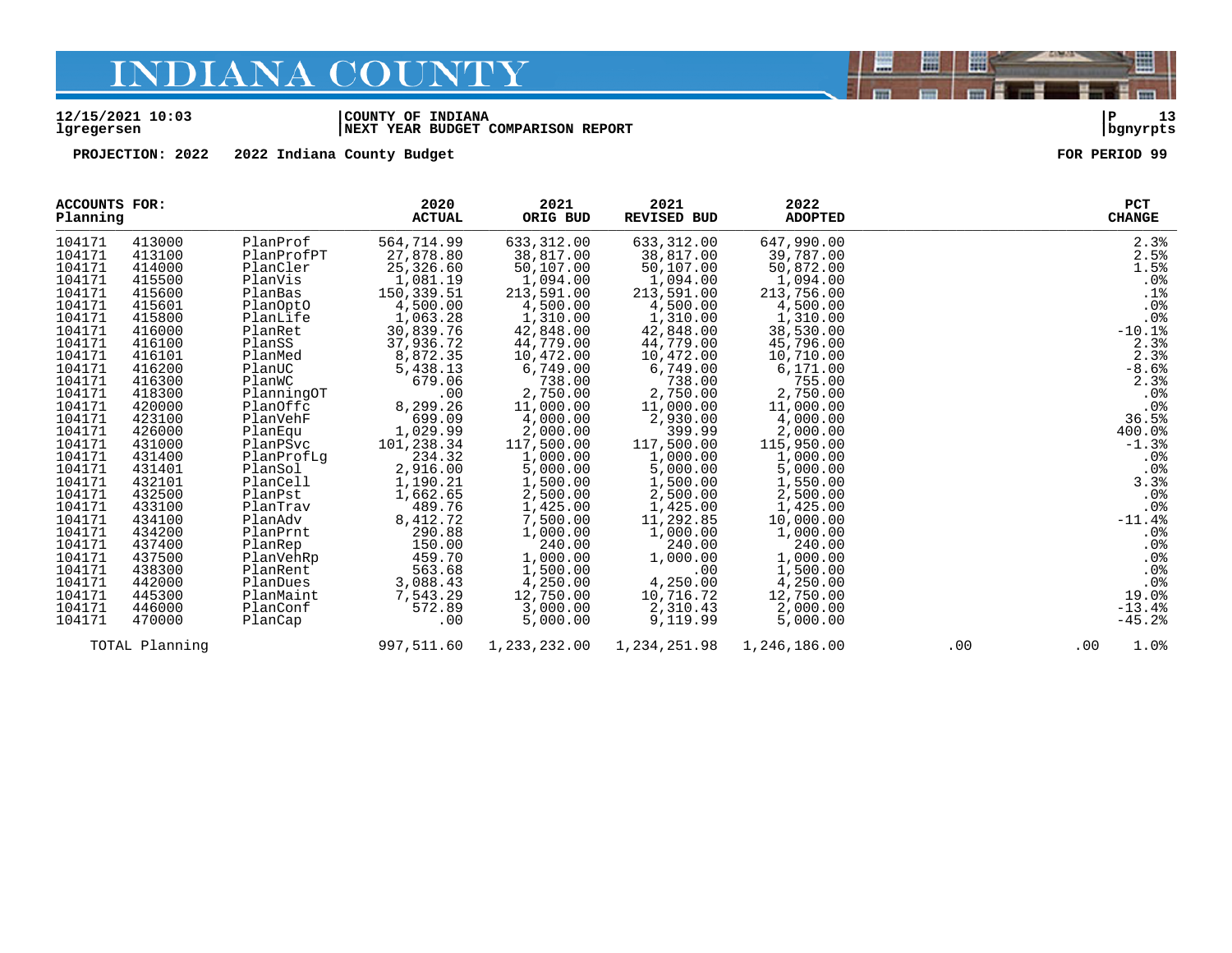#### **12/15/2021 10:03 |COUNTY OF INDIANA |P 14 lgregersen |NEXT YEAR BUDGET COMPARISON REPORT |bgnyrpts**

**PROJECTION: 2022 2022 Indiana County Budget FOR PERIOD 99**

| ACCOUNTS FOR: | Information Services |                            | 2020<br><b>ACTUAL</b> | 2021<br>ORIG BUD | 2021<br><b>REVISED BUD</b> | 2022<br><b>ADOPTED</b> |     |          | <b>PCT</b><br><b>CHANGE</b> |
|---------------|----------------------|----------------------------|-----------------------|------------------|----------------------------|------------------------|-----|----------|-----------------------------|
| 104172        | 412000               | InfoDirSal                 | 64,998.67             | 66,261.00        | 66,261.00                  | 67,918.00              |     |          | 2.5%                        |
| 104172        | 413000               | InfoProfSt                 | 81,259.15             | 82,039.00        | 82,039.00                  | 125,607.00             |     |          | 53.1%                       |
| 104172        | 414000               | InfoSClerS                 | 23,896.53             | 24,196.00        | 24,196.00                  | 24,792.00              |     |          | 2.5%                        |
| 104172        | 415500               | InfoVision                 | 324.24                | 247.00           | 247.00                     | 368.00                 |     |          | 49.0%                       |
| 104172        | 415600               | InfoSBasic                 | 42,208.80             | 44,761.00        | 44,761.00                  | 69,188.00              |     |          | 54.6%                       |
| 104172        | 415800               | InfoLife                   | 268.32                | 286.00           | 286.00                     | 353.00                 |     |          | 23.4%                       |
| 104172        | 416000               | InfoRetire                 | 8,514.27              | 10,412.00        | 10,412.00                  | 11,492.00              |     |          | 10.4%                       |
| 104172        | 416100               | InfoSvcSS                  | 10,448.20             | 10,881.00        | 10,881.00                  | 13,660.00              |     |          | 25.5%                       |
| 104172        | 416101               | InfoSvcMed                 | 2,443.61              | 2,545.00         | 2,545.00                   | 3,195.00               |     |          | 25.5%                       |
| 104172        | 416200               | InfoSvcUC                  | 1,387.00              | 1,588.00         | 1,588.00                   | 1,815.00               |     |          | 14.3%                       |
| 104172        | 416300               | InfoSWcomp                 | 174.25                | 168.00           | 168.00                     | 211.00                 |     |          | 25.6%                       |
| 104172        | 418300               | InfoSvcOT                  | 1,780.83              | 3,000.00         | 3,000.00                   | 2,000.00               |     |          | $-33.3%$                    |
| 104172        | 420000               | InfoOffice                 | 9,098.92              | 10,800.00        | 10,800.00                  | 10,800.00              |     |          | $.0\%$                      |
| 104172        | 431000               | InfoProf                   | 1,823.32              | 5,650.00         | 5,023.36                   | 5,650.00               |     |          | 12.5%                       |
| 104172        | 432100               | InfoTelep                  | 44,825.85             | 46,000.00        | 46,000.00                  | 46,000.00              |     |          | .0%                         |
| 104172        | 432103               | InfoInter                  | 3,731.32              | 2,900.00         | 3,144.10                   | 2,900.00               |     |          | $-7.8%$                     |
| 104172        | 432106               | InfoSvDQE                  | 15,400.00             | 17,000.00        | 17,000.00                  | 17,000.00              |     |          | .0%                         |
| 104172        | 432107               | InfoSvExch                 | 12,718.75             | 12,650.00        | 12,993.75                  | 13,000.00              |     |          | .0%                         |
| 104172        | 432500               | InfoPostq                  | 977.20                | 600.00           | 638.79                     | 600.00                 |     |          | $-6.1%$                     |
| 104172        | 433100               | InfoTravel                 | .00                   | 1,000.00         | 1,000.00                   | 1,000.00               |     |          | $.0\%$                      |
| 104172        | 445100               | InfoLsdEqu                 | 1,596.00              | 1,700.00         | 1,700.00                   | 1,700.00               |     |          | $.0\%$                      |
| 104172        | 445300               | InfMntCont                 | .00                   | 6,300.00         | 6,300.00                   | 10,000.00              |     |          | 58.7%                       |
| 104172        | 445301               | InfoSvAdve                 | 4,903.20              | 4,908.00         | 4,908.00                   | 4,908.00               |     |          | .0%                         |
| 104172        | 445302               | InfoSvSals                 | 6,550.00              | 7,850.00         | 7,850.00                   | 7,850.00               |     |          | .0%                         |
| 104172        | 445303               | InfoSvLink                 | 12,661.00             | 13,000.00        | 13,000.00                  | 13,000.00              |     |          | $.0\%$                      |
| 104172        | 445304               | InfoSvAdve                 | 2,420.17              | 3,825.00         | 3,825.00                   | 3,825.00               |     |          | $.0\%$                      |
| 104172        | 446000               | InfConfmtq                 | .00                   | 1,000.00         | 1,000.00                   | 1,000.00               |     |          | $.0\%$                      |
|               |                      | TOTAL Information Services | 354,409.60            | 381,567.00       | 381,567.00                 | 459,832.00             | .00 | $.00 \,$ | 20.5%                       |

闇

圌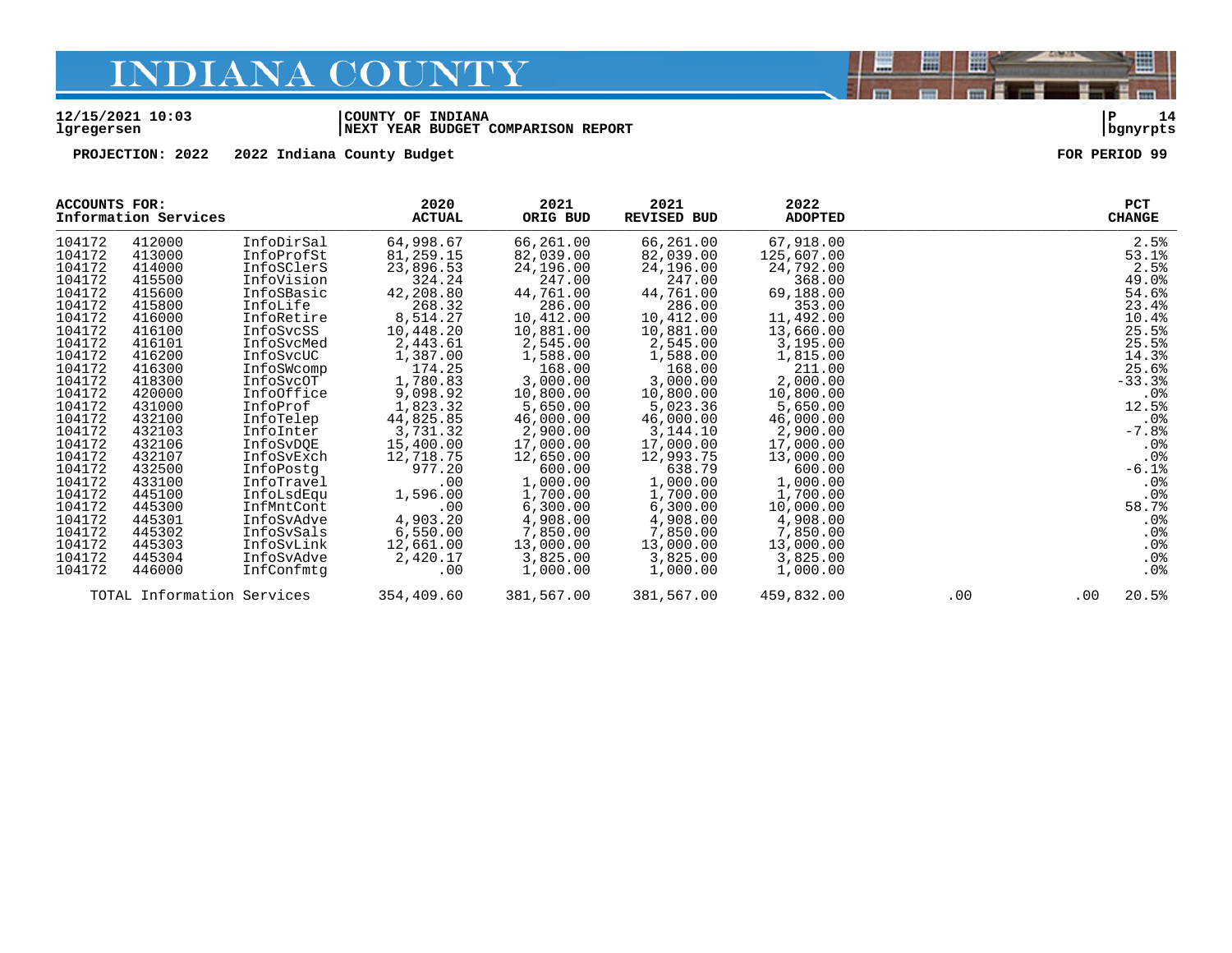#### **12/15/2021 10:03 |COUNTY OF INDIANA |P 15 lgregersen |NEXT YEAR BUDGET COMPARISON REPORT |bgnyrpts**

**PROJECTION: 2022 2022 Indiana County Budget FOR PERIOD 99**

| ACCOUNTS FOR:<br>Veterans Affairs |        |            | 2020<br><b>ACTUAL</b> | 2021<br>ORIG BUD | 2021<br>REVISED BUD | 2022<br><b>ADOPTED</b> |          |      | <b>PCT</b><br><b>CHANGE</b> |
|-----------------------------------|--------|------------|-----------------------|------------------|---------------------|------------------------|----------|------|-----------------------------|
| 104173                            | 412000 | VetDirS    | 39,052.80             | 40,119.00        | 40,119.00           | 41,122.00              |          |      | 2.5%                        |
| 104173                            | 414000 | VetCler    | 21,637.28             | 22,935.00        | 22,935.00           | 23,507.00              |          |      | 2.5%                        |
| 104173                            | 414100 | ClerPartTi | 7,178.90              | 9,953.00         | 9,953.00            | 10,199.00              |          |      | 2.5%                        |
| 104173                            | 415500 | VetVis     | 159.36                | 121.00           | 121.00              | 121.00                 |          |      | .0%                         |
| 104173                            | 415600 | VetBas     | 20,036.40             | 21,247.00        | 21,247.00           | 21,247.00              |          |      | .0%                         |
| 104173                            | 415601 | VetOptO    | 1,500.00              | 1,500.00         | 1,500.00            | 1,500.00               |          |      | .0%                         |
| 104173                            | 415800 | VetLife    | 142.08                | 151.00           | 151.00              | 151.00                 |          |      | .0%                         |
| 104173                            | 416000 | VetRet     | 3,080.52              | 3,741.00         | 3,741.00            | 3,371.00               |          |      | $-9.9%$                     |
| 104173                            | 416100 | VetSS      | 4,166.60              | 4,526.00         | 4,526.00            | 4,639.00               |          |      | 2.5%                        |
| 104173                            | 416101 | VetMed     | 974.49                | 1,059.00         | 1,059.00            | 1,085.00               |          |      | 2.5%                        |
| 104173                            | 416200 | VetUC      | 938.50                | 1,188.00         | 1,188.00            | 1,089.00               |          |      | $-8.3%$                     |
| 104173                            | 416300 | VetWC      | 129.80                | 125.00           | 125.00              | 127.00                 |          |      | 1.6%                        |
| 104173                            | 420000 | VetOffc    | 1,869.49              | 2,000.00         | 2,000.00            | 2,000.00               |          |      | $.0\%$                      |
| 104173                            | 422000 | VetOpSup   | 14,611.60             | 20,900.00        | 20,900.00           | 20,900.00              |          |      | $.0\%$                      |
| 104173                            | 431000 | VetPSvc    | 11,925.00             | 11,325.00        | 11,325.00           | 11,325.00              |          |      | .0%                         |
| 104173                            | 432500 | VetPst     | 297.05                | 700.00           | 700.00              | 700.00                 |          |      | .0%                         |
| 104173                            | 433100 | VetTrav    | 241.35                | 1,500.00         | 1,500.00            | 1,500.00               |          |      | .0%                         |
| 104173                            | 434100 | VetsAdvert | .00                   | 2,000.00         | 2,000.00            | 2,000.00               |          |      | .0%                         |
| 104173                            | 442000 | VetDues    | 400.00                | 400.00           | 400.00              | 400.00                 |          |      | .0%                         |
| 104173                            | 445300 | VetMaintCo | 291.55                | 350.00           | 350.00              | 350.00                 |          |      | $.0\%$                      |
| 104173                            | 446000 | VetConf    | .00                   | 1,500.00         | 1,500.00            | 1,500.00               |          |      | $.0\%$                      |
| TOTAL Veterans Affairs            |        | 128,632.77 | 147,340.00            | 147,340.00       | 148,833.00          | .00                    | $.00 \,$ | 1.0% |                             |

闇

圌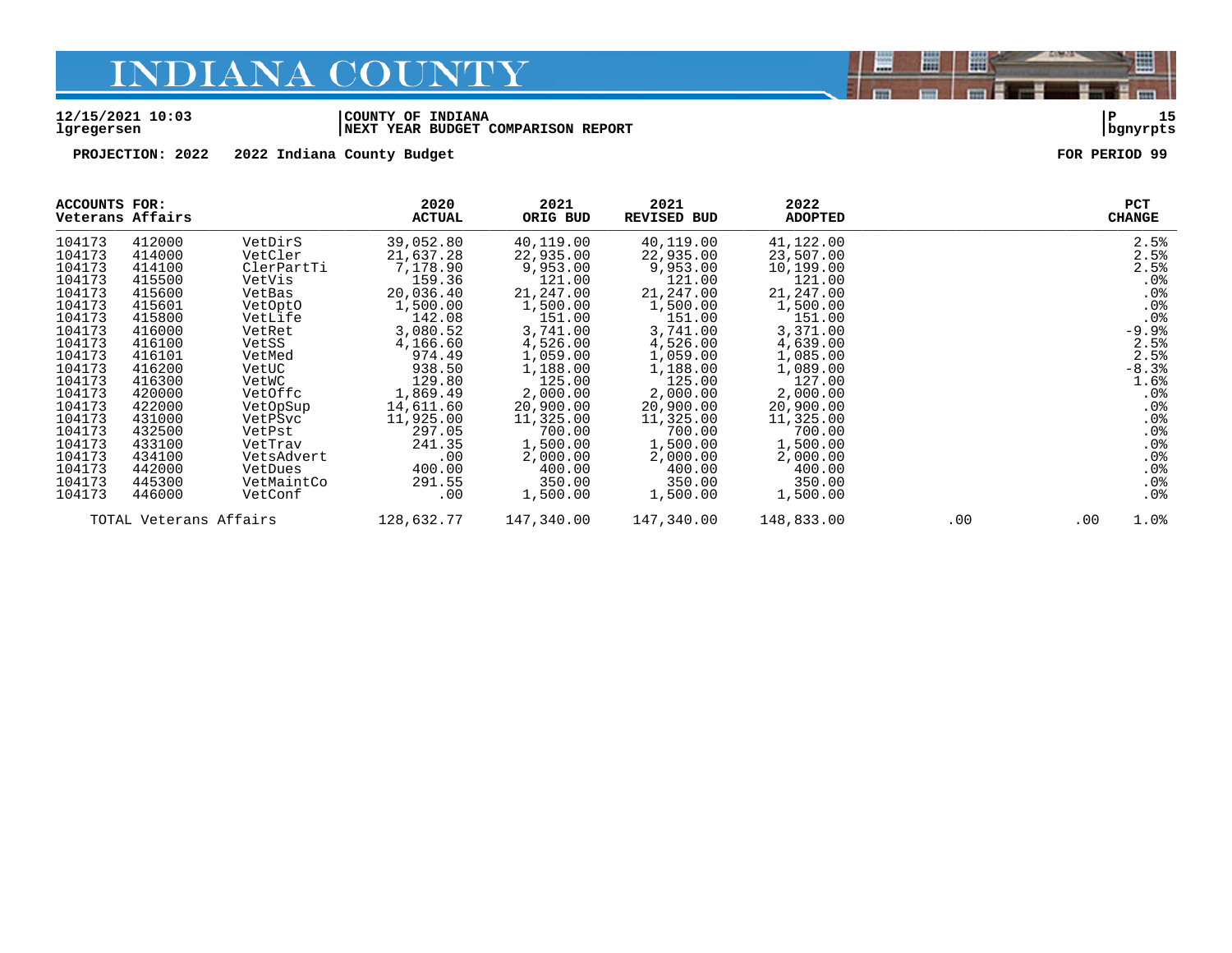#### **12/15/2021 10:03 |COUNTY OF INDIANA |P 16 lgregersen |NEXT YEAR BUDGET COMPARISON REPORT |bgnyrpts**

**PROJECTION: 2022 2022 Indiana County Budget FOR PERIOD 99**

| ACCOUNTS FOR:<br>Maintenance |        |            | 2020<br><b>ACTUAL</b> | 2021<br>ORIG BUD | 2021<br><b>REVISED BUD</b> | 2022<br><b>ADOPTED</b> | PCT<br><b>CHANGE</b> |
|------------------------------|--------|------------|-----------------------|------------------|----------------------------|------------------------|----------------------|
| 104174                       | 412000 | MaintDir   | 46,603.33             | 47,509.00        | 47,509.00                  | 48,697.00              | 2.5%                 |
| 104174                       | 414001 | Maint      | 53,918.51             | 54,025.00        | 54,025.00                  | 61,818.00              | 14.4%                |
| 104174                       | 414002 | MaintJan   | 43,901.60             | 47,608.00        | 47,608.00                  | 48,801.00              | 2.5%                 |
| 104174                       | 414102 | MaintJanPT | 41,661.46             | 47,164.00        | 47,164.00                  | 52,264.00              | 10.8%                |
| 104174                       | 415500 | MaintVis   | 465.26                | 363.00           | 363.00                     | 363.00                 | .0%                  |
| 104174                       | 415600 | MaintBas   | 61,839.46             | 69,156.00        | 69,156.00                  | 69,156.00              | .0%                  |
| 104174                       | 415601 | MaintOptO  | 1,500.00              | 1,500.00         | 1,500.00                   | 1,500.00               | .0%                  |
| 104174                       | 415800 | MaintLife  | 313.02                | 353.00           | 353.00                     | 353.00                 | .0%                  |
| 104174                       | 416000 | MaintRet   | 6,847.28              | 9,293.00         | 9,293.00                   | 8,571.00               | $-7.8%$              |
| 104174                       | 416100 | MaintSS    | 11,327.29             | 12,636.00        | 12,636.00                  | 13,428.00              | 6.3%                 |
| 104174                       | 416101 | MaintMed   | 2,649.06              | 2,955.00         | 2,955.00                   | 3,140.00               | 6.3%                 |
| 104174                       | 416200 | MaintUC    | 3,686.32              | 3,824.00         | 3,824.00                   | 3,674.00               | $-3.9%$              |
| 104174                       | 416300 | MaintWC    | 8,231.81              | 8,740.00         | 8,740.00                   | 8,836.00               | 1.1%                 |
| 104174                       | 418300 | MaintOT    | 1,684.44              | 5,000.00         | 5,000.00                   | 3,000.00               | $-40.0%$             |
| 104174                       | 418400 | MainOnCall | 600.00                | 2,500.00         | 2,500.00                   | 2,000.00               | $-20.0%$             |
| 104174                       | 419100 | MaintUnif  | 1,843.74              | 1,950.00         | 1,950.00                   | 1,950.00               | .0%                  |
| 104174                       | 419300 | MaintInnoc | .00                   | 1,500.00         | 1,500.00                   | 1,500.00               | .0%                  |
| 104174                       | 420000 | MaintOffc  | 721.32                | 300.00           | 300.00                     | 300.00                 | .0%                  |
| 104174                       | 422000 | MaintOpSup | 17,652.76             | 20,900.00        | 20,900.00                  | 20,000.00              | $-4.3%$              |
| 104174                       | 423100 | MaintVehF  | 1,241.93              | 2,000.00         | 2,000.00                   | 2,000.00               | .0%                  |
| 104174                       | 431000 | MaintPSvc  | 14,729.47             | 7,000.00         | 7,000.00                   | 7,000.00               | .0%                  |
| 104174                       | 432101 | MaintCell  | 820.48                | 700.00           | 700.00                     | 600.00                 | $-14.3%$             |
| 104174                       | 437300 | MaintSnowR | 33,089.91             | 12,000.00        | 12,000.00                  | 11,000.00              | $-8.3%$              |
| 104174                       | 437500 | MaintVehRp | 3,749.31              | 2,500.00         | 2,500.00                   | 2,000.00               | $-20.0%$             |
| 104174                       | 446000 | MaintConf  | 150.00                | 1,500.00         | 1,500.00                   | 1,500.00               | .0%                  |
| 10417432 422000              |        | Mnt32OperS | .00                   | 150.00           | 150.00                     | 150.00                 | .0%                  |
| 10417432 436100              |        | Mnt32Elect | 206.85                | 350.00           | 350.00                     | 300.00                 | $-14.3%$             |
| 10417432 436200              |        | Mnt32Gas   | 161.00                | 800.00           | 800.00                     | 800.00                 | .0%                  |
| 10417432 436600              |        | Mnt32Water | 813.75                | 350.00           | 350.00                     | 350.00                 | .0%                  |
| 10417432 436625              |        | Mnt32Storm | 24.00                 | 50.00            | 50.00                      | 50.00                  | .0%                  |
| 10417432 437300              |        | Mnt32GRdRe | 62.96                 | 2,000.00         | 2,000.00                   | 1,500.00               | $-25.0%$             |
| 10417450 422000              |        | Mnt500GSup | .00                   | 150.00           | 150.00                     | 150.00                 | .0%                  |
| 10417450 436100              |        | Mnt500GEle | 221.21                | 200.00           | 200.00                     | 250.00                 | 25.0%                |
| 10417450 436200              |        | Mnt500GGas | .00                   | 800.00           | 800.00                     | 800.00                 | .0%                  |
| 10417450 436600              |        | Mnt500GWtr | 216.00                | 200.00           | 200.00                     | 250.00                 | 25.0%                |
| 10417450 436625              |        | Mnt500Stor | 24.00                 | 50.00            | 50.00                      | 50.00                  | $.0$ %<br>-23.1 %    |
| 10417450 437300              |        | Rep Maint  | 200.00                | 1,950.00         | 1,950.00                   | 1,500.00               |                      |
| 10417471 422000              |        | Mnt8010per | .00                   | 900.00           | 900.00                     | 900.00                 | .0%                  |
| 10417471 436100              |        | Mnt801Elec | 3,746.59              | 5,000.00         | 5,000.00                   | 5,000.00               | .0 <sub>8</sub>      |
| 10417471 436200              |        | Mnt801Gas  | 3,603.96              | 4,500.00         | 4,500.00                   | 4,500.00               | .0%                  |
| 10417471 436400              |        | Mnt801Sew  | 448.67                | 400.00           | 400.00                     | 500.00                 | 25.0%                |
| 10417471 436600              |        | Mnt801Wate | 1,041.59              | 1,500.00         | 1,500.00                   | 1,400.00               | $-6.7%$              |
| 10417471 437300              |        | Mnt801RepB | 1,630.06              | 3,500.00         | 3,500.00                   | 3,000.00               | $-14.3%$             |



圏

圌

E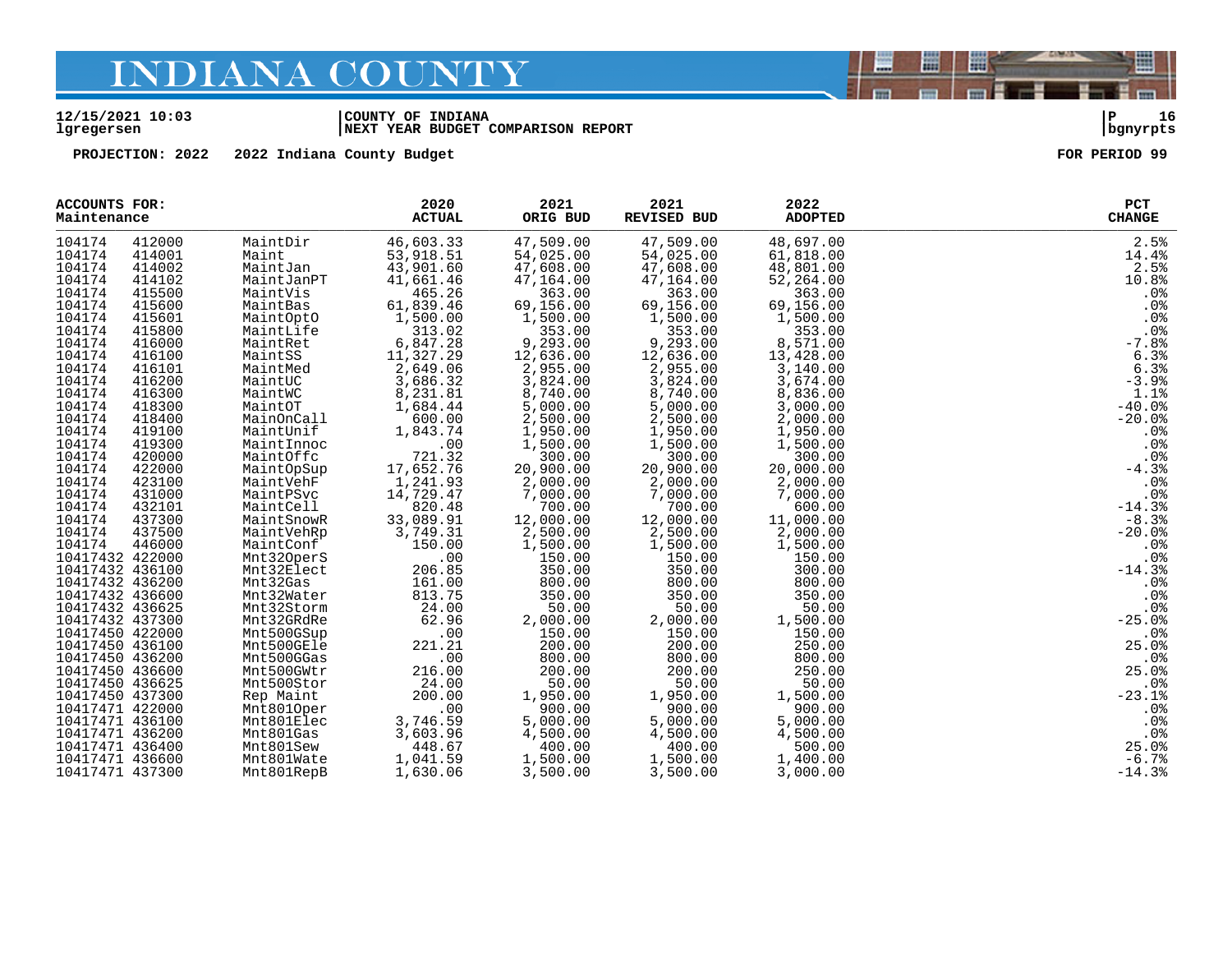#### **12/15/2021 10:03 |COUNTY OF INDIANA |P 17 lgregersen |NEXT YEAR BUDGET COMPARISON REPORT |bgnyrpts**

**PROJECTION: 2022 2022 Indiana County Budget FOR PERIOD 99**

| <b>ACCOUNTS FOR:</b><br>Maintenance |            | 2020<br><b>ACTUAL</b> | 2021<br>ORIG BUD | 2021<br><b>REVISED BUD</b> | 2022<br><b>ADOPTED</b> |     | <b>PCT</b><br><b>CHANGE</b> |
|-------------------------------------|------------|-----------------------|------------------|----------------------------|------------------------|-----|-----------------------------|
| 10417471 445200                     | Mnt801Pest | 429.00                | 650.00           | 650.00                     | 650.00                 |     | .0%                         |
| 10417471 445300                     | Mnt801MCon | 2,370.41              | 4,500.00         | 4,500.00                   | 3,500.00               |     | $-22.2$                     |
| 10417474 422000                     | Mnt3500per | .00                   | 1,500.00         | 1,500.00                   | 500.00                 |     | $-66.7%$                    |
| 10417474 436100                     | Mnt350Elec | 2,621.09              | 5,500.00         | 5,500.00                   | 5,000.00               |     | $-9.1$ $8$                  |
| 10417474 436200                     | Mnt350Gas  | 1,964.09              | 3,600.00         | 3,600.00                   | 3,600.00               |     | .0%                         |
| 10417474 436400                     | Mnt350Sewa | 209.65                | 650.00           | 650.00                     | 600.00                 |     | $-7.7%$                     |
| 10417474 436600                     | Mnt350Wate | 1,426.23              | 2,500.00         | 2,500.00                   | 2,500.00               |     | .0%                         |
| 10417474 437300                     | Mnt350MntB | 631.47                | 3,600.00         | 6,600.00                   | 5,000.00               |     | $-24.2%$                    |
| 10417474 445300                     | Mnt350Main | .00                   | 10,500.00        | 10,081.81                  | 4,500.00               |     | $-55.4%$                    |
| 10417475 422000                     | Mnt8250per | 97.01                 | 5,000.00         | 5,000.00                   | 1,500.00               |     | $-70.0%$                    |
| 10417475 436100                     | Mnt825Elec | 40,533.79             | 53,000.00        | 53,000.00                  | 45,000.00              |     | $-15.1%$                    |
| 10417475 436115                     | Mnt825ElSt | 281.67                | 300.00           | 300.00                     | 350.00                 |     | 16.7%                       |
| 10417475 436200                     | Mnt825Gas  | 11,961.45             | 14,000.00        | 14,000.00                  | 14,000.00              |     | .0%                         |
| 10417475 436400                     | Mnt825Sew  | 3,464.63              | 4,000.00         | 4,000.00                   | 4,000.00               |     | .0 <sup>8</sup>             |
| 10417475 436500                     | Mnt825Garb | 2,135.00              | 2,900.00         | 2,900.00                   | 2,700.00               |     | $-6.9%$                     |
| 10417475 436600                     | Mnt825Wate | 7,315.85              | 8,500.00         | 8,500.00                   | 8,500.00               |     | .0 <sub>8</sub>             |
| 10417475 437300                     | Mnt825RepB | 21,817.79             | 14,000.00        | 64,548.02                  | 14,000.00              |     | $-78.3%$                    |
| 10417475 437404                     | Mnt825Grou | .00                   | .00              | .00                        | 1,300.00               |     | $.0\%$                      |
| 10417475 438400                     | RentEqu    | .00                   | 400.00           | 400.00                     | 400.00                 |     | .0%                         |
| 10417475 445200                     | Mnt825Pest | 495.00                | 700.00           | 700.00                     | 700.00                 |     | .0%                         |
| 10417475 445300                     | Mnt825MaCo | 61,622.24             | 65,000.00        | 65,000.00                  | 65,000.00              |     | .0%                         |
| 10417477 422000                     | Mnt8270pSu | .00                   | 2,000.00         | 2,000.00                   | 1,500.00               |     | $-25.0%$                    |
| 10417477 436100                     | Mnt827Elec | 10,425.06             | 12,000.00        | 12,000.00                  | 11,500.00              |     | $-4.2%$                     |
| 10417477 436200                     | Mnt827Gas  | 4,914.44              | 5,800.00         | 5,800.00                   | 5,800.00               |     | .0 <sub>8</sub>             |
| 10417477 436400                     | Mnt827Sw   | 1,072.90              | 1,000.00         | 1,000.00                   | 1,100.00               |     | 10.0%                       |
| 10417477 436500                     | Mnt827Grb  | 1,045.00              | 1,400.00         | 1,400.00                   | 1,300.00               |     | $-7.1$ $8$                  |
| 10417477 436600                     | Mnt827Wtr  | 1,992.86              | 2,400.00         | 2,400.00                   | 2,400.00               |     | $.0\%$                      |
| 10417477 437300                     | Mnt827RepB | 22,510.88             | 3,000.00         | 3,000.00                   | 3,000.00               |     | $.0\%$                      |
| 10417477 445200                     | Mnt827Pest | 764.00                | 1,000.00         | 1,000.00                   | 1,000.00               |     | .0%                         |
| 10417477 445300                     | Mnt827Main | 6,089.18              | 7,500.00         | 7,500.00                   | 7,000.00               |     | $-6.7%$                     |
| TOTAL Maintenance                   |            | 579,819.09            | 622,726.00       | 675,855.83                 | 612,801.00             | .00 | $-9.3%$<br>.00              |

闇

圌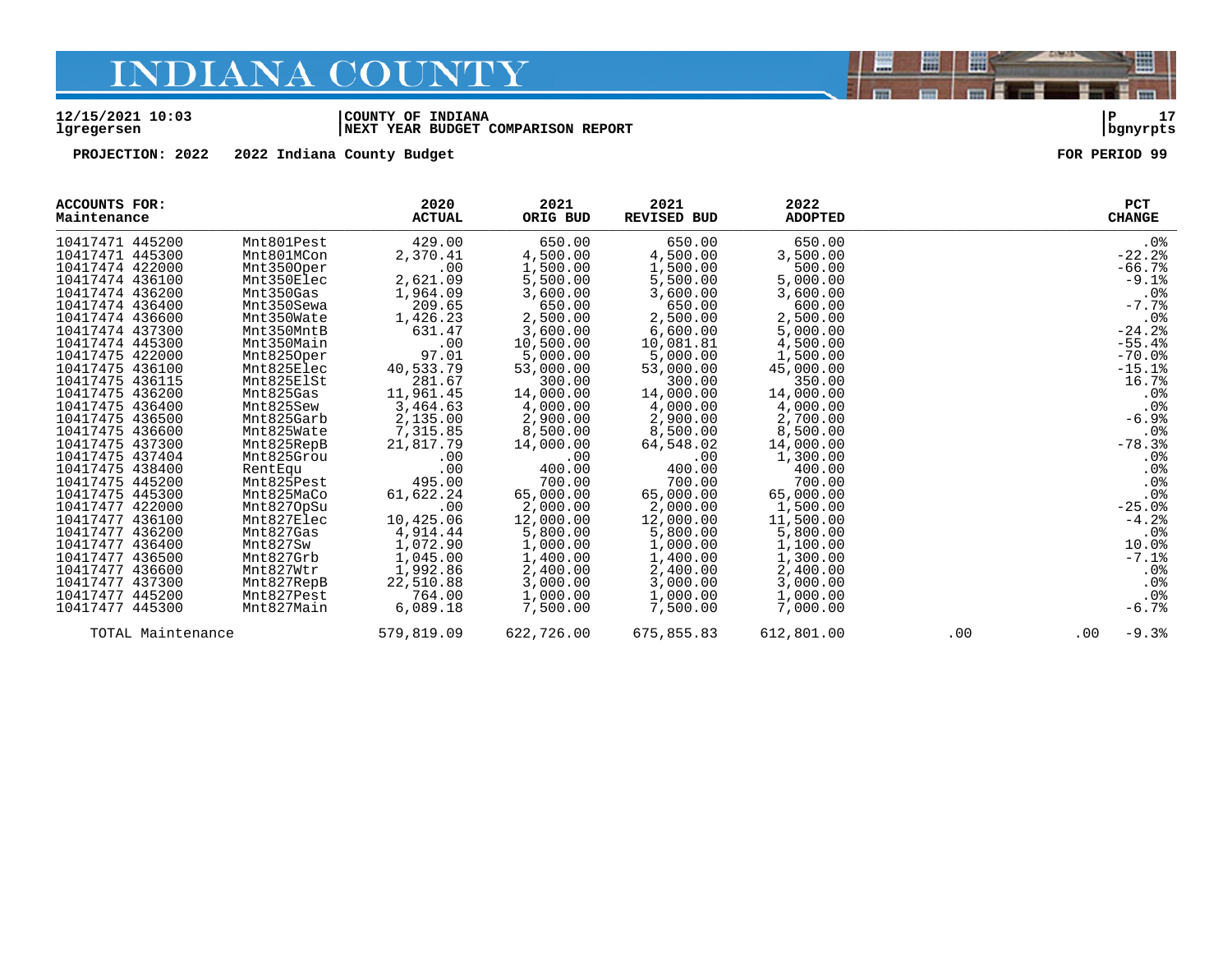#### **12/15/2021 10:03 |COUNTY OF INDIANA |P 18 lgregersen |NEXT YEAR BUDGET COMPARISON REPORT |bgnyrpts**

**PROJECTION: 2022 2022 Indiana County Budget FOR PERIOD 99**

| ACCOUNTS FOR:                                                                                                                                                                                                                                                                        |                                                                                                                                                                                                                                                                                      |                                                                                                                                                                                                                                                                                                                  | 2020                                                                                                                                                                                                                                                                                                                                                    | 2021                                                                                                                                                                                                                                                                                                                                                  | 2021                                                                                                                                                                                                                                                                                                                                                   | 2022                                                                                                                                                                                                                                                                                                                                                        |     | <b>PCT</b>                                                                                                                                                                                                                                          |
|--------------------------------------------------------------------------------------------------------------------------------------------------------------------------------------------------------------------------------------------------------------------------------------|--------------------------------------------------------------------------------------------------------------------------------------------------------------------------------------------------------------------------------------------------------------------------------------|------------------------------------------------------------------------------------------------------------------------------------------------------------------------------------------------------------------------------------------------------------------------------------------------------------------|---------------------------------------------------------------------------------------------------------------------------------------------------------------------------------------------------------------------------------------------------------------------------------------------------------------------------------------------------------|-------------------------------------------------------------------------------------------------------------------------------------------------------------------------------------------------------------------------------------------------------------------------------------------------------------------------------------------------------|--------------------------------------------------------------------------------------------------------------------------------------------------------------------------------------------------------------------------------------------------------------------------------------------------------------------------------------------------------|-------------------------------------------------------------------------------------------------------------------------------------------------------------------------------------------------------------------------------------------------------------------------------------------------------------------------------------------------------------|-----|-----------------------------------------------------------------------------------------------------------------------------------------------------------------------------------------------------------------------------------------------------|
| Court Administration                                                                                                                                                                                                                                                                 |                                                                                                                                                                                                                                                                                      |                                                                                                                                                                                                                                                                                                                  | <b>ACTUAL</b>                                                                                                                                                                                                                                                                                                                                           | ORIG BUD                                                                                                                                                                                                                                                                                                                                              | <b>REVISED BUD</b>                                                                                                                                                                                                                                                                                                                                     | <b>ADOPTED</b>                                                                                                                                                                                                                                                                                                                                              |     | <b>CHANGE</b>                                                                                                                                                                                                                                       |
| 104184<br>104184<br>104184<br>104184<br>104184<br>104184<br>104184<br>104184<br>104184<br>104184<br>104184<br>104184<br>104184<br>104184<br>104184<br>104184<br>104184<br>104184<br>104184<br>104184<br>104184<br>104184<br>104184<br>104184<br>104184<br>104184<br>104184<br>104184 | 413001<br>413002<br>413003<br>414000<br>414100<br>414105<br>415500<br>415600<br>415601<br>415800<br>416000<br>416100<br>416101<br>416200<br>416300<br>420000<br>422000<br>426000<br>426010<br>431000<br>431400<br>431402<br>431403<br>432500<br>434200<br>437400<br>440000<br>442000 | CtsCtRep<br>CtsLwCl<br>CtsChMed<br>CtsCler<br>CtsPtWage<br>CtsTipPT<br>CtsVis<br>CtsBas<br>CtsOptO<br>CtsLife<br>CtsRet<br>CtsSS<br>CtsMed<br>CtsUC<br>CtsWC<br>CtsOffc<br>CtsLawLib<br>CtsEqu<br>CtsEqIT<br>CtsPSvc<br>CtsSpcLq<br>CtsDrqCt<br>CtsJuvDef<br>CtsPst<br>CtsPrnt<br>CtsRep<br>CtsCtCost<br>CtsDues | 118,098.29<br>123, 401.25<br>39,803.52<br>124,772.46<br>10,111.06<br>20,769.35<br>836.58<br>116,540.00<br>4,250.00<br>815.92<br>16,361.15<br>26,554.24<br>6,210.23<br>5,305.96<br>443.90<br>8,065.17<br>10,835.50<br>6,397.33<br>.00<br>3,433.62<br>120,644.86<br>14,050.00<br>14, 199.96<br>11, 328.50<br>1,423.79<br>364.32<br>44,017.28<br>35,286.95 | 136,017.00<br>125,798.00<br>40,577.00<br>131,107.00<br>9,740.00<br>49,305.00<br>573.00<br>109,360.00<br>4,500.00<br>924.00<br>20,743.00<br>30,538.00<br>7,142.00<br>5,944.00<br>471.00<br>8,000.00<br>9,650.00<br>6,000.00<br>.00<br>11,250.00<br>200,000.00<br>15,400.00<br>14,200.00<br>12,000.00<br>1,800.00<br>2,000.00<br>60,000.00<br>31,700.00 | 136,017.00<br>125,798.00<br>40,577.00<br>131,107.00<br>9,740.00<br>49,305.00<br>573.00<br>135,972.00<br>4,500.00<br>924.00<br>20,743.00<br>30,538.00<br>7,142.00<br>5,944.00<br>471.00<br>8,000.00<br>9,650.00<br>18,600.00<br>.00<br>11,250.00<br>160,788.00<br>15,400.00<br>14,200.00<br>12,000.00<br>1,800.00<br>2,000.00<br>60,000.00<br>31,700.00 | 126,617.00<br>128,944.00<br>41,591.00<br>132,608.00<br>13,301.00<br>50,536.00<br>694.00<br>133,622.00<br>3,000.00<br>924.00<br>16,385.00<br>30,603.00<br>7,157.00<br>5,565.00<br>472.00<br>8,000.00<br>8,000.00<br>6,000.00<br>1,500.00<br>10,000.00<br>200,000.00<br>15,400.00<br>14,200.00<br>12,000.00<br>1,800.00<br>2,000.00<br>60,000.00<br>33,300.00 |     | $-6.9%$<br>2.5%<br>2.5%<br>1.1%<br>36.6%<br>2.5%<br>21.1%<br>$-1.7%$<br>$-33.3%$<br>.0%<br>$-21.0%$<br>.2%<br>.2%<br>$-6.4%$<br>.2%<br>.0%<br>$-17.1%$<br>$-67.7%$<br>.0%<br>$-11.1%$<br>24.4%<br>$.0\%$<br>.0%<br>.0%<br>.0%<br>.0%<br>.0%<br>5.0% |
| 104184                                                                                                                                                                                                                                                                               | 442001                                                                                                                                                                                                                                                                               | CtsWestlaw                                                                                                                                                                                                                                                                                                       | 23,019.39                                                                                                                                                                                                                                                                                                                                               | 25,235.00                                                                                                                                                                                                                                                                                                                                             | 25,235.00                                                                                                                                                                                                                                                                                                                                              | 26,500.00                                                                                                                                                                                                                                                                                                                                                   |     | 5.0%                                                                                                                                                                                                                                                |
| 104184                                                                                                                                                                                                                                                                               | 445100                                                                                                                                                                                                                                                                               | CtsLsdEq                                                                                                                                                                                                                                                                                                         | 3,378.61                                                                                                                                                                                                                                                                                                                                                | 4,400.00                                                                                                                                                                                                                                                                                                                                              | 4.400.00                                                                                                                                                                                                                                                                                                                                               | 4,400.00                                                                                                                                                                                                                                                                                                                                                    |     | .0%                                                                                                                                                                                                                                                 |
| 104184                                                                                                                                                                                                                                                                               | 445300                                                                                                                                                                                                                                                                               | CtsMaint                                                                                                                                                                                                                                                                                                         | 3,556.65                                                                                                                                                                                                                                                                                                                                                | 9,404.00                                                                                                                                                                                                                                                                                                                                              | 9,404.00                                                                                                                                                                                                                                                                                                                                               | 16,000.00                                                                                                                                                                                                                                                                                                                                                   |     | 70.1%                                                                                                                                                                                                                                               |
| 104184                                                                                                                                                                                                                                                                               | 446000                                                                                                                                                                                                                                                                               | CtsConf                                                                                                                                                                                                                                                                                                          | $-205.00$                                                                                                                                                                                                                                                                                                                                               | 4,300.00                                                                                                                                                                                                                                                                                                                                              | 4,300.00                                                                                                                                                                                                                                                                                                                                               | 4,300.00                                                                                                                                                                                                                                                                                                                                                    |     | $.0\%$                                                                                                                                                                                                                                              |
| 104184                                                                                                                                                                                                                                                                               | 470000                                                                                                                                                                                                                                                                               | CtsCap                                                                                                                                                                                                                                                                                                           | 10,975.96                                                                                                                                                                                                                                                                                                                                               | 5.000.00                                                                                                                                                                                                                                                                                                                                              | 5,000.00                                                                                                                                                                                                                                                                                                                                               | 5,000.00                                                                                                                                                                                                                                                                                                                                                    |     | .0 <sup>8</sup>                                                                                                                                                                                                                                     |
|                                                                                                                                                                                                                                                                                      |                                                                                                                                                                                                                                                                                      | TOTAL Court Administration                                                                                                                                                                                                                                                                                       | 925,046.80                                                                                                                                                                                                                                                                                                                                              |                                                                                                                                                                                                                                                                                                                                                       |                                                                                                                                                                                                                                                                                                                                                        | 1,120,419.00                                                                                                                                                                                                                                                                                                                                                | .00 | 2.5%<br>$.00 \,$                                                                                                                                                                                                                                    |

闇

圌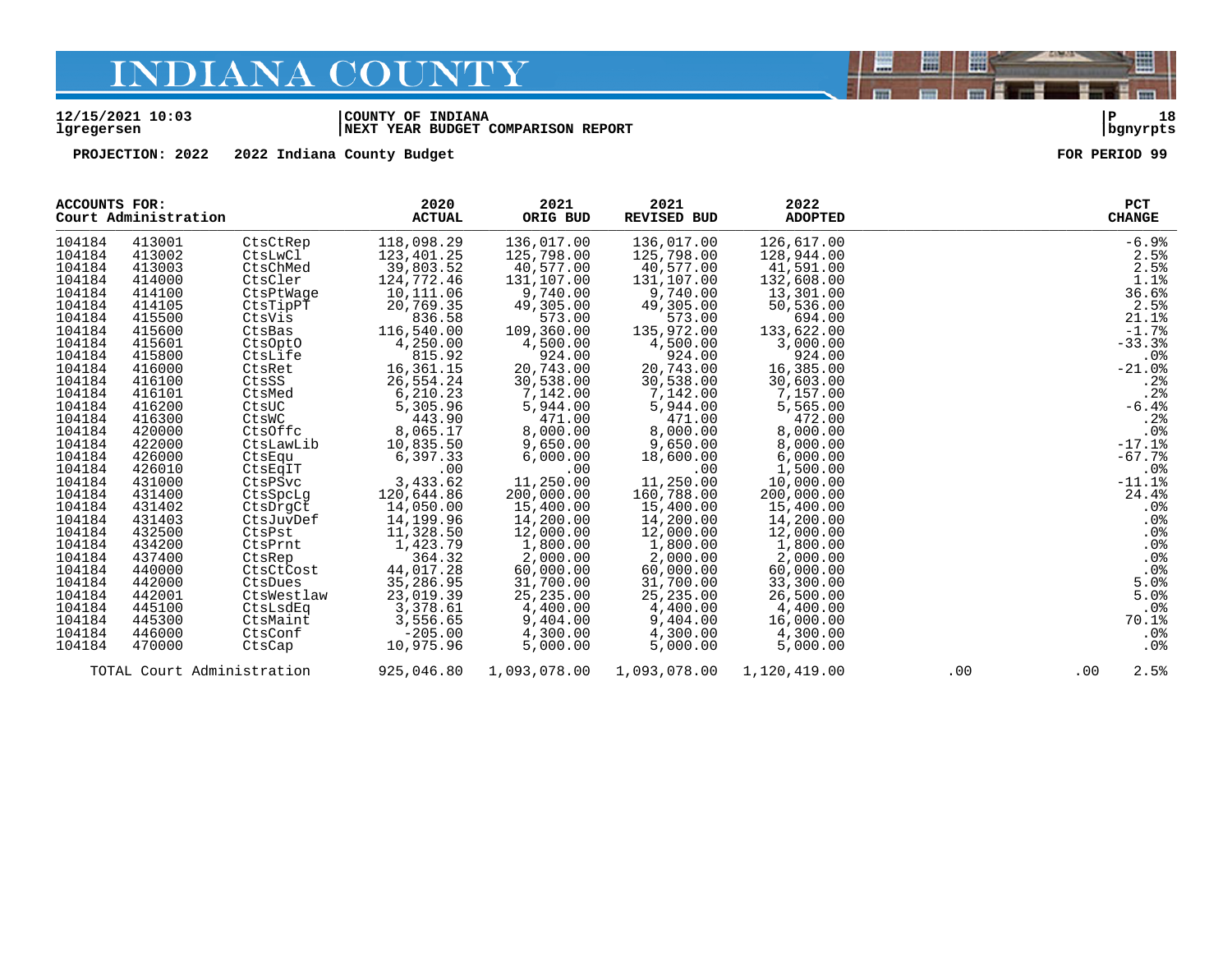#### **12/15/2021 10:03 |COUNTY OF INDIANA |P 19 lgregersen |NEXT YEAR BUDGET COMPARISON REPORT |bgnyrpts**

**PROJECTION: 2022 2022 Indiana County Budget FOR PERIOD 99**

| <b>ACCOUNTS FOR:</b><br>Magisterial District Judge |                | 2020<br><b>ACTUAL</b> | 2021<br>ORIG BUD | 2021<br>REVISED BUD | 2022<br><b>ADOPTED</b> | PCT<br><b>CHANGE</b> |
|----------------------------------------------------|----------------|-----------------------|------------------|---------------------|------------------------|----------------------|
| 10418601 414000                                    | DJClymCler     | 46,013.22             | 49,641.00        | 49,521.00           | 50,369.00              | 1.7%                 |
| 10418601 415500                                    | DJClymVis      | 318.72                | 121.00           | 188.00              | 163.00                 | $-13.3%$             |
| 10418601 415600                                    | DJClymBas      | 35,651.76             | 43,266.00        | 43,266.00           | 26,805.00              | $-38.0%$             |
| 10418601 415800                                    | DJClymLife     | 157.92                | 84.00            | 149.00              | 168.00                 | 12.8%                |
| 10418601 416000                                    | DJClymRet      | 2,280.92              | 2,945.00         | 2,945.00            | 2,627.00               | $-10.8%$             |
| 10418601 416100                                    | DJClymSS       | 2,639.38              | 3,078.00         | 3,078.00            | 3,123.00               | 1.5%                 |
| 10418601 416101                                    | DJClymMed      | 617.21                | 720.00           | 720.00              | 730.00                 | 1.4%                 |
| 10418601 416200                                    | DJClymUC       | 693.50                | 794.00           | 1,085.63            | 726.00                 | $-33.1%$             |
| 10418601 416300                                    | DJClymWC       | 46.46                 | 47.00            | 47.00               | 48.00                  | 2.1%                 |
| 10418601 420000                                    | DJClymOff      | 5,437.11              | 6,000.00         | 6,000.00            | 6,000.00               | .0%                  |
| 10418601 426000                                    | DJClymEqu      | 3,351.98              | 3,000.00         | 2,566.37            | 1,500.00               | $-41.6%$             |
| 10418601 431000                                    | DJClymPSvc     | 190.56                | 300.00           | 300.00              | 300.00                 | .0%                  |
| 10418601 431001                                    | DJClymCons     | 2,292.03              | 3,000.00         | 3,000.00            | 3,000.00               | .0%                  |
| 10418601 432100                                    | DJClymTel      | 3,760.80              | 3,500.00         | 3,500.00            | 3,500.00               | .0 <sub>8</sub>      |
| 10418601 432500                                    | DJClymPst      | 12,000.00             | 12,000.00        | 11,430.00           | 12,000.00              | 5.0%                 |
| 10418601 433101                                    | DJClymTCon     | 1,619.28              | 2,000.00         | 2,000.00            | 2,000.00               | .0%                  |
| 10418601 435300                                    | DJClymBond     | 73.33                 | 100.00           | 100.00              | 100.00                 | .0%                  |
| 10418601 436100                                    | DJClymElec     | 1,707.24              | 2,000.00         | 2,000.00            | 2,000.00               | .0%                  |
| 10418601 436200                                    | DJClymGas      | 852.29                | 1,500.00         | 1,500.00            | 1,500.00               | $.0\%$               |
| 10418601 436400                                    | DJClymSew      | 686.65                | 500.00           | 500.00              | 500.00                 | .0%                  |
| 10418601 436600                                    | DJClymWate     | 371.37                | 400.00           | 400.00              | 400.00                 | .0%                  |
| 10418601 437400                                    | DJClymRep      | .00                   | 700.00           | 700.00              | 700.00                 | .0%                  |
| 10418601 438300                                    | DJClymRent     | 45,045.00             | 45,045.00        | 45,045.00           | 46,833.00              | 4.0%                 |
| 10418601 442000                                    | DJClymDues     | 1,310.85              | 1,650.00         | 2,050.00            | 1,650.00               | $-19.5%$             |
| 10418601 445100                                    | DJClymLsEq     | 2,223.98              | 2,000.00         | 2,000.00            | 2,000.00               | .0%                  |
| 10418601 445300                                    | DJClymMain     | 1,317.00              | 1,200.00         | 1,200.00            | 1,200.00               | .0%                  |
| 10418601 446000                                    | DJClymConf     | 850.00                | 800.00           | 800.00              | 800.00                 | .0%                  |
| 10418602 414000                                    | DJHCCler       | 50,169.03             | 76,933.00        | 76,933.00           | 77,773.00              | 1.1%                 |
| 10418602 415500                                    | <b>DJHCVis</b> | 81.06                 | 163.00           | 163.00              | 284.00                 | 74.2%                |
| 10418602 415600                                    | DJHCBas        | 10,052.10             | 32,318.00        | 32, 318.00          | 56,745.00              | 75.6%                |
| 10418602 415800                                    | DJHCLife       | 151.34                | 252.00           | 252.00              | 252.00                 | .0%                  |
| 10418602 416000                                    | DJHCRet        | 2,697.89              | 4,861.00         | 4,861.00            | 4,213.00               | $-13.3%$             |
| 10418602 416100                                    | <b>DJHCSS</b>  | 3,318.67              | 5,080.00         | 5,080.00            | 5,008.00               | $-1.4%$              |
| 10418602 416101                                    | <b>DJHCMed</b> | 776.11                | 1,188.00         | 1,188.00            | 1,171.00               | $-1.4%$              |
| 10418602 416200                                    | <b>DJHCUC</b>  | 693.50                | 1,191.00         | 1,191.00            | 1,089.00               | $-8.6%$              |
| 10418602 416300                                    | DJHCWC         | 55.27                 | 78.00            | 78.00               | 77.00                  | $-1.3%$              |
| 10418602 418300                                    | DJHC OT        | 3,023.75              | 5,000.00         | 5,000.00            | 3,000.00               | $-40.0%$             |
| 10418602 420000                                    | DJHCOffc       | 7,762.11              | 7,500.00         | 7,500.00            | 11,400.00              | 52.0%                |
| 10418602 431001                                    | DJHCConst      | 1,869.69              | 4,000.00         | 4,000.00            | 4,000.00               | .0%                  |
| 10418602 432100                                    | <b>DJHCTel</b> | 2,554.20              | 2,400.00         | 2,400.00            | 2,800.00               | 16.7%                |
| 10418602 432101                                    | DJHCCell       | 608.05                | 700.00           | 700.00              | 700.00                 | .0%                  |
| 10418602 432103                                    | DJHCInt        | 2,368.80              | 2,600.00         | 2,600.00            | 2,600.00               | .0%                  |
| 10418602 432104                                    | HC Telev       | 179.40                | 92.00            | 92.00               | 92.00                  | .0%                  |



闇

圌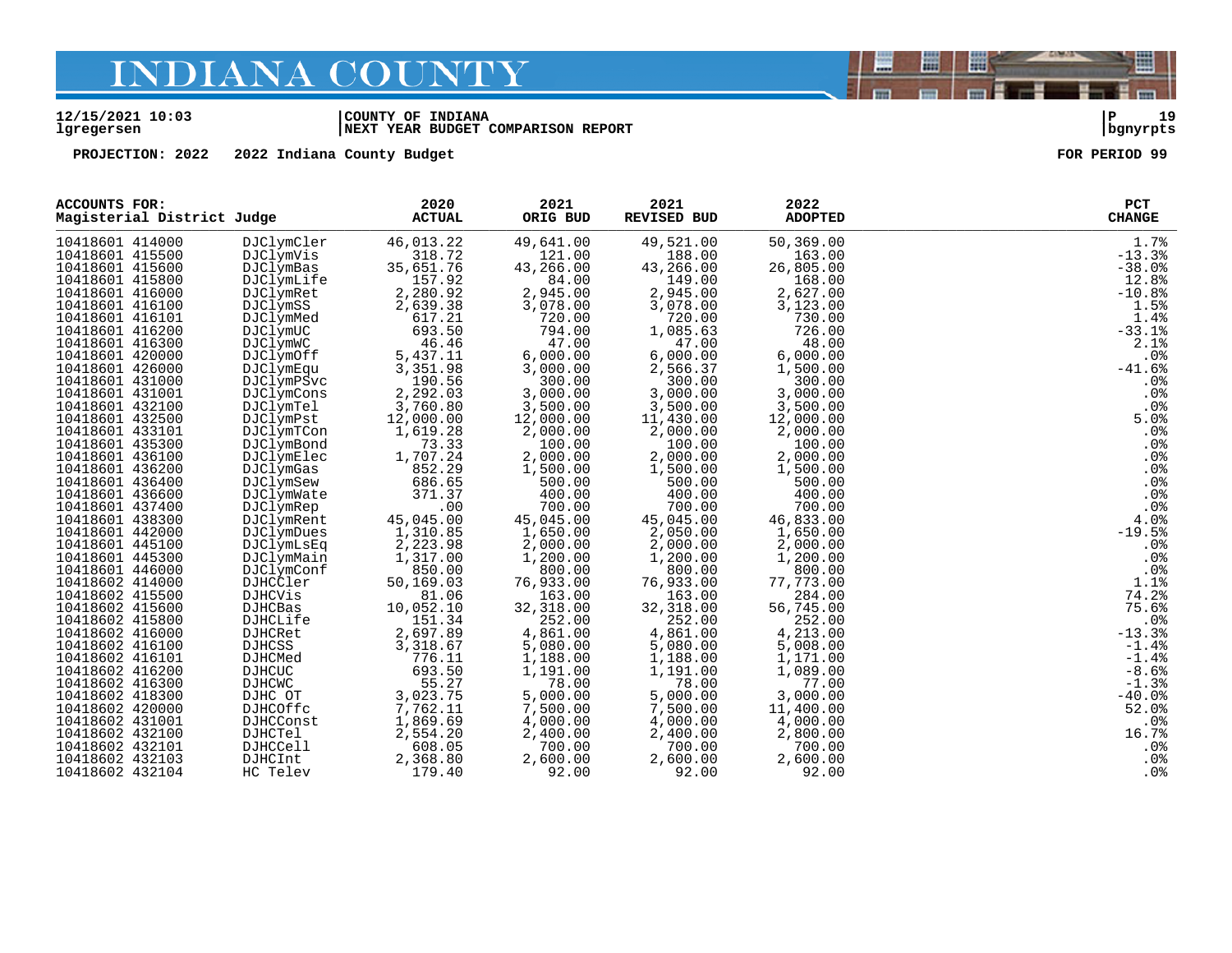#### **12/15/2021 10:03 |COUNTY OF INDIANA |P 20 lgregersen |NEXT YEAR BUDGET COMPARISON REPORT |bgnyrpts**

**PROJECTION: 2022 2022 Indiana County Budget FOR PERIOD 99**

| <b>ACCOUNTS FOR:</b><br>Magisterial District Judge |                 | 2020<br><b>ACTUAL</b> | 2021<br>ORIG BUD | 2021<br><b>REVISED BUD</b> | 2022<br><b>ADOPTED</b> | PCT<br><b>CHANGE</b> |
|----------------------------------------------------|-----------------|-----------------------|------------------|----------------------------|------------------------|----------------------|
| 10418602 432500                                    | DJHCPst         | 10,000.00             | 12,000.00        | 12,000.00                  | 12,000.00              | $.0\%$               |
| 10418602 433100                                    | <b>DJHCTrav</b> | 48.30                 | 60.00            | 60.00                      | 60.00                  | .0%                  |
| 10418602 433101                                    | DJHCTrCons      | 867.64                | 2,000.00         | 2,000.00                   | 2,000.00               | .0%                  |
| 10418602 435300                                    | <b>DJHCBond</b> | 100.00                | 100.00           | 100.00                     | 100.00                 | .0%                  |
| 10418602 436100                                    | DJHCElec        | 2,540.24              | 3,120.00         | 3,120.00                   | 3,120.00               | .0%                  |
| 10418602 436200                                    | DJHCGas         | 521.90                | 600.00           | 600.00                     | 600.00                 | $.0\%$               |
| 10418602 436400                                    | <b>DJHCSew</b>  | 274.60                | 340.00           | 340.00                     | 340.00                 | .0%                  |
| 10418602 436500                                    | MDJHCGarb       | 207.14                | 300.00           | 300.00                     | 300.00                 | .0%                  |
| 10418602 436600                                    | DJHCWtr         | 386.70                | 300.00           | 300.00                     | 300.00                 | .0 <sub>8</sub>      |
| 10418602 438300                                    | DJHCRent        | 54,893.42             | 54,894.00        | 54,894.00                  | 59,567.00              | 8.5%                 |
| 10418602 442000                                    | DJHCDues        | 539.07                | 2,283.00         | 2,283.00                   | 2,283.00               | .0%                  |
| 10418602 445100                                    | LeaseEqu        | 3,309.20              | 3,000.00         | 3,000.00                   | 3,300.00               | 10.0%                |
| 10418602 445300                                    | DJHCMaint       | 903.29                | 1,670.00         | 1,670.00                   | 1,670.00               | .0%                  |
| 10418602 470000                                    | DJHCCap         | .00                   | 800.00           | 800.00                     | 1,500.00               | 87.5%                |
| 10418603 414000                                    | DJBlrCler       | 78,674.14             | 80,198.00        | 80,198.00                  | 82, 213.00             | 2.5%                 |
| 10418603 415500                                    | DJBlrVis        | 109.92                | 84.00            | 84.00                      | 84.00                  | .0%                  |
| 10418603 415600                                    | DJBlrBas        | 14,881.44             | 15,782.00        | 15,782.00                  | 15,782.00              | .0 <sub>8</sub>      |
| 10418603 415800                                    | DJBlrLife       | 157.92                | 168.00           | 168.00                     | 168.00                 | .0%                  |
| 10418603 416000                                    | DJBlrRet        | 3,897.49              | 4,758.00         | 4,758.00                   | 4,288.00               | $-9.9$               |
| 10418603 416100                                    | DJBlrSS         | 4,778.07              | 4,972.00         | 4,972.00                   | 5,097.00               | 2.5%                 |
| 10418603 416101                                    | DJBlrMed        | 1,117.48              | 1,163.00         | 1,163.00                   | 1,192.00               | 2.5%                 |
| 10418603 416200                                    | DJBlrUC         | 693.50                | 794.00           | 794.00                     | 726.00                 | $-8.6%$              |
| 10418603 416300                                    | DJBlrWC         | 79.72                 | 77.00            | 77.00                      | 79.00                  | 2.6%                 |
| 10418603 420000                                    | DJBlrOffc       | 8,959.63              | 9,000.00         | 9,595.00                   | 9,500.00               | $-1.0%$              |
| 10418603 426000                                    | DJBlrEqu        | .00                   | 2,000.00         | 4,490.00                   | 2,000.00               | $-55.5%$             |
| 10418603 431001                                    | DJBlrCons       | 162.50                | 2,000.00         | 300.00                     | 2,000.00               | 566.7%               |
| 10418603 432100                                    | DJBlrTel        | 1,962.02              | 2,500.00         | 1,760.00                   | 2,500.00               | 42.0%                |
| 10418603 432103                                    | DJBlrInt        | 1,477.85              | 1,500.00         | 1,500.00                   | 1,750.00               | 16.7%                |
| 10418603 432104                                    | Television      | 299.66                | 250.00           | 577.00                     | 400.00                 | $-30.7%$             |
| 10418603 432500                                    | DJBlrPst        | 18,003.45             | 15,000.00        | 14,500.00                  | 16,000.00              | 10.3%                |
| 10418603 433101                                    | DJBlrTrCon      | .00                   | 1,000.00         | 655.00                     | 1,000.00               | 52.7%                |
| 10418603 436100                                    | DJBlrsElec      | 2,740.93              | 3,000.00         | 3,000.00                   | 3,000.00               | .0%                  |
| 10418603 436200                                    | DJBlrsvGas      | 1,215.81              | 1,800.00         | 1,800.00                   | 1,800.00               | .0%                  |
| 10418603 436400                                    | DJBlrsvSew      | 832.18                | 780.00           | 780.00                     | 780.00                 | .0%                  |
| 10418603 436600                                    | DJBlrWater      | 163.85                | 200.00           | 200.00                     | 200.00                 | .0%                  |
| 10418603 437400                                    | DJBlrRep        | 225.00                | 500.00           | 500.00                     | 500.00                 | .0%                  |
| 10418603 438300                                    | DJBlrRent       | 56, 374.50            | 58,630.00        | 58,630.00                  | 60,976.00              | 4.0%                 |
| 10418603 442000                                    | DJBlrDuesM      | 3,094.42              | 2,150.00         | 2,185.00                   | 2,150.00               | $-1.6%$              |
| 10418603 445100                                    | DJBlrLsdEq      | 1,301.28              | 1,600.00         | 1,600.00                   | 1,600.00               | .0%                  |
| 10418603 445300                                    | DJBlrMaint      | 531.00                | 1,300.00         | 1,138.00                   | 1,300.00               | 14.2%                |
| 10418603 446000                                    | DJBlrConf       | .00                   | 25.00            | 25.00                      | 250.00                 | 900.0%               |
| 10418604 414000                                    | DJIndCler       | 88,639.74             | 87,660.00        | 87,660.00                  | 89,936.00              | 2.6%                 |
| 10418604 415500                                    | DJIndVis        | 347.08                | 284.00           | 284.00                     | 126.00                 | $-55.6%$             |

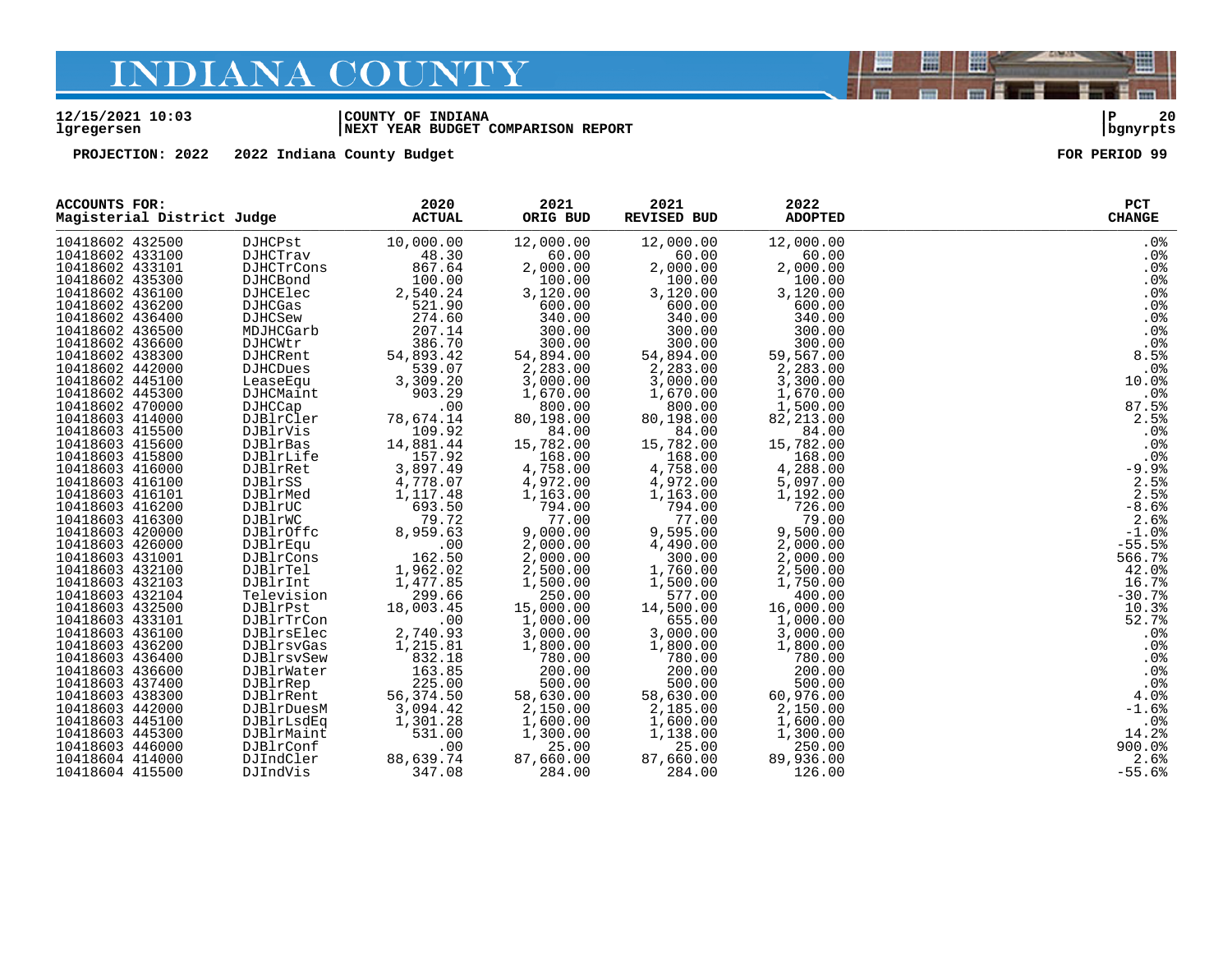#### **12/15/2021 10:03 |COUNTY OF INDIANA |P 21 lgregersen |NEXT YEAR BUDGET COMPARISON REPORT |bgnyrpts**

**PROJECTION: 2022 2022 Indiana County Budget FOR PERIOD 99**

| ACCOUNTS FOR:<br>Magisterial District Judge |            | 2020<br><b>ACTUAL</b> | 2021<br>ORIG BUD | 2021<br><b>REVISED BUD</b> | 2022<br><b>ADOPTED</b> |     | <b>PCT</b><br><b>CHANGE</b> |
|---------------------------------------------|------------|-----------------------|------------------|----------------------------|------------------------|-----|-----------------------------|
| 10418604 415600                             | DJIndBas   | 47,172.62             | 53,565.00        | 53,565.00                  | 15,782.00              |     | $-70.5%$                    |
| 10418604 415800                             | DJIndLife  | 223.72                | 252.00           | 252.00                     | 252.00                 |     | $.0\%$                      |
| 10418604 416000                             | DJIndRet   | 4,216.44              | 5,201.00         | 5,201.00                   | 4,691.00               |     | $-9.8%$                     |
| 10418604 416100                             | DJIndSS    | 5,183.07              | 5,435.00         | 5,435.00                   | 5,576.00               |     | 2.6%                        |
| 10418604 416101                             | DJIndMed   | 1,212.14              | 1,271.00         | 1,271.00                   | 1,304.00               |     | 2.6%                        |
| 10418604 416200                             | DJIndUC    | 1,141.77              | 1,191.00         | 1,191.00                   | 1,089.00               |     | $-8.6%$                     |
| 10418604 416300                             | DJIndWC    | 89.79                 | 84.00            | 84.00                      | 86.00                  |     | 2.4%                        |
| 10418604 420000                             | DJIndOffc  | 5,461.23              | 10,000.00        | 10,000.00                  | 8,000.00               |     | $-20.0%$                    |
| 10418604 426000                             | DJIndEqu   | 589.98                | 2,500.00         | 2,500.00                   | 1,000.00               |     | $-60.0%$                    |
| 10418604 426010                             | DJIndMinIT | .00                   | .00              | .00                        | 2,500.00               |     | $.0\%$                      |
| 10418604 431001                             | DJIndConst | 919.50                | 3,500.00         | 3,500.00                   | 3,500.00               |     | .0%                         |
| 10418604 432100                             | DJIndTel   | 468.72                | 540.00           | 540.00                     | 540.00                 |     | .0%                         |
| 10418604 432101                             | DJIndCell  | 1,052.12              | 1,200.00         | 1,200.00                   | 1,200.00               |     | .0 <sub>8</sub>             |
| 10418604 432500                             | DJIndPst   | 11,000.00             | 12,000.00        | 12,000.00                  | 10,000.00              |     | $-16.7%$                    |
| 10418604 433101                             | DJIndTrCon | 508.74                | 3,000.00         | 3,000.00                   | 3,000.00               |     | $.0\%$                      |
| 10418604 435300                             | DJIndBond  | 100.00                | 100.00           | 100.00                     | 100.00                 |     | .0%                         |
| 10418604 436600                             | DJIndWater | 233.35                | 300.00           | 300.00                     | 400.00                 |     | 33.3%                       |
| 10418604 437400                             | DJIndRep   | 324.00                | 500.00           | 500.00                     | 500.00                 |     | $.0\%$                      |
| 10418604 442000                             | DJIndDues  | 3,585.81              | 4,550.00         | 4,550.00                   | 4,550.00               |     | .0%                         |
| 10418604 445100                             | DJIndLsEqu | 1,722.00              | 1,750.00         | 1,750.00                   | 1,750.00               |     | .0%                         |
| 10418604 445300                             | DJIndMaint | 306.00                | 850.00           | 850.00                     | 850.00                 |     | .0%                         |
| 10418604 446000                             | DJIndConf  | 50.00                 | 900.00           | 900.00                     | 100.00                 |     | $-88.9%$                    |
| TOTAL Magisterial District J                |            | 708,742.61            | 820,078.00       | 819,778.00                 | 803,253.00             | .00 | $-2.0$ %<br>$.00 \,$        |

闇

圌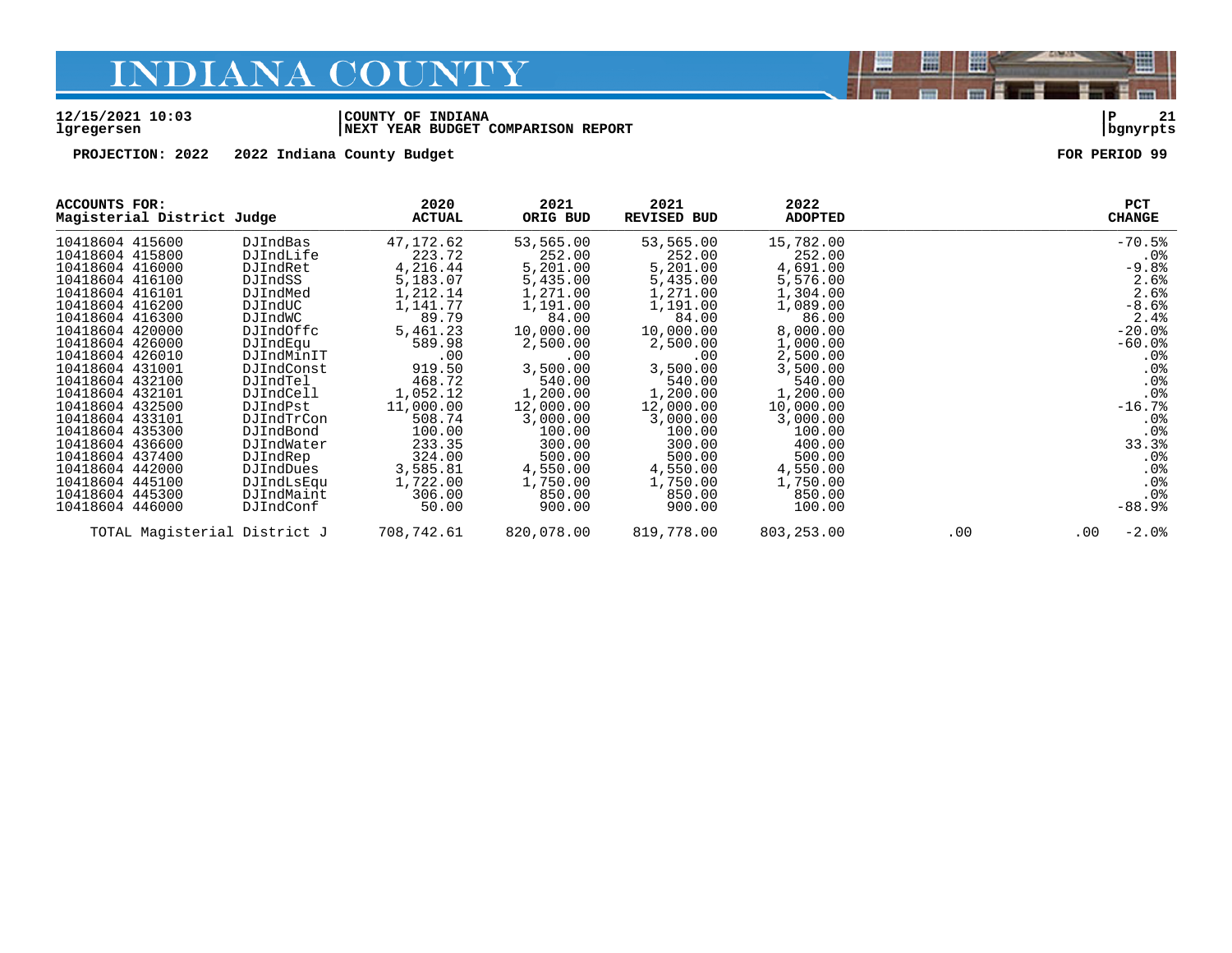**12/15/2021 10:03 |COUNTY OF INDIANA |P 22 lgregersen |NEXT YEAR BUDGET COMPARISON REPORT |bgnyrpts**

**PROJECTION: 2022 2022 Indiana County Budget FOR PERIOD 99**

| ACCOUNTS FOR: | Domestic Relations       |            | 2020<br><b>ACTUAL</b> | 2021<br>ORIG BUD | 2021<br>REVISED BUD | 2022<br><b>ADOPTED</b> |     |    | PCT<br>CHANGE |
|---------------|--------------------------|------------|-----------------------|------------------|---------------------|------------------------|-----|----|---------------|
| 104187        | 450000                   | DRSContrib | 468,366.98            | 428,093.00       | 428,093.00          | 490.735.00             |     |    | 14.6%         |
|               | TOTAL Domestic Relations |            | 468,366.98            | 428,093.00       | 428,093.00          | 490,735.00             | .00 | 00 | 14.6%         |

闇

圌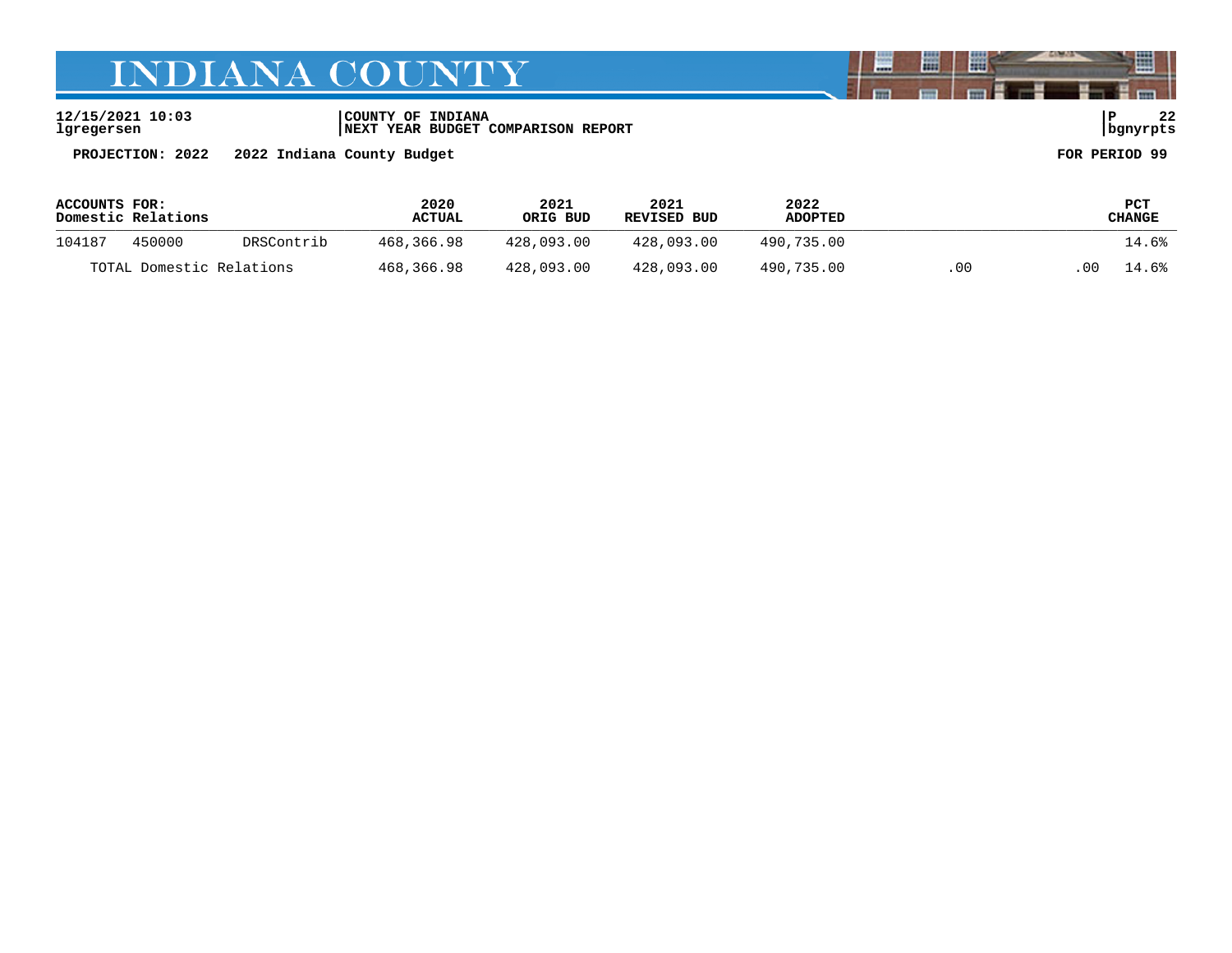#### **12/15/2021 10:03 |COUNTY OF INDIANA |P 23 lgregersen |NEXT YEAR BUDGET COMPARISON REPORT |bgnyrpts**

**PROJECTION: 2022 2022 Indiana County Budget FOR PERIOD 99**

| <b>ACCOUNTS FOR:</b><br>Coroner |               |            | 2020<br><b>ACTUAL</b> | 2021<br>ORIG BUD | 2021<br>REVISED BUD | 2022<br><b>ADOPTED</b> |     | PCT<br><b>CHANGE</b> |
|---------------------------------|---------------|------------|-----------------------|------------------|---------------------|------------------------|-----|----------------------|
| 104193                          | 411000        | CorEOff    | 53,374.74             | 54,277.00        | 54,277.00           | 55,498.00              |     | 2.2%                 |
| 104193                          | 413000        | CorProfS   | 37, 152.97            | 37,875.00        | 37,875.00           | 38,822.00              |     | 2.5%                 |
| 104193                          | 415500        | CorVis     | 318.72                | 242.00           | 242.00              | 242.00                 |     | .0%                  |
| 104193                          | 415600        | CorBas     | 43,071.36             | 45,674.00        | 45,674.00           | 48,854.00              |     | 7.0%                 |
| 104193                          | 415800        | CorLife    | 118.44                | 168.00           | 168.00              | 168.00                 |     | .0%                  |
| 104193                          | 416000        | CorRet     | 4,485.73              | 5,467.00         | 5,467.00            | 5,572.00               |     | 1.9%                 |
| 104193                          | 416100        | CorSS      | 5,324.44              | 5,713.00         | 5,713.00            | 6,623.00               |     | 15.9%                |
| 104193                          | 416101        | CorMed     | 1,245.23              | 1,336.00         | 1,336.00            | 1,549.00               |     | 15.9%                |
| 104193                          | 416200        | CorUC      | 346.75                | 397.00           | 397.00              | 363.00                 |     | $-8.6%$              |
| 104193                          | 416300        | CorWC      | 1,299.91              | 1,316.00         | 1,316.00            | 1,451.00               |     | 10.3%                |
| 104193                          | 418400        | Cor OnCall | .00                   | .00              | .00                 | 12,500.00              |     | $.0\%$               |
| 104193                          | 420000        | CorOffc    | 667.44                | 1,000.00         | 1,000.00            | 750.00                 |     | $-25.0%$             |
| 104193                          | 422000        | CorOpSup   | 2,223.12              | 3,700.00         | 3,700.00            | 3,700.00               |     | $.0\%$               |
| 104193                          | 423100        | CorVehF    | 2,373.02              | 2,700.00         | 2,700.00            | 2,700.00               |     | .0%                  |
| 104193                          | 431401        | CorSol     | 2,000.00              | 2,000.00         | 2,000.00            | 2,000.00               |     | .0%                  |
| 104193                          | 431800        | CorDepC    | 7,040.00              | 7,500.00         | 7,500.00            | 15,000.00              |     | 100.0%               |
| 104193                          | 431802        | CorAutop   | 132,960.00            | 130,000.00       | 130,000.00          | 145,500.00             |     | 11.9%                |
| 104193                          | 431803        | CorToxic   | 27,538.00             | 35,000.00        | 35,000.00           | 35,000.00              |     | $.0\%$               |
| 104193                          | 431804        | CorIndig   | 800.00                | 1,600.00         | 1,600.00            | 1,600.00               |     | $.0\%$               |
| 104193                          | 432101        | CorCell    | 1,223.76              | 3,000.00         | 3,000.00            | 2,000.00               |     | $-33.3%$             |
| 104193                          | 432500        | CorPst     | 27.95                 | 50.00            | 50.00               | 50.00                  |     | $.0\%$               |
| 104193                          | 433100        | CorTrav    | 204.14                | 500.00           | 500.00              | 500.00                 |     | .0%                  |
| 104193                          | 437500        | CorVehRp   | 703.91                | 1,000.00         | 1,000.00            | 1,000.00               |     | .0%                  |
| 104193                          | 442000        | CorDues    | 665.00                | 750.00           | 750.00              | 750.00                 |     | .0%                  |
| 104193                          | 445300        | Cor Maint  | 352.88                | 1,750.00         | 1,750.00            | 1,750.00               |     | $.0\%$               |
| 104193                          | 446000        | CorConf    | .00                   | .00              | .00                 | 2,000.00               |     | $.0\%$               |
|                                 | TOTAL Coroner |            | 325, 517.51           | 343,015.00       | 343,015.00          | 385,942.00             | .00 | 12.5%<br>$.00 \,$    |

闇

圌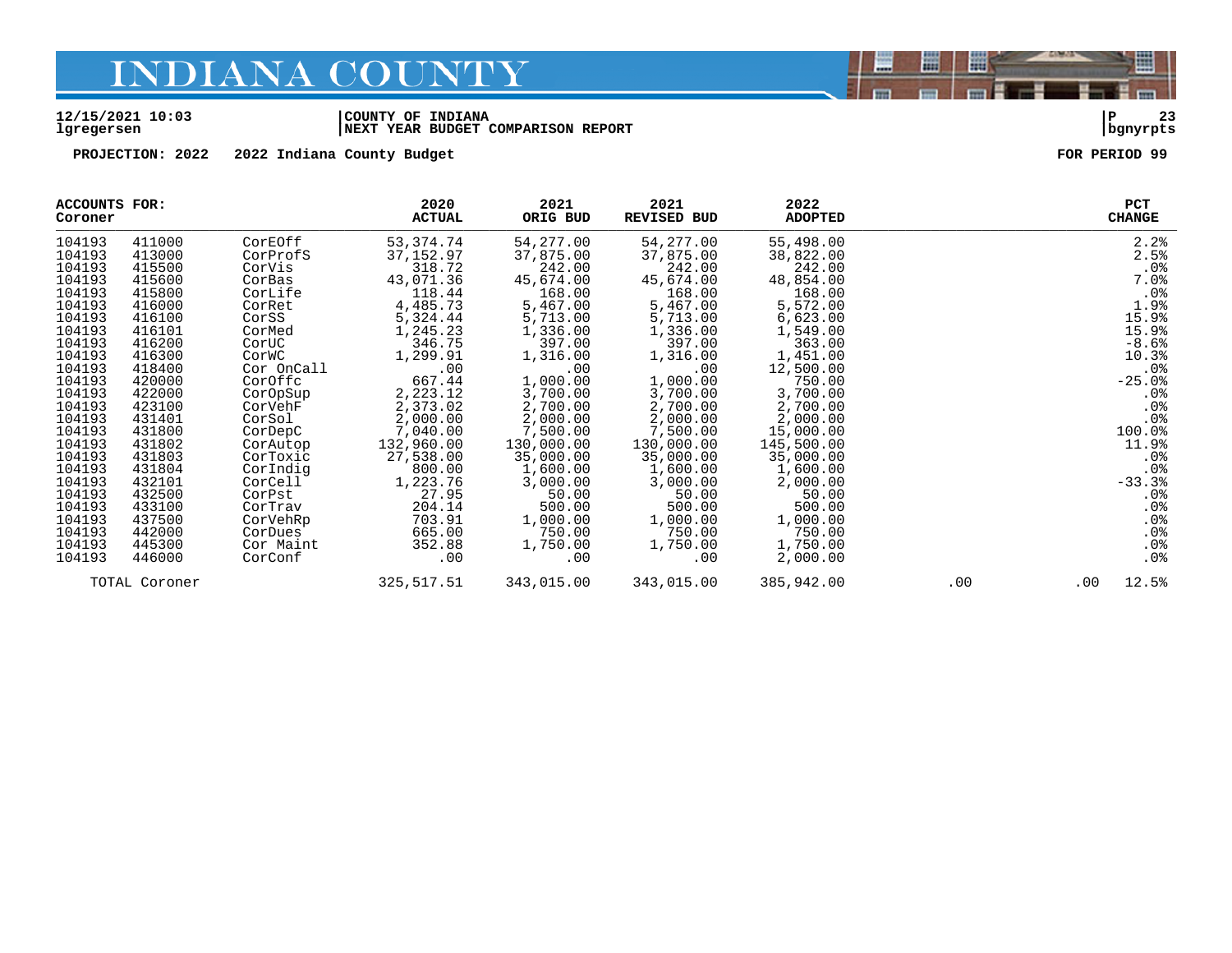#### **12/15/2021 10:03 |COUNTY OF INDIANA |P 24 lgregersen |NEXT YEAR BUDGET COMPARISON REPORT |bgnyrpts**

**PROJECTION: 2022 2022 Indiana County Budget FOR PERIOD 99**

|        |            | ACCOUNTS FOR:<br>District Attorney | 2020<br><b>ACTUAL</b>                                                                                                                                                                                                                                      | 2021<br>ORIG BUD                                                                                                                    | 2021<br>REVISED BUD                                                                                                                                                                                                                                                                | 2022<br><b>ADOPTED</b>                                                     | PCT<br><b>CHANGE</b> |
|--------|------------|------------------------------------|------------------------------------------------------------------------------------------------------------------------------------------------------------------------------------------------------------------------------------------------------------|-------------------------------------------------------------------------------------------------------------------------------------|------------------------------------------------------------------------------------------------------------------------------------------------------------------------------------------------------------------------------------------------------------------------------------|----------------------------------------------------------------------------|----------------------|
| 104194 | 411000     | DAEOff                             | 186,662.15                                                                                                                                                                                                                                                 | 185,665.00                                                                                                                          | 185,665.00                                                                                                                                                                                                                                                                         | 196,119.00<br>236,445.00                                                   | 5.6%                 |
| 104194 | 413000     | DAProf                             | 216,026.96                                                                                                                                                                                                                                                 | 253,380.00                                                                                                                          | 253,380.00                                                                                                                                                                                                                                                                         |                                                                            | $-6.7%$              |
| 104194 | 413005     | DADet                              | 117,988.69                                                                                                                                                                                                                                                 | 100,201.00                                                                                                                          | 100,201.00                                                                                                                                                                                                                                                                         | 107,363.00                                                                 | 7.1%                 |
| 104194 | 413100     |                                    |                                                                                                                                                                                                                                                            | 1,481.00                                                                                                                            |                                                                                                                                                                                                                                                                                    | 1,518.00                                                                   | 2.5%                 |
| 104194 | 414000     |                                    | DA PT Det 731.88<br>DACler 114,716.62                                                                                                                                                                                                                      | 147,989.00                                                                                                                          | $1,481.00$<br>$147,989.00$                                                                                                                                                                                                                                                         | ںں.150,998.00<br>150,998.00                                                | 2.0%                 |
| 104194 | 414000 101 | DAVWCleric 35,747.28               |                                                                                                                                                                                                                                                            |                                                                                                                                     |                                                                                                                                                                                                                                                                                    | 30,930.00                                                                  | 9.3%                 |
| 104194 | 415500     |                                    |                                                                                                                                                                                                                                                            |                                                                                                                                     |                                                                                                                                                                                                                                                                                    | 889.00                                                                     | $-4.5%$              |
| 104194 | 415500 101 |                                    |                                                                                                                                                                                                                                                            |                                                                                                                                     | 121.00                                                                                                                                                                                                                                                                             |                                                                            | $.0\%$               |
| 104194 | 415600     |                                    |                                                                                                                                                                                                                                                            |                                                                                                                                     |                                                                                                                                                                                                                                                                                    |                                                                            | $-6.6%$              |
| 104194 | 415600 101 |                                    | DAVis<br>DAVision 48.41<br>DABas 94,894.27<br>DAWNBasic 23,149.13                                                                                                                                                                                          | $28,292.00$<br>931.00<br>931.00<br>121.00<br>153,576.00<br>24,427.00                                                                | $\begin{array}{r} 14, 292.00\ 28, 292.00\ 931.00\ 121.00\ 152, 451.00\ 24, 427.00\ \end{array}$                                                                                                                                                                                    | $\begin{array}{r} 689.00 \\ 121.00 \\ 142,362.00 \\ 24,427.00 \end{array}$ | .0%                  |
| 104194 | 415601     |                                    |                                                                                                                                                                                                                                                            | 7,500.00                                                                                                                            |                                                                                                                                                                                                                                                                                    | 7,500.00                                                                   | $-13.0%$             |
| 104194 | 415800     |                                    |                                                                                                                                                                                                                                                            |                                                                                                                                     |                                                                                                                                                                                                                                                                                    | 1,008.00                                                                   | 3.5%                 |
| 104194 | 415800 101 |                                    | DAVWBaSIC 23, 149.13<br>DAOptO<br>DALife 7, 125.00<br>DALife 794.05<br>DAVWLifeIn 66.43<br>DARet 30, 865.91<br>DAVWRetire 1, 953.64<br>DASS 37, 034.09                                                                                                     | $974.00$<br>$67.00$<br>$40,772.00$<br>$1,678.00$<br>$40,043.00$                                                                     | $\begin{array}{cccc} 24,427.00 & 24,427.00 \\ 7,500.00 & 24,427.00 \\ 7,500.00 & 8,625.00 \\ 974.00 & 67.00 \\ 40,772.00 & 40,72.00 \\ 40,043.00 & 1,678.00 \\ 40,043.00 & 1,754.00 \\ 1,754.00 & 1,754.00 \\ 9,986.00 & 9,986.00 \\ 410.00 & 410.043.00 \\ 5,220.00 & 5$<br>67.00 | $1,008.00$<br>$84.00$<br>$36,040.00$<br>$1,613.00$<br>$39,886.00$          | 25.4%                |
| 104194 | 416000     |                                    |                                                                                                                                                                                                                                                            |                                                                                                                                     |                                                                                                                                                                                                                                                                                    |                                                                            | $-11.6%$             |
| 104194 | 416000 101 |                                    |                                                                                                                                                                                                                                                            |                                                                                                                                     |                                                                                                                                                                                                                                                                                    |                                                                            | $-3.9%$              |
| 104194 | 416100     |                                    |                                                                                                                                                                                                                                                            |                                                                                                                                     |                                                                                                                                                                                                                                                                                    |                                                                            | $-.4%$               |
| 104194 | 416100 101 | SSVict Wit                         | 09. 94. ب.<br>1, 494. 98<br>1, 200. 9                                                                                                                                                                                                                      | $\begin{array}{cccc} 40,043.06 & 1,754.00 \\ 1,754.00 & 9,986.00 \\ 410.00 & 5,220.0 \\ 5,397.0 \\ 4 & 6,143.0 \\ 27.1 \end{array}$ |                                                                                                                                                                                                                                                                                    | 1,918.00                                                                   | 9.4%                 |
| 104194 | 416101     | DAMed                              | 9,326.03                                                                                                                                                                                                                                                   |                                                                                                                                     |                                                                                                                                                                                                                                                                                    | 10,040.00                                                                  | .5%                  |
| 104194 | 416101 101 | DAMedVictW                         | $349.71$<br>4.236.53                                                                                                                                                                                                                                       |                                                                                                                                     |                                                                                                                                                                                                                                                                                    | 449.00                                                                     | 9.5%                 |
| 104194 | 416200     |                                    |                                                                                                                                                                                                                                                            |                                                                                                                                     |                                                                                                                                                                                                                                                                                    | 4,411.00                                                                   | $-15.5%$             |
| 104194 | 416200 101 |                                    | 94.71<br>DANC 4,236.53<br>DAVWUC 471.75<br>DAWWCOmp 6,822.34<br>DAVWWCOmp 26.95<br>DA DrugTsk 84.90<br>DA DrugTsk 9,919.65<br>DAOffc 9,919.65<br>DAVWOfcSup 9,78<br>SuppDet 2,084.00<br>NaVebF                                                             |                                                                                                                                     |                                                                                                                                                                                                                                                                                    | 363.00                                                                     | $-8.6%$              |
| 104194 | 416300     |                                    |                                                                                                                                                                                                                                                            |                                                                                                                                     |                                                                                                                                                                                                                                                                                    | 6, 167.00                                                                  | $.4\%$               |
| 104194 | 416300 101 |                                    |                                                                                                                                                                                                                                                            |                                                                                                                                     |                                                                                                                                                                                                                                                                                    | 30.00                                                                      | 11.1%                |
| 104194 | 418700     |                                    |                                                                                                                                                                                                                                                            |                                                                                                                                     |                                                                                                                                                                                                                                                                                    | 5,000.00                                                                   | $-50.0%$             |
| 104194 | 420000     |                                    |                                                                                                                                                                                                                                                            | $\begin{array}{r} 27.000\ -2000.000\ 6\,, 000.000\ 240.000\ 1\,, 200.000\ 250.000\ \end{array}$                                     |                                                                                                                                                                                                                                                                                    | 7,000.00                                                                   | $-43.9%$             |
| 104194 | 420000 101 |                                    |                                                                                                                                                                                                                                                            |                                                                                                                                     |                                                                                                                                                                                                                                                                                    | 240.00                                                                     | .0%                  |
| 104194 | 420000 112 |                                    |                                                                                                                                                                                                                                                            |                                                                                                                                     |                                                                                                                                                                                                                                                                                    | 1,200.00                                                                   | .0%                  |
| 104194 | 422015     |                                    |                                                                                                                                                                                                                                                            |                                                                                                                                     |                                                                                                                                                                                                                                                                                    | 1,000.00                                                                   | $-83.7%$             |
| 104194 | 423100     |                                    |                                                                                                                                                                                                                                                            | $\begin{array}{c} 250.00\ 3,000.00\ 27,000.00\ 2,000.00 \end{array}$                                                                |                                                                                                                                                                                                                                                                                    | 3,000.00                                                                   | $.0\%$               |
| 104194 | 431003     |                                    |                                                                                                                                                                                                                                                            |                                                                                                                                     |                                                                                                                                                                                                                                                                                    | 27,000.00                                                                  | .0%                  |
| 104194 | 431400     |                                    |                                                                                                                                                                                                                                                            |                                                                                                                                     |                                                                                                                                                                                                                                                                                    | 2,000.00                                                                   | 25.0%                |
| 104194 | 432101     |                                    |                                                                                                                                                                                                                                                            |                                                                                                                                     |                                                                                                                                                                                                                                                                                    | 508.00                                                                     | $-8.0%$              |
| 104194 | 432101 112 |                                    |                                                                                                                                                                                                                                                            | .00                                                                                                                                 | .00                                                                                                                                                                                                                                                                                | 508.00                                                                     | .0%                  |
| 104194 | 432500     |                                    |                                                                                                                                                                                                                                                            | 1,550.00                                                                                                                            | 1,550.00                                                                                                                                                                                                                                                                           | 1,550.00                                                                   | $.0\%$               |
| 104194 | 432500 101 |                                    |                                                                                                                                                                                                                                                            | 900.00                                                                                                                              | 900.00                                                                                                                                                                                                                                                                             | 900.00                                                                     | .0%                  |
| 104194 | 432500 112 |                                    |                                                                                                                                                                                                                                                            | 300.00                                                                                                                              | 300.00                                                                                                                                                                                                                                                                             | 300.00                                                                     | .0%                  |
| 104194 | 436600 101 |                                    | SuppDet 2,084.00<br>DAVehF 1,744.76<br>DAMed 19,538.00<br>DASpcLg1 2,608.84<br>DACell 826.99<br>DAVSCellPh 00<br>DAPst 973.76<br>DAVSPost 312.95<br>DAVSPost 312.95<br>DAVSPOSt 431.95<br>Water .00<br>DARepMaint 00<br>DARepMaint 00<br>DARepMaint 00<br> | 361.00                                                                                                                              | $\begin{array}{cc}\n & 2^r \\  & 1 \\  & 1\n\end{array}$<br>361.00                                                                                                                                                                                                                 | 361.00                                                                     | .0%                  |
| 104194 | 436600 112 |                                    |                                                                                                                                                                                                                                                            | 100.00                                                                                                                              | 100.00                                                                                                                                                                                                                                                                             | 100.00                                                                     | .0%                  |
| 104194 | 437400     |                                    |                                                                                                                                                                                                                                                            | 61.00                                                                                                                               | 61.00                                                                                                                                                                                                                                                                              | 61.00                                                                      | .0%                  |
| 104194 | 437500     |                                    |                                                                                                                                                                                                                                                            | $1,300.00$<br>40,000.00                                                                                                             | 206.12                                                                                                                                                                                                                                                                             | 1,300.00                                                                   | 530.7%               |
| 104194 | 440000     |                                    |                                                                                                                                                                                                                                                            |                                                                                                                                     | 27,118.00                                                                                                                                                                                                                                                                          | 40,000.00                                                                  | 47.5%                |
| 104194 | 440000 112 | DAVSForens                         | 15,000.00                                                                                                                                                                                                                                                  | 15,000.00                                                                                                                           | 15,000.00                                                                                                                                                                                                                                                                          | 15,000.00                                                                  | $.0\%$               |
| 104194 | 442000     | DADues                             | 9,343.06                                                                                                                                                                                                                                                   | 7,060.00                                                                                                                            | 11,282.00                                                                                                                                                                                                                                                                          | 10,000.00                                                                  | $-11.4%$             |



闇

圌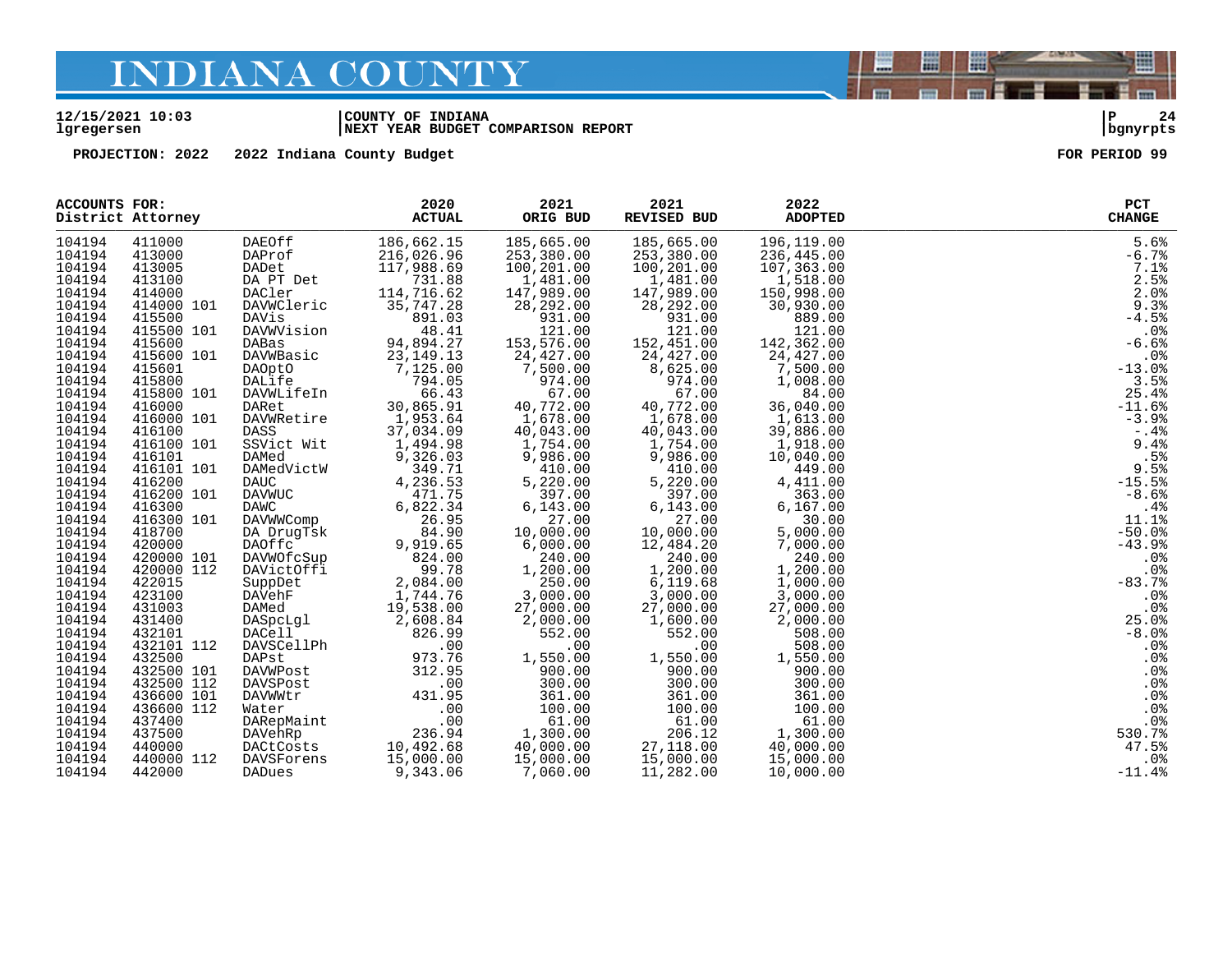#### **12/15/2021 10:03 |COUNTY OF INDIANA |P 25 lgregersen |NEXT YEAR BUDGET COMPARISON REPORT |bgnyrpts**

**PROJECTION: 2022 2022 Indiana County Budget FOR PERIOD 99**

| <b>ACCOUNTS FOR:</b>                                                         | District Attorney                                                                                     |                                                                                                  | 2020<br>ACTUAL                                                                     | 2021<br>ORIG BUD                                                                                | 2021<br>REVISED BUD                                                                             | 2022<br>ADOPTED                                                                                 |     | PCT<br><b>CHANGE</b>                                                                              |
|------------------------------------------------------------------------------|-------------------------------------------------------------------------------------------------------|--------------------------------------------------------------------------------------------------|------------------------------------------------------------------------------------|-------------------------------------------------------------------------------------------------|-------------------------------------------------------------------------------------------------|-------------------------------------------------------------------------------------------------|-----|---------------------------------------------------------------------------------------------------|
| 104194<br>104194<br>104194<br>104194<br>104194<br>104194<br>104194<br>104194 | 445300<br>446000<br>446000 101<br>446000 112<br>450000 112<br>454000 1061<br>454000 111<br>454000 112 | DAMaint<br>DAConf<br>DAVWConf<br>DAVSConf<br>DAVSAliceP<br>DADUIProgr<br>Prog Cost<br>DAVictCost | 1,416.67<br>3,419.70<br>.00<br>.00<br>18,795.78<br>7,297.95<br>13,365.00<br>882.72 | 3,300.00<br>4,500.00<br>1,048.00<br>1,000.00<br>22,500.00<br>10,000.00<br>20,000.00<br>5,000.00 | 1,100.00<br>4,500.00<br>1,048.00<br>1,000.00<br>22,500.00<br>10,000.00<br>20,000.00<br>5,000.00 | 3,300.00<br>4,500.00<br>1,048.00<br>1,000.00<br>22,500.00<br>10,000.00<br>17,820.00<br>5,000.00 |     | 200.0%<br>. 0%<br>.0 <sub>8</sub><br>.0 <sub>8</sub><br>.0 <sub>8</sub><br>.0%<br>$-10.9%$<br>.0% |
|                                                                              | TOTAL District Attorney                                                                               |                                                                                                  | 1,011,123.91                                                                       | 1,195,256.00                                                                                    | 1,195,256.00                                                                                    | 1,182,877.00                                                                                    | .00 | $-1.0\%$<br>.00                                                                                   |

闇 圌 晨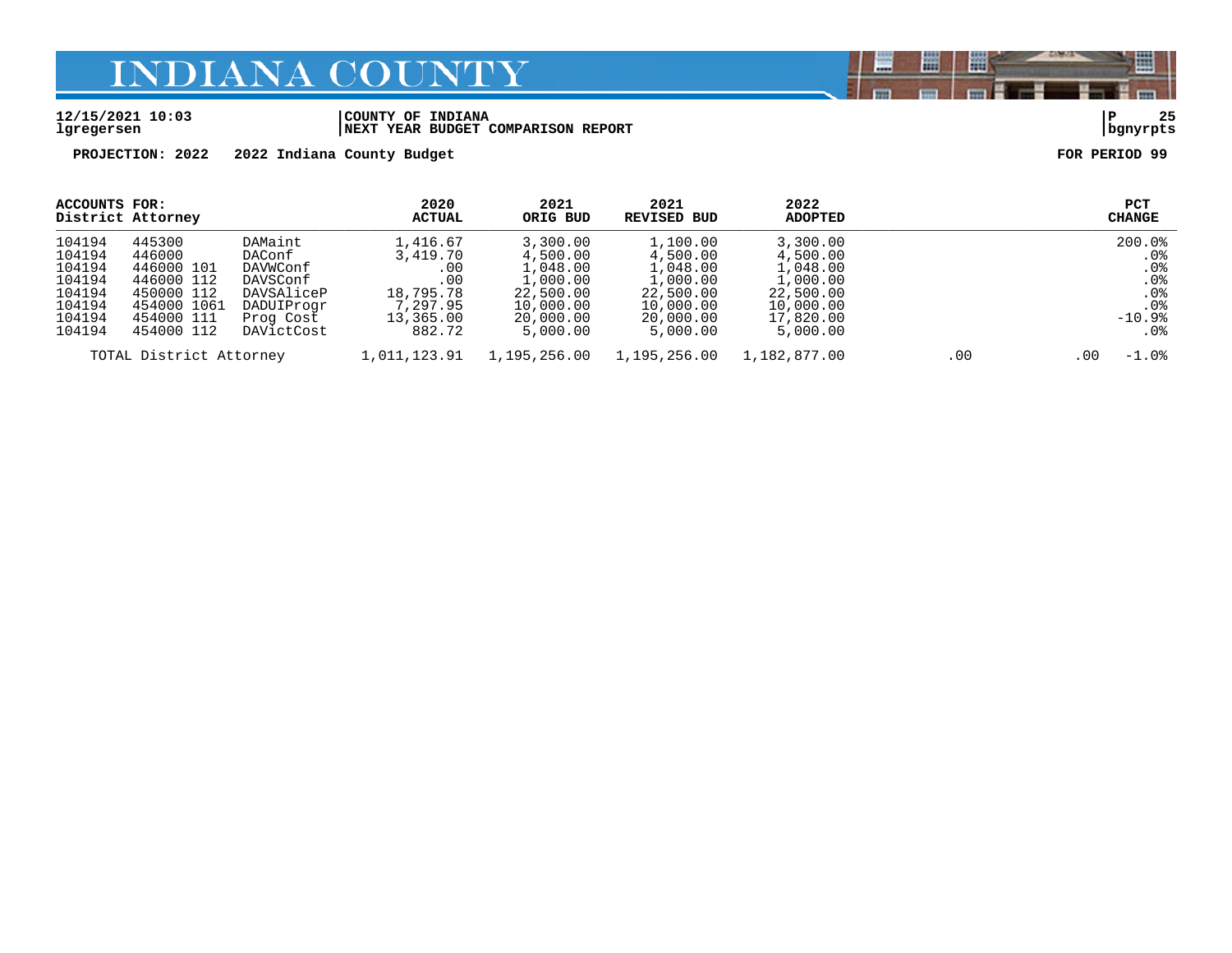**lgregersen |NEXT YEAR BUDGET COMPARISON REPORT |bgnyrpts**

### **12/15/2021 10:03 |COUNTY OF INDIANA |P 26**

**PROJECTION:** 2022 2022 Indiana County Budget **FOR PERIOD** 99

| ACCOUNTS FOR: |        | Prothonotary and Clerk of Cour | 2020<br><b>ACTUAL</b> | 2021<br>ORIG BUD | 2021<br><b>REVISED BUD</b> | 2022<br><b>ADOPTED</b> |     | <b>PCT</b><br><b>CHANGE</b> |                 |
|---------------|--------|--------------------------------|-----------------------|------------------|----------------------------|------------------------|-----|-----------------------------|-----------------|
| 104195        | 411000 | ProEOff                        | 65,053.56             | 66,154.00        | 66,154.00                  | 67,641.00              |     | 2.2%                        |                 |
| 104195        | 414000 | ProCler                        | 264, 184. 42          | 282, 283.00      | 282, 283.00                | 282,712.00             |     |                             | .2%             |
| 104195        | 414100 | ProClerPT                      | 17,725.22             | 36,254.00        | 36,254.00                  | 28,242.00              |     | $-22.1%$                    |                 |
| 104195        | 415500 | ProVis                         | 1,122.88              | 815.00           | 815.00                     | 815.00                 |     |                             | .0%             |
| 104195        | 415600 | ProBas                         | 149,419.45            | 167,917.00       | 167,917.00                 | 168,060.00             |     |                             | .1%             |
| 104195        | 415601 | ProOptO                        | 3,125.00              | 3,000.00         | 3,000.00                   | 3,000.00               |     |                             | .0%             |
| 104195        | 415800 | ProLife                        | 868.32                | 924.00           | 924.00                     | 1,008.00               |     | 9.1%                        |                 |
| 104195        | 416000 | ProRet                         | 16,150.44             | 20,672.00        | 20,672.00                  | 18,275.00              |     | $-11.6%$                    |                 |
| 104195        | 416100 | ProSS                          | 20,814.02             | 23,851.00        | 23,851.00                  | 23,473.00              |     | $-1.6%$                     |                 |
| 104195        | 416101 | ProMed                         | 4,867.73              | 5,578.00         | 5,578.00                   | 5,490.00               |     | $-1.6%$                     |                 |
| 104195        | 416200 | ProUC                          | 5,027.14              | 5,750.00         | 5,928.67                   | 4,958.00               |     | $-16.4%$                    |                 |
| 104195        | 416300 | ProWC                          | 1,223.03              | 1,249.00         | 1,249.00                   | 1,216.00               |     | $-2.6%$                     |                 |
| 104195        | 420000 | ProOffc                        | 14,902.26             | 14,000.00        | 12,383.00                  | 14,000.00              |     | 13.1%                       |                 |
| 104195        | 431000 | ProPSvc                        | 1,882.86              | 1,420.00         | 1,319.15                   | 1,420.00               |     | 7.6%                        |                 |
| 104195        | 431401 | ProSol                         | 1,750.00              | 1,750.00         | 3,283.56                   | 1,500.00               |     | $-54.3%$                    |                 |
| 104195        | 432500 | ProPst                         | 7,055.30              | 8,000.00         | 7,821.33                   | 8,000.00               |     | 2.3%                        |                 |
| 104195        | 433100 | ProTrav                        | .00                   | 500.00           | 500.00                     | 500.00                 |     |                             | .0 <sub>8</sub> |
| 104195        | 434100 | ProAdv                         | 739.62                | 400.00           | 400.00                     | 500.00                 |     | 25.0%                       |                 |
| 104195        | 442000 | ProDues                        | 625.00                | 625.00           | 625.00                     | 625.00                 |     |                             | $.0\%$          |
| 104195        | 445300 | ProMaint                       | 16,531.00             | 22,242.00        | 22,242.00                  | 22,751.00              |     | 2.3%                        |                 |
| 104195        | 446000 | ProConf                        | .00                   | 2,000.00         | 2,184.29                   | 2,000.00               |     | $-8.4%$                     |                 |
|               |        | TOTAL Prothonotary and Clerk   | 593,067.25            | 665,384.00       | 665,384.00                 | 656,186.00             | .00 | $-1.4%$<br>$.00 \,$         |                 |

闇

圌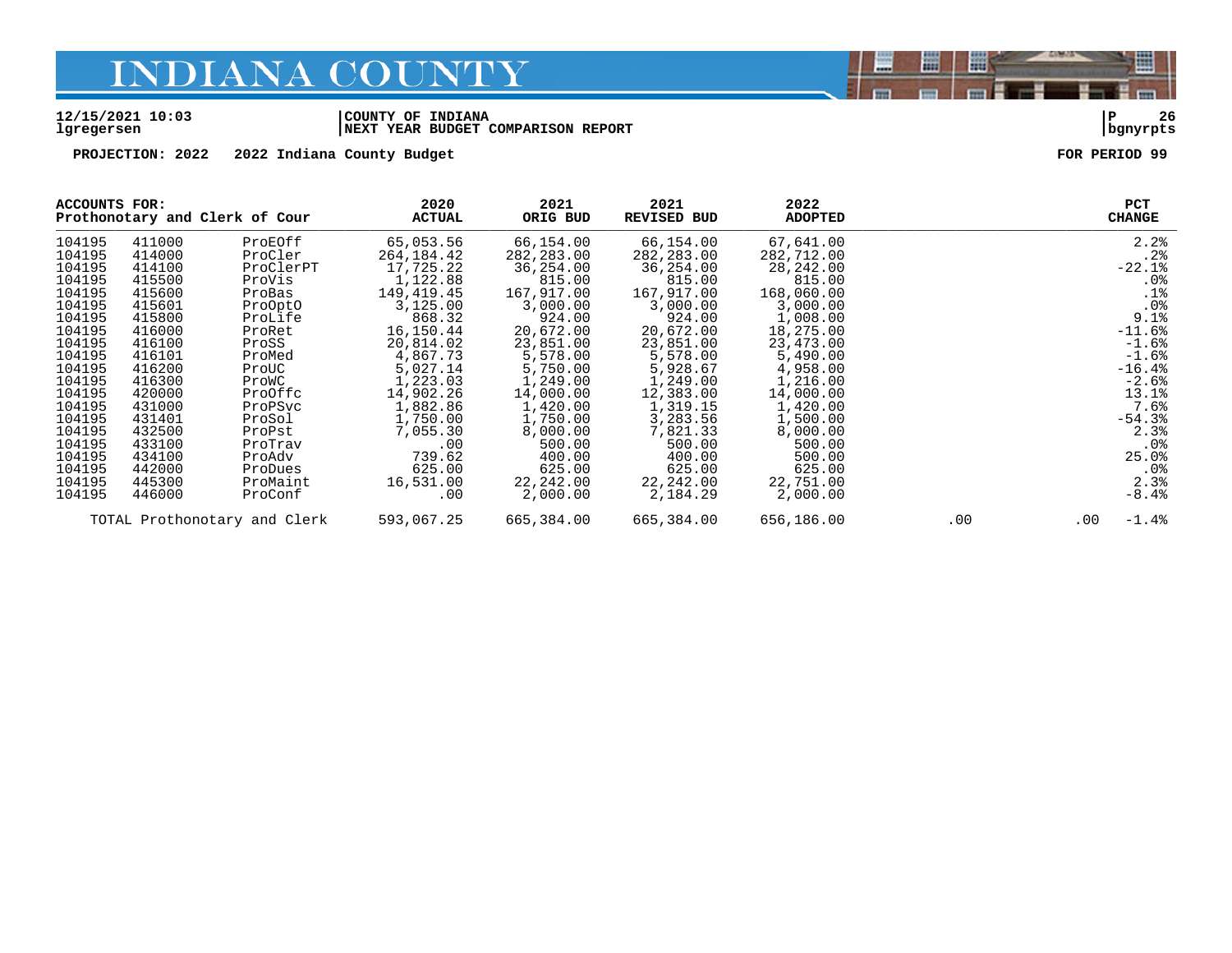#### **12/15/2021 10:03 |COUNTY OF INDIANA |P 27 lgregersen |NEXT YEAR BUDGET COMPARISON REPORT |bgnyrpts**

**PROJECTION: 2022 2022 Indiana County Budget FOR PERIOD 99**

闇

圌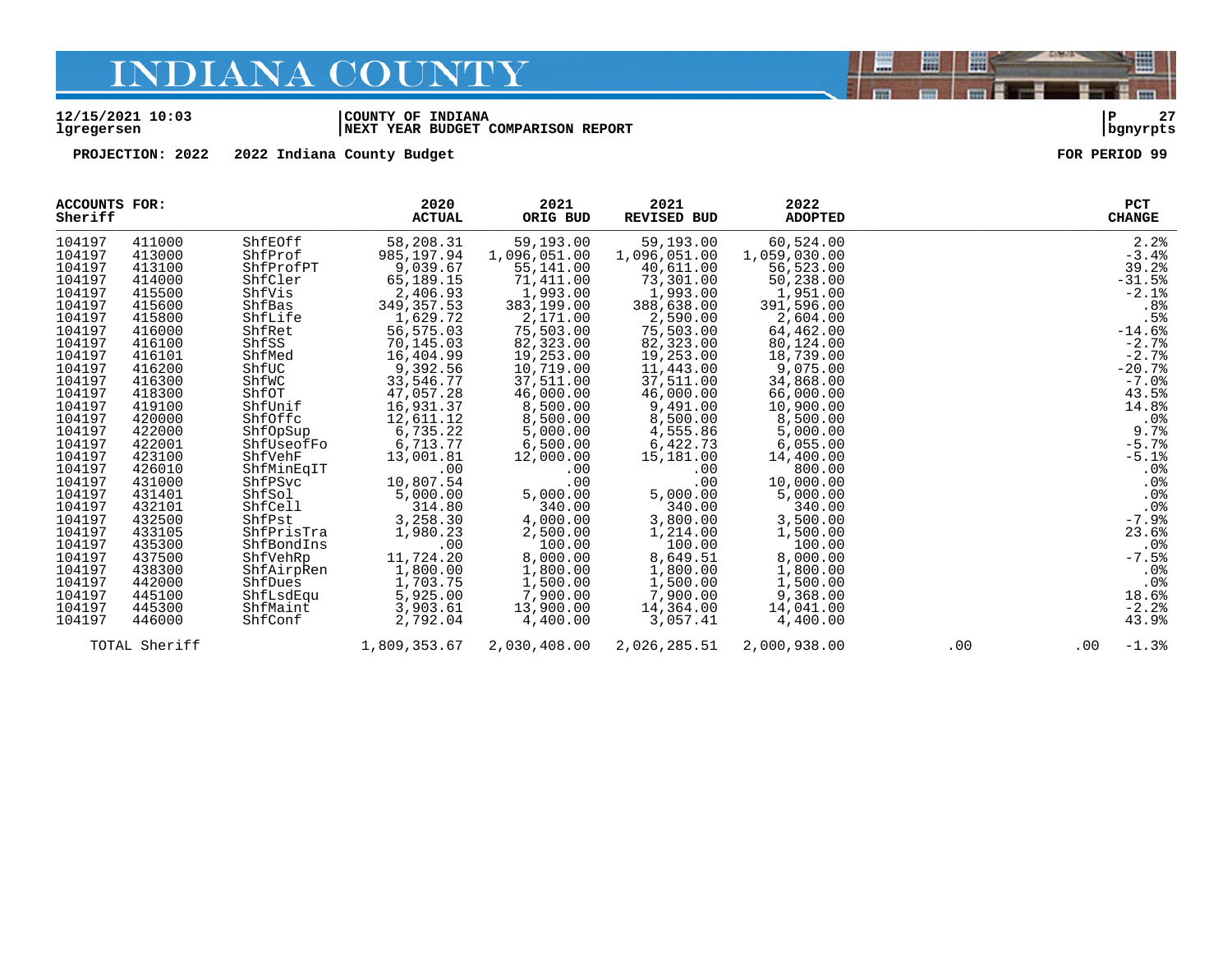**12/15/2021 10:03 |COUNTY OF INDIANA |P 28 lgregersen |NEXT YEAR BUDGET COMPARISON REPORT |bgnyrpts**

**PROJECTION: 2022 2022 Indiana County Budget FOR PERIOD 99**

| ACCOUNTS FOR:<br>Fire |        |            | 2020<br><b>ACTUAL</b> | 2021<br>ORIG BUD | 2021<br>REVISED BUD | 2022<br><b>ADOPTED</b> |     | <b>PCT</b><br>CHANGE |
|-----------------------|--------|------------|-----------------------|------------------|---------------------|------------------------|-----|----------------------|
| 104220                | 450000 | FireAcCont | 39,500.00             | 24,500.00        | 39,500.00           | 24,500.00              |     | $-38.0%$             |
| TOTAL Fire            |        |            | 39,500.00             | 24,500.00        | 39,500.00           | 24,500.00              | .00 | $-38.0$ .<br>.00     |

闇

圌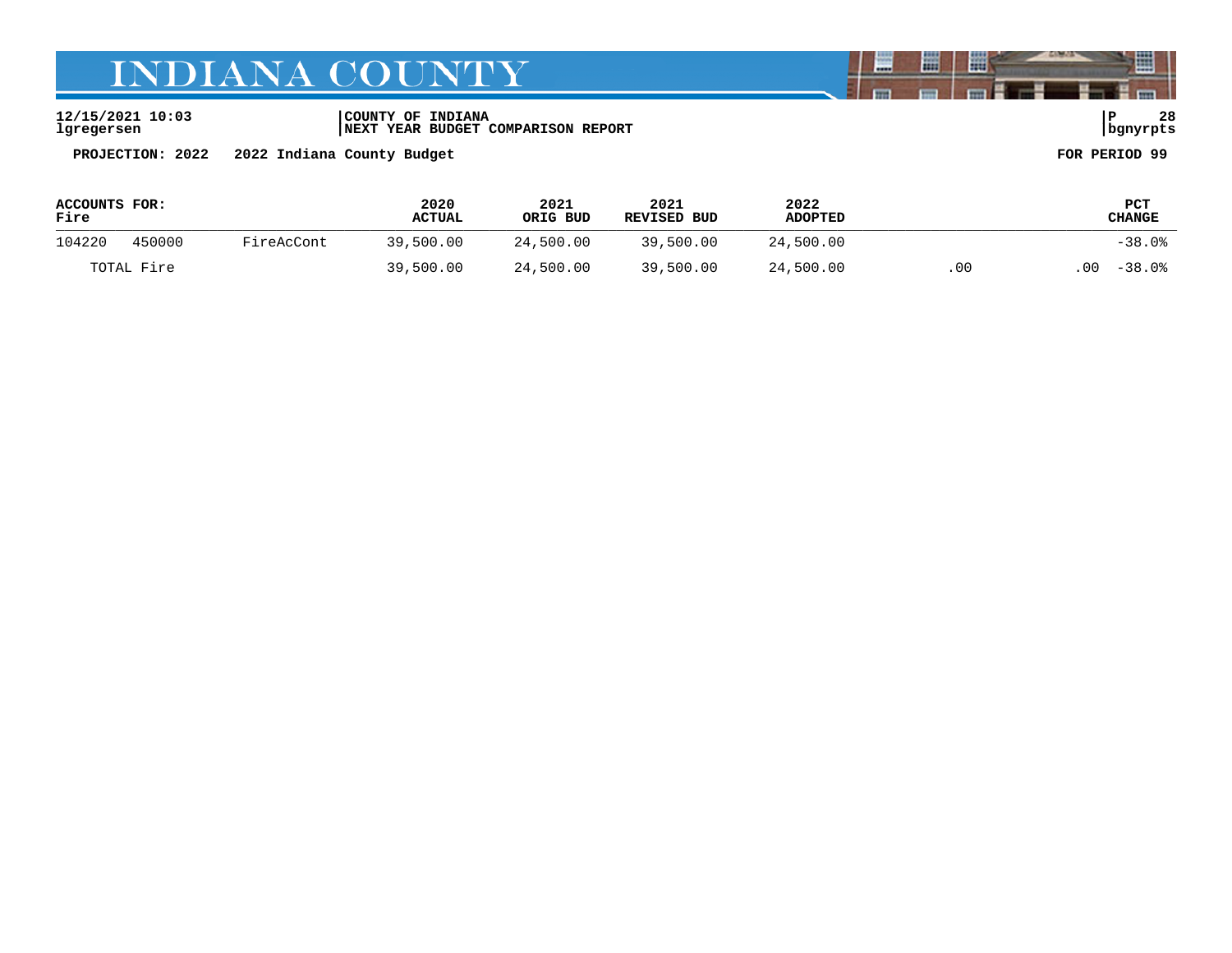#### **12/15/2021 10:03 |COUNTY OF INDIANA |P 29 lgregersen |NEXT YEAR BUDGET COMPARISON REPORT |bgnyrpts**

**PROJECTION: 2022 2022 Indiana County Budget FOR PERIOD 99**

| <b>ACCOUNTS FOR:</b><br>Jail |        |                       | 2020<br><b>ACTUAL</b>                        | 2021<br>ORIG BUD           | 2021<br>REVISED BUD                     | 2022<br><b>ADOPTED</b> | <b>PCT</b><br><b>CHANGE</b> |
|------------------------------|--------|-----------------------|----------------------------------------------|----------------------------|-----------------------------------------|------------------------|-----------------------------|
| 104232                       | 412000 | JailWard              | 65,988.71                                    | 67,271.00                  | 67,271.00                               | 68,953.00              | 2.5%                        |
| 104232                       | 412100 | JailMqmt              | 385,600.67                                   | 438,458.00                 | 438,458.00                              | 449,984.00             | 2.6%                        |
| 104232                       | 413000 | JailProf              | 73,022.69                                    | 74,457.00                  | 74,457.00                               | 76,318.00              | 2.5%                        |
| 104232                       | 413007 | JailCorr              | 2, 432, 853.98                               | 2,670,672.00               | 2,604,409.00                            | 2,721,480.00           | 4.5%                        |
| 104232                       | 413100 | JailProfPT            | 21,440.34                                    | 21,864.00                  | 21,864.00                               | 22,413.00              | $2.5%$<br>95.5%             |
| 104232                       | 413107 | JailCorrPT            | 32,752.90                                    | 351,729.00                 | 160,070.47                              | 313,012.00             |                             |
| 104232                       | 414000 | JailCler              | 30,930.39                                    | 28,841.00                  | 28,850.83                               | 29,568.00              | 2.5%                        |
| 104232                       | 414001 | JailCler<br>JailMaint | 80,678.32                                    | 113,264.00                 | 107,875.60                              | 52,187.00              | $-51.6%$                    |
| 104232                       | 414003 | JailMainPT            | .00<br>$\begin{array}{cc} 7 & 6 \end{array}$ | .00                        | 6, 108.40                               | 20,480.00              | 235.3%                      |
| 104232                       | 415500 | JailVis               | 7,628.33                                     | 6,685.00                   | 6,685.00                                | 7,006.00               | 4.8%                        |
| 104232                       | 415600 | JailBas               | 997,891.70                                   | 1,259,120.00               | 1,259,120.00                            | 1,347,228.00           | 7.0%                        |
| 104232                       | 415601 | JailOptO              | 14,000.00                                    | 12,000.00                  | 12,000.00                               | 9,000.00               | $-25.0%$                    |
| 104232                       | 415800 | JailLife              | 5,448.24                                     | 6,384.00                   | 6,384.00                                | 6,384.00               | .0%                         |
| 104232                       | 416000 | JailRet               | 198,339.24                                   | 266,657.00                 | 266,657.00                              | 232,722.00             | $-12.7%$                    |
| 104232                       | 416100 | JailSS                | 243, 294.88                                  | 280,026.00                 | 280,026.00                              | 279,272.00             | $-0.3%$                     |
| 104232                       | 416101 | JailMed               | 56,899.61                                    | 65,490.00                  | 65,490.00                               | 65,314.00              | $-.3%$                      |
| 104232                       | 416200 | JailUC                | 28,519.27                                    | 36,127.00                  | 36,127.00                               | 32,670.00              | $-9.6%$                     |
| 104232                       | 416300 | JailWC                | 125,360.37                                   | 135,224.00                 | 135,224.00                              | 126,868.00             | $-6.2%$                     |
| 104232                       | 418300 | JailOT                | 673,258.68                                   | 555,000.00                 | 690,401.41                              | 555,000.00             | $-19.6%$                    |
| 104232                       | 418600 | JailHolida            | 215,937.85                                   | 195,000.00                 | 195,000.00                              | 195,000.00             | .0%                         |
| 104232                       | 419100 | JailUnif              | 14,519.59                                    | 25,000.00                  | 25,000.00                               | 25,000.00              | .0 <sub>8</sub>             |
| 104232                       | 420000 | JailOffc              | 3,901.84                                     | 7,750.00                   | 7,750.00                                | 7,750.00               | .0%                         |
| 104232                       | 420001 | JailCentBo            | 6,862.00                                     | 9,000.00                   | $9,000.00$<br>$91,471.17$<br>$7,746.72$ | 9,000.00               | .0%                         |
| 104232                       | 422000 | JailOpSup             |                                              | 100,000.00                 |                                         | 100,000.00             | 9.3%                        |
| 104232                       | 422001 | JailArmory            | $80, 90$ , $32$<br>5,687.32                  | 6,500.00                   |                                         | 6,500.00               | $-16.1%$                    |
| 104232                       | 422003 | CERT Supp             | 5,776.94                                     | 8,000.00                   | 8,000.00                                | 8,000.00               | .0 <sub>8</sub>             |
| 104232                       | 422011 | JailCleanS            | 14,901.55<br>11,431.57                       | 20,000.00                  | 27,218.11                               | 20,000.00              | $-26.5%$                    |
| 104232                       | 422103 | JailInmClo            |                                              | $20,000.00$<br>$10,000.00$ | 18,236.04                               | 10,000.00              | $-45.2%$                    |
| 104232                       | 423100 | JailVehF              | 1,912.85                                     | 6,000.00                   | 6,000.00                                | 6,000.00               | .0%                         |
| 104232                       | 426000 | JailEqu               | 6,779.60                                     | 12,000.00                  | 12,000.00                               | 12,000.00              | .0%                         |
| 104232                       | 431000 | JailPSvc              | 13.50                                        | 10,000.00                  | 10,000.00                               | 10,000.00              | .0%                         |
| 104232                       | 431003 | JailMedic             | 876,189.17                                   | 845, 243.00                | 892,598.25                              | 880,000.00             | $-1.4%$                     |
| 104232                       | 431401 | JailSol               | 3,500.00                                     | 3,500.00                   | 3,500.00                                | 3,500.00               | .0%                         |
| 104232                       | 432100 | JailTel               | 11,469.63                                    | 12,000.00                  | 12,000.00                               | 12,000.00              | .0%                         |
| 104232                       | 432101 | JailCell              | 4,259.59                                     | 5,000.00                   | 5,000.00                                | 5,000.00               | .0%                         |
| 104232                       | 432103 | JailIntern            | 4,410.00                                     | 4,600.00                   | 4,600.00                                | 4,600.00               | .0%                         |
| 104232                       | 432500 | JailPst               | .00                                          | 500.00                     | 500.00                                  | 500.00                 | .0%                         |
| 104232                       | 433100 | JailTrav              | 443.79                                       | 3,500.00                   | 3,500.00                                | 3,500.00               | .0%                         |
| 104232                       | 434100 | JailAdv               | .00                                          | 200.00                     | 200.00                                  | 200.00                 | .0%                         |
| 104232                       | 436100 | JailElec              | 129,780.83                                   | 155,000.00                 | 155,000.00                              | 135,000.00             | $-12.9%$                    |
| 104232                       | 436200 | JailGas               | 14,200.91                                    | 14,500.00                  | 14,500.00                               | 14,500.00              | .0%                         |
| 104232                       | 436400 | JailSew               | 25,200.00                                    | 25,200.00                  | 25,200.00                               | 25,200.00              | .0%                         |
| 104232                       | 436500 | JailGrbg              | 8,640.00                                     | 14,000.00                  | 14,000.00                               | 14,000.00              | .0%                         |



圏

圌

E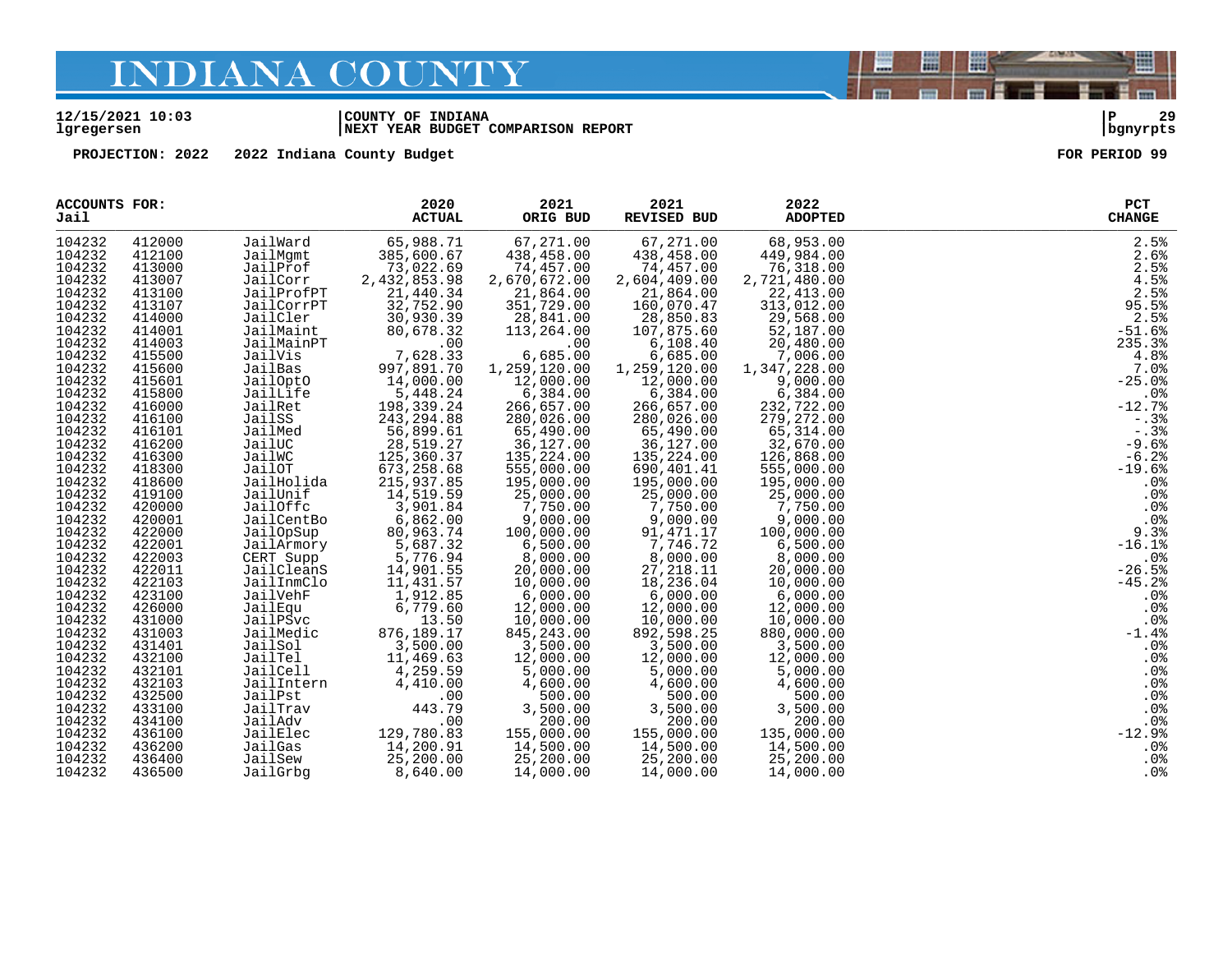#### **12/15/2021 10:03 |COUNTY OF INDIANA |P 30 lgregersen |NEXT YEAR BUDGET COMPARISON REPORT |bgnyrpts**

**PROJECTION: 2022 2022 Indiana County Budget FOR PERIOD 99**

| ACCOUNTS FOR:<br>Jail |            |            | 2020<br><b>ACTUAL</b> | 2021<br>ORIG BUD | 2021<br><b>REVISED BUD</b> | 2022<br><b>ADOPTED</b> |     | <b>PCT</b><br><b>CHANGE</b> |
|-----------------------|------------|------------|-----------------------|------------------|----------------------------|------------------------|-----|-----------------------------|
| 104232                | 436600     | JailWtr    | 60,286.50             | 75,000.00        | 75,000.00                  | 75,000.00              |     | $.0\%$                      |
| 104232                | 436625     | Stormwater | 1,464.00              | 2,500.00         | 2,500.00                   | 2,500.00               |     | .0%                         |
| 104232                | 437300     | JailRepB   | 63,558.43             | 75,000.00        | 75,000.00                  | 75,000.00              |     | .0%                         |
| 104232                | 437400     | JailRepE   | 20,749.77             | 45,000.00        | 45,000.00                  | 45,000.00              |     | .0%                         |
| 104232                | 437403     | JailRepMnt | 12,568.07             | 10,000.00        | 10,000.00                  | 10,000.00              |     | .0%                         |
| 104232                | 437500     | JailVehRp  | 2,596.56              | 4,000.00         | 4,000.00                   | 4,000.00               |     | .0%                         |
| 104232                | 442000     | JailDues   | 845.00                | 1,250.00         | 1,250.00                   | 1,250.00               |     | .0%                         |
| 104232                | 444001     | JailInmWg  | 6,801.00              | 12,000.00        | 12,000.00                  | 12,000.00              |     | .0%                         |
| 104232                | 445000     | JailContrF | 391,773.63            | 422,079.00       | 422,079.00                 | 425,000.00             |     | .7%                         |
| 104232                | 445001     | JailOutCo  | .00                   | 25,000.00        | 25,000.00                  | 25,000.00              |     | .0%                         |
| 104232                | 445100     | JailLsdE   | 2,826.60              | 8,000.00         | 8,000.00                   | 8,000.00               |     | .0%                         |
| 104232                | 445200     | JailPest   | 3,740.72              | 3,500.00         | 3,500.00                   | 3,500.00               |     | .0 <sub>8</sub>             |
| 104232                | 445300     | JailMaint  | 64,480.30             | 79,600.00        | 79,600.00                  | 65,000.00              |     | $-18.3%$                    |
| 104232                | 446000     | JailConf   | 69.25                 | 3,100.00         | 3,100.00                   | 3,100.00               |     | $.0\%$                      |
| 104232                | 446100     | JailSpcTrn | 1,935.00              | 8,000.00         | 8,000.00                   | 8,000.00               |     | .0 <sub>8</sub>             |
|                       | TOTAL Jail |            | 7,554,385.42          | 8,655,791.00     | 8,589,528.00               | 8,685,459.00           | .00 | 1.1%<br>.00                 |

闇

圌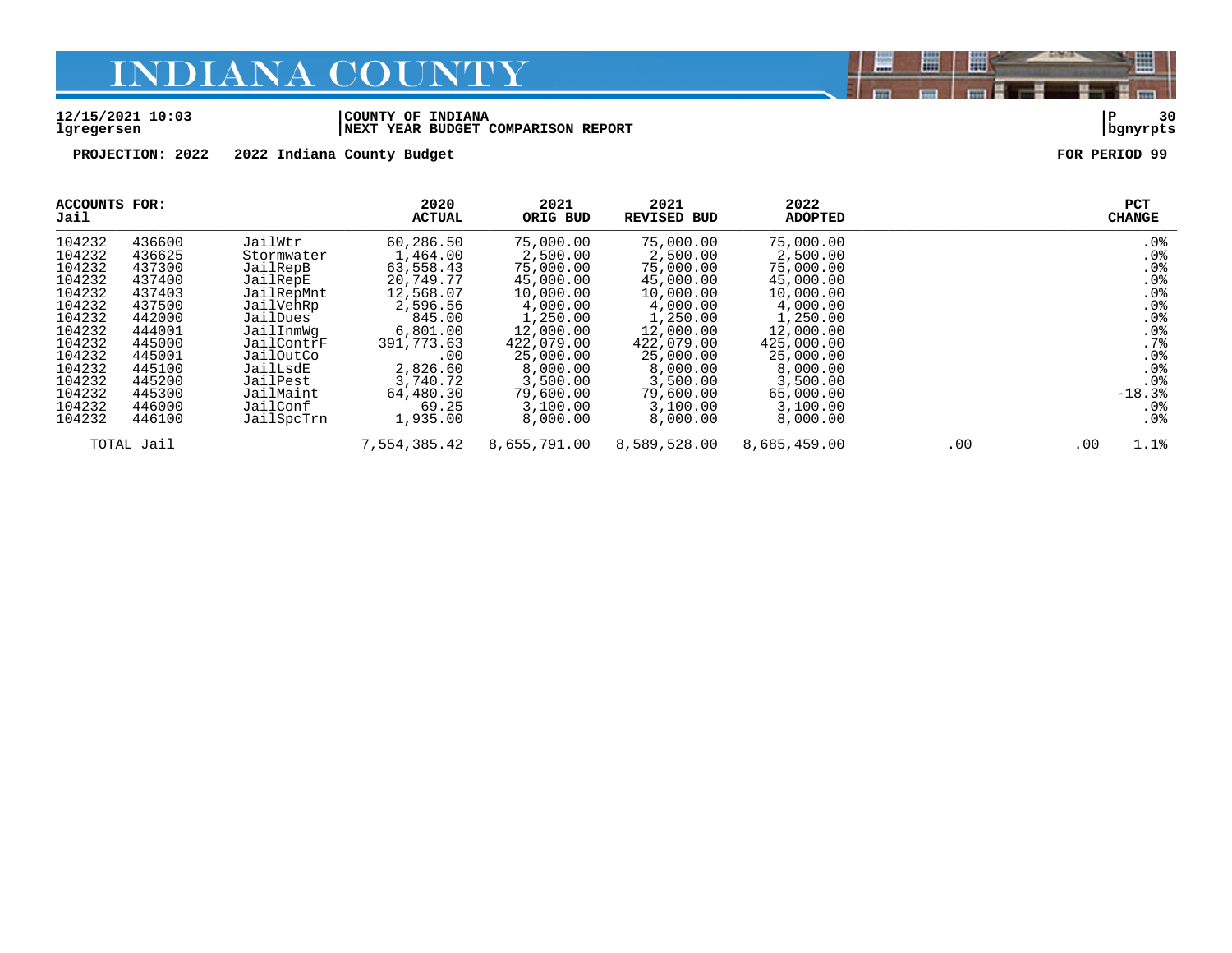#### **12/15/2021 10:03 |COUNTY OF INDIANA |P 31 lgregersen |NEXT YEAR BUDGET COMPARISON REPORT |bgnyrpts**

**PROJECTION: 2022 2022 Indiana County Budget FOR PERIOD 99**

| <b>ACCOUNTS FOR:</b><br>Adult Probation |            |                                       | 2020<br><b>ACTUAL</b>                    | 2021<br>ORIG BUD                                   | 2021<br>REVISED BUD                                                                                                     | 2022<br><b>ADOPTED</b>                                                                   |     |     | <b>PCT</b><br><b>CHANGE</b> |
|-----------------------------------------|------------|---------------------------------------|------------------------------------------|----------------------------------------------------|-------------------------------------------------------------------------------------------------------------------------|------------------------------------------------------------------------------------------|-----|-----|-----------------------------|
| 104236                                  | 412000     | AProbDirSa                            | 50,636.04                                | 48,816.00                                          | 48,816.00                                                                                                               | 22,550.00                                                                                |     |     | $-53.8%$                    |
| 104236                                  | 413000     | AProbPrfSt                            | 831,338.42                               | 878,659.00                                         | 827,081.06                                                                                                              | 850,895.00                                                                               |     |     | 2.9%                        |
| 104236                                  | 413000 132 | AProbProfP                            | .00                                      | .00                                                | 51,577.94                                                                                                               | 46,471.00                                                                                |     |     | $-9.9%$                     |
| 104236                                  | 414000     | AProbCler                             | 89,996.07                                | 112,228.00                                         | 112,228.00                                                                                                              | 106,653.00                                                                               |     |     | $-5.0%$                     |
| 104236                                  | 415500     | AProbVis                              | 2,277.88                                 | 1,704.00                                           | 1,582.77                                                                                                                | 1,698.00                                                                                 |     |     | 7.3%                        |
| 104236                                  | 415500 132 | AProbVisPC                            | .00                                      | .00                                                | 121.23                                                                                                                  | 127.00                                                                                   |     |     | 4.8%                        |
| 104236                                  | 415600     | AProbBasic                            | 295,769.38                               | 327,304.00                                         | 302,725.08                                                                                                              | 329,428.00                                                                               |     |     | 8.8%                        |
| 104236                                  | 415600 132 | AProbBasPC                            | .00                                      | .00                                                | 24,578.92                                                                                                               | 25,648.00                                                                                |     |     | 4.3%                        |
| 104236                                  | 415601     |                                       | 00 .<br>3 , 500 . 00                     | 4,125.00                                           | 4,250.00                                                                                                                |                                                                                          |     |     | $-22.4%$                    |
|                                         |            | AProbOptOu                            |                                          |                                                    |                                                                                                                         | 3,300.00                                                                                 |     |     |                             |
| 104236                                  | 415800     | AProbLife                             | 1,583.90                                 | 1,852.00                                           | 1,748.26                                                                                                                | 1,784.00                                                                                 |     |     | 2.0%                        |
| 104236                                  | 415800 132 | AProbLifeP                            | .00                                      | .00                                                | 103.74                                                                                                                  | 106.00                                                                                   |     |     | 2.2%                        |
| 104236                                  | 416000     | AProbRetir                            | 50,269.07                                | 62,463.00                                          | 59,403.02                                                                                                               | 51,862.00                                                                                |     |     | $-12.7%$                    |
| 104236                                  | 416000 132 | AProbRetPC                            | .00                                      | .00                                                | $3,059.98$<br>62,250.07                                                                                                 | 2,424.00                                                                                 |     |     | $-20.8%$                    |
| 104236                                  | 416100     | AProbSS                               | 59,188.48                                | 65,277.00                                          |                                                                                                                         | 61,643.00                                                                                |     |     | $-1.0$ %                    |
| 104236                                  | 416100 132 | AProbSSPCC                            | .00                                      | .00                                                | 3,026.93<br>14,558.19                                                                                                   | 2,881.00                                                                                 |     |     | $-4.8%$                     |
| 104236                                  | 416101     | AProbMedic                            | 13,842.67                                | 15,266.00                                          | 14,558.19                                                                                                               | 14,417.00                                                                                |     |     | $-1.0$ %                    |
| 104236                                  | 416101 132 | AProbMCRPC                            | .00                                      | .00                                                | 707.81                                                                                                                  | 674.00                                                                                   |     |     | $-4.8%$                     |
| 104236                                  | 416200     |                                       | 7,504.22                                 | 8,039.00                                           | 7,626.04                                                                                                                | 6,770.00                                                                                 |     |     | $-11.2%$                    |
| 104236                                  | 416200 132 |                                       | .00                                      | .00                                                | 415.96                                                                                                                  | 381.00                                                                                   |     |     | $-8.4%$                     |
| 104236                                  | 416300     |                                       | 26, 322. 75                              | 27,137.00                                          |                                                                                                                         | 25,326.00                                                                                |     |     | $-1.8%$                     |
| 104236                                  | 416300 132 | AProbWCPCC                            | .00                                      | .00                                                | 25,802.49<br>1,334.51                                                                                                   | 527.00                                                                                   |     |     | $-60.5%$                    |
| 104236                                  | 418300     | AProbOT                               | 183.08                                   | 1,000.00                                           | 3,135.71                                                                                                                | 2,000.00                                                                                 |     |     | $-36.2%$                    |
| 104236                                  | 418400     | AProbOnCal<br>AProbOnCal<br>AProbUrif | 10,730.00                                | 12,150.00                                          | 12,150.00                                                                                                               | 12,150.00                                                                                |     |     | .0%                         |
| 104236                                  | 419100     | AProbUnif                             |                                          | $700.00$<br>2.940.00                               |                                                                                                                         | 1,000.00                                                                                 |     |     | 42.9%                       |
| 104236                                  |            |                                       | AProbUnif 1,715.00<br>AProbPkng 1,715.00 |                                                    | $-380.00$                                                                                                               |                                                                                          |     |     | $-873.7%$                   |
|                                         | 419200     |                                       |                                          | 2,940.00                                           |                                                                                                                         | $\begin{bmatrix} 1 \\ 2 \\ 8 \\ 11 \\ 10 \end{bmatrix}$<br>2,940.00                      |     |     |                             |
| 104236                                  | 419500     | AdProbMedE                            | 4,804.24                                 | $280.00$<br>$8,352.00$<br>$11,958.00$              | $280.00$<br>$10,352.00$<br>$13,338.00$                                                                                  | 280.00                                                                                   |     |     | .0%                         |
| 104236                                  | 420000     | AProbOfcSu                            |                                          |                                                    |                                                                                                                         | 8,352.00                                                                                 |     |     | $-19.3%$                    |
| 104236                                  | 422001     | AProbUseof                            | 16,366.22                                |                                                    |                                                                                                                         | 11,958.00                                                                                |     |     | $-10.3%$                    |
| 104236                                  | 423100     | AProbVehF                             | 1,119.36                                 | 6,000.00<br>6,000.00<br>1,800.00                   | $13,338.00$<br>$1,800.00$<br>$3,240.00$<br>$2,180.00$<br>$600.00$<br>$195.00$<br>$1,100.00$<br>$3,100.00$<br>$1,580.00$ | $\begin{array}{r} 10,000.00\ 1,800.00\ 1,740.00\ 2,180.00\ 600.00\ 1,95.00\ \end{array}$ |     |     | 62.6%                       |
| 104236                                  | 426000 116 | Minor Equ                             | $\ddot{\phantom{0}}$ . 00                |                                                    |                                                                                                                         |                                                                                          |     |     | .0%                         |
| 104236                                  | 432101     | AProbCellP                            | 3,656.74<br>967.45                       | 1,740.00<br>2.180.00                               |                                                                                                                         |                                                                                          |     |     | $-78.9%$                    |
| 104236                                  | 432500     | AProbPost                             |                                          | 2,180.00                                           |                                                                                                                         |                                                                                          |     |     | .0%                         |
| 104236                                  | 433100     | AProbTrav                             | 13.80                                    | 600.00                                             |                                                                                                                         |                                                                                          |     |     | .0 <sub>8</sub>             |
| 104236                                  | 434100     | AProbAdver                            | .00                                      | 195.00                                             |                                                                                                                         |                                                                                          |     |     | .0%                         |
| 104236                                  | 437400     | AProbRepEq                            | .00                                      | $195.00$<br>$1,100.00$<br>$4,300.00$<br>$1,550.00$ |                                                                                                                         | 1,100.00                                                                                 |     |     | .0 <sub>8</sub>             |
| 104236                                  | 437501     | AProbRepVh                            | $304.\overline{98}$<br>1,100.00          |                                                    |                                                                                                                         | 4,300.00                                                                                 |     |     | 38.7%                       |
| 104236                                  | 442000     | AProbDues                             |                                          |                                                    |                                                                                                                         | 1,550.00                                                                                 |     |     | .0%                         |
| 104236                                  | 445100     | LeaseEqu                              | $\overline{1}$ , 455.50                  |                                                    |                                                                                                                         | 1,380.00                                                                                 |     |     | .0%                         |
| 104236                                  | 445300     | AProbMntCo                            | 5,758.30                                 | 1,380.00<br>12,890.00                              | 1,380.00<br>8,262.00<br>19,040.00<br>7,239.00                                                                           | 12,890.00                                                                                |     |     | 56.0%                       |
| 104236                                  | 445400     | AProbElect                            |                                          |                                                    |                                                                                                                         |                                                                                          |     |     |                             |
|                                         |            |                                       | 14,340.11                                | 19,040.00                                          |                                                                                                                         |                                                                                          |     |     | .0%                         |
| 104236                                  | 445500     | AProbDrqTs                            | 2,401.78                                 | 7,390.00                                           |                                                                                                                         | $19,040.00$<br>8,000.00                                                                  |     |     | 10.5%                       |
| 104236                                  | 446100     | AProbTrain                            | 782.05                                   | 12,000.00                                          | 8,000.00                                                                                                                | 12,000.00                                                                                |     |     | 50.0%                       |
|                                         |            |                                       | TOTAL Adult Probation 1,497,927.49       | 1,662,415.00                                       | 1,661,409.71                                                                                                            | 1,671,020.00                                                                             | .00 | .00 | .6%                         |

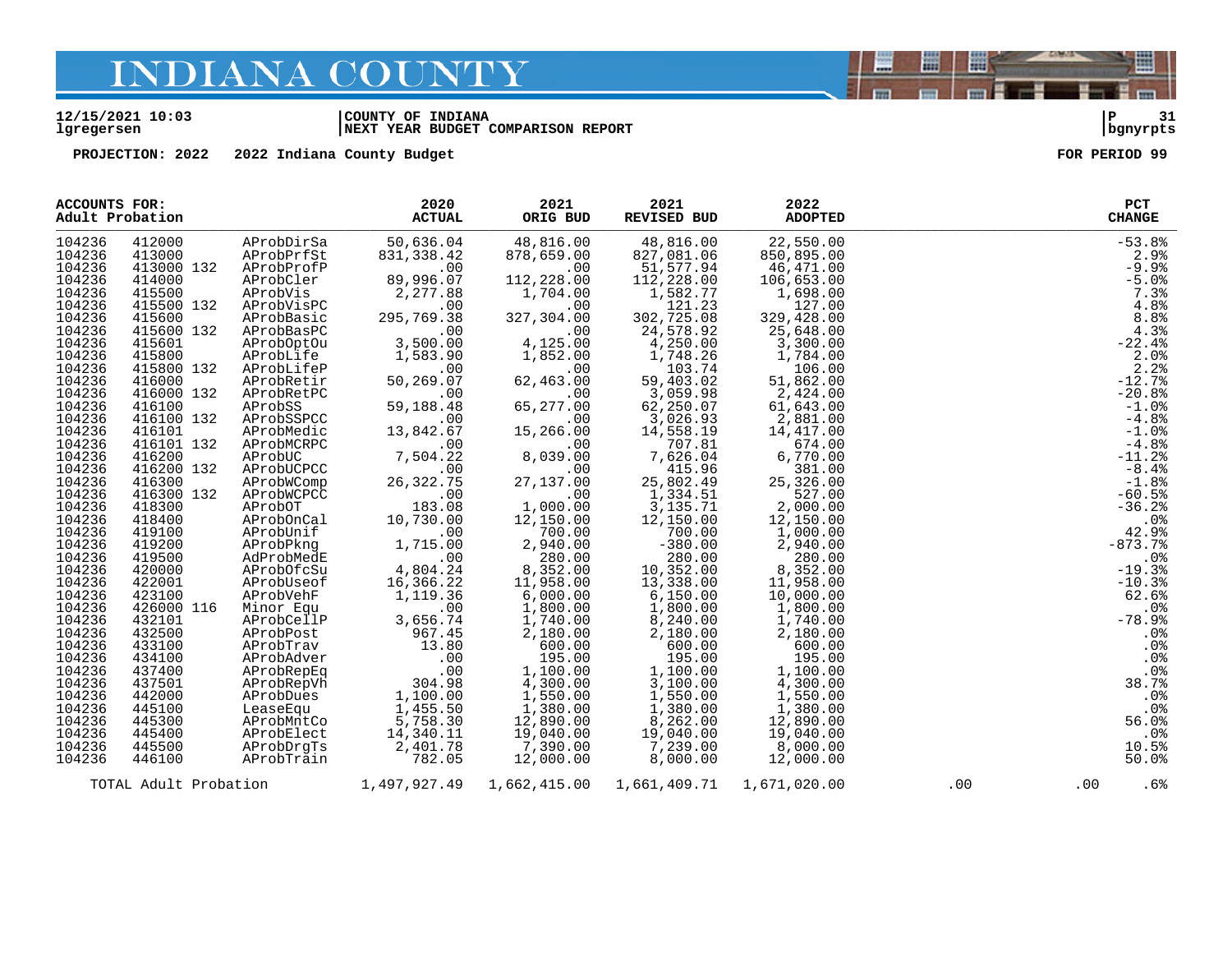#### **12/15/2021 10:03 |COUNTY OF INDIANA |P 32 lgregersen |NEXT YEAR BUDGET COMPARISON REPORT |bgnyrpts**

**PROJECTION: 2022 2022 Indiana County Budget FOR PERIOD 99**

| <b>ACCOUNTS FOR:</b> | Juvenile Probation |                          | 2020<br><b>ACTUAL</b>                              | 2021<br>ORIG BUD        | 2021<br>REVISED BUD                                                | 2022<br><b>ADOPTED</b> |     | PCT<br><b>CHANGE</b> |
|----------------------|--------------------|--------------------------|----------------------------------------------------|-------------------------|--------------------------------------------------------------------|------------------------|-----|----------------------|
| 104237               | 413000             | JProbPrfSt               | 111, 173.02                                        | 103,317.00              | 103,317.00                                                         | 111,214.00             |     | 7.6%                 |
| 104237               | 414000             | JProbCler                | 9,235.01                                           | 9,626.00                | 9,626.00                                                           | 10,762.00              |     | 11.8%                |
| 104237               | 415500             | JProbVisio               | 91.44                                              | 37.00                   | 37.00                                                              | 37.00                  |     | .0%                  |
| 104237               | 415600             | JProbBasic               |                                                    |                         |                                                                    | 15,144.00              |     | .0 <sup>8</sup>      |
| 104237               | 415601             | JProbOptOu               | 19,662.05<br>1,500.00                              | $15,144.00$<br>1,875.00 | 15, 144.00<br>1, 875.00                                            | 1,500.00               |     | $-20.0%$             |
| 104237               | 415800             | JProbLife                | 219.02                                             | 253.00                  | 253.00                                                             | 244.00                 |     | $-3.6%$              |
| 104237               | 416000             | JProbRetir               | 4, 391. .<br>7, 967. 67<br>^^^^3 38                | 7,881.00                | 7,881.00                                                           | 6,597.00               |     | $-16.3%$             |
| 104237               | 416100             | JProbSS                  |                                                    | 8,236.00                | 8,236.00                                                           | 7,842.00               |     | $-4.8%$              |
| 104237               | 416101             | JProbMed                 | 1,863.38                                           | 1,926.00                | 1,926.00                                                           | 1,834.00               |     | $-4.8%$              |
| 104237               | 416200             | JProbUC                  | 1,091.60                                           | 1,092.00                | 1,092.00                                                           | 908.00                 |     | $-16.8%$             |
| 104237               | 416300             | JProbWComp               | 3,817.91                                           | 3,776.00                | 3,776.00                                                           | 3,340.00               |     | $-11.5%$             |
| 104237               | 418300             | JProbOT                  | 222.50                                             | 550.00                  | 950.00                                                             | 1,000.00               |     | 5.3%                 |
| 104237               | 418400             | JProbOnCal               | 2,840.00                                           | 3,075.00                | 4,575.00                                                           | 3,500.00               |     | $-23.5%$             |
| 104237               | 419100             | JProbUnifo               | .00                                                | .00                     | .00                                                                | 200.00                 |     | .0%                  |
| 104237               | 419200             | JProbParki               | 630.00                                             | 1,080.00                | 140.00                                                             | 1,080.00               |     | 671.4%               |
| 104237               | 419500             | JuvProbMed               | .00                                                | 150.00                  | 150.00                                                             | 150.00                 |     | .0%                  |
| 104237               | 420000             | JProbOfcSu               | 759.03                                             | 1,286.00                | 1,286.00                                                           | 1,286.00               |     | .0%                  |
| 104237               | 422001             | UseofForce               | .00                                                | 1,400.00                | 3,280.00                                                           | 1,400.00               |     | $-57.3%$             |
| 104237               | 423100             | JProbFuel                | 660.62                                             | 1,886.00                | 2,386.00                                                           | 2,000.00               |     | $-16.2%$             |
| 104237               | 426000             | Minor Equ                | .00                                                | 600.00                  | 600.00                                                             | 600.00                 |     | .0%                  |
| 104237               | 432101             | JProbCell                | 706.17                                             | 840.00                  | 940.00                                                             | 840.00                 |     | $-10.6%$             |
| 104237               | 432500             | JuvPPst                  | 568.50                                             | 600.00                  | 600.00                                                             | 600.00                 |     | .0%                  |
| 104237               | 433100             | JuvPTrav                 | 158.85                                             | 390.00                  | 390.00                                                             | 390.00                 |     | .0%                  |
| 104237               | 433102             | JuvPTrvCl                | 46.95                                              |                         | 226.30                                                             | 100.00                 |     | $-55.8%$             |
| 104237               | 437501             | JProbRepVh               | 417.53<br>417.53<br>00.<br>118,389.29<br>33,579.50 | $100.00$<br>1,033.00    | $226.30$<br>$1,033.00$<br>$6,069.00$<br>$71,772.00$<br>$13,226.37$ | 2,000.00               |     | 93.6%                |
| 104237               | 441001             | JuvPClDayT               |                                                    | 15,569.00               |                                                                    | 15,569.00              |     | 156.5%               |
| 104237               | 441002             | JuvPMntLon               |                                                    | 72,172.00               |                                                                    | 72,172.00              |     | .6%                  |
| 104237               | 441003             | JuvPMnShor               |                                                    | 10,300.00               |                                                                    | 10,300.00              |     | $-22.1%$             |
| 104237               | 441008             | JuvPGrpHom               | 248,763.89                                         | 107,019.00              | 115,019.00                                                         | 107,019.00             |     | $-7.0%$              |
| 104237               | 441009             | JuvPGrHClo               | 2,081.87                                           | 1,000.00                | 1,000.00                                                           | 1,000.00               |     | .0%                  |
| 104237               | 441010             | JuvPShJuv                | 7,940.17                                           | 14,981.00               | 14,981.00                                                          | 14,981.00              |     | .0%                  |
| 104237               | 441012             | JuvPLifeSk               | 28, 269. 14                                        | 45,197.00               | 44,797.00                                                          | 45,197.00              |     | .9%                  |
| 104237               | 441381             | JuvPMedTre               | 45.00                                              | 3,288.00                | 3,288.00                                                           | 3,288.00               |     | .0%                  |
| 104237               | 441384             | JuvProbWit               | .00                                                | 350.00                  | 350.00                                                             | 350.00                 |     | .0%                  |
| 104237               | 442000             | Dues Subs                | 250.00                                             | 250.00                  | 650.00                                                             | 250.00                 |     | $-61.5%$             |
| 104237               | 445100             | JProbLsdEq               | 252.75                                             | 420.00                  | 420.00                                                             | 420.00                 |     | .0%                  |
| 104237               | 445300             | JProbMntCo               | 287.70                                             | 1,400.00                | 1,400.00                                                           | 1,400.00               |     | .0%                  |
| 104237               | 445305             | JvPrb YLS                | 174.30                                             | 600.00                  | 600.00                                                             | 600.00                 |     | .0%                  |
| 104237               | 445400             | JuvPElMon                | 15.05                                              | 1,604.00                | 1,104.00                                                           | 1,604.00               |     | 45.3%                |
| 104237               | 445500             | JProbDrqTe               | 378.72                                             | 1,000.00                | 900.00                                                             | 1,000.00               |     | 11.1%                |
| 104237               | 446101             | JProbTrain               | 1,130.58                                           | 5,000.00                | 1,947.33                                                           | 5,000.00               |     | 156.8%               |
|                      |                    | TOTAL Juvenile Probation | 609,580.53                                         | 446,303.00              | 447,243.00                                                         | 454,718.00             | .00 | 1.7%<br>.00          |



闇

圌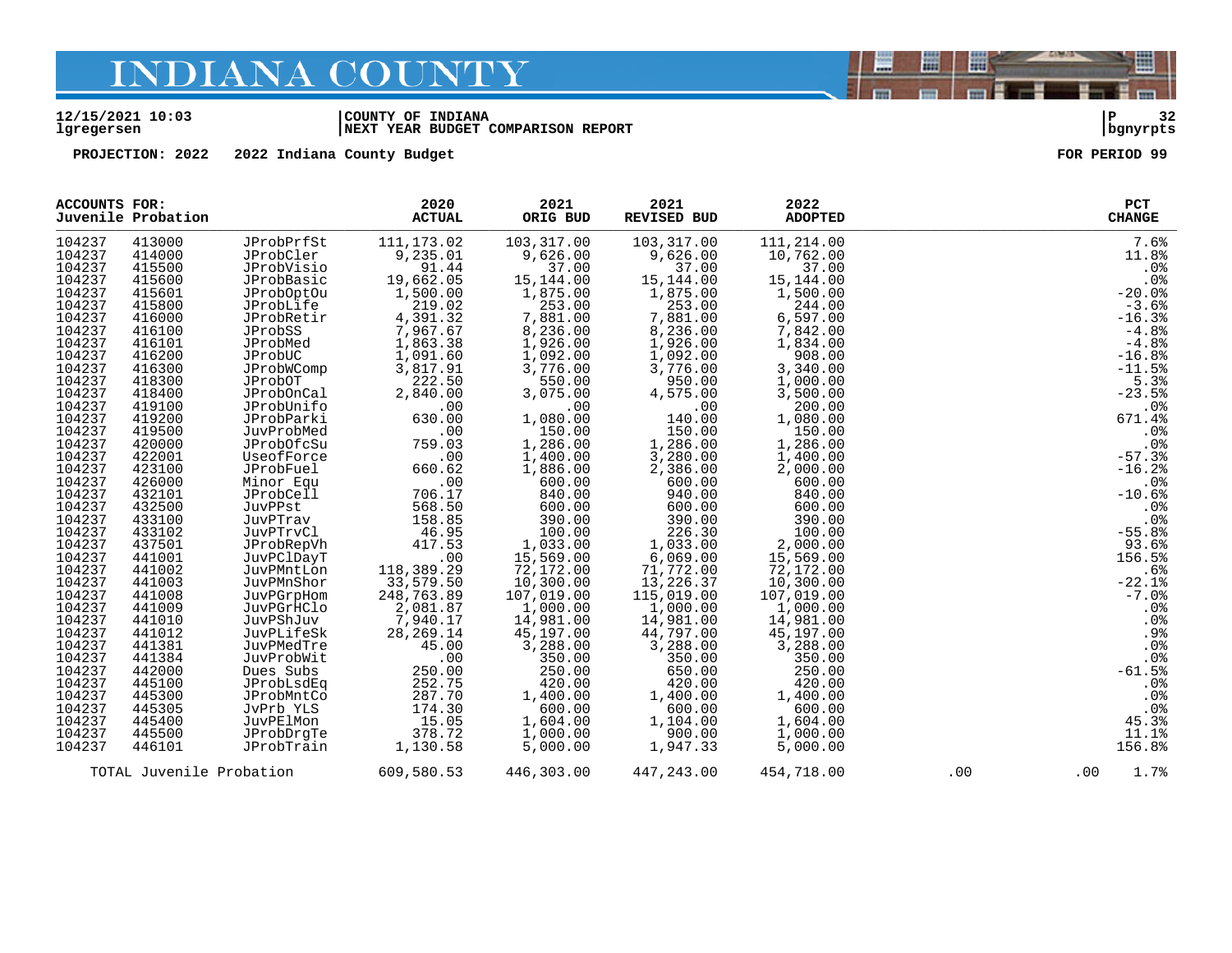**12/15/2021 10:03 |COUNTY OF INDIANA |P 33 lgregersen |NEXT YEAR BUDGET COMPARISON REPORT |bgnyrpts**

**PROJECTION: 2022 2022 Indiana County Budget FOR PERIOD 99**

| <b>ACCOUNTS FOR:</b>         | PCCD Interm Punish Pass Thru |           | 2020<br>2021<br>ORIG BUD<br><b>ACTUAL</b> |           | 2021<br>REVISED BUD | 2022<br><b>ADOPTED</b> |     |     | PCT<br>CHANGE |
|------------------------------|------------------------------|-----------|-------------------------------------------|-----------|---------------------|------------------------|-----|-----|---------------|
| 104240                       | 450000                       | Pass Thru | 134,346.11                                | 87,381.00 | 87,381.00           | 87,381.00              |     |     | . 0%          |
| TOTAL PCCD Interm Punish Pas |                              |           | 134,346.11                                | 87,381.00 | 87,381.00           | 87,381.00              | .00 | -00 | . 0%          |

闇

圌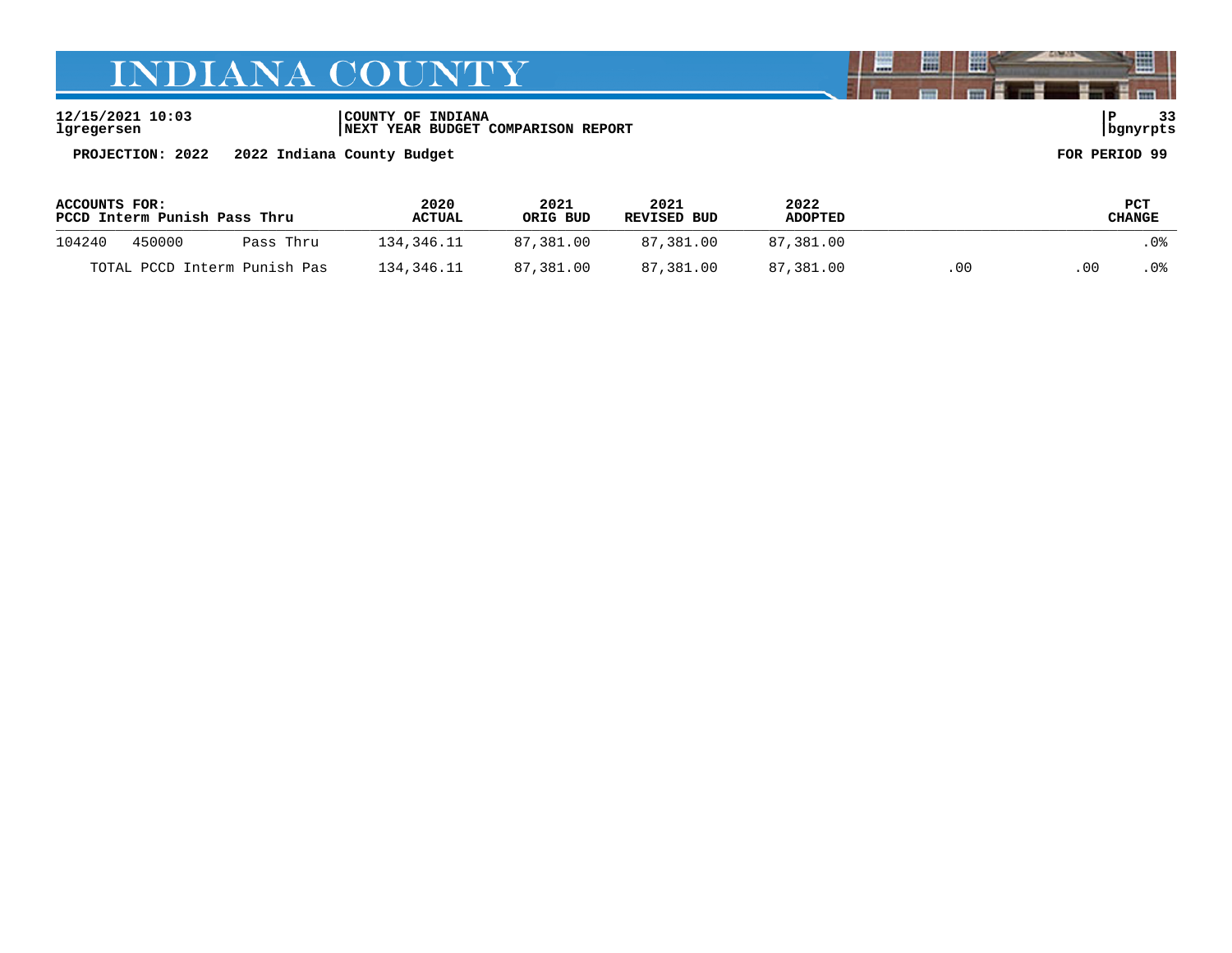#### **12/15/2021 10:03 |COUNTY OF INDIANA |P 34 lgregersen |NEXT YEAR BUDGET COMPARISON REPORT |bgnyrpts**

**PROJECTION: 2022 2022 Indiana County Budget FOR PERIOD 99**

| <b>ACCOUNTS FOR:</b> |        | Emergency Management Agency | 2020<br><b>ACTUAL</b>                                    | 2021<br>ORIG BUD          | 2021<br>REVISED BUD                 | 2022<br><b>ADOPTED</b>              | PCT<br><b>CHANGE</b> |
|----------------------|--------|-----------------------------|----------------------------------------------------------|---------------------------|-------------------------------------|-------------------------------------|----------------------|
| 104291               | 412000 | EMADirS                     | 65,873.26                                                | 67,153.00                 | 67,153.00                           | 68,832.00                           | 2.5%                 |
| 104291               | 412100 | EMAMqmt                     | 51,479.87                                                | 52,480.00                 | 52,480.00                           | 53,792.00                           | 2.5%                 |
| 104291               | 413000 | EMAProf                     | 83,891.85                                                | 85,529.00                 | 81,296.19                           | 87,850.00                           | 8.1%                 |
| 104291               | 414000 | EMACler                     | 28, 313.94                                               | 28,867.00                 | 28,867.00                           | 29,592.00                           | 2.5%                 |
| 104291               | 414001 | EMAMaintFT                  | 25,034.52                                                | 25,861.00                 | 25,861.00                           | 26,501.00                           | 2.5%                 |
| 104291               | 415500 | EMAVis                      | 538.56                                                   | 410.00                    | 410.00                              | 410.00                              | $.0%$<br>3.5%        |
| 104291               | 415600 | EMABas                      | 72,629.28                                                | 77,020.00                 | 77,020.00                           | 79,689.00                           |                      |
| 104291               | 415800 | EMALife                     | 426.24                                                   | 454.00                    | 454.00                              | 454.00                              | .0%                  |
| 104291               | 416000 | EMARet                      | 12,930.94                                                | 15,861.00                 | 15,861.00                           | 14,270.00                           | $-10.0%$             |
| 104291               | 416100 | EMASS                       | 15,785.59                                                | 16,576.00                 | 16,576.00<br>16,576.00<br>3,877.00  | 16,961.00<br>∪ں.⊥ەע, 16<br>3,967.00 | 2.3%                 |
| 104291               | 416101 | EMAMed                      | 3,691.76                                                 | 3,877.00                  |                                     |                                     | 2.3%                 |
| 104291               | 416200 | EMAUC                       |                                                          | 2,382.00                  | 2,564.32                            | 2,178.00                            | $-15.1%$             |
| 104291               | 416300 | EMAWC                       | $2,098.06$<br>$3,706.46$<br>$1,390.66$                   | 2,820.00                  | 2,820.00                            | 2,766.00                            | $-1.9%$              |
| 104291               | 418300 | EMAOT                       |                                                          | 2,460.00                  | 2,277.68                            | 2,000.00                            | $-12.2$              |
| 104291               | 418400 | EMAOnCall                   | 4,753.57                                                 | 5,000.00                  | 5,000.00                            | 5,000.00                            | .0%                  |
| 104291               | 419100 | EMAUnif                     | 1,252.42                                                 | 1,200.00                  | 1,200.00                            | 1,200.00                            | .0%                  |
| 104291               | 420000 | EMAOffc                     | 3,802.93                                                 | 5,000.00                  | 5,000.00                            | 5,000.00                            | .0%                  |
| 104291               | 422000 | EMAOpSup                    | 5,318.62<br>2ہ.818, 5<br>5,693.57                        | 4,000.00                  | 4,000.00                            | 4,000.00                            | .0%                  |
| 104291               | 423100 | EMAVehF                     |                                                          | 7,000.00                  | 7,000.00                            | 7,000.00                            | .0%                  |
| 104291               | 426000 | EMAEqu                      | 97,681.86<br>17,370.65                                   |                           | 47,000.00                           | 40,000.00                           | $-14.9%$             |
| 104291               | 431000 | EMAPSvc                     | $5,470.84$<br>$1,647.84$                                 | $40,000.5$<br>$15,000.00$ | 16, 232.81                          | 15,000.00                           | $-7.6%$              |
| 104291               | 432101 | EMACell                     |                                                          | 10,000.00                 | $8,801.50$<br>1.700.00              | 10,000.00                           | 13.6%                |
| 104291               | 432103 |                             | EMAIntern<br>EMAIntern 1,01/<br>$3,474.47$<br>$3,474.47$ | 1,700.00                  | 1,700.00                            | 1,700.00                            | .0%                  |
| 104291               | 432104 |                             |                                                          | 3,500.00                  | 3,500.00                            | 3,500.00                            | .0%                  |
| 104291               | 432500 | EMAPst                      | 97.60                                                    | 1,000.00                  | 1,000.00                            | 1,000.00                            | .0%                  |
| 104291               | 436100 | EMAEle                      | 23,430.21                                                | 29,200.00                 | 25,823.87                           | 16,400.00                           | $-36.5%$             |
| 104291               | 436200 | EMAGas                      | 834.71                                                   | 1,000.00                  | 1,000.00                            | 1,000.00                            | .0%                  |
| 104291               | 436400 | EMASew                      | 555.15                                                   | 250.00                    | 557.50                              | 250.00                              | $-55.2%$             |
| 104291               | 436500 | EMAGrb                      | 1,020.00                                                 | 1,500.00                  | 1,500.00                            | 1,500.00                            | $.0\%$               |
| 104291               | 436600 | EMAWtr                      | 1,278.71                                                 | 1,500.00                  | 1,500.00<br>500.00                  | 1,500.00                            | .0%                  |
| 104291               | 436625 | Stormwater                  | $\sim$ $\frac{1}{480.00}$                                | 500.00                    |                                     | 500.00                              | .0%                  |
| 104291               | 437300 | EMARepB                     | 8,840.35                                                 | 30,000.00                 | 18,068.63                           | 30,000.00                           | 66.0%                |
| 104291               | 437400 | EMARepE                     | 4,026.52                                                 | 2,500.00                  | 3,500.00                            | 2,500.00                            | $-28.6%$             |
| 104291               | 437500 | EMAVeĥRp                    | 15,668.26                                                | 17,000.00                 | 31,200.00                           | 30,000.00                           | $-3.8%$              |
| 104291               | 438300 | EMARent                     | 23,760.00                                                | 22,700.00                 | 23,058.00                           | 24,000.00                           | 4.1%                 |
| 104291               | 438400 | EMARentE                    | .00                                                      | 250.00                    | 250.00                              | 250.00                              | .0%                  |
| 104291               | 442000 | EMADues                     | 310.00                                                   | 1,000.00                  | 1,000.00                            | 1,000.00                            | .0%                  |
| 104291               | 445100 | EMALsdE                     | 2,521.18                                                 | 2,000.00                  | 357.00                              | 2,000.00                            | 460.2%               |
| 104291               | 445110 | EMALsdVeh                   | 46,738.78                                                | 50,000.00                 | 50,000.00                           | 41,000.00                           | $-18.0%$             |
| 104291               | 445200 | EMAPest                     | 856.00                                                   | 1,250.00                  | 1,250.00<br>$1, 500.00$<br>1,500.00 | 1,250.00                            | $.0\%$               |
| 104291               | 445300 | EMAMaint                    | 420.00                                                   | 1,500.00                  |                                     | 1,500.00                            | .0%                  |
| 104291               | 446000 | EMAConf                     | 170.43                                                   | 1,500.00                  | 19,500.00                           | 1,500.00                            | $-92.3%$             |
| 104291               | 470000 | EMACap                      | 25,680.00                                                | 20,000.00                 | 17,285.00                           | 20,000.00                           | 15.7%                |

闇

圌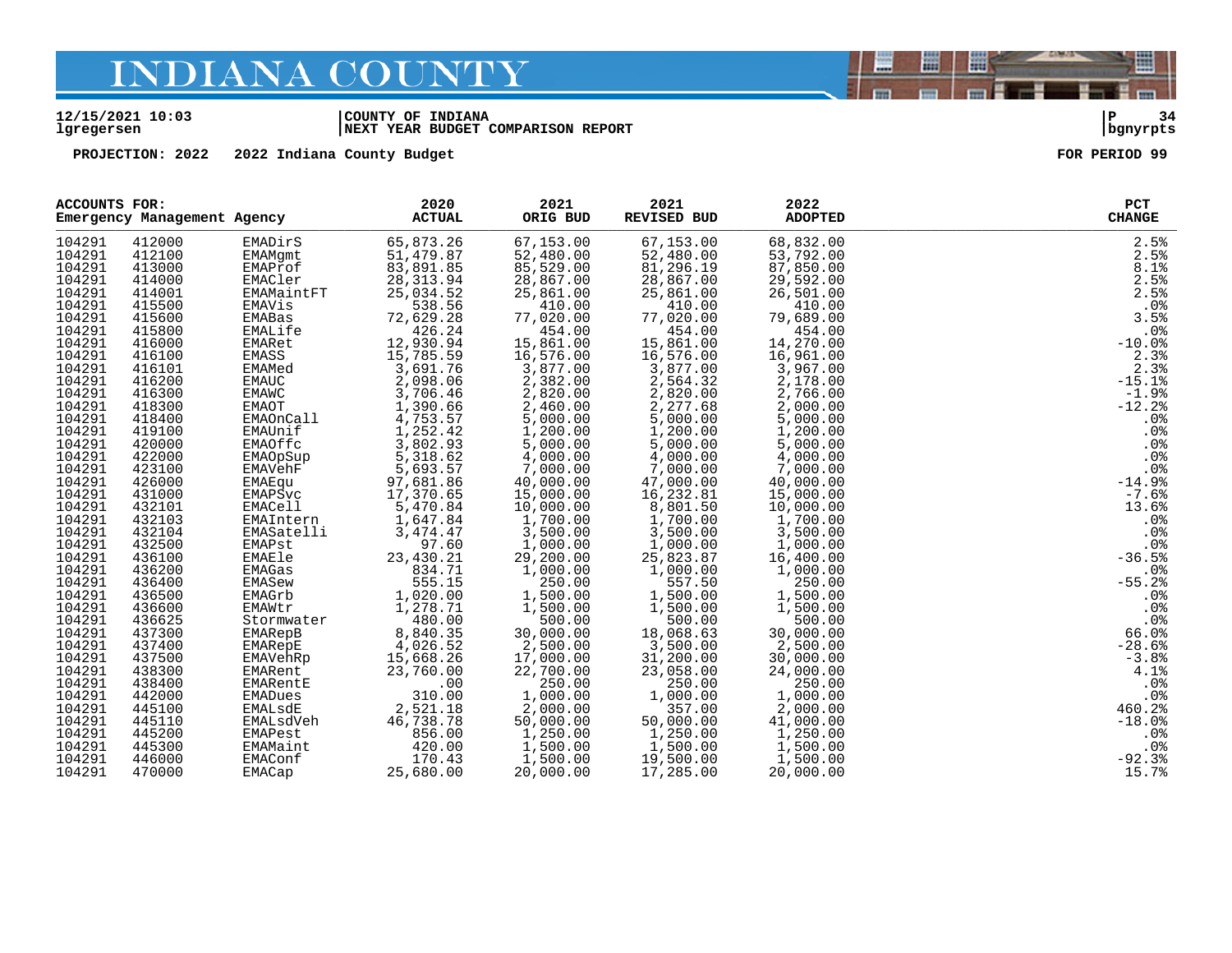#### **12/15/2021 10:03 |COUNTY OF INDIANA |P 35 lgregersen |NEXT YEAR BUDGET COMPARISON REPORT |bgnyrpts**

**PROJECTION:** 2022 2022 Indiana County Budget **FOR PERIOD** 99

| ACCOUNTS FOR:   | Emergency Management Agency |                              | 2020<br><b>ACTUAL</b> | 2021<br>ORIG BUD | 2021<br><b>REVISED BUD</b> | 2022<br><b>ADOPTED</b> |     | <b>PCT</b><br><b>CHANGE</b> |
|-----------------|-----------------------------|------------------------------|-----------------------|------------------|----------------------------|------------------------|-----|-----------------------------|
| 10429195 412100 |                             | E911MgmtSa                   | 51,730.32             | 52,735.00        | 52,735.00                  | 54,053.00              |     | 2.5%                        |
| 10429195 413000 |                             | E911ProfSt                   | 172,094.98            | 177,390.00       | 177,390.00                 | 181,818.00             |     | 2.5%                        |
| 10429195 413009 |                             | E911Disp                     | 628,299.20            | 640,538.00       | 607,707.93                 | 703,155.00             |     | 15.7%                       |
| 10429195 413109 |                             | E911ProfPT                   | 33,008.14             | 56,772.00        | 56,772.00                  | 71,532.00              |     | 26.0%                       |
| 10429195 413110 |                             | PT911Train                   | 872.88                | 23,200.00        | 23,200.00                  | 23,200.00              |     | .0%                         |
| 10429195 414000 |                             | E911Cleric                   | 25,589.21             | 26,117.00        | 26,117.00                  | 12,861.00              |     | $-50.8%$                    |
| 10429195 415500 |                             | E911Vis                      | 2,027.34              | 1,551.00         | 1,551.00                   | 1,751.00               |     | 12.9%                       |
| 10429195 415600 |                             | E911Bas                      | 282, 378.14           | 291,267.00       | 291,267.00                 | 337,743.00             |     | 16.0%                       |
| 10429195 415601 |                             | E911OptO                     | 1,500.00              | 1,500.00         | 1,500.00                   | 1,500.00               |     | .0%                         |
| 10429195 415800 |                             | E911Life                     | 1,473.16              | 1,579.00         | 1,579.00                   | 1,579.00               |     | .0%                         |
| 10429195 416000 |                             | E911Ret                      | 49,563.49             | 58,799.00        | 58,799.00                  | 55,594.00              |     | $-5.5%$                     |
| 10429195 416100 |                             | E911SS                       | 62,858.11             | 66,019.00        | 66,019.00                  | 71,591.00              |     | 8.4%                        |
| 10429195 416101 |                             | E911Med                      | 14,700.62             | 15,440.00        | 15,440.00                  | 16,743.00              |     | 8.4%                        |
| 10429195 416200 |                             | E911UC                       | 9,184.44              | 11,008.00        | 11,008.00                  | 13,000.00              |     | 18.1%                       |
| 10429195 416300 |                             | E911WC                       | 1,684.54              | 1,728.00         | 1,728.00                   | 1,796.00               |     | 3.9%                        |
| 10429195 418300 |                             | E911OT                       | 116,632.64            | 100,000.00       | 132,830.07                 | 120,000.00             |     | $-9.7%$                     |
| 10429195 418400 |                             | E911OnCall                   | 12,042.85             | 11,275.00        | 11,275.00                  | 11,275.00              |     | .0%                         |
| 10429195 419100 |                             | E911Unif                     | 2,192.96              | 2,500.00         | 2,500.00                   | 2,500.00               |     | .0%                         |
| 10429195 420000 |                             | E911Offc                     | 3,919.63              | 2,000.00         | 2,000.00                   | 2,000.00               |     | .0%                         |
| 10429195 422000 |                             | E911OpSup                    | 591.90                | 1,000.00         | 1,000.00                   | 1,000.00               |     | .0 <sub>8</sub>             |
| 10429195 426000 |                             | E911Equ                      | 13,762.00             | 35,000.00        | 40,000.00                  | 35,000.00              |     | $-12.5%$                    |
| 10429195 431000 |                             | E911PSvc                     | 69,916.47             | 150,000.00       | 131,800.00                 | 50,000.00              |     | $-62.1%$                    |
| 10429195 432100 |                             | E911Tel                      | 58,660.83             | 12,200.00        | 95,200.00                  | 70,000.00              |     | $-26.5%$                    |
| 10429195 432101 |                             | E911Cell                     | .00                   | 95,200.00        | 12,200.00                  | 8,000.00               |     | $-34.4%$                    |
| 10429195 432105 |                             | E911Fiber                    | 37,981.36             | 42,000.00        | 42,000.00                  | 42,000.00              |     | .0%                         |
| 10429195 432500 |                             | E911Pst                      | 89.41                 | 500.00           | 500.00                     | 500.00                 |     | .0%                         |
| 10429195 436100 |                             | E911Elec                     | 72,561.23             | 76,200.00        | 76,200.00                  | 66,200.00              |     | $-13.1%$                    |
| 10429195 436200 |                             | E911Gas                      | 2,320.84              | 1,500.00         | 2,499.78                   | 1,500.00               |     | $-40.0%$                    |
| 10429195 437300 |                             | E911RepB                     | 18,292.08             | 20,000.00        | 18,294.88                  | 20,000.00              |     | 9.3%                        |
| 10429195 437400 |                             | E911RepE                     | 4,848.60              | 20,000.00        | 20,000.00                  | 20,000.00              |     | .0%                         |
| 10429195 437401 |                             | E911RMRad                    | 7,825.24              | 25,000.00        | 20,000.00                  | 25,000.00              |     | 25.0%                       |
| 10429195 438300 |                             | E911Rent                     | 172,659.43            | 194,155.00       | 194,155.00                 | 199,980.00             |     | 3.0%                        |
| 10429195 442000 |                             | E911Dues                     | 3,698.00              | 3,500.00         | 3,860.83                   | 3,500.00               |     | $-9.3%$                     |
| 10429195 445100 |                             | E911LsdE                     | 3,312.56              | 3,500.00         | 3,687.59                   | 4,000.00               |     | 8.5%                        |
| 10429195 445300 |                             | E911Maint                    | 764, 437.45           | 775,000.00       | 775,000.00                 | 775,000.00             |     | .0%                         |
| 10429195 446000 |                             | E911Conf                     | 20,637.47             | 20,000.00        | 20,000.00                  | 20,000.00              |     | .0%                         |
| 10429195 470000 |                             | E911Cap                      | 31,909.20             | 100,000.00       | 100,000.00                 | 75,000.00              |     | $-25.0%$                    |
|                 |                             | TOTAL Emergency Management A | 3,426,202.38          | 3,774,973.00     | 3,773,617.58               | 3,759,183.00           | .00 | .00<br>$-.4%$               |

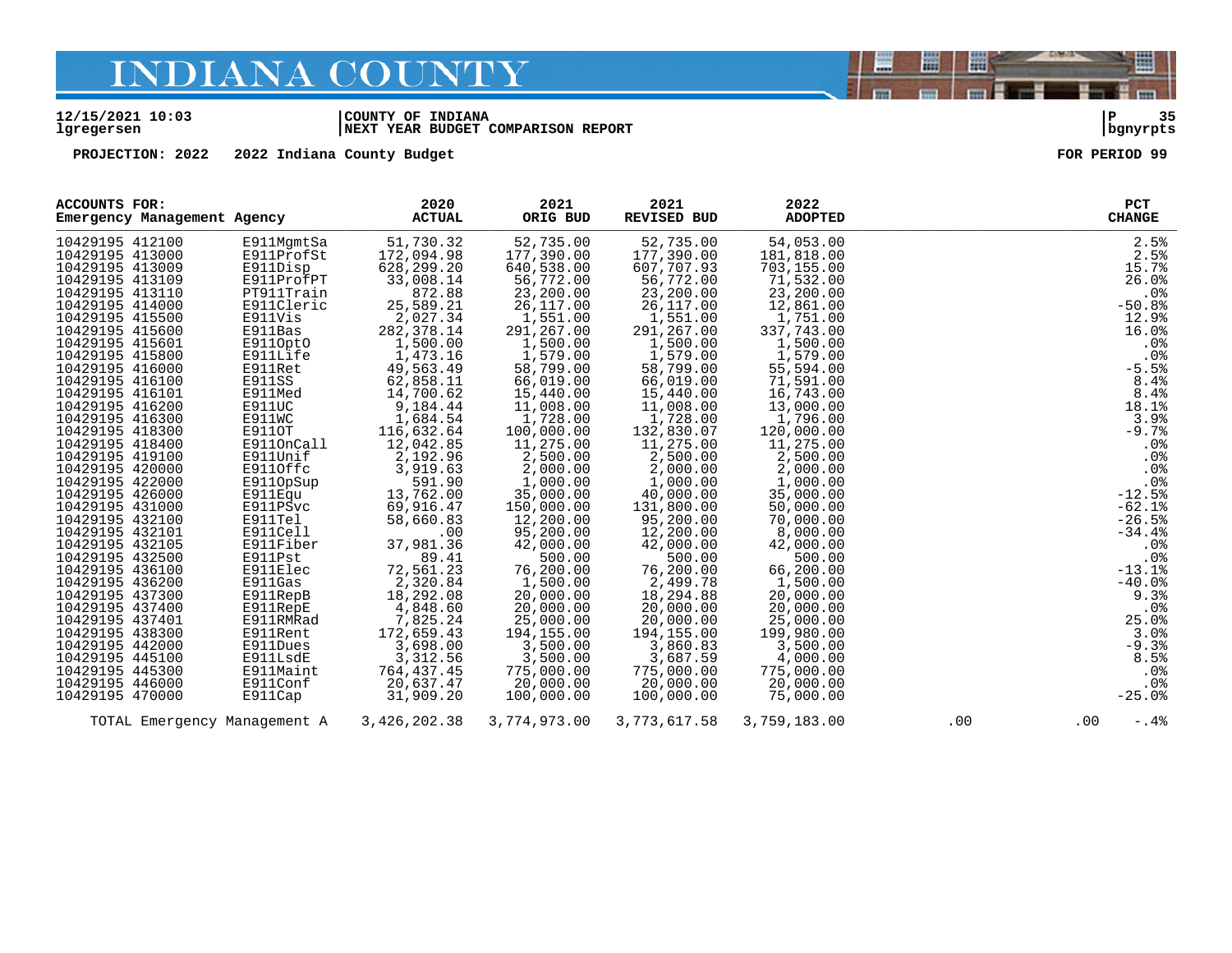**12/15/2021 10:03 |COUNTY OF INDIANA |P 36 lgregersen |NEXT YEAR BUDGET COMPARISON REPORT |bgnyrpts**

**PROJECTION: 2022 2022 Indiana County Budget FOR PERIOD 99**

| ACCOUNTS FOR:<br>Animal Shelter |                  |                          | 2020<br><b>ACTUAL</b> | 2021<br>ORIG BUD      | 2021<br>REVISED BUD   | 2022<br><b>ADOPTED</b> |    |       | PCT<br>CHANGE  |
|---------------------------------|------------------|--------------------------|-----------------------|-----------------------|-----------------------|------------------------|----|-------|----------------|
| 104294<br>104294                | 450000<br>450004 | HumSocCont<br>HumSocTrus | 51,000.00<br>5,565.29 | 46,000.00<br>4,500.00 | 46,000.00<br>4,500.00 | 51,000.00<br>5,500.00  |    |       | 10.9%<br>22.2% |
| TOTAL Animal Shelter            |                  | 56,565.29                | 50,500.00             | 50,500.00             | 56,500.00             | .00                    | 00 | 11.9% |                |

闇

圌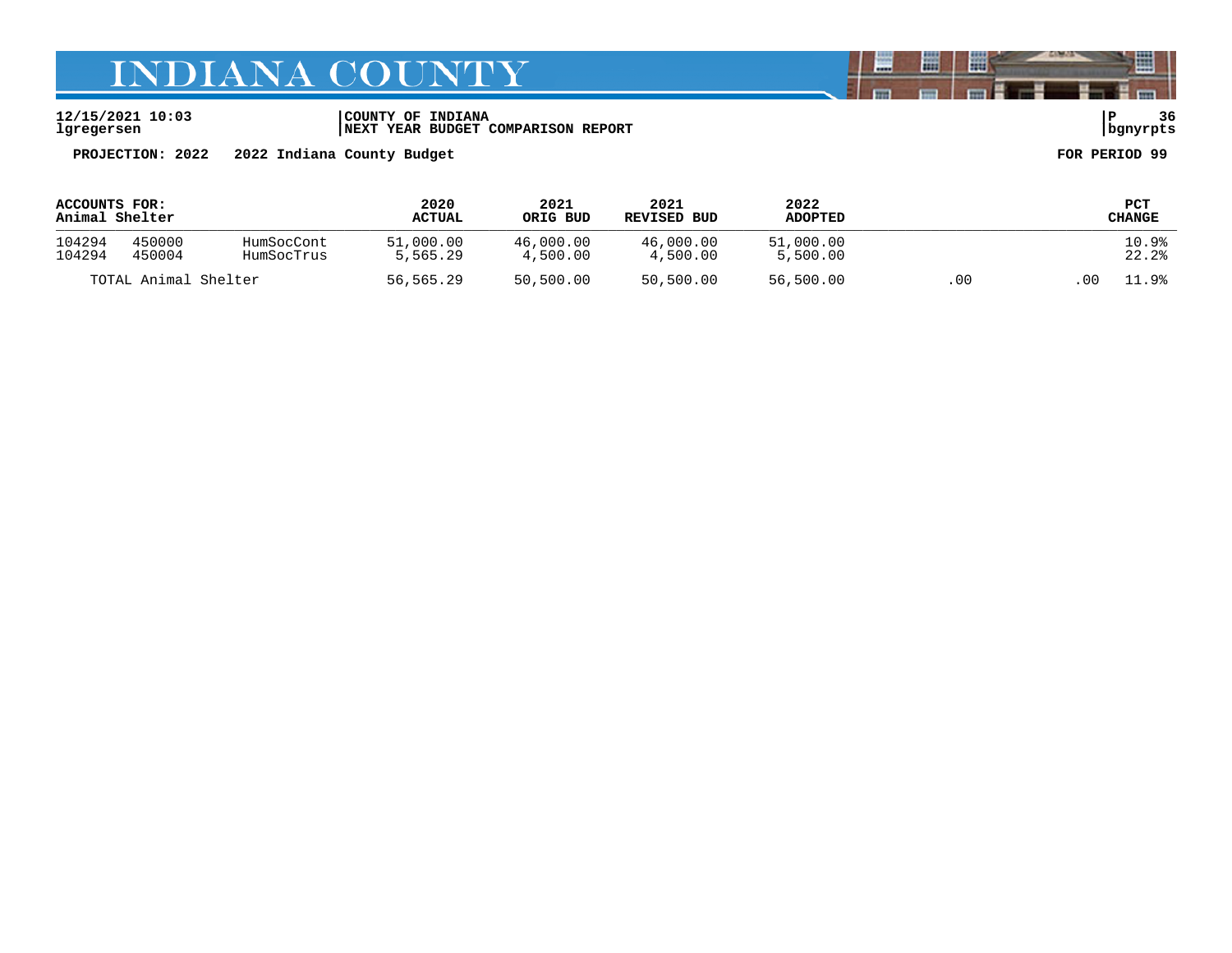**12/15/2021 10:03 |COUNTY OF INDIANA |P 37 lgregersen |NEXT YEAR BUDGET COMPARISON REPORT |bgnyrpts**

**PROJECTION: 2022 2022 Indiana County Budget FOR PERIOD 99**

| <b>ACCOUNTS FOR:</b><br>Solid Waste |                     |           | 2020<br><b>ACTUAL</b> | 2021<br>ORIG BUD | 2021<br>REVISED BUD | 2022<br><b>ADOPTED</b> |                         | PCT<br>CHANGE |
|-------------------------------------|---------------------|-----------|-----------------------|------------------|---------------------|------------------------|-------------------------|---------------|
| 104324                              | 450000<br>PassTSolW |           | 36,807.01             | 30,000.00        | 30,000.00           | 36,807.00              |                         | 22.7%         |
| TOTAL Solid Waste                   |                     | 36,807.01 | 30,000.00             | 30,000.00        | 36,807.00           | .00                    | 0 <sub>0</sub><br>22.7% |               |

闇

圌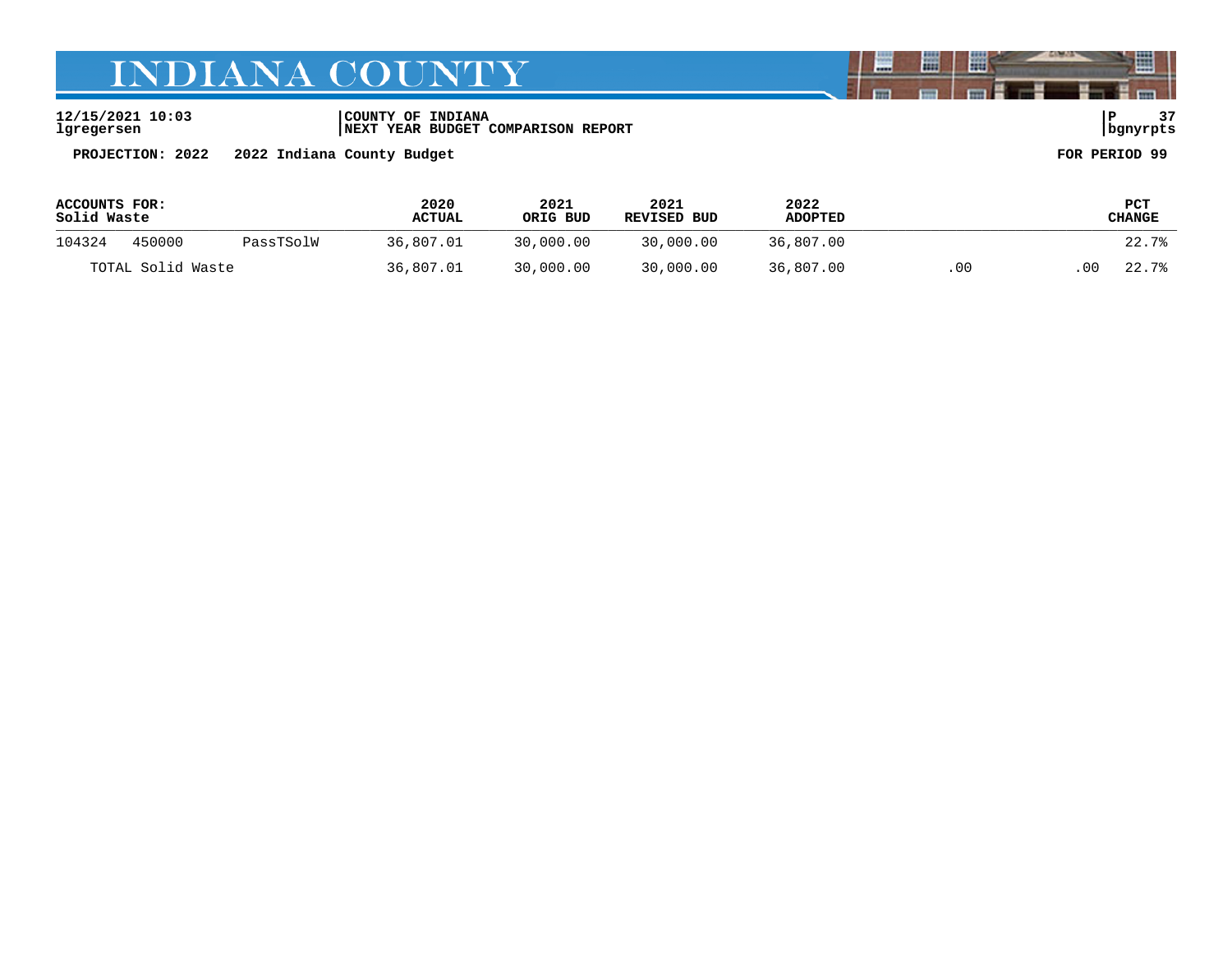#### **12/15/2021 10:03 |COUNTY OF INDIANA |P 38 lgregersen |NEXT YEAR BUDGET COMPARISON REPORT |bgnyrpts**

**PROJECTION: 2022 2022 Indiana County Budget FOR PERIOD 99**

| ACCOUNTS FOR:<br>Airport |               |            | 2020<br><b>ACTUAL</b> | 2021<br>ORIG BUD | 2021<br><b>REVISED BUD</b> | 2022<br><b>ADOPTED</b> |     | <b>PCT</b><br><b>CHANGE</b> |
|--------------------------|---------------|------------|-----------------------|------------------|----------------------------|------------------------|-----|-----------------------------|
| 104331                   | 412000        | AirDirS    | 50,953.14             | 51,943.00        | 51,943.00                  | 53,242.00              |     | 2.5%                        |
| 104331                   | 413000        | AirProf    | 29,376.09             | 29,507.00        | 29,507.00                  | 30,253.00              |     | 2.5%                        |
| 104331                   | 414001        | AirMaint   | 29, 413.83            | 47,501.00        | 47,501.00                  | 48,098.00              |     | 1.3%                        |
| 104331                   | 414107        | AirLinePT  | 694.23                | .00              | .00                        | 10,199.00              |     | .0%                         |
| 104331                   | 415500        | AirVis     | 371.84                | 484.00           | 484.00                     | 484.00                 |     | .0%                         |
| 104331                   | 415600        | AirBas     | 73,443.02             | 94,220.00        | 94,220.00                  | 91,062.00              |     | $-3.4%$                     |
| 104331                   | 415800        | AirLife    | 246.04                | 302.00           | 302.00                     | 302.00                 |     | .0%                         |
| 104331                   | 416000        | AirRet     | 6,007.02              | 7,858.00         | 7,858.00                   | 7,047.00               |     | $-10.3%$                    |
| 104331                   | 416100        | AirSS      | 6,609.00              | 8,212.00         | 8,212.00                   | 9,640.00               |     | 17.4%                       |
| 104331                   | 416101        | AirMed     | 1,545.74              | 1,921.00         | 1,921.00                   | 2,255.00               |     | 17.4%                       |
| 104331                   | 416200        | AirUC      | 1,073.65              | 1,588.00         | 1,588.00                   | 2,178.00               |     | 37.2%                       |
| 104331                   | 416300        | AirWC      | 4,914.23              | 5,680.00         | 5,680.00                   | 6,343.00               |     | 11.7%                       |
| 104331                   | 418300        | AirpOT     | 2,920.88              | 3,500.00         | 3,500.00                   | 3,500.00               |     | $.0\%$                      |
| 104331                   | 419100        | AirpUnifor | 280.00                | 500.00           | 500.00                     | 500.00                 |     | $.0\%$                      |
| 104331                   | 423100        | AirVehF    | 4,970.38              | 6,000.00         | 6,000.00                   | 6,000.00               |     | .0%                         |
| 104331                   | 426000        | AirpMinEqu | 504.87                | 1,700.00         | 1,700.00                   | 1,700.00               |     | .0%                         |
| 104331                   | 435000        | AirInsur   | 16, 116.61            | 10,000.00        | 10,000.00                  | 10,000.00              |     | .0%                         |
| 104331                   | 436101        | AirEleTerm | 3,100.78              | 4,000.00         | 4,000.00                   | 4,000.00               |     | .0%                         |
| 104331                   | 436104        | AirEleMBS  | 486.67                | 700.00           | 700.00                     | 700.00                 |     | .0%                         |
| 104331                   | 436109        | AirEleLndL | 3,775.86              | 5,500.00         | 5,500.00                   | 5,500.00               |     | .0%                         |
| 104331                   | 436111        | AirEleFFrm | 256.74                | 325.00           | 325.00                     | 325.00                 |     | .0%                         |
| 104331                   | 436112        | ElectLock  | 443.18                | 500.00           | 500.00                     | 500.00                 |     | .0%                         |
| 104331                   | 436400        | AirSewage  | 431.80                | 600.00           | 600.00                     | 600.00                 |     | .0%                         |
| 104331                   | 436402        | AirSewSnRm | 350.05                | 300.00           | 300.00                     | 300.00                 |     | .0%                         |
| 104331                   | 436600        | AirWater   | 420.75                | 579.00           | 579.00                     | 579.00                 |     | .0%                         |
| 104331                   | 436602        | AirWtrSnRm | 362.25                | 480.00           | 480.00                     | 480.00                 |     | .0%                         |
| 104331                   | 436625        | Stormwater | 3,600.00              | 3,480.00         | 3,480.00                   | 3,480.00               |     | .0%                         |
| 104331                   | 446100        | AirpTrain  | .00                   | 1,500.00         | 1,500.00                   | 1,500.00               |     | .0%                         |
| 104331                   | 450000        | AirRoyPT   | 6,718.70              | 7,000.00         | 7,000.00                   | 5,000.00               |     | $-28.6%$                    |
| 104331                   | 470000        | AirCap     | 191.85                | 7,500.00         | 7,500.00                   | 7,500.00               |     | .0%                         |
|                          | TOTAL Airport |            | 249,579.20            | 303,380.00       | 303,380.00                 | 313,267.00             | .00 | 3.3%<br>$.00 \,$            |

闇

圌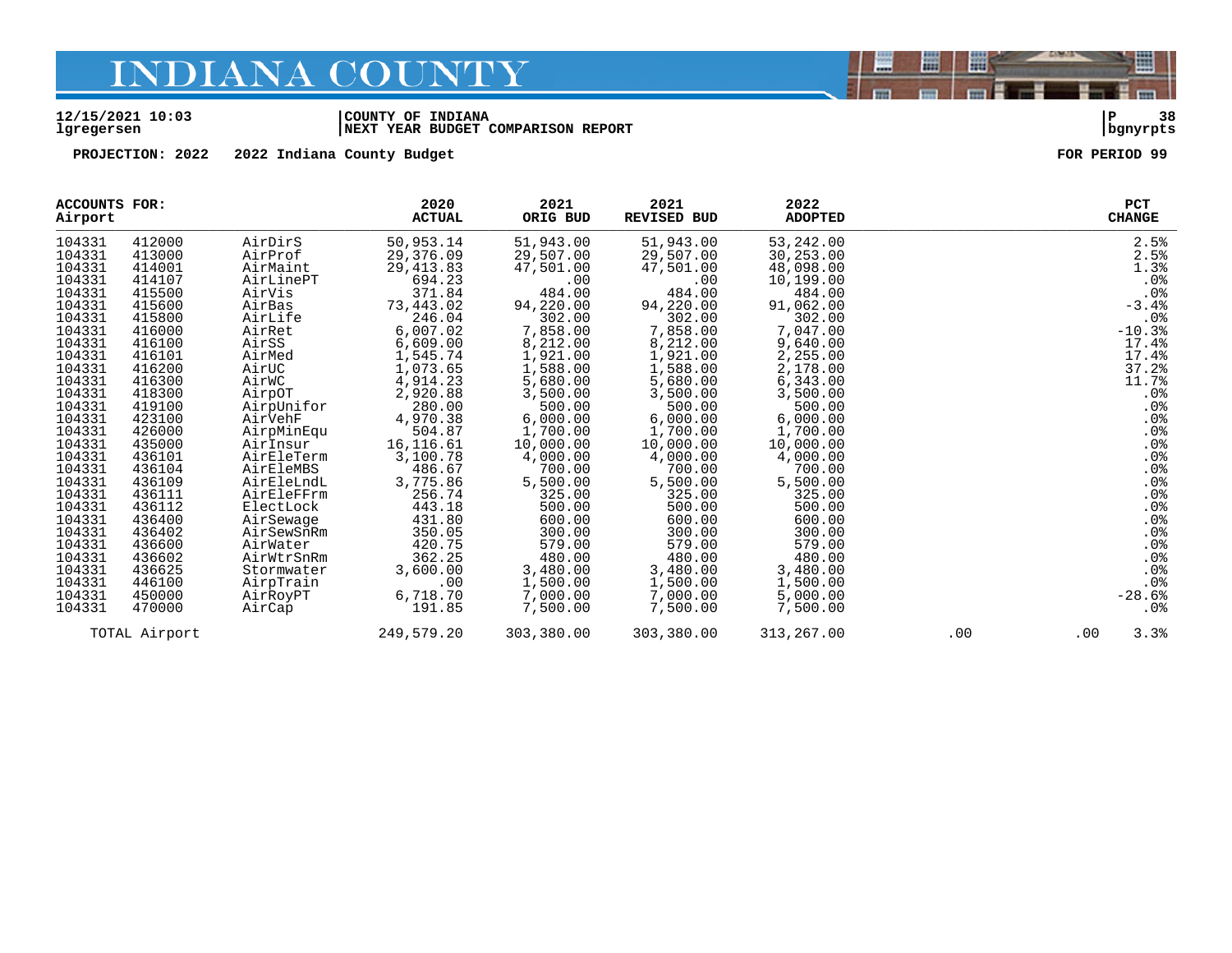#### **12/15/2021 10:03 |COUNTY OF INDIANA |P 39 lgregersen |NEXT YEAR BUDGET COMPARISON REPORT |bgnyrpts**

**PROJECTION: 2022 2022 Indiana County Budget FOR PERIOD 99**

| <b>ACCOUNTS FOR:</b> | Children and Youth Services |                                                   | 2020<br><b>ACTUAL</b>            | 2021<br>ORIG BUD                    | 2021<br>REVISED BUD                | 2022<br><b>ADOPTED</b> | PCT<br><b>CHANGE</b> |
|----------------------|-----------------------------|---------------------------------------------------|----------------------------------|-------------------------------------|------------------------------------|------------------------|----------------------|
| 104420               | 412000                      | CYSDirS                                           | 52,788.27                        | 66,509.00                           | 77,509.00                          | 90,200.00              | 16.4%                |
| 104420               | 412100                      | CYSCsSupv                                         | 440, 295.53                      | 447,537.00                          | 436,537.00                         | 513,517.00             | 17.6%                |
| 104420               | 413000                      | CYSFiscal                                         | 150,664.71                       | 153,448.00                          | 153,448.00                         | 138,130.00             | $-10.0%$             |
| 104420               | 413011                      | CYSCasew                                          | 970,394.66                       | 1,061,583.00                        | 1,061,583.00                       | 1,037,436.00           | $-2.3%$              |
| 104420               | 413012                      | CYSSocSvc                                         | 112,360.19                       | 122,017.00                          | 122,017.00                         | 126,121.00             | 3.4%                 |
| 104420               | 414000                      | CYSCler                                           | 142,337.77                       | 178,348.00                          | 178,348.00                         | 153,775.00             | $-13.8%$             |
| 104420               | 415500                      | CYSVis                                            | 4,187.89                         | 3,697.00                            | 3,697.00                           | 3,734.00               | 1.0%                 |
| 104420               | 415600                      | CYSBas                                            | 531,338.10                       | 673,216.00                          | 673,216.00                         | 680,219.00             | 1.0%                 |
| 104420               | 415601                      | CYSOptO                                           | 11,625.00                        | 9,000.00                            | 9,000.00                           | 10,200.00              | 13.3%                |
| 104420               | 415800                      | CYSLife                                           | 3,541.36                         | 3,948.00                            | 3,948.00                           | 3,931.00               | $-.4%$               |
| 104420               | 416000                      | CYSRet                                            | 96,916.85                        | 132,266.00                          | 132,266.00                         | 117,635.00             | $-11.1%$             |
| 104420               | 416100                      | CYSSS                                             | 118,487.21                       | 138,225.00                          | 138,225.00                         | 139,821.00             | 1.2%                 |
| 104420               | 416101                      | CYSMed                                            | 27,710.54                        | 32,327.00                           | 32,327.00                          | 32,700.00              | 1.2%                 |
| 104420               | 416200                      | CYSUC                                             | 16,397.90                        | 19,056.00                           | 19,056.00                          | 17,351.00              | $-8.9%$              |
| 104420               | 416300                      | CYSWC                                             | 4,438.64                         | 4,749.00                            | 6,754.00                           | 7,209.00               | 6.7%                 |
| 104420               | 418300                      | CYSOT                                             | 66,767.28                        | 185,000.00                          | 180,165.00                         | 180,000.00             | $-.1$ %              |
| 104420               | 418400                      | CYSOnCall                                         | 15,402.86                        |                                     |                                    | 16,000.00              | 6.7%                 |
| 104420               | 441013                      | CYSCaseVis                                        | 3,540.66                         | $15,000.00$<br>3.727.00<br>3,727.00 | $15,000.00$<br>$4,100$<br>4,107.00 | 3,727.00               | $-9.3%$              |
| 104420               | 441126                      | CYSOthEmpB                                        | 633.75                           | 500.00                              | 500.00                             | 500.00                 | .0%                  |
| 104420               | 441131                      | CYSStfDev                                         | 5,081.02                         | $500.00$<br>1,300.00                | 3,750.00                           | 7,500.00               | 100.0%               |
| 104420               | 441311                      | CYS Rent                                          | 267,670.48                       | 276,688.00                          | 276,688.00                         | 278,026.00             | .5%                  |
| 104420               | 441312                      | CYSUtil                                           | 14, 115.77                       | 9,000.00                            | 9,000.00                           | 12,000.00              | 33.3%                |
| 104420               | 441314                      | CYSContHsk                                        | 12,938.01                        | 15,000.00                           |                                    | 10,000.00              | $-33.3%$             |
| 104420               | 441321                      | CYSTeleph                                         | 22,989.62                        | 35,000.00                           | 9,000.00<br>15,000.00<br>35,000.00 | 35,000.00              | .0 <sub>8</sub>      |
| 104420               | 441322                      | CYSPost                                           | 6,441.23                         | 6,000.00                            | 6,000.00                           | 6,000.00               | .0%                  |
| 104420               | 441324                      | CYSAdvert                                         | 490.89                           | 1,000.00                            | 6,000.00<br>1,000.00               | 500.00                 | $-50.0%$             |
| 104420               | 441331                      | CYSOffcSup                                        | 7,962.59<br>5,594.01<br>6,196.68 | 20,000.00                           | 20,000.00                          | 15,000.00              | $-25.0%$             |
| 104420               | 441332                      | CYSOffcEqM                                        |                                  | 10,000.00                           | 10,000.00                          | 10,000.00              | .0%                  |
| 104420               | 441340                      | CYSSvcSupp                                        | 6,196.68                         | 6,000.00                            | 6,000.00                           | 6,000.00               | .0%                  |
| 104420               | 441343                      | CYSFood                                           | 453.61                           | 3,000.00                            | 3,000.00                           | 1,000.00               | $-66.7%$             |
| 104420               | 441345                      |                                                   | 68.46                            | 500.00                              | 650.00                             | 2,500.00               | 284.6%               |
| 104420               | 441351                      | CYSFood<br>CYSMinorSv<br>CYSStaffTr<br>CYSStaffTr | 20,123.91                        | 50,000.00                           | 49,250.00                          | 30,000.00              | $-39.1%$             |
| 104420               | 441354                      | <b>CYSVehOper</b>                                 | 21,916.51                        | 40,000.00                           | 40,000.00                          | 35,000.00              | $-12.5%$             |
| 104420               | 441360                      | CYSPurClSv                                        | 57,037.50                        | 88,000.00                           | 88,000.00                          | 88,000.00              | .0%                  |
| 104420               | 441361                      | CYSSecur                                          |                                  | 104,780.00                          | 104,780.00                         | 104,780.00             | .0%                  |
| 104420               | 441372                      | CYSProgSvc                                        | 48, 301.26<br>60, 552.75         | 65,000.00                           | 65,000.00                          | 65,000.00              | .0%                  |
| 104420               | 441382                      | CYSParLega                                        | 29,803.50                        | 44,364.00                           | 44,364.00                          | 44,000.00              | $-.88$               |
| 104420               | 441412                      | CYSSvcOffE                                        | 2,238.98                         | 2,700.00                            | 3,300.00                           | 13,000.00              | 293.9%               |
| 104420               | 441422                      | CYSSvcRep                                         | 83.55                            | 1,000.00                            | 1,000.00                           | 500.00                 | $-50.0%$             |
| 104420               | 445110                      | CYSLeasVeh                                        | 25, 187. 76                      | 38,191.00                           | 38,191.00                          | 53,000.00              | 38.8%                |
| 104420               | 456000                      | CYSIndirec                                        | 155,619.51                       | .00                                 | .00                                | 151,582.00             | .0%                  |
| 104420               | 456001                      | CYSDirectC                                        | 26,803.00                        | .00                                 | .00                                | 26,718.00              | $.0\%$               |
| 10442021 441340      |                             | CYSPSSvSup                                        | 507.79                           | 1,200.00                            | 1,200.00                           | 1,200.00               | .0%                  |



闇

圌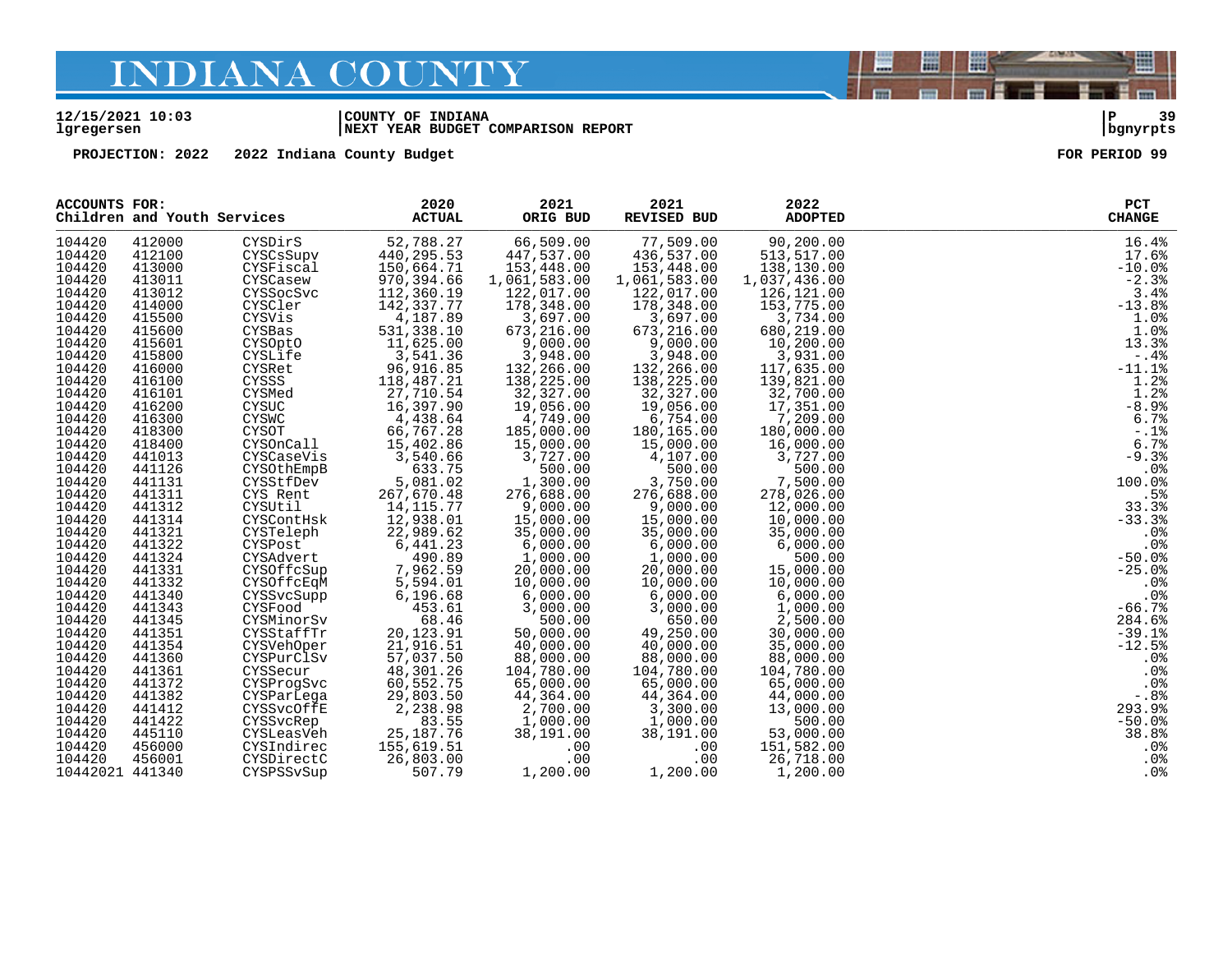#### **12/15/2021 10:03 |COUNTY OF INDIANA |P 40 lgregersen |NEXT YEAR BUDGET COMPARISON REPORT |bgnyrpts**

**PROJECTION: 2022 2022 Indiana County Budget FOR PERIOD 99**

| <b>ACCOUNTS FOR:</b><br>Children and Youth Services |                   | 2020<br><b>ACTUAL</b> | 2021<br>ORIG BUD | 2021<br><b>REVISED BUD</b> | 2022<br><b>ADOPTED</b> | PCT<br><b>CHANGE</b> |
|-----------------------------------------------------|-------------------|-----------------------|------------------|----------------------------|------------------------|----------------------|
| 10442021 441341                                     | CYSPSMedSu        | 15.98                 | 200.00           | 200.00                     | 200.00                 | $.0\%$               |
| 10442021 441343                                     | CYSPSFood         | 1,326.27              | 2,000.00         | 1,512.00                   | 2,000.00               | 32.3%                |
| 10442021 441360                                     | CYSPSPurSv        | 1,061,779.86          | 830,736.00       | 657,436.00                 | 875,000.00             | 33.1%                |
| 10442022 441324                                     | CYSFCAdver        | 346.75                | 1,200.00         | 1,200.00                   | 1,200.00               | .0%                  |
| 10442022 441340                                     | CYSFCSvSup        | 1,164.66              | 1,500.00         | 1,500.00                   | 1,500.00               | .0%                  |
| 10442022 441341                                     | CYSFCMedSu        | .00                   | 200.00           | 200.00                     | 200.00                 | .0%                  |
| 10442022 441342                                     | CYSFCCloth        | 11,285.95             | 10,000.00        | 10,000.00                  | 10,000.00              | .0%                  |
| 10442022 441343                                     | CYSFCFood         | 1,410.21              | 1,000.00         | 1,000.00                   | 1,000.00               | .0%                  |
| 10442022 441347                                     | CYSFCAllow        | 3,284.73              | 3,500.00         | 3,500.00                   | 3,500.00               | .0%                  |
| 10442022 441352                                     | CYSFCClTra        | 12,873.50             | 18,000.00        | 18,000.00                  | 20,000.00              | 11.1%                |
| 10442022 441360                                     | CYSFCPurCl        | 1,047,177.33          | 900,000.00       | 800,000.00                 | 900,000.00             | 12.5%                |
| 10442022 441362                                     | CYSKinship        | 47,826.00             | 75,000.00        | 75,000.00                  | 75,000.00              | .0%                  |
| 10442022 441396                                     | CYSFCRecru        | 2,674.32              | 15,300.00        | 15,300.00                  | 15,300.00              | .0%                  |
| 10442023 441347                                     | <b>CYSGCCFAll</b> | .00                   | 100.00           | 100.00                     | 100.00                 | .0%                  |
| 10442023 441360                                     | CYSGCCFPur        | 118,598.68            | 100,000.00       | 100,000.00                 | 100,000.00             | .0%                  |
| 10442024 441347                                     | CYSGHAllow        | 415.17                | 300.00           | 300.00                     | 300.00                 | $.0\%$               |
| 10442024 441360                                     | CYSGHPurch        | 1,058,016.16          | 1,025,000.00     | 1,275,000.00               | 1,500,000.00           | 17.6%                |
| 10442025 441342                                     | CYSShCClot        | 2,349.26              | 2,000.00         | 2,000.00                   | 2,000.00               | .0%                  |
| 10442025 441347                                     | CYSShCAllo        | 248.00                | 600.00           | 600.00                     | 600.00                 | .0%                  |
| 10442025 441352                                     | CYSShCTran        | 691.27                | 2,000.00         | 2,000.00                   | 2,000.00               | .0%                  |
| 10442025 441360                                     | CYSShCPurc        | 49,150.72             | 85,000.00        | 85,000.00                  | 120,000.00             | 41.2%                |
| 10442026 441131                                     | CYSILSTAFF        | .00                   | 600.00           | 600.00                     | 600.00                 | .0%                  |
| 10442026 441210                                     | CYSIL Subs        | 51, 345.01            | 93,600.00        | 93,600.00                  | 93,202.00              | $-0.4%$              |
| 10442026 441320                                     | CYSILComm         | 57.70                 | 150.00           | 150.00                     | 300.00                 | 100.0%               |
| 10442026 441331                                     | CYSILOfcSu        | 401.65                | 2,150.00         | 2,150.00                   | 2,000.00               | $-7.0%$              |
| 10442026 441340                                     | CYSILSvcSu        | 7,876.04              | 16,000.00        | 16,000.00                  | 28,380.00              | 77.4%                |
| 10442026 441352                                     | CYSILClTra        | 13,657.55             | 16,000.00        | 16,000.00                  | 38,667.00              | 141.7%               |
| 10442026 441360                                     | CYSILPurcC        | 523,729.42            | 462,000.00       | 455,779.00                 | 662,218.00             | 45.3%                |
| 10442026 441390                                     | CYSILOthOp        | .00                   | 600.00           | 600.00                     | 1,200.00               | 100.0%               |
| 10442026 441412                                     | CYSILSvcOf        | .00                   | 2,900.00         | 2,900.00                   | 3,888.00               | 34.1%                |
| 10442026 445110                                     | CYSIndLvLe        | 4,729.50              | 6,000.00         | 6,000.00                   | 6, 143.00              | 2.4%                 |
| 10442027 441211                                     | CYSAdMntSu        | 760, 365.96           | 838,850.00       | 838,850.00                 | 850,000.00             | 1.3%                 |
| 10442027 441212                                     | CYSAdCosSu        | 8,224.30              | 15,000.00        | 15,000.00                  | 12,000.00              | $-20.0%$             |
| 10442027 441213                                     | SPLC Subd         | 272,832.00            | 343,068.00       | 343,068.00                 | 343,068.00             | .0%                  |
| 10442027 441340                                     | CYSAdSvSup        | 13.28                 | 200.00           | 200.00                     | 200.00                 | .0%                  |
| 10442029 441360                                     | CYSFGDMPur        | 50,250.00             | 155,000.00       | 155,000.00                 | 147,500.00             | $-4.8%$              |
| 10442030 441320                                     | CYS Comm          | 8,164.00              | 16,512.00        | 16,512.00                  | 16,512.00              | .0 <sub>8</sub>      |
| 10442030 441331                                     | CYSITOfcSu        | 8,270.28              | 26,600.00        | 26,600.00                  | 26,825.00              | .8%                  |
| 10442030 441351                                     | CYSITGrStT        | 94.58                 | 10,600.00        | 10,600.00                  | 20,600.00              | 94.3%                |
| 10442030 441372                                     | CYSITProgS        | 39,934.40             | 93,395.00        | 93,395.00                  | 105,370.00             | 12.8%                |
| 10442030 441412                                     | CYSITEquip        | 29, 232.44            | 35,785.00        | 35,785.00                  | 26,381.00              | $-26.3%$             |
| 10442031 441340                                     | CYSHsgSvSu        | 7,432.40              | 20,800.00        | 20,800.00                  | 22,000.00              | 5.8%                 |
| 10442031 441360                                     | CYSHsqPurC        | $-375.15$             | 19,200.00        | 19,200.00                  | 18,000.00              | $-6.3%$              |

闇

圌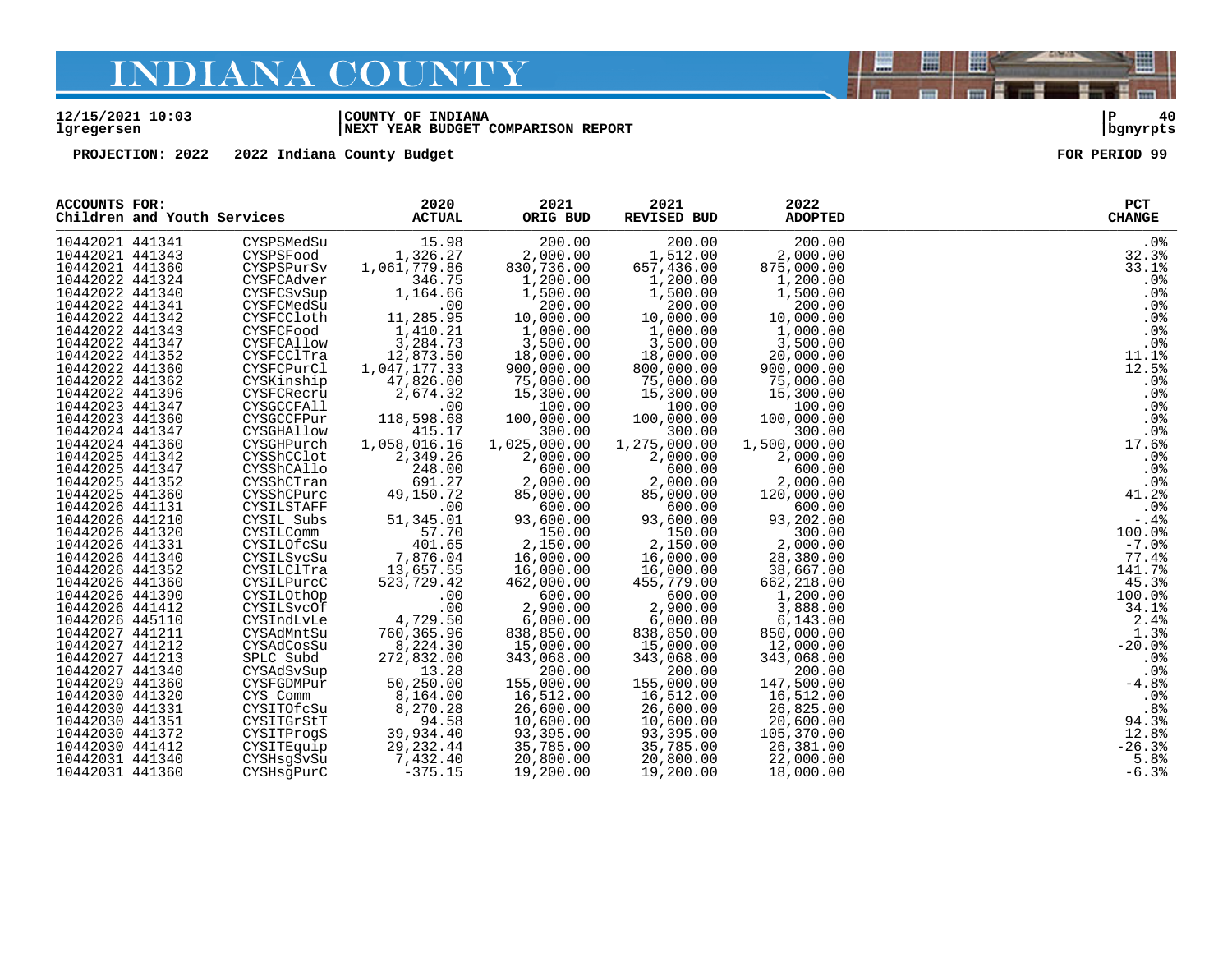#### **12/15/2021 10:03 |COUNTY OF INDIANA |P 41 lgregersen |NEXT YEAR BUDGET COMPARISON REPORT |bgnyrpts**

**PROJECTION: 2022 2022 Indiana County Budget FOR PERIOD 99**

| ACCOUNTS FOR:<br>Children and Youth Services |            | 2020<br><b>ACTUAL</b> | 2021<br>ORIG BUD | 2021<br>REVISED BUD                                    | 2022<br><b>ADOPTED</b> |     | PCT<br><b>CHANGE</b> |
|----------------------------------------------|------------|-----------------------|------------------|--------------------------------------------------------|------------------------|-----|----------------------|
| 10442033 441360                              | CYSMSTPurc | 3,654.00              | 70,000.00        | 70,000.00                                              | 15,000.00              |     | $-78.6%$             |
| 10442037 441360                              | CYSPurClSv | 12,293.38             | 37,500.00        | 37,500.00                                              | 37,500.00              |     | . 0%                 |
| 10442040 441360                              | CYSPurClSv | 11,675.70             | .00              | 15,050.00                                              | 26,761.00              |     | 77.8%                |
| 10442041 441360                              | CYSSeekPur | 44,024.12             | 200,651.00       | 200,651.00                                             | 125,000.00             |     | $-37.7%$             |
| 10442042 441360                              | CYSIncrPur | 92,160.00             | 184,330.00       | 184,330.00                                             | 167,500.00             |     | $-9.1%$              |
| 10442043 441360                              | CYSNurtPur | 53,712.01             | 235,500.00       | 235,500.00                                             | 235,500.00             |     | $.0\%$               |
| 10442044 441360                              | CYSPromPur | 43,797.15             | 400,000.00       | 390,000.00                                             | 200,000.00             |     | $-48.7%$             |
| 10442045 441210                              | CYSILYSubs | .00                   | .00              | 2,721.00                                               | 12,000.00              |     | 341.0%               |
| 10442045 441340                              | CYSILYSupp | .00                   | .00              | 2,500.00                                               | 38,110.00              |     | 1424.4%              |
| 10442045 441360                              | CYSILYPurc | .00                   | .00              | 1,000.00                                               | 70,000.00              |     | 6900.0%              |
| 10442046 441360                              | CYSPlSafPu | .00                   | .00              | 10,000.00                                              | 30,000.00              |     | 200.0%               |
| TOTAL Children and Youth Ser                 |            |                       |                  | 9,036,194.10 10,445,503.00 10,436,765.00 11,280,837.00 |                        | .00 | 8.1%<br>.00          |

闇

圌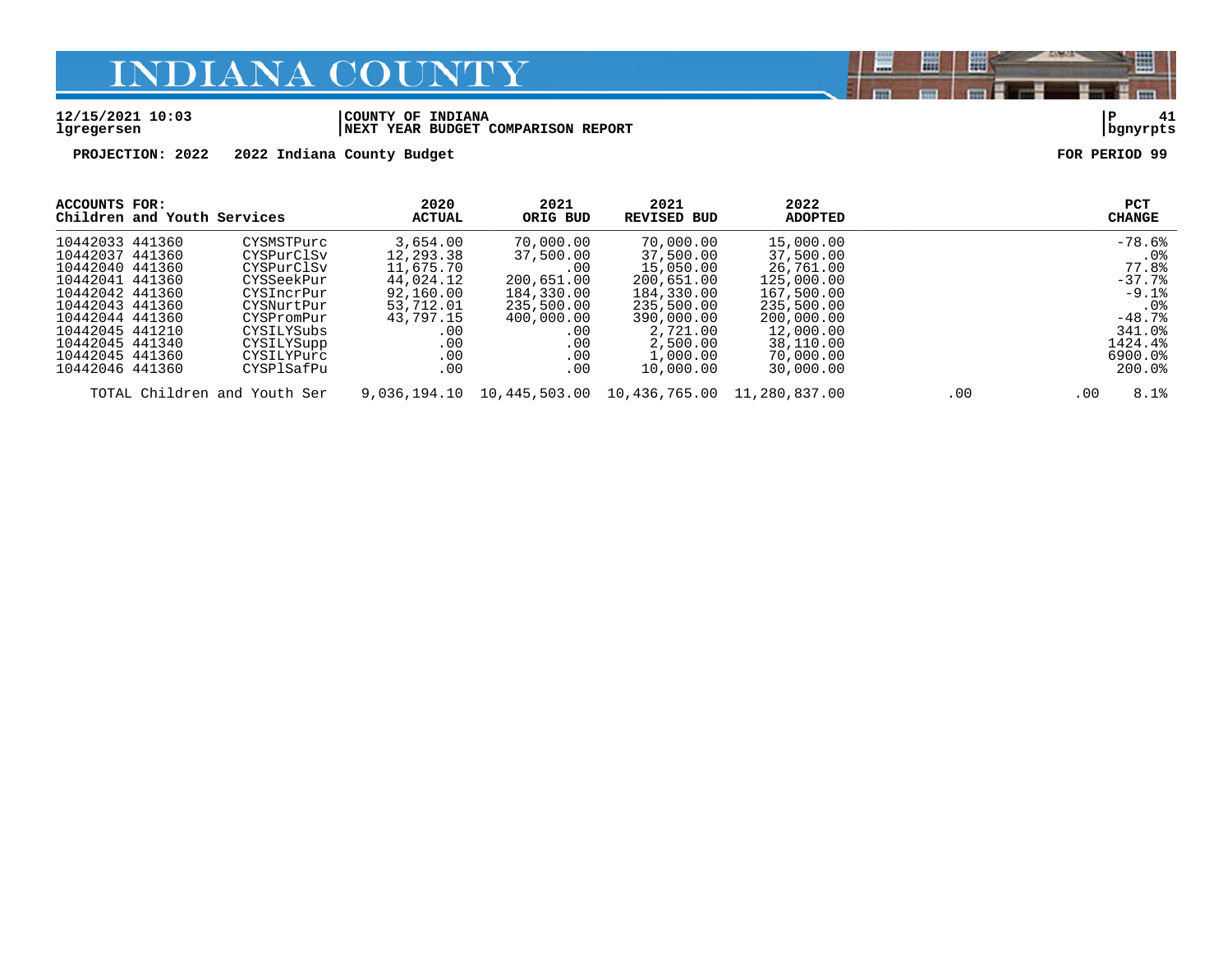**12/15/2021 10:03 |COUNTY OF INDIANA |P 42 lgregersen |NEXT YEAR BUDGET COMPARISON REPORT |bgnyrpts**

**PROJECTION: 2022 2022 Indiana County Budget FOR PERIOD 99**

| ACCOUNTS FOR:<br>Drug and Alcohol |        |            | 2020<br>2021<br><b>ACTUAL</b> | ORIG BUD  | 2021<br>REVISED BUD | 2022<br><b>ADOPTED</b> |    | PCT<br>CHANGE |      |  |
|-----------------------------------|--------|------------|-------------------------------|-----------|---------------------|------------------------|----|---------------|------|--|
| 104430                            | 450000 | DAlcohCont | 28,382.61                     | 27,000.00 | 27,000.00           | 27,000.00              |    |               | . 0% |  |
| TOTAL Drug and Alcohol            |        | 28,382.61  | 27,000.00                     | 27,000.00 | 27,000.00           | .00                    | 00 | . 0%          |      |  |

闇

圌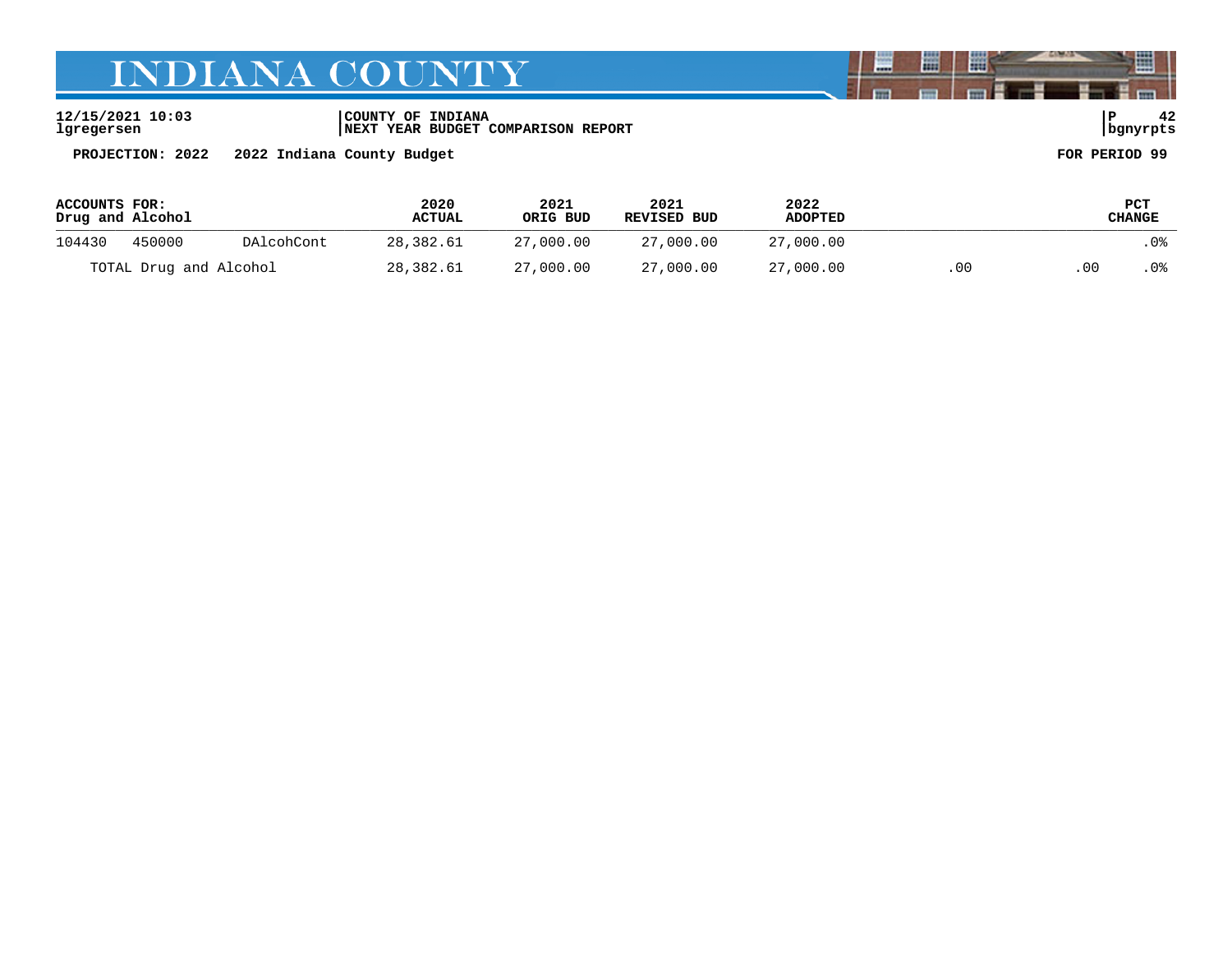**lgregersen |NEXT YEAR BUDGET COMPARISON REPORT |bgnyrpts**

**12/15/2021 10:03 |COUNTY OF INDIANA |P 43**

**PROJECTION: 2022 2022 Indiana County Budget FOR PERIOD 99**

| <b>ACCOUNTS FOR:</b><br>Behavioral &Developmntl Health |                       | 2020<br>2021<br>ORIG BUD<br><b>ACTUAL</b> |            | 2021<br>REVISED BUD | 2022<br><b>ADOPTED</b> |            | PCT<br>CHANGE |      |      |
|--------------------------------------------------------|-----------------------|-------------------------------------------|------------|---------------------|------------------------|------------|---------------|------|------|
| 104470                                                 | 450000<br><b>BDHP</b> |                                           | 207.541.00 | 205,450.00          | 205,450.00             | 215,722.00 |               |      | 5.0% |
| TOTAL Behavioral &Developmnt                           |                       | 207,541.00                                | 205,450.00 | 205,450.00          | 215,722.00             | .00        | .00           | 5.0% |      |

圌

晨

闇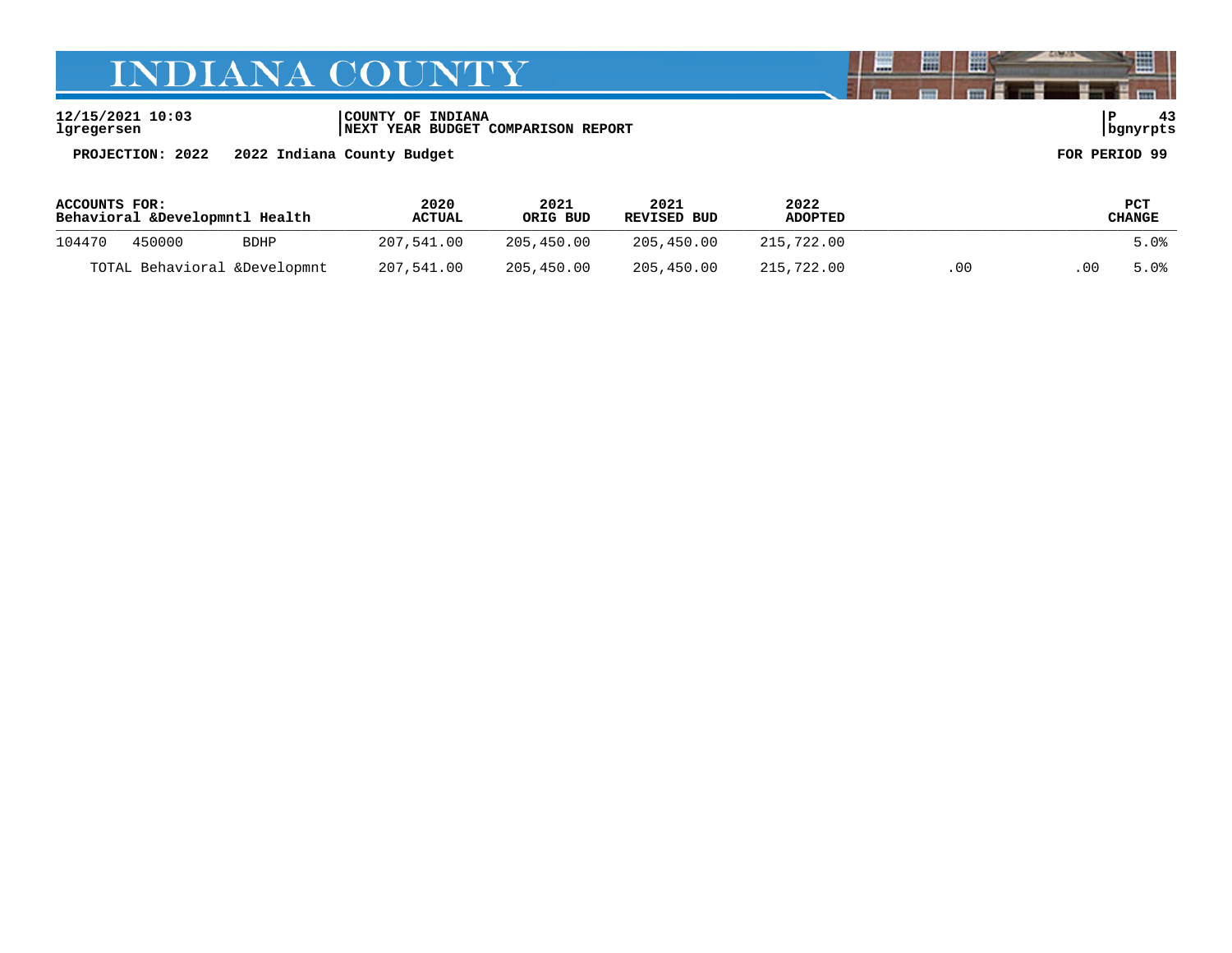**12/15/2021 10:03 |COUNTY OF INDIANA |P 44 lgregersen |NEXT YEAR BUDGET COMPARISON REPORT |bgnyrpts**

**PROJECTION: 2022 2022 Indiana County Budget FOR PERIOD 99**

| ACCOUNTS FOR:<br>Transit Authority |                      |           | 2020<br><b>ACTUAL</b> | 2021<br>ORIG BUD | 2021<br>REVISED BUD | 2022<br><b>ADOPTED</b> |    |      | <b>PCT</b><br>CHANGE |
|------------------------------------|----------------------|-----------|-----------------------|------------------|---------------------|------------------------|----|------|----------------------|
| 104480                             | 450000<br>TrAuthGrnt |           | 76.153.75             | 86,102.00        | 86,102.00           | 91,267.00              |    |      | 6.0%                 |
| TOTAL Transit Authority            |                      | 76,153.75 | 86,102.00             | 86,102.00        | 91,267.00           | .00                    | 00 | 6.0% |                      |

闇

圌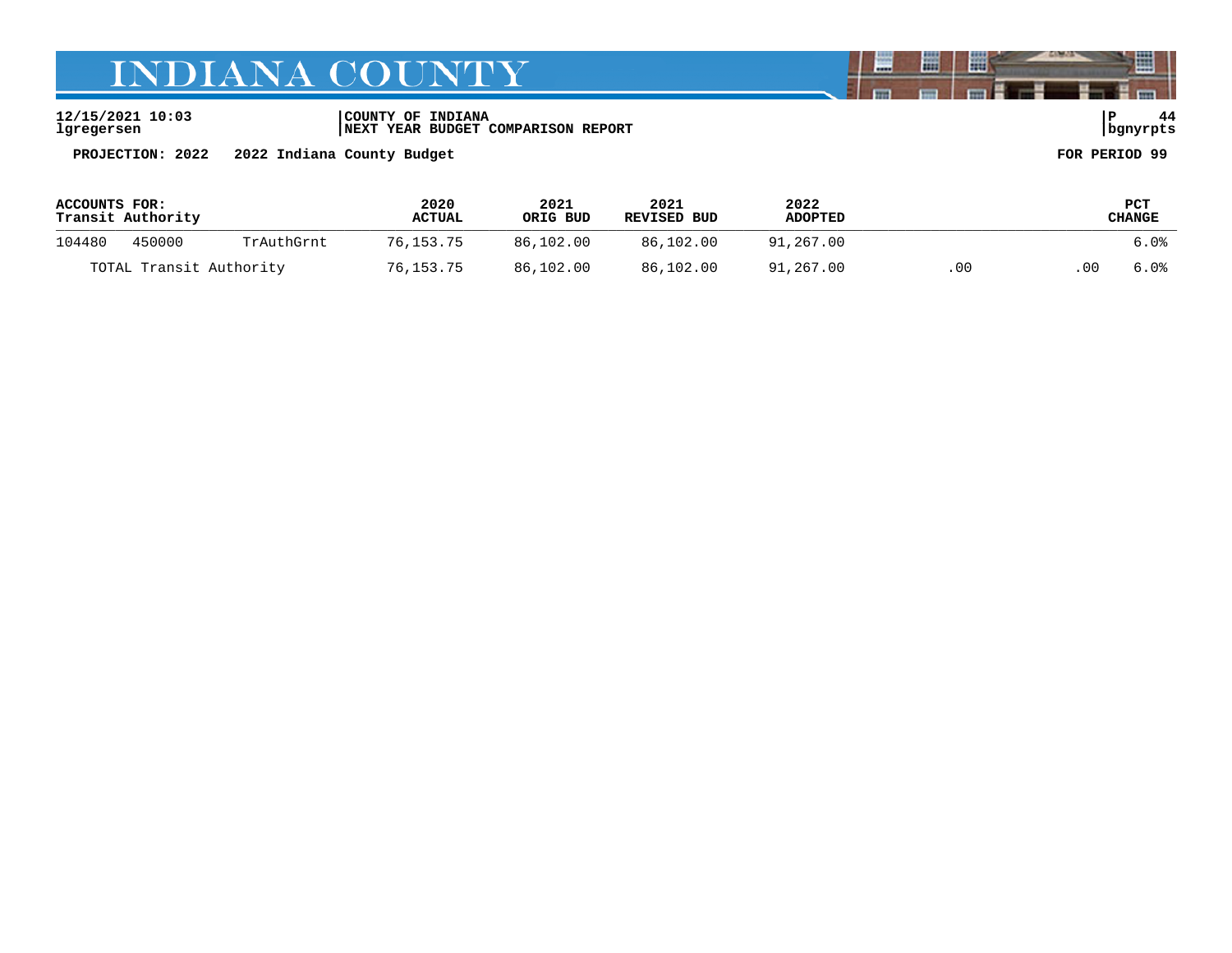#### **12/15/2021 10:03 |COUNTY OF INDIANA |P 45 lgregersen |NEXT YEAR BUDGET COMPARISON REPORT |bgnyrpts**

**PROJECTION: 2022 2022 Indiana County Budget FOR PERIOD 99**

|                                                                                                                                                                                                                                                                                      | ACCOUNTS FOR:<br>Human Services                                                                                                                                                                                                                                                                                  |                                                                                                                                                                                                                                                                                                              | 2020<br><b>ACTUAL</b>                                                                                                                                                                                                                                                                                  | 2021<br>ORIG BUD                                                                                                                                                                                                                                                                                                          | 2021<br><b>REVISED BUD</b>                                                                                                                                                                                                                                                                                                      | 2022<br><b>ADOPTED</b>                                                                                                                                                                                                                                                                                                      |     | <b>PCT</b><br><b>CHANGE</b>                                                                                                                                                                                                                                            |
|--------------------------------------------------------------------------------------------------------------------------------------------------------------------------------------------------------------------------------------------------------------------------------------|------------------------------------------------------------------------------------------------------------------------------------------------------------------------------------------------------------------------------------------------------------------------------------------------------------------|--------------------------------------------------------------------------------------------------------------------------------------------------------------------------------------------------------------------------------------------------------------------------------------------------------------|--------------------------------------------------------------------------------------------------------------------------------------------------------------------------------------------------------------------------------------------------------------------------------------------------------|---------------------------------------------------------------------------------------------------------------------------------------------------------------------------------------------------------------------------------------------------------------------------------------------------------------------------|---------------------------------------------------------------------------------------------------------------------------------------------------------------------------------------------------------------------------------------------------------------------------------------------------------------------------------|-----------------------------------------------------------------------------------------------------------------------------------------------------------------------------------------------------------------------------------------------------------------------------------------------------------------------------|-----|------------------------------------------------------------------------------------------------------------------------------------------------------------------------------------------------------------------------------------------------------------------------|
| 104490<br>104490<br>104490<br>104490<br>104490<br>104490<br>104490<br>104490<br>104490<br>104490<br>104490<br>104490<br>104490<br>104490<br>104490<br>104490<br>104490<br>104490<br>104490<br>104490<br>104490<br>104490<br>104490<br>104490<br>104490<br>104490<br>104490<br>104490 | 412000<br>413000<br>414100<br>415500<br>415600<br>415800<br>416000<br>416100<br>416101<br>416200<br>416300<br>420000<br>420000 140<br>431000<br>431000 140<br>432500<br>432500 140<br>433100<br>433100 140<br>434100<br>434100 140<br>434200<br>434200 140<br>437400<br>438300<br>438300 140<br>442000<br>445100 | HSDirS<br>HSProf<br>HumSvClerP<br>HSVis<br>HSBas<br>HSLife<br>HSRet<br>HSSS<br>HSMed<br><b>HSUC</b><br><b>HSWC</b><br>HSOffc<br>Sup Vet Ot<br>HSPSvc<br>Prof Sv VO<br>HSPst<br>Postage<br>HSTrav<br>Travel<br>HSAdv<br>Advert<br>HS Printin<br>Printng<br>HSRepMntEq<br>HSRent<br>Rent<br>HSDues<br>LeaseEqu | 48,683.82<br>67,504.47<br>2,677.66<br>278.44<br>39,106.60<br>247.40<br>6,114.67<br>7,627.83<br>1,783.94<br>1,533.62<br>128.97<br>231.04<br>32.14<br>4,725.00<br>13,040.00<br>208.10<br>2.35<br>681.39<br>46.58<br>.00<br>260.51<br>600.37<br>119.61<br>.00<br>16,200.00<br>1,200.00<br>2,869.00<br>.00 | 49,629.00<br>72,941.00<br>5,631.00<br>205.00<br>40,156.00<br>252.00<br>7,272.00<br>7,948.00<br>1,859.00<br>1,414.00<br>122.00<br>1,500.00<br>150.00<br>5,500.00<br>19,200.00<br>1,400.00<br>100.00<br>3,200.00<br>250.00<br>500.00<br>500.00<br>2,700.00<br>400.00<br>45.00<br>4,980.00<br>1,200.00<br>2,500.00<br>500.00 | 49,629.00<br>60,290.05<br>18,281.95<br>205.00<br>40,156.00<br>252.00<br>7,272.00<br>7,948.00<br>1,859.00<br>$1,414.00$<br>$122.00$<br>1,500.00<br>150.00<br>5,500.00<br>19,200.00<br>1,400.00<br>100.00<br>3,200.00<br>250.00<br>500.00<br>500.00<br>2,700.00<br>400.00<br>45.00<br>16,199.53<br>1,200.00<br>2,500.00<br>500.00 | 50,870.00<br>37,926.00<br>26,017.00<br>163.00<br>32,318.00<br>168.00<br>5,688.00<br>7,118.00<br>1,665.00<br>1,299.00<br>110.00<br>1,500.00<br>150.00<br>5,500.00<br>19,200.00<br>1,200.00<br>100.00<br>3,200.00<br>250.00<br>500.00<br>500.00<br>2,500.00<br>400.00<br>45.00<br>16,200.00<br>1,200.00<br>2,500.00<br>500.00 |     | 2.5%<br>$-37.1%$<br>42.3%<br>$-20.5%$<br>$-19.5%$<br>$-33.3%$<br>$-21.8%$<br>$-10.4%$<br>$-10.4%$<br>$-8.1%$<br>$-9.8%$<br>.0%<br>.0%<br>.0%<br>.0%<br>$-14.3%$<br>.0%<br>.0%<br>.0%<br>.0%<br>.0%<br>$-7.4%$<br>.0%<br>$.0\%$<br>.0%<br>.0%<br>.0%<br>$.0\frac{8}{8}$ |
| 104490<br>104490<br>104490<br>104490                                                                                                                                                                                                                                                 | 445300<br>446000<br>454000 110<br>456000                                                                                                                                                                                                                                                                         | HSMaint<br>HSConf<br>HSSuidCost<br>HSIndirect                                                                                                                                                                                                                                                                | .00<br>158.89<br>11,249.46<br>25,170.00                                                                                                                                                                                                                                                                | 500.00<br>500.00<br>17,650.00<br>.00                                                                                                                                                                                                                                                                                      | 500.00<br>500.00<br>17,650.00<br>.00                                                                                                                                                                                                                                                                                            | 500.00<br>500.00<br>17,650.00<br>25,026.00                                                                                                                                                                                                                                                                                  |     | .0%<br>.0%<br>.0 <sup>8</sup>                                                                                                                                                                                                                                          |
|                                                                                                                                                                                                                                                                                      | TOTAL Human Services                                                                                                                                                                                                                                                                                             |                                                                                                                                                                                                                                                                                                              | 252,481.86                                                                                                                                                                                                                                                                                             | 250,704.00                                                                                                                                                                                                                                                                                                                | 261,923.53                                                                                                                                                                                                                                                                                                                      | 262,463.00                                                                                                                                                                                                                                                                                                                  | .00 | .2%<br>.00                                                                                                                                                                                                                                                             |

闇

圌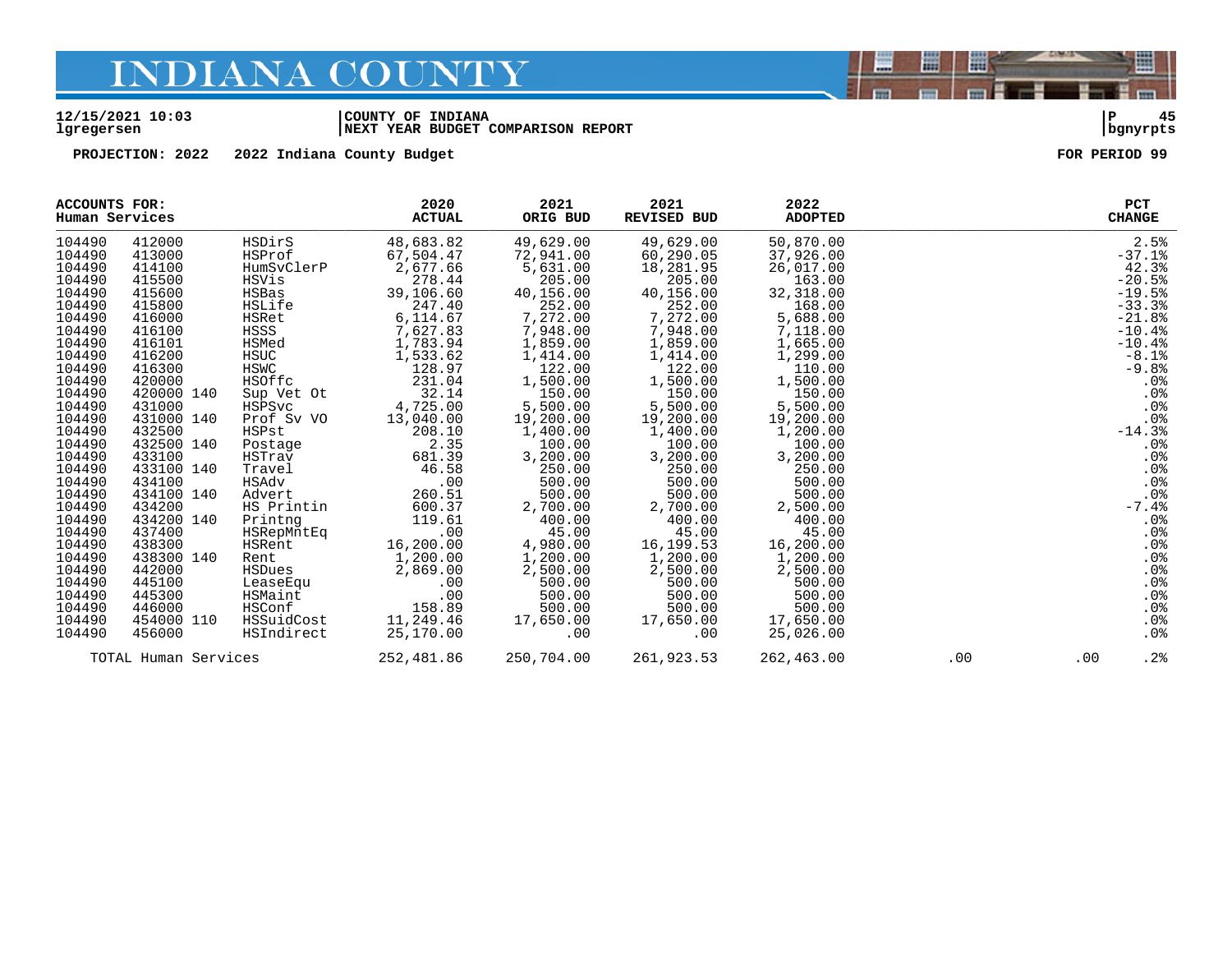**12/15/2021 10:03 |COUNTY OF INDIANA |P 46 lgregersen |NEXT YEAR BUDGET COMPARISON REPORT |bgnyrpts**

**PROJECTION: 2022 2022 Indiana County Budget FOR PERIOD 99**

| ACCOUNTS FOR:<br>Human Services Pass Thru |        |            | 2020<br><b>ACTUAL</b> | 2021<br>ORIG BUD | 2021<br>REVISED BUD | 2022<br><b>ADOPTED</b> |    |      | PCT<br>CHANGE |
|-------------------------------------------|--------|------------|-----------------------|------------------|---------------------|------------------------|----|------|---------------|
| 104491                                    | 450005 | PassTICCAP | 9.864.14              | 6.000.00         | 6.000.00            | 6.000.00               |    |      | .0%           |
| TOTAL Human Services Pass Th              |        | 9,864.14   | 6,000,00              | 6.000.00         | 6,000.00            | .00                    | 00 | . 0% |               |

闇

圌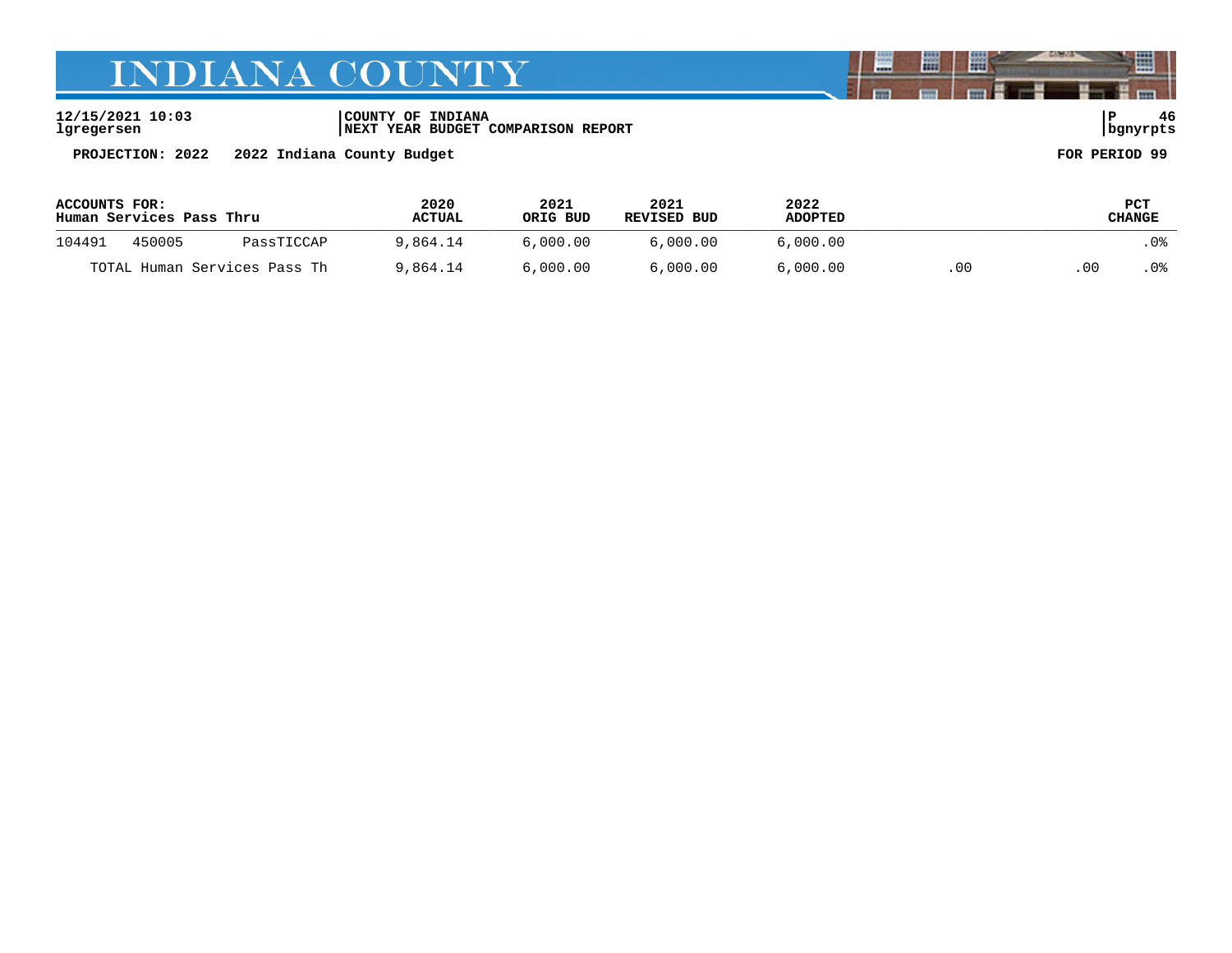**12/15/2021 10:03 |COUNTY OF INDIANA |P 47 lgregersen |NEXT YEAR BUDGET COMPARISON REPORT |bgnyrpts**

**PROJECTION: 2022 2022 Indiana County Budget FOR PERIOD 99**

| ACCOUNTS FOR:<br>Other Human Svcs Education |        |                              | 2020<br><b>ACTUAL</b> | 2021<br>ORIG BUD | 2021<br>REVISED BUD | 2022<br><b>ADOPTED</b> |     |    | PCT<br>CHANGE |
|---------------------------------------------|--------|------------------------------|-----------------------|------------------|---------------------|------------------------|-----|----|---------------|
| 104495                                      | 450000 | WstMTuiSp                    | 29,199.25             | 29,200.00        | 29,200.00           | 29,200.00              |     |    | .0%           |
|                                             |        | TOTAL Other Human Svcs Educa | 29,199.25             | 29,200.00        | 29,200.00           | 29,200.00              | .00 | 00 | . 0%          |

闇

圌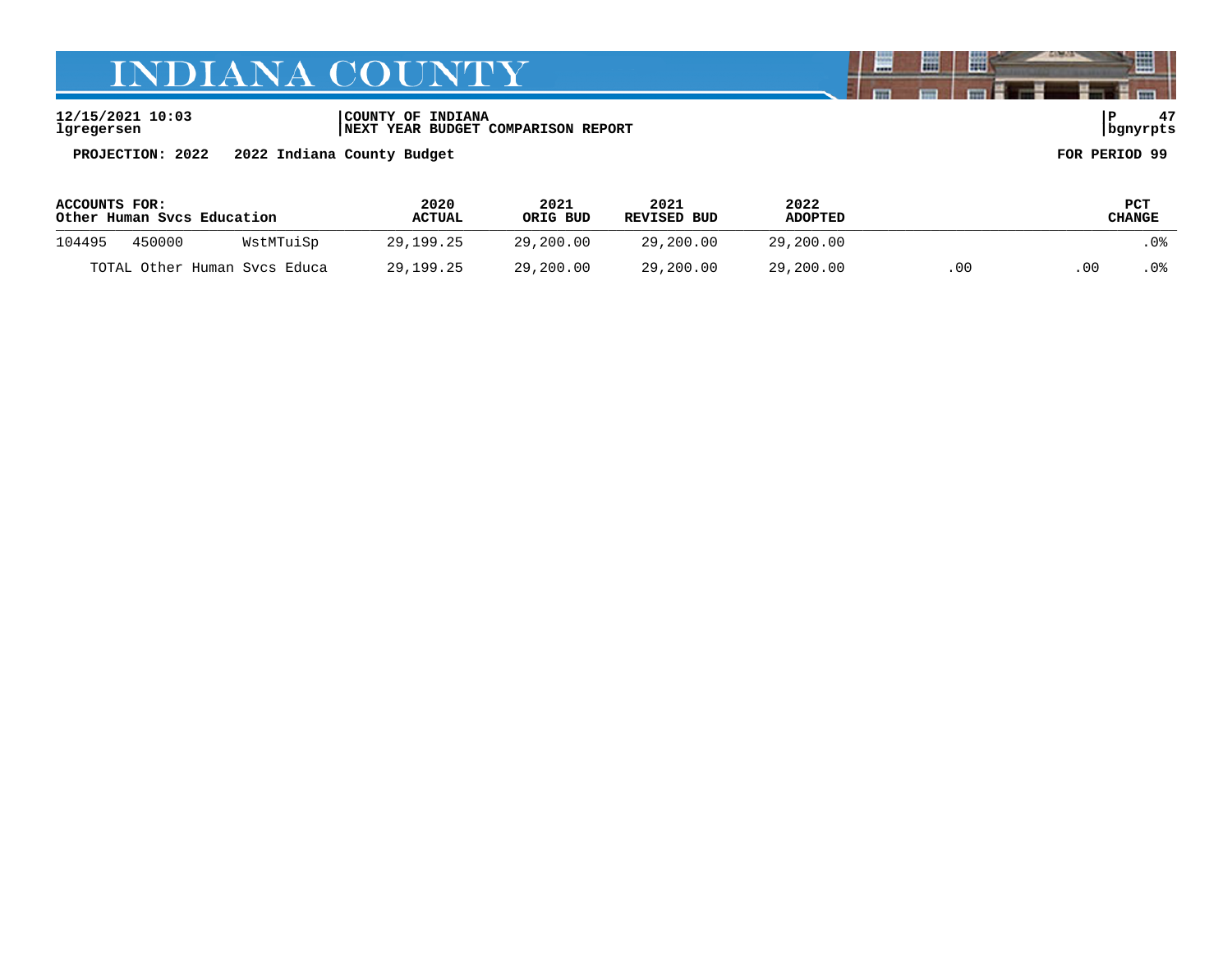#### **12/15/2021 10:03 |COUNTY OF INDIANA |P 48 lgregersen |NEXT YEAR BUDGET COMPARISON REPORT |bgnyrpts**

**PROJECTION: 2022 2022 Indiana County Budget FOR PERIOD 99**

| <b>ACCOUNTS FOR:</b><br>Parks and Trails |                  |                    | 2020<br><b>ACTUAL</b> | 2021<br>ORIG BUD   | 2021<br><b>REVISED BUD</b> | 2022<br><b>ADOPTED</b> | PCT<br><b>CHANGE</b> |
|------------------------------------------|------------------|--------------------|-----------------------|--------------------|----------------------------|------------------------|----------------------|
| 104550                                   | 412000           | PksDirS            | 60,891.11             | 62,074.00          | 62,074.00                  | 63,626.00              | 2.5%                 |
| 104550                                   | 413000           | PksProf            | 77,606.45             | 67,566.00          | 67,566.00                  | 69,260.00              | 2.5%                 |
| 104550                                   | 414000           | PksCler            | 22, 233.92            | 22,666.00          | 22,666.00                  | 23, 225.00             | 2.5%                 |
| 104550                                   | 414001           | PksMaint           | 149,013.11            | 172,074.00         | 172,074.00                 | 199,534.00             | 16.0%                |
| 104550                                   | 414101           | PksMaintPT         | 22,041.17             | 60,394.00          | 32,097.00                  | 30,576.00              | $-4.7%$              |
| 104550                                   | 415500           | PksVis             | 600.39                | 494.00             | 494.00                     | 615.00                 | 24.5%                |
| 104550                                   | 415600           | PksBas             | 81,205.05             | 93,020.00          | 93,020.00<br>3,000.00      | 117,447.00             | 26.3%                |
| 104550                                   | 415601           | PksOptO            | 3,000.00              | 3,000.00           |                            | 3,000.00               | .0%                  |
| 104550                                   | 415800           | PksLife            | 626.12                | 706.00             | 706.00                     | 773.00                 | 9.5%                 |
| 104550                                   | 416000           | PksRet             | 15,185.50             | 19,244.00          | 19,244.00                  | 18,551.00              | $-3.6%$              |
| 104550                                   | 416100           | PksSS              | 20, 209.45            | 23,856.00          | 23,856.00                  | 23,946.00              | .4%                  |
| 104550                                   | 416101           | PksMed             | 4,726.11              | 5,579.00           | 5,579.00                   | 5,600.00               | .4%                  |
| 104550                                   | 416200           | PksUC              | 4,241.45              | 6,352.00           | 6,352.00                   | 5,082.00               | $-20.0%$             |
| 104550<br>104550                         | 416300           | PksWC<br>PksUnifrm | 13,508.93             | 15,550.00          | 15,550.00                  | 14,831.00<br>1,350.00  | $-4.6%$<br>28.3%     |
| 104550                                   | 419100<br>420000 | PksOffc            | 965.61<br>477.12      | 1,050.00<br>700.00 | 1,052.00<br>981.00         | 700.00                 | $-28.6%$             |
| 104550                                   | 422000           | PksOpSup           | 3,912.57              | 1,200.00           | 6,570.00                   | 1,200.00               | $-81.7%$             |
| 104550                                   | 426000           | PksEqu             | 87.06                 | 500.00             | 274.00                     | 500.00                 | 82.5%                |
| 104550                                   | 431000           | PksPSvc            | 5,251.70              | 1,500.00           | 1,833.00                   | 1,500.00               | $-18.2%$             |
| 104550                                   | 432100           | PksTel             | 471.48                | 350.00             | 495.00                     | 350.00                 | $-29.3%$             |
| 104550                                   | 432101           | PksCell            | 830.75                | 1,200.00           | 970.00                     | 1,200.00               | 23.7%                |
| 104550                                   | 432500           | PksPst             | 391.05                | 600.00             | 400.00                     | 600.00                 | 50.0%                |
| 104550                                   | 434100           | PksAdv             | 1,829.12              | 500.00             | 218.00                     | 500.00                 | 129.4%               |
| 104550                                   | 436100           | PksElect           | $-18.75$              | 1,000.00           | 2.00                       | 1,000.00               | .0 <sup>8</sup>      |
| 104550                                   | 437300           | PksRepB            | 445.50                | 500.00             | 50.00                      | 500.00                 | 900.0%               |
| 104550                                   | 437500           | PksVehRp           | 117.69                | 500.00             | 670.00                     | 500.00                 | $-25.4%$             |
| 104550                                   | 442000           | PksDues            | 90.00                 | 90.00              | 186.00                     | 90.00                  | $-51.6%$             |
| 104550                                   | 445100           | PksLsdE            | 1,515.25              | 1,400.00           | 1,620.00                   | 1,400.00               | $-13.6%$             |
| 104550                                   | 445110           | PksLeasVeh         | 14,723.70             | 14,724.00          | 14,724.00                  | 14,724.00              | .0%                  |
| 10455051 422000                          |                  | PksBSOpSup         | 8,412.68              | 8,000.00           | 16,203.00                  | 8,000.00               | $-50.6%$             |
| 10455051 423100                          |                  | PksBSVehF          | 8,018.43              | 14,000.00          | 14,000.00                  | 14,000.00              | $.0\%$               |
| 10455051 426000                          |                  | PksBSEqu           | 2,467.81              | 800.00             | 3,869.00                   | 800.00                 | $-79.3%$             |
| 10455051 431000                          |                  | PksBSProf          | 3,080.43              | 1,200.00           | 2,852.00                   | 1,200.00               | $-57.9%$             |
| 10455051 432100                          |                  | PksBSTel           | 43.68                 | 850.00             | 212.00                     | 500.00                 | 135.8%               |
| 10455051 434200                          |                  | PksBSPrnt          | .00                   | 1,000.00           | 68.00                      | 1,000.00               | 1370.6%              |
| 10455051 436100                          |                  | PksBSElec          | 5,626.47              | 4,400.00           | 4,525.00                   | 4,400.00               | $-2.8%$              |
| 10455051 436500                          |                  | PksBSGrb           | 3,520.00              | 5,600.00           | 3,293.00                   | 5,600.00               | 70.1%                |
| 10455051 436600                          |                  | PksBSWtr           | 2,283.89              | 1,700.00           | 2,374.00                   | 1,800.00               | $-24.2%$             |
| 10455051 437300                          |                  | PksBSRepB          | 5,502.51              | 3,500.00           | 7,719.00                   | 4,000.00               | $-48.2%$             |
| 10455051 437400                          |                  | PksBSRepE          | 4,144.59              | 3,000.00           | 4,816.00                   | 3,000.00               | $-37.7%$             |
| 10455051 437500                          |                  | PksBSVehic         | 1,366.04              | 6,400.00           | 1,738.00                   | 6,400.00               | 268.2%               |
| 10455051 438400                          |                  | PksBSRntE          | .00                   | 500.00             | 10.00                      | 500.00                 | 4900.0%              |
| 10455051 445300                          |                  | PksBSMaint         | .00                   | 500.00             | .00                        | 500.00                 | .0%                  |



闇

圌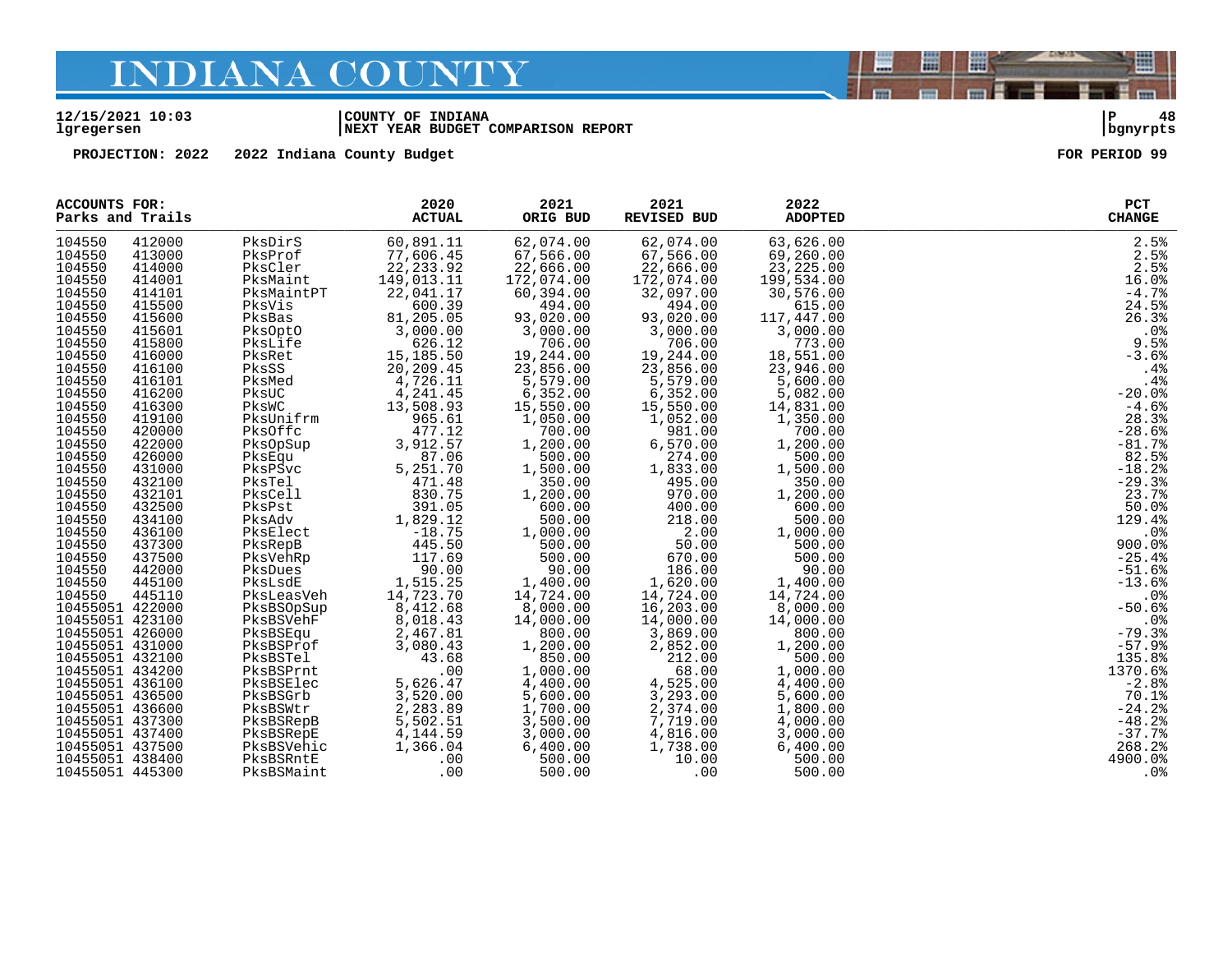#### **12/15/2021 10:03 |COUNTY OF INDIANA |P 49 lgregersen |NEXT YEAR BUDGET COMPARISON REPORT |bgnyrpts**

**PROJECTION: 2022 2022 Indiana County Budget FOR PERIOD 99**

| <b>ACCOUNTS FOR:</b><br>Parks and Trails |            | 2020<br><b>ACTUAL</b> | 2021<br>ORIG BUD | 2021<br><b>REVISED BUD</b> | 2022<br><b>ADOPTED</b> | PCT<br><b>CHANGE</b> |
|------------------------------------------|------------|-----------------------|------------------|----------------------------|------------------------|----------------------|
| 10455051 470000                          | PksBSCap   | 82, 343. 73           | 10,500.00        | 15,642.00                  | 5,000.00               | $-68.0%$             |
| 10455052 422000                          | PksHmOpSup | .00                   | 150.00           | 57.00                      | 150.00                 | 163.2%               |
| 10455052 436100                          | PksHemEle  | 622.41                | 600.00           | 563.00                     | 650.00                 | 15.5%                |
| 10455052 445300                          | PksHemMC   | .00                   | 500.00           | .00                        | 500.00                 | .0%                  |
| 10455053 422000                          | PksPROpSup | 5,897.06              | 8,000.00         | 6,943.00                   | 8,000.00               | 15.2%                |
| 10455053 423100                          | PksPRVehF  | 7,270.40              | 13,500.00        | 13,500.00                  | 13,500.00              | .0 <sub>8</sub>      |
| 10455053 426000                          | PksPREqu   | 2,192.98              | 2,000.00         | 2,318.00                   | 2,000.00               | $-13.7%$             |
| 10455053 431000                          | PksPRProf  | 1,453.00              | 500.00           | 1,476.00                   | 500.00                 | $-66.1%$             |
| 10455053 431300                          | PksPREng   | .00                   | .00              | .00                        | 1,000.00               | .0%                  |
| 10455053 432100                          | PksPRTel   | 517.85                | 750.00           | 1,883.00                   | 500.00                 | $-73.4%$             |
| 10455053 436100                          | PksPREle   | 2,844.74              | 2,700.00         | 2,670.00                   | 2,700.00               | 1.1%                 |
| 10455053 436500                          | PksPRGrb   | 2,100.00              | 1,700.00         | 1,725.00                   | 1,700.00               | $-1.4%$              |
| 10455053 436600                          | PksPRWtr   | 1,750.79              | 1,700.00         | 1,881.00                   | 1,700.00               | $-9.6%$              |
| 10455053 437300                          | PksPRRepB  | 654.81                | 2,000.00         | 4,229.00                   | 3,000.00               | $-29.1%$             |
| 10455053 437400                          | PksPRRepE  | 5,717.60              | 4,700.00         | 6,723.00                   | 6,000.00               | $-10.8%$             |
| 10455053 437500                          | PksPRVehRp | 885.88                | 2,500.00         | 1,493.00                   | 2,500.00               | 67.4%                |
| 10455053 470000                          | PksPRCap   | 59,218.64             | 21,000.00        | 16,895.00                  | 12,000.00              | $-29.0%$             |
| 10455054 422000                          | PksMOpSup  | 1,070.50              | 800.00           | 913.00                     | 950.00                 | 4.1%                 |
| 10455054 436100                          | PksMemEle  | 759.07                | 550.00           | 643.00                     | 700.00                 | 8.9%                 |
| 10455054 437300                          | PksMemRep  | 125.96                | 2,500.00         | 1,452.00                   | 2,200.00               | 51.5%                |
| 10455055 422000                          | PksBtOpSup | 1,877.92              | 1,500.00         | 2,319.00                   | 2,000.00               | $-13.8%$             |
| 10455055 431000                          | PksBtProf  | 5,152.00              | 3,500.00         | 6,695.00                   | 5,500.00               | $-17.8%$             |
| 10455055 437300                          | PksBtRep   | 301.96                | 750.00           | 591.00                     | 800.00                 | 35.4%                |
| 10455055 445300                          | PksBtMaint | .00                   | 1,000.00         | .00                        | 1,000.00               | .0 <sub>8</sub>      |
| 10455056 422000                          | PksTnOpSup | 15.00                 | .00              | .00                        | 250.00                 | .0%                  |
| 10455057 422000                          | PksBlOpSup | .00                   | 200.00           | .00                        | 200.00                 | .0%                  |
| 10455058 422000                          | PksGhOpSup | 1,141.41              | 2,500.00         | 4,656.00                   | 3,500.00               | $-24.8%$             |
| 10455058 431000                          | PksGhProf  | 340.00                | .00              | 1,245.00                   | 275.00                 | $-77.9%$             |
| 10455058 436100                          | PksGhEle   | 1,223.24              | 850.00           | 1,005.00                   | 850.00                 | $-15.4%$             |
| 10455058 437300                          | PksGhRepB  | 2,617.32              | 1,200.00         | 816.00                     | 1,200.00               | 47.1%                |
| 10455058 437400                          | PksGhRepE  | .00                   | 100.00           | 9.00                       | 100.00                 | 1011.1%              |
| 10455058 438400                          | PksGhRentE | .00                   | 100.00           | .00                        | 100.00                 | .0 <sub>8</sub>      |
| 10455059 422000                          | PksHdOpSup | 1,995.38              | 2,000.00         | 1,635.00                   | 2,000.00               | 22.3%<br>$-94.8%$    |
| 10455059 431000                          | PksHdProf  | 265,207.00            | 750.00           | 14,535.54                  | 750.00                 |                      |
| 10455059 437300<br>10455059 437400       | PksHdRepB  | 2,166.43              | 2,000.00         | 35,577.26                  | 2,000.00               | $-94.4%$<br>2207.7%  |
|                                          | PksHdRepE  | .00                   | 300.00           | 13.00                      | 300.00                 |                      |
| 10455059 445300                          | PksHdMaint | .00                   | 1,000.00         | 1,000.00                   | 3,600.00               | 260.0%               |
| 10455060 434200                          | PksCvBPrin | .00                   | 200.00           | .00                        | 200.00                 | .0%                  |
| 10455060 437300                          | PksCvRepB  | 90.00                 | 500.00           | .00                        | 500.00                 | .0%                  |
| 10455061 422000                          | PksWtOpSup | 131.79                | 225.00           | 76.00                      | 225.00                 | 196.1%               |
| 10455061 431000                          | PksWtProf  | 350.00                | 225.00           | .00                        | 275.00                 | .0%                  |
| 10455061 436625                          | Stormwater | 108.00                | 175.00           | 175.00                     | 175.00                 | .0%                  |
| 10455062 422000                          | SmickOpSup | 379.49                | 300.00           | 340.00                     | 300.00                 | $-11.8%$             |



闇

圌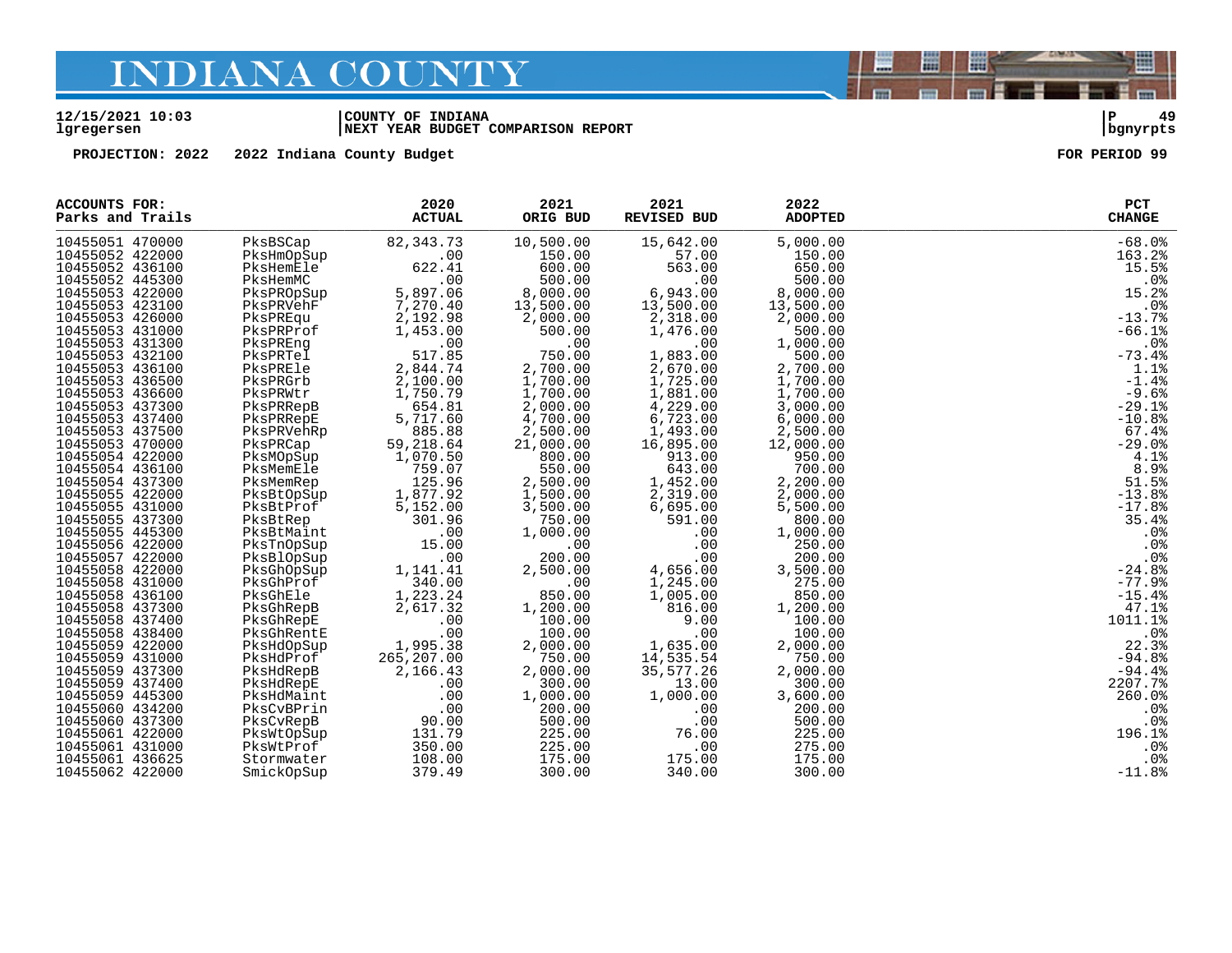**12/15/2021 10:03 |COUNTY OF INDIANA |P 50 lgregersen |NEXT YEAR BUDGET COMPARISON REPORT |bgnyrpts**

**PROJECTION: 2022 2022 Indiana County Budget FOR PERIOD 99**

| ACCOUNTS FOR:<br>Parks and Trails                                        |                                                      | 2020<br><b>ACTUAL</b>          | 2021<br>ORIG BUD                  | 2021<br>REVISED BUD           | 2022<br><b>ADOPTED</b>               |     | <b>PCT</b><br><b>CHANGE</b>   |
|--------------------------------------------------------------------------|------------------------------------------------------|--------------------------------|-----------------------------------|-------------------------------|--------------------------------------|-----|-------------------------------|
| 10455062 431000<br>10455062 437300<br>10455062 445300<br>10455064 422000 | SmickProfS<br>SmickRepBl<br>SmickMaint<br>PksBlrsvTr | 250.00<br>883.21<br>.00<br>.00 | .00<br>250.00<br>300.00<br>300.00 | 275.00<br>.00<br>40.00<br>.00 | 275.00<br>250.00<br>300.00<br>300.00 |     | .0%<br>. 0%<br>650.0%<br>. 0% |
| TOTAL Parks and Trails                                                   |                                                      | 1,010,300.71                   | 726,714.00                        | 768,010.80                    | 746,355.00                           | .00 | $-2.8%$<br>. 00               |

闇

圌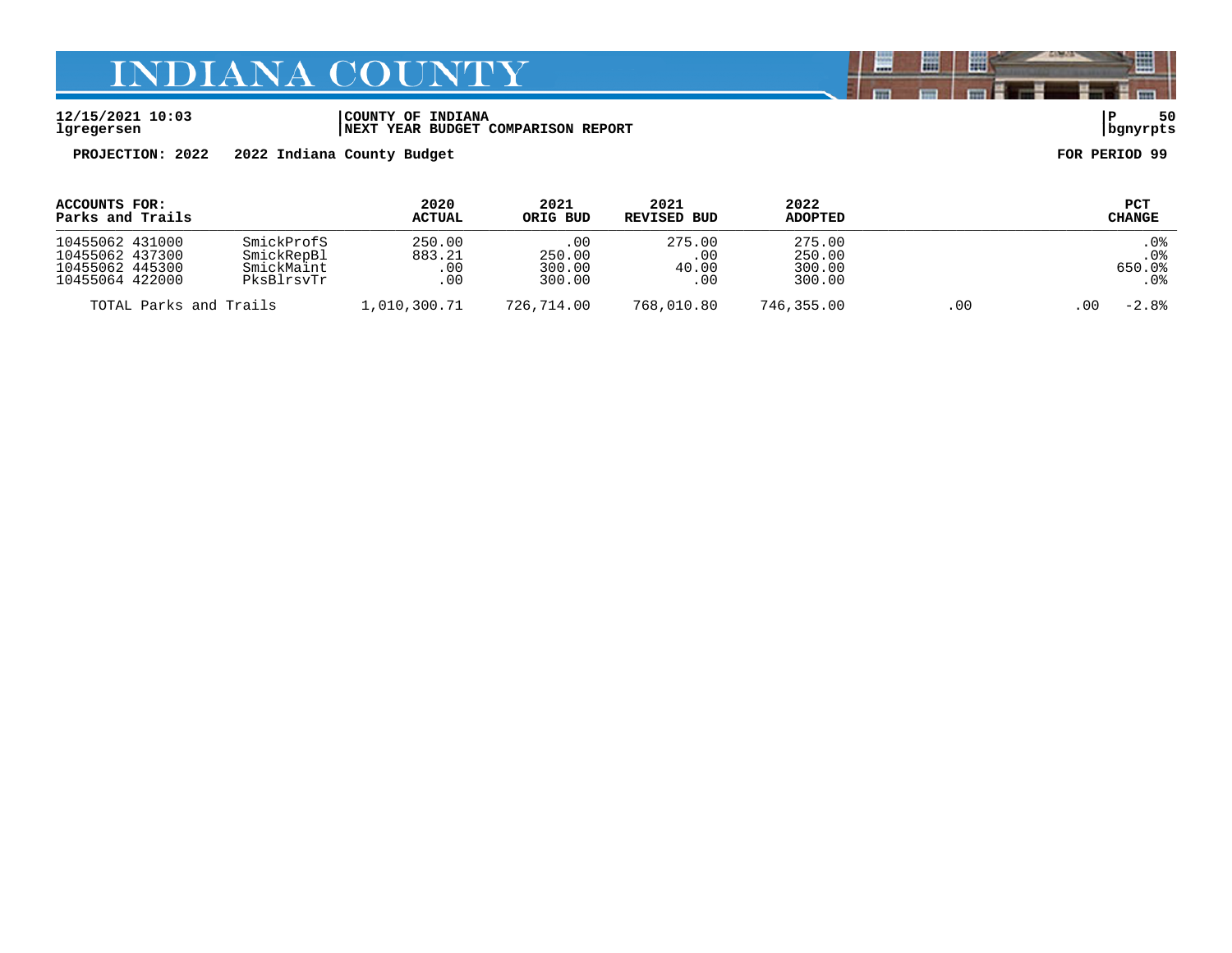**12/15/2021 10:03 |COUNTY OF INDIANA |P 51 lgregersen |NEXT YEAR BUDGET COMPARISON REPORT |bgnyrpts**

**PROJECTION: 2022 2022 Indiana County Budget FOR PERIOD 99**

| ACCOUNTS FOR:                |        | 2020          | 2021      | 2021        | 2022           |          | PCT             |         |
|------------------------------|--------|---------------|-----------|-------------|----------------|----------|-----------------|---------|
| Other Culture and Recreation |        | <b>ACTUAL</b> | ORIG BUD  | REVISED BUD | <b>ADOPTED</b> |          | CHANGE          |         |
| 104570                       | 450000 | OthCRGrnt     | 3,000.00  | 7,500.00    | 7,500.00       | 5,000.00 |                 | $-33.3$ |
| 104570                       | 450001 | HistorGrnt    | 9,000.00  | 9,000.00    | 9,000.00       | 9,000.00 |                 | . 0%    |
| TOTAL Other Culture and Recr |        | 12,000.00     | 16,500.00 | 16,500.00   | 14,000.00      | .00      | $-15.2%$<br>.00 |         |

闇

圌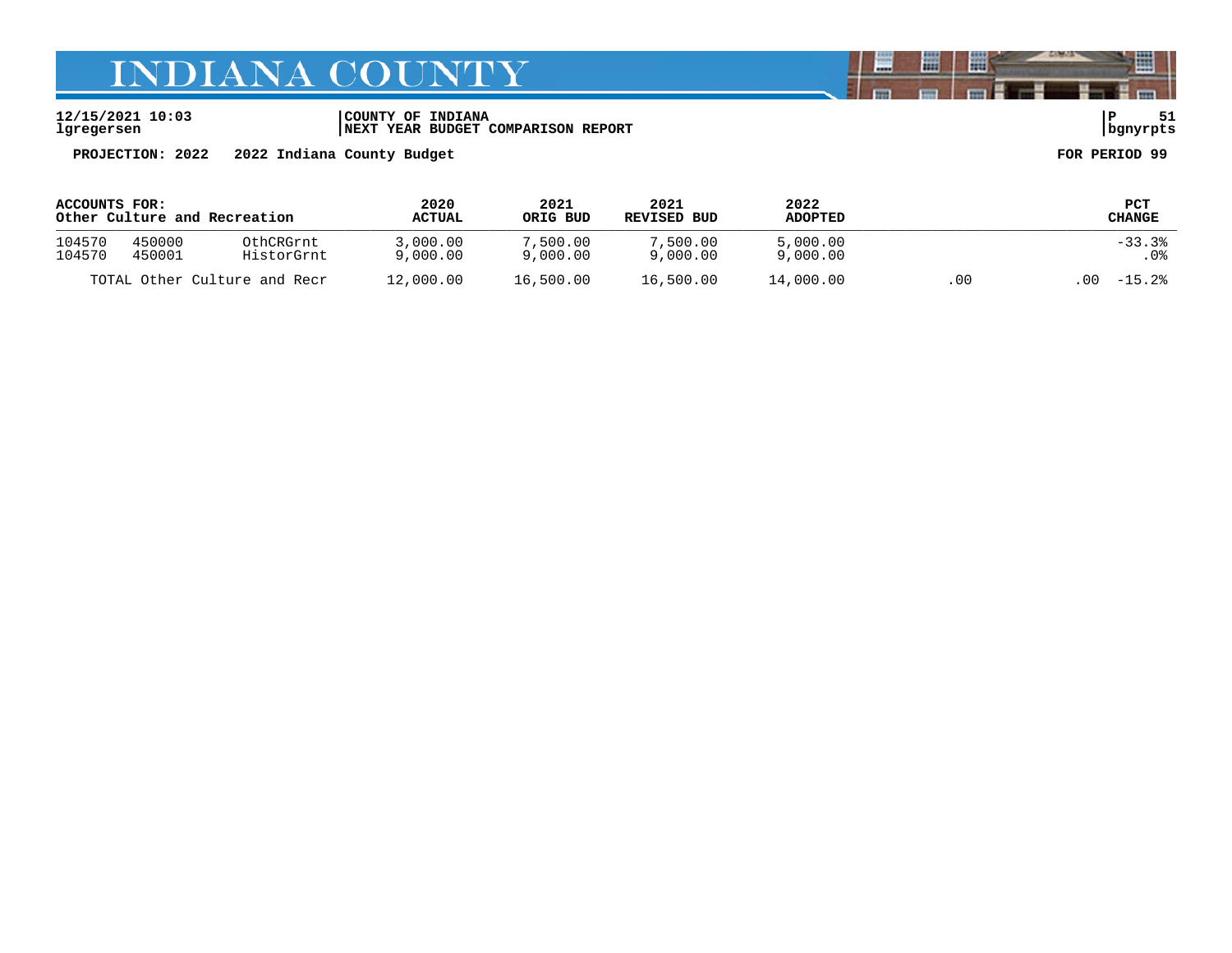**12/15/2021 10:03 |COUNTY OF INDIANA |P 52 lgregersen |NEXT YEAR BUDGET COMPARISON REPORT |bgnyrpts**

**PROJECTION: 2022 2022 Indiana County Budget FOR PERIOD 99**

| ACCOUNTS FOR:<br>Education and Technology |        | 2020<br><b>ACTUAL</b>        | 2021<br>ORIG BUD | 2021<br>REVISED BUD | 2022<br><b>ADOPTED</b> |           | <b>PCT</b><br><b>CHANGE</b> |     |                 |
|-------------------------------------------|--------|------------------------------|------------------|---------------------|------------------------|-----------|-----------------------------|-----|-----------------|
| 104610                                    | 436100 | Ed&TechEle                   | .00              | .00                 | .00                    | 12,000.00 |                             |     | .0%             |
| 104610                                    | 436200 | Ed&TechGas                   | .00              | $.00 \,$            | .00                    | 5,000.00  |                             |     | .0%             |
| 104610                                    | 436400 | Ed&TechSew                   | .00              | .00                 | .00                    | 1,200.00  |                             |     | .0 <sub>8</sub> |
| 104610                                    | 436600 | Ed&TechWat                   | .00              | $.00 \,$            | .00                    | 3,200.00  |                             |     | .0%             |
| 104610                                    | 436625 | Ed&TechSto                   | .00              | . 00                | $.00 \,$               | 500.00    |                             |     | .0 <sub>8</sub> |
| 104610                                    | 437300 | Ed&TechRep                   | .00              | .00                 | .00                    | 3,672.00  |                             |     | .0 <sub>8</sub> |
|                                           |        | TOTAL Education and Technolo | .00              | .00                 | .00                    | 25,572.00 | .00                         | .00 | . 0%            |

闇

圌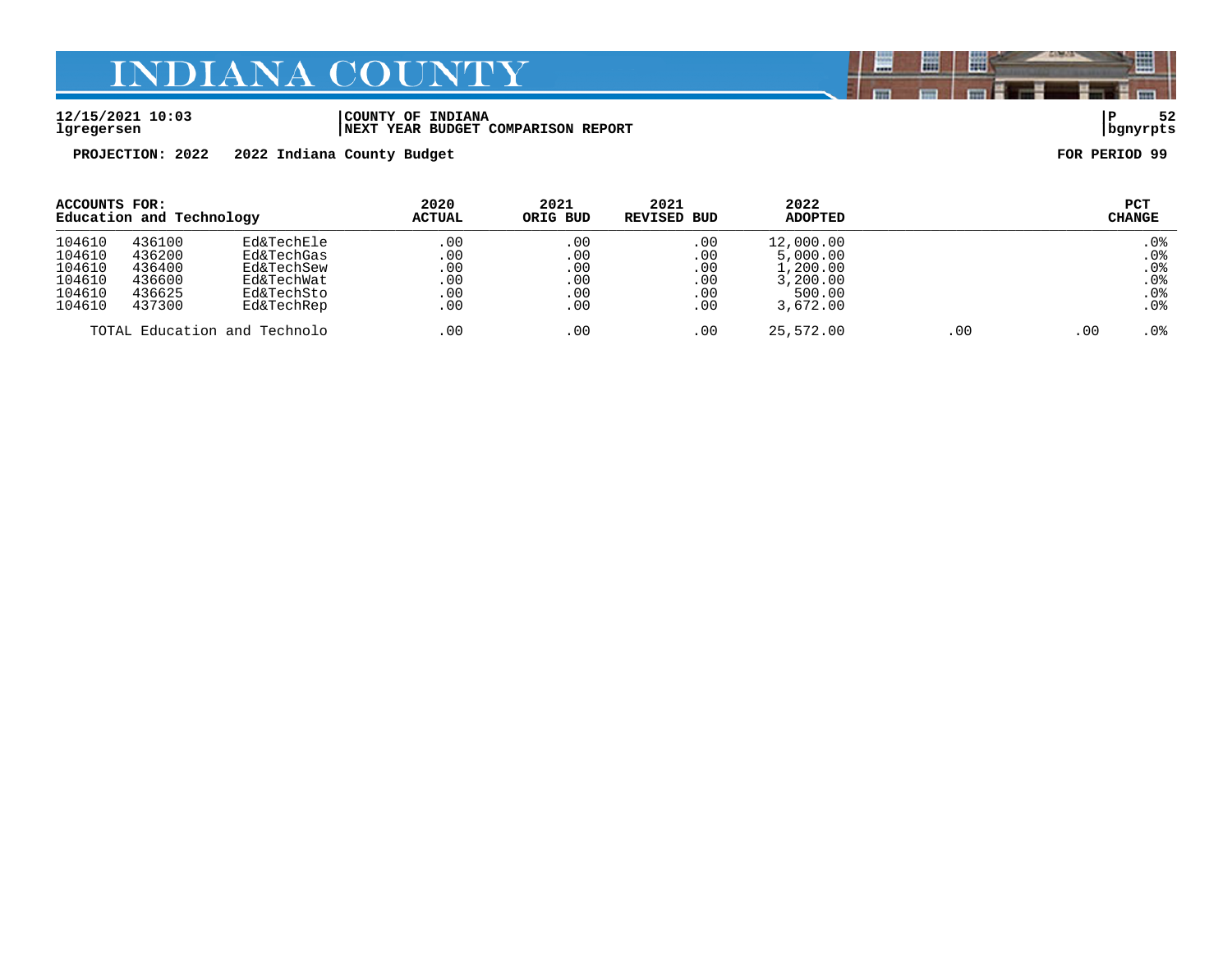**12/15/2021 10:03 |COUNTY OF INDIANA |P 53 lgregersen |NEXT YEAR BUDGET COMPARISON REPORT |bgnyrpts**

**PROJECTION: 2022 2022 Indiana County Budget FOR PERIOD 99**

**ACCOUNTS FOR: 2020 2021 2021 2022 PCT Conservation District ACTUAL ORIG BUD REVISED BUD ADOPTED CHANGE**  \_\_\_\_\_\_\_\_\_\_\_\_\_\_\_\_\_\_\_\_\_\_\_\_\_\_\_\_\_\_\_\_\_\_\_\_\_\_\_\_\_\_\_\_\_\_\_\_\_\_\_\_\_\_\_\_\_\_\_\_\_\_\_\_\_\_\_\_\_\_\_\_\_\_\_\_\_\_\_\_\_\_\_\_\_\_\_\_\_\_\_\_\_\_\_\_\_\_\_\_\_\_\_\_\_\_\_\_\_\_\_\_\_\_\_\_\_\_\_\_\_\_\_\_\_\_\_\_\_\_\_\_ 104611 450000 ConsvDAllo 92,400.00 97,020.00 97,020.00 101,871.00 5.0% TOTAL Conservation District 92,400.00 97,020.00 97,020.00 101,871.00 .00 .00 5.0%

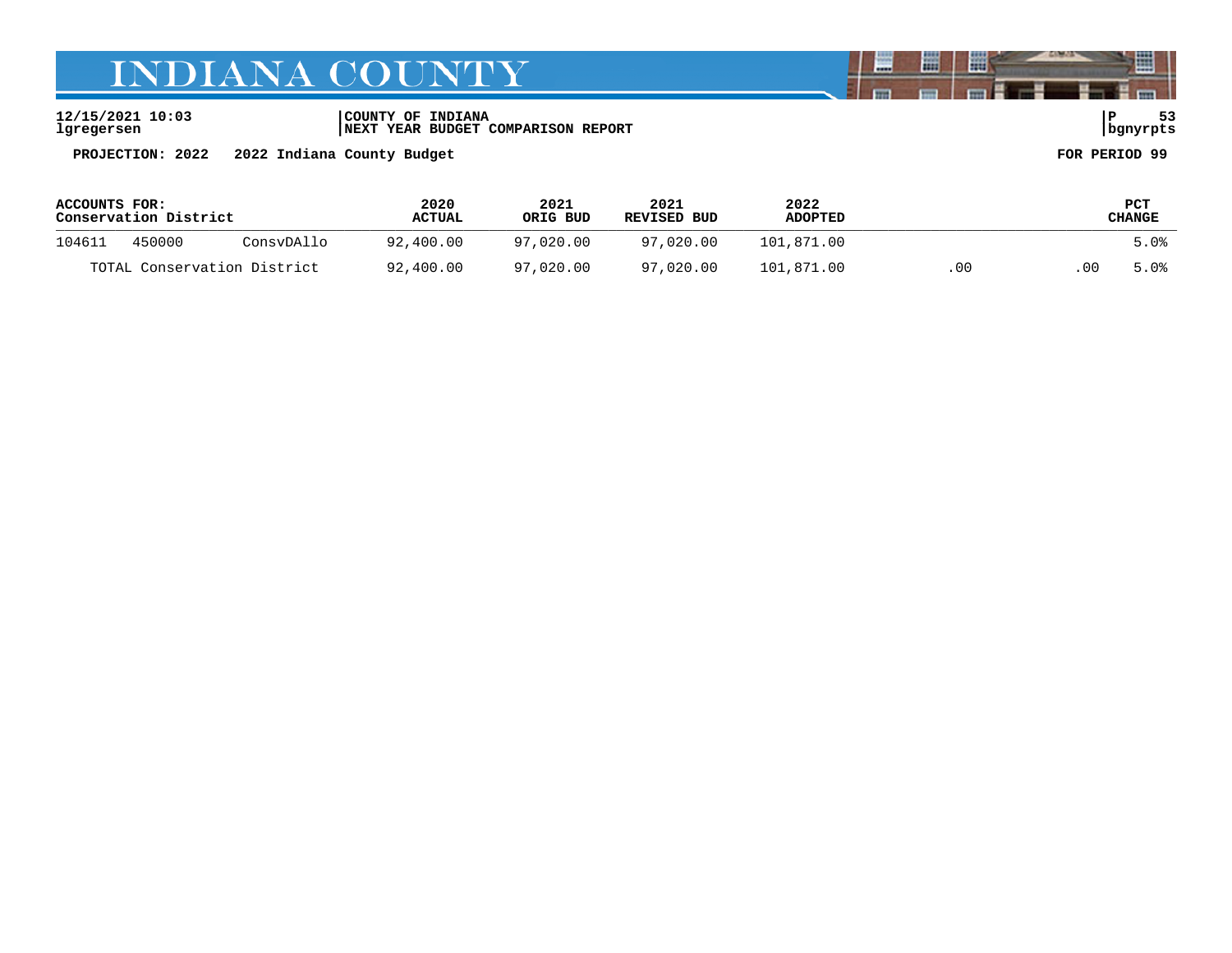#### **12/15/2021 10:03 |COUNTY OF INDIANA |P 54 lgregersen |NEXT YEAR BUDGET COMPARISON REPORT |bgnyrpts**

**PROJECTION: 2022 2022 Indiana County Budget FOR PERIOD 99**

| ACCOUNTS FOR:<br>Penn State Cooperative Ext |        | 2020<br><b>ACTUAL</b>        | 2021<br>ORIG BUD | 2021<br><b>REVISED BUD</b> | 2022<br><b>ADOPTED</b> |            |     | PCT<br><b>CHANGE</b> |                 |
|---------------------------------------------|--------|------------------------------|------------------|----------------------------|------------------------|------------|-----|----------------------|-----------------|
| 104612                                      | 414000 | PSExCler                     | 26,089.14        | 36,602.00                  | 36,602.00              | 42,111.00  |     |                      | 15.1%           |
| 104612                                      | 415500 | PSExVis                      | 54.96            | 133.00                     | 133.00                 | 163.00     |     |                      | 22.6%           |
| 104612                                      | 415600 | PSExBas                      | 7,440.72         | 26, 211, 00                | 26, 211, 00            | 32,318.00  |     |                      | 23.3%           |
| 104612                                      | 415800 | PSExLife                     | 78.90            | 118.00                     | 118.00                 | 134.00     |     |                      | 13.6%           |
| 104612                                      | 416000 | PSExRet                      | 1,339.58         | 2,172.00                   | 2,172.00               | 2,197.00   |     |                      | 1.2%            |
| 104612                                      | 416100 | PSExSS                       | 1,590.85         | 2,269.00                   | 2,269.00               | 2,611.00   |     |                      | 15.1%           |
| 104612                                      | 416101 | PSExMed                      | 372.15           | 531.00                     | 531.00                 | 611.00     |     |                      | 15.1%           |
| 104612                                      | 416200 | PSExUC                       | 555.49           | 794.00                     | 794.00                 | 726.00     |     |                      | $-8.6%$         |
| 104612                                      | 416300 | PSEXWC                       | 26.97            | 35.00                      | 35.00                  | 40.00      |     |                      | 14.3%           |
| 104612                                      | 420000 | PSExOffc                     | 1,985.83         | 1,500.00                   | 1,500.00               | 1,250.00   |     |                      | $-16.7%$        |
| 104612                                      | 423100 | Veh Fuel                     | 569.61           | 1,750.00                   | 1,721.01               | 1,500.00   |     |                      | $-12.8%$        |
| 104612                                      | 431000 | PSExPSvc                     | 4,500.00         | 5,000.00                   | 5,000.00               | 5,000.00   |     |                      | .0 <sub>8</sub> |
| 104612                                      | 432101 | PennStCell                   | 726.68           | 800.00                     | 800.00                 | 800.00     |     |                      | .0 <sub>8</sub> |
| 104612                                      | 432500 | PSExPostag                   | 660.25           | 500.00                     | 500.00                 | 500.00     |     |                      | .0 <sub>8</sub> |
| 104612                                      | 450000 | PSExGrant                    | 79,458.00        | 82,958.00                  | 82,958.00              | 67,605.00  |     |                      | $-18.5%$        |
|                                             |        | TOTAL Penn State Cooperative | 125,449.13       | 161,373.00                 | 161,344.01             | 157,566.00 | .00 | $.00 \,$             | $-2.3%$         |

闇

圌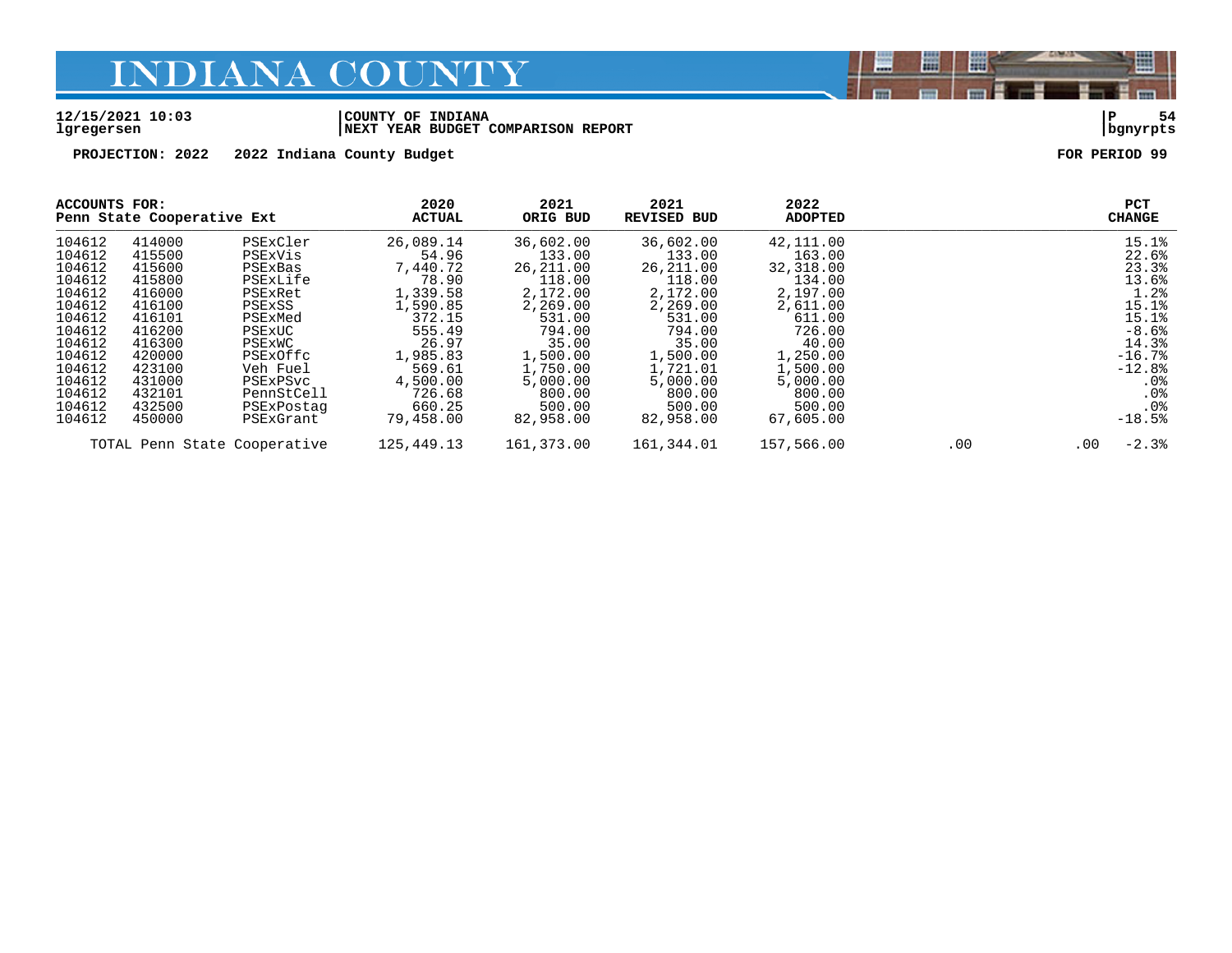#### **12/15/2021 10:03 |COUNTY OF INDIANA |P 55 lgregersen |NEXT YEAR BUDGET COMPARISON REPORT |bgnyrpts**

**PROJECTION: 2022 2022 Indiana County Budget FOR PERIOD 99**

| ACCOUNTS FOR:<br>Debt Service |                    |                         | 2020<br><b>ACTUAL</b>    | 2021<br>ORIG BUD         | 2021<br><b>REVISED BUD</b> | 2022<br><b>ADOPTED</b>   |     |     | <b>PCT</b><br><b>CHANGE</b> |
|-------------------------------|--------------------|-------------------------|--------------------------|--------------------------|----------------------------|--------------------------|-----|-----|-----------------------------|
| 104700<br>104700              | 471006<br>471030   | Pr 217/233<br>Princ3122 | 325,504.73<br>624,963.95 | 367,946.00<br>637,670.00 | 367,946.00<br>637,670.00   | 379,591.00<br>652,324.00 |     |     | 3.2%<br>2.3%                |
| 104700                        | 471032             | Princ6125               | 463,802.96               | 473,258.00               | 473,258.00                 | 483,766.00               |     |     | 2.2%                        |
| 104700                        | 471034             | PrincA2020              | .00                      | 94,000.00                | 94,000.00                  | 241,000.00               |     |     | 156.4%                      |
| 104700                        | 471036             | PrincC2020              | .00                      | 26,000.00                | 26,000.00                  | 92,000.00                |     |     | 253.8%                      |
| 104700                        | 471038             | PrincD2021              | .00                      | .00                      | .00                        | 360,000.00               |     |     | .0 <sub>8</sub>             |
| 104700                        | 472006             | 217/233                 | 65,951.76                | 59,314.00                | 59, 314, 00                | 47,853.00                |     |     | $-19.3%$                    |
| 104700                        | 472030             | IntN3122                | 131,614.21               | 118,910.00               | 118,910.00                 | 104,256.00               |     |     | $-12.3%$                    |
| 104700                        | 472032             | IntN6125                | 68,729.32                | 59,275.00                | 59,275.00                  | 48,768.00                |     |     | $-17.7%$                    |
| 104700                        | 472034             | IntA2020                | 62,323.24                | 149,576.00               | 149,576.00                 | 147, 113.00              |     |     | $-1.6%$                     |
| 104700                        | 472035             | IntB2020                | 607.31                   | .00                      | 728.78                     | 131,311.00               |     |     | . 0 %                       |
| 104700                        | 472036             | IntC2020                | 8,608.75                 | 20,661.00                | 20,661.00                  | 19,905.00                |     |     | $-3.7%$                     |
| 104700                        | 472037             | IntD2020                | 48,217.50                | 115,722.00               | 115,722.00                 | 115,722.00               |     |     | .0 <sub>8</sub>             |
| 104700                        | 472038             | IntD2021                | .00                      | .00                      | .00                        | 527,600.00               |     |     | .0%                         |
|                               | TOTAL Debt Service |                         | 1,800,323.73             | 2,122,332.00             | 2,123,060.78               | 3,351,209.00             | .00 | .00 | 57.8%                       |

闇

圌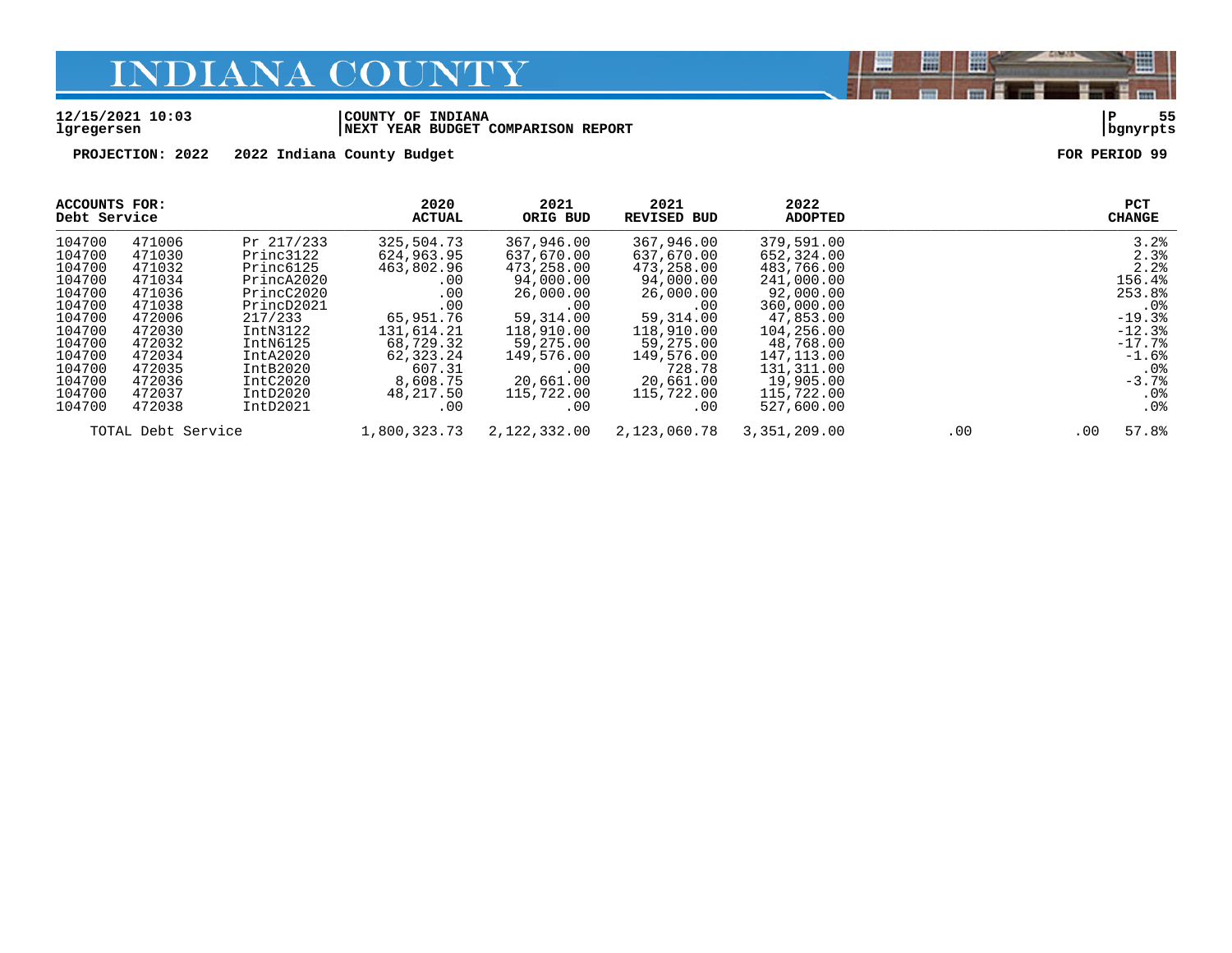### **12/15/2021 10:03 |COUNTY OF INDIANA |P 56 lgregersen |NEXT YEAR BUDGET COMPARISON REPORT |bgnyrpts**

**PROJECTION: 2022 2022 Indiana County Budget FOR PERIOD 99**

| <b>ACCOUNTS FOR:</b><br>Employee Benefits |        | 2020<br><b>ACTUAL</b> | 2021<br>ORIG BUD | 2021<br>REVISED BUD | 2022<br><b>ADOPTED</b> |          | PCT<br>CHANGE |      |  |
|-------------------------------------------|--------|-----------------------|------------------|---------------------|------------------------|----------|---------------|------|--|
| 104870                                    | 419400 | EmplBenEdu            | .00              | 3,000.00            | 3,000.00               | 3,000.00 |               | . 0% |  |
| TOTAL Employee Benefits                   |        | .00                   | 3,000.00         | 3,000.00            | 3,000.00               | . oc     | 00            | . 0% |  |

闇

圌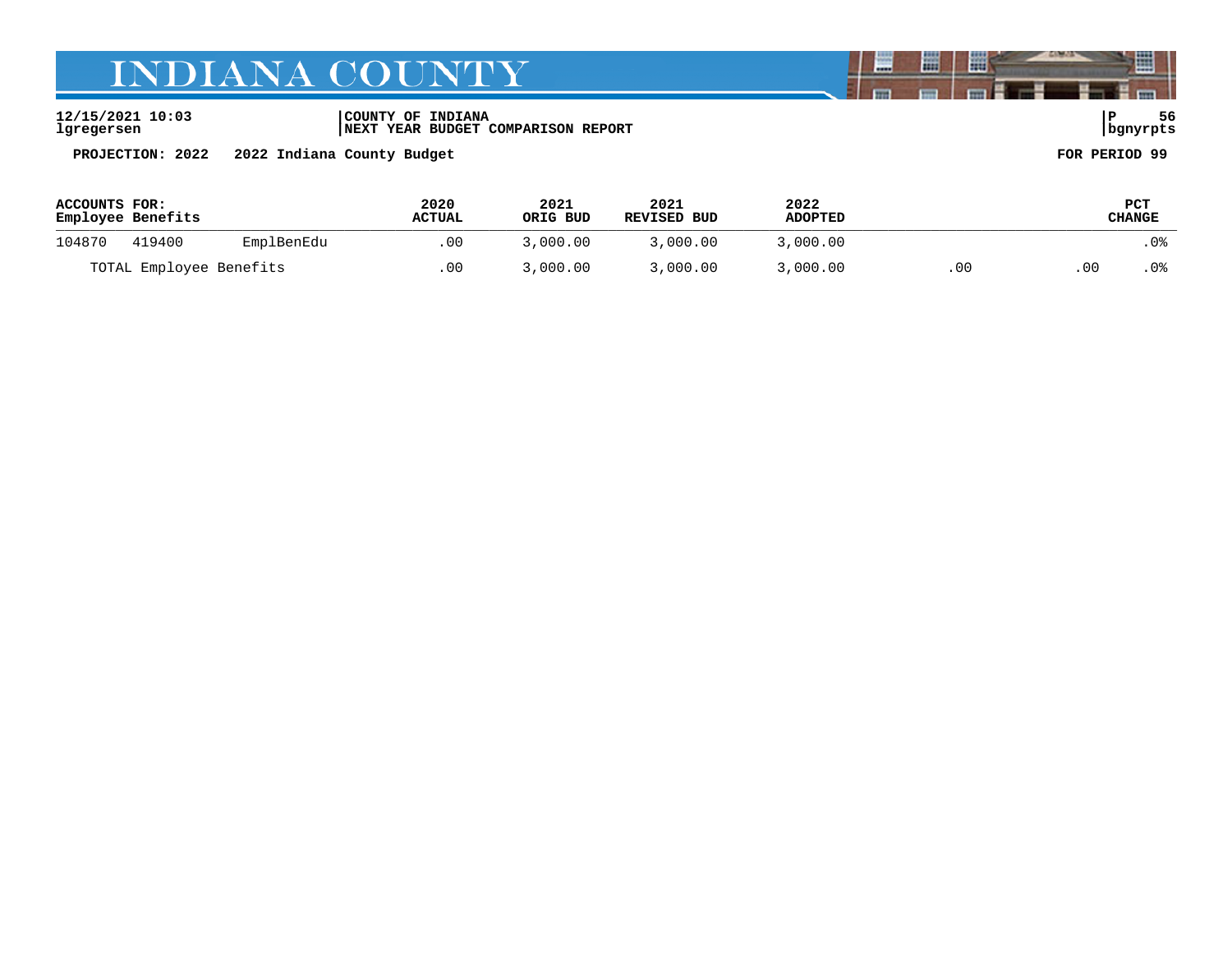**12/15/2021 10:03 |COUNTY OF INDIANA |P 57 lgregersen |NEXT YEAR BUDGET COMPARISON REPORT |bgnyrpts**

**PROJECTION: 2022 2022 Indiana County Budget FOR PERIOD 99**

| ACCOUNTS FOR:<br>Property and Liability Insuran |                  | 2020<br><b>ACTUAL</b>        | 2021<br>ORIG BUD       | 2021<br>REVISED BUD     | 2022<br><b>ADOPTED</b>  |                         | PCT<br>CHANGE |    |              |
|-------------------------------------------------|------------------|------------------------------|------------------------|-------------------------|-------------------------|-------------------------|---------------|----|--------------|
| 104871<br>104871                                | 435000<br>435001 | Prop Ins<br>Ins Deduct       | 320,192.00<br>1,297.60 | 310,000.00<br>20,000.00 | 310,000.00<br>20,000.00 | 330,000.00<br>20,000.00 |               |    | 6.5%<br>. 0% |
|                                                 |                  | TOTAL Property and Liability | 321,489.60             | 330,000.00              | 330,000.00              | 350,000.00              | .00           | 00 | 6.1%         |

闇

圌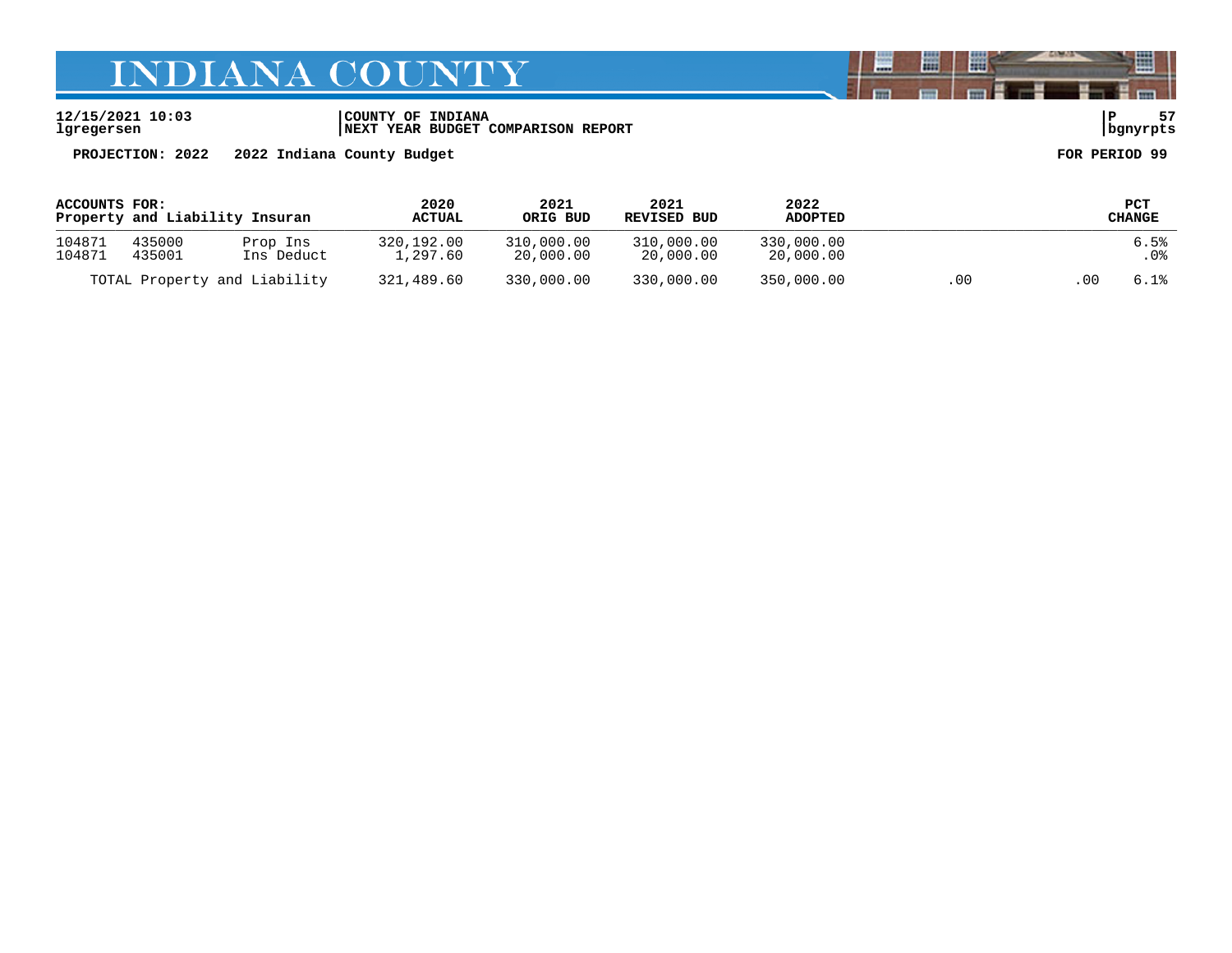#### **12/15/2021 10:03 |COUNTY OF INDIANA |P 58 lgregersen |NEXT YEAR BUDGET COMPARISON REPORT |bgnyrpts**

**PROJECTION: 2022 2022 Indiana County Budget FOR PERIOD 99**

| ACCOUNTS FOR:     |        | 2020       | 2021       | 2021        | 2022           | PCT        |                |        |
|-------------------|--------|------------|------------|-------------|----------------|------------|----------------|--------|
| Contingency       |        | ACTUAL     | ORIG BUD   | REVISED BUD | <b>ADOPTED</b> | CHANGE     |                |        |
| 104899            | 499996 | CommRGGICo | .00        | .00         | .00            | 130,000.00 |                | .0%    |
| 104899            | 499997 | CommContCo | $.00 \,$   | 300,000.00  | 82,960.41      | 100,000.00 |                | 20.5%  |
| 104899            | 499998 | EquConting | .00        | 100,000.00  | 98,158.89      | 400,000.00 |                | 307.5% |
| TOTAL Contingency |        | .00        | 400,000.00 | 181, 119.30 | 630,000.00     | .00        | 247.8%<br>. 00 |        |

闇

圌